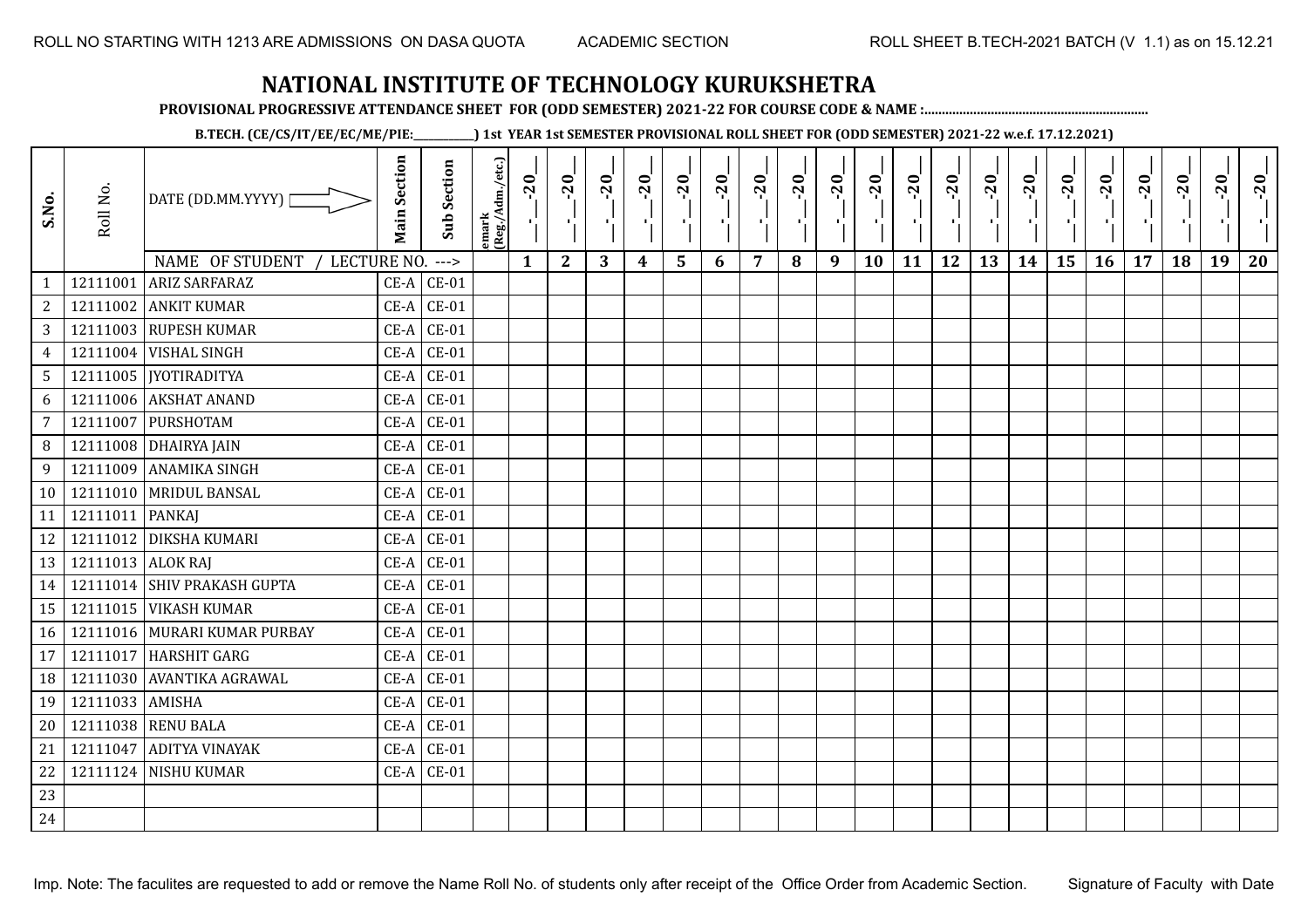**PROVISIONAL PROGRESSIVE ATTENDANCE SHEET FOR (ODD SEMESTER) 2021-22 FOR COURSE CODE & NAME :................................................................**

**B.TECH. (CE/CS/IT/EE/EC/ME/PIE:\_\_\_\_\_\_\_\_\_\_\_\_) 1st YEAR 1st SEMESTER PROVISIONAL ROLL SHEET FOR (ODD SEMESTER) 2021-22 w.e.f. 17.12.2021)**

| S.No.           | Roll No.         | DATE (DD.MM.YYYY)  <br>NAME OF STUDENT /<br>LECTURE NO. | <b>Main Section</b> | <b>Sub Section</b><br>$--->$ | emark<br>(Reg./Adm./etc.) | $-20$<br>$\mathbf{1}$ | $-20$<br>π÷<br>$\mathbf{2}$ | $-20$<br>шĵ<br>3 | $-20$<br>π÷<br>4 | $-20$<br>- 1<br>5 | $-20$<br>п.<br>6 | $-20$<br>7 | $-20$<br>8 | $-20$<br>π÷<br>9 | $-20$<br>×,<br>10 | $-20$<br>τj<br>11 | $-20$<br>π÷<br>12 | $-20$<br>٠.<br>13 | $-20$<br>$\blacksquare$<br>14 | $-20$<br>۱,<br>15 | $-20$<br>л÷,<br>16 | $-20$<br>17 | $-20$<br>18 | $-20$<br>×.<br>19 | $-20$<br>20 |
|-----------------|------------------|---------------------------------------------------------|---------------------|------------------------------|---------------------------|-----------------------|-----------------------------|------------------|------------------|-------------------|------------------|------------|------------|------------------|-------------------|-------------------|-------------------|-------------------|-------------------------------|-------------------|--------------------|-------------|-------------|-------------------|-------------|
| $\mathbf{1}$    |                  | 12111018 PRIYANSHU YADAV                                | $CE-A$              | $CE-02$                      |                           |                       |                             |                  |                  |                   |                  |            |            |                  |                   |                   |                   |                   |                               |                   |                    |             |             |                   |             |
| $\overline{c}$  |                  | 12111019 SAKET SINGH KHARAYAT                           | $CE-A$              | $CE-02$                      |                           |                       |                             |                  |                  |                   |                  |            |            |                  |                   |                   |                   |                   |                               |                   |                    |             |             |                   |             |
| 3               |                  | 12111020 AKSHAY KUMAR                                   | $CE-A$              | $CE-02$                      |                           |                       |                             |                  |                  |                   |                  |            |            |                  |                   |                   |                   |                   |                               |                   |                    |             |             |                   |             |
| $\overline{4}$  | 12111021         | <b>SHUBHAM KUMAR SHARMA</b>                             | $CE-A$              | $CE-02$                      |                           |                       |                             |                  |                  |                   |                  |            |            |                  |                   |                   |                   |                   |                               |                   |                    |             |             |                   |             |
| $5\phantom{.0}$ |                  | 12111022 PRAVEEN VERMA                                  | $CE-A$              | $CE-02$                      |                           |                       |                             |                  |                  |                   |                  |            |            |                  |                   |                   |                   |                   |                               |                   |                    |             |             |                   |             |
| 6               | 12111023         | <b>SAGAR YADAV</b>                                      | $CE-A$              | $CE-02$                      |                           |                       |                             |                  |                  |                   |                  |            |            |                  |                   |                   |                   |                   |                               |                   |                    |             |             |                   |             |
| $\overline{7}$  | 12111024         | <b>MANVENDRA SINGH</b>                                  | $CE-A$              | $CE-02$                      |                           |                       |                             |                  |                  |                   |                  |            |            |                  |                   |                   |                   |                   |                               |                   |                    |             |             |                   |             |
| 8               |                  | 12111025 HARSH SINHA                                    | $CE-A$              | $CE-02$                      |                           |                       |                             |                  |                  |                   |                  |            |            |                  |                   |                   |                   |                   |                               |                   |                    |             |             |                   |             |
| 9               |                  | 12111026 SACHIN KUMAR PRAJAPAT                          | $CE-A$              | $CE-02$                      |                           |                       |                             |                  |                  |                   |                  |            |            |                  |                   |                   |                   |                   |                               |                   |                    |             |             |                   |             |
| 10              | 12111027         | <b>SARVAGYA SRIVASTAVA</b>                              |                     | $CE-A$ $CE-02$               |                           |                       |                             |                  |                  |                   |                  |            |            |                  |                   |                   |                   |                   |                               |                   |                    |             |             |                   |             |
| 11              | 12111028         | <b>HIMANSHU MAURYA</b>                                  | $CE-A$              | $CE-02$                      |                           |                       |                             |                  |                  |                   |                  |            |            |                  |                   |                   |                   |                   |                               |                   |                    |             |             |                   |             |
| 12              |                  | 12111029 YOGESH YADUVANSHI                              | $CE-A$              | $CE-02$                      |                           |                       |                             |                  |                  |                   |                  |            |            |                  |                   |                   |                   |                   |                               |                   |                    |             |             |                   |             |
| 13              | 12111031         | <b>SAHIL YADAV</b>                                      | $CE-A$              | $CE-02$                      |                           |                       |                             |                  |                  |                   |                  |            |            |                  |                   |                   |                   |                   |                               |                   |                    |             |             |                   |             |
| 14              |                  | 12111032 HIMANSHU YADAV                                 | $CE-A$              | $CE-02$                      |                           |                       |                             |                  |                  |                   |                  |            |            |                  |                   |                   |                   |                   |                               |                   |                    |             |             |                   |             |
| 15              | 12111034 SAKSHAM |                                                         | $CE-A$              | $CE-02$                      |                           |                       |                             |                  |                  |                   |                  |            |            |                  |                   |                   |                   |                   |                               |                   |                    |             |             |                   |             |
| 16              |                  | 12111039 URWASHI BHARTI                                 | $CE-A$              | $CE-02$                      |                           |                       |                             |                  |                  |                   |                  |            |            |                  |                   |                   |                   |                   |                               |                   |                    |             |             |                   |             |
| 17              | 12111040         | <b>CHAHAK</b>                                           | $CE-A$              | $CE-02$                      |                           |                       |                             |                  |                  |                   |                  |            |            |                  |                   |                   |                   |                   |                               |                   |                    |             |             |                   |             |
| 18              | 12111042         | KHUSHI SABBARWAL                                        | CE-A                | $CE-02$                      |                           |                       |                             |                  |                  |                   |                  |            |            |                  |                   |                   |                   |                   |                               |                   |                    |             |             |                   |             |
| 19              | 12111046 ANTIM   |                                                         | $CE-A$              | $CE-02$                      |                           |                       |                             |                  |                  |                   |                  |            |            |                  |                   |                   |                   |                   |                               |                   |                    |             |             |                   |             |
| 20              | 12111051         | <b>DEVESHI TRIPATHI</b>                                 | $CE-A$              | $CE-02$                      |                           |                       |                             |                  |                  |                   |                  |            |            |                  |                   |                   |                   |                   |                               |                   |                    |             |             |                   |             |
| 21              |                  | 12111125 DEV RISHUBH AGRAHARI                           | $CE-A$              | $CE-02$                      |                           |                       |                             |                  |                  |                   |                  |            |            |                  |                   |                   |                   |                   |                               |                   |                    |             |             |                   |             |
| 22              |                  |                                                         |                     |                              |                           |                       |                             |                  |                  |                   |                  |            |            |                  |                   |                   |                   |                   |                               |                   |                    |             |             |                   |             |
| 23              |                  |                                                         |                     |                              |                           |                       |                             |                  |                  |                   |                  |            |            |                  |                   |                   |                   |                   |                               |                   |                    |             |             |                   |             |
| 24              |                  |                                                         |                     |                              |                           |                       |                             |                  |                  |                   |                  |            |            |                  |                   |                   |                   |                   |                               |                   |                    |             |             |                   |             |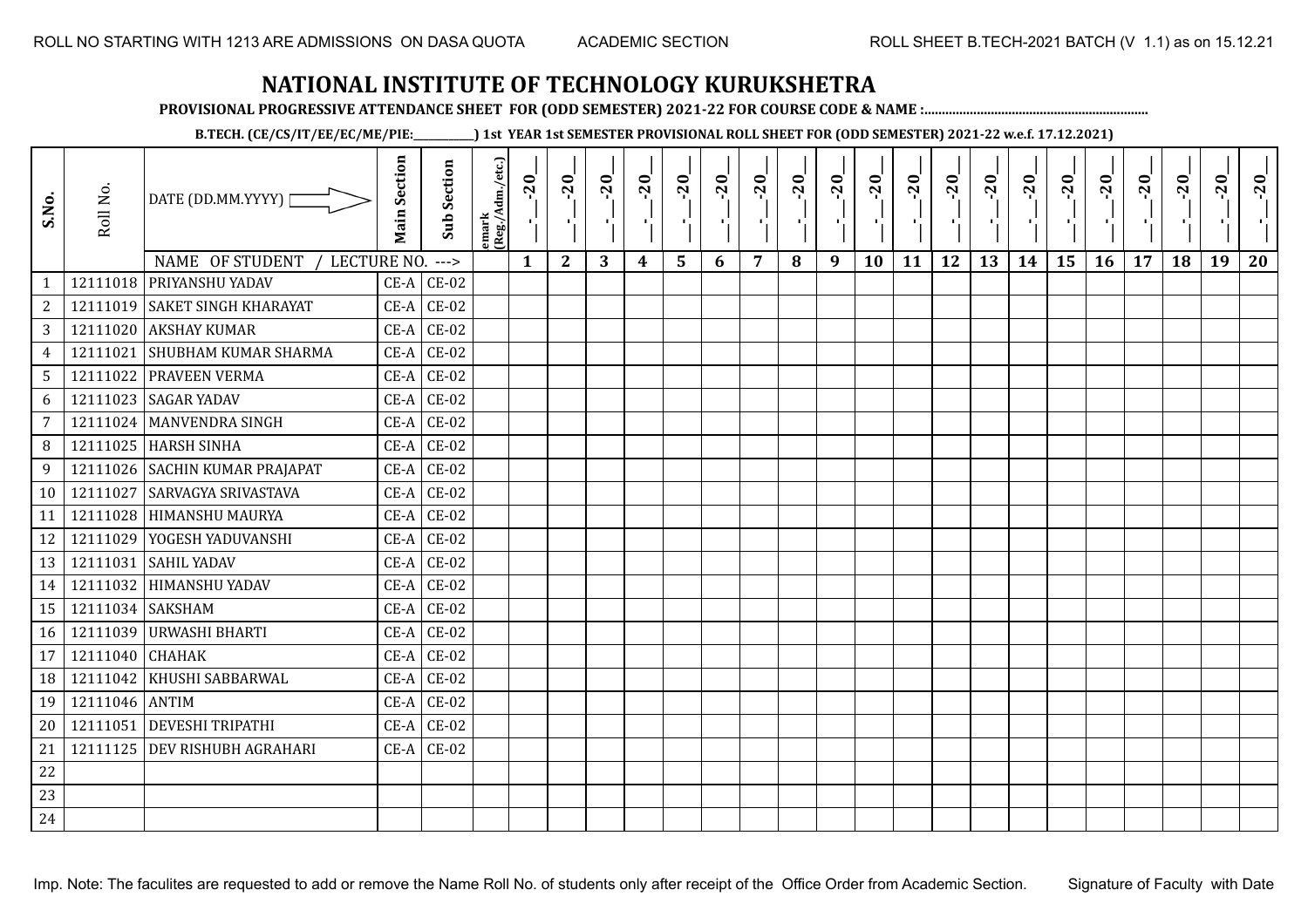**PROVISIONAL PROGRESSIVE ATTENDANCE SHEET FOR (ODD SEMESTER) 2021-22 FOR COURSE CODE & NAME :................................................................**

**B.TECH. (CE/CS/IT/EE/EC/ME/PIE:\_\_\_\_\_\_\_\_\_\_\_\_) 1st YEAR 1st SEMESTER PROVISIONAL ROLL SHEET FOR (ODD SEMESTER) 2021-22 w.e.f. 17.12.2021)**

| S.No.          | Roll No. | DATE (DD.MM.YYYY) [<br>NAME OF STUDENT<br>LECTURE NO. | <b>Main Section</b> | <b>Sub Section</b><br>$--->$ | emark<br> (Reg./Adm./etc.) | $-20$<br>精。<br>$\mathbf{1}$ | $-20$<br>×.<br>$\mathbf{2}$ | $-20$<br>-91<br>3 | $-20$<br>π÷<br>$\boldsymbol{4}$ | $-20$<br>۱,<br>5 | $-20$<br>п.<br>6 | $-20$<br>п,<br>$\overline{7}$ | $-20$<br>8 | $-20$<br>лj<br>9 | $-20$<br>÷,<br>10 | $-20$<br>т.<br>11 | $-20$<br>ΠŮ<br>12 | $-20$<br>로<br>13 | $-20$<br>шj<br>14 | $-20$<br>국<br>15 | $-20$<br>л÷.<br>16 | $-20$<br>17 | $-20$<br>18 | $-20$<br>×.<br>19 | $-20$<br>20 |
|----------------|----------|-------------------------------------------------------|---------------------|------------------------------|----------------------------|-----------------------------|-----------------------------|-------------------|---------------------------------|------------------|------------------|-------------------------------|------------|------------------|-------------------|-------------------|-------------------|------------------|-------------------|------------------|--------------------|-------------|-------------|-------------------|-------------|
| $\mathbf{1}$   |          | 12111035   MANISH KUMAR                               |                     | $CE-A$ $CE-03$               |                            |                             |                             |                   |                                 |                  |                  |                               |            |                  |                   |                   |                   |                  |                   |                  |                    |             |             |                   |             |
| 2              |          | 12111036 ANURAG GOYAL                                 | $CE-A$              | <b>CE-03</b>                 |                            |                             |                             |                   |                                 |                  |                  |                               |            |                  |                   |                   |                   |                  |                   |                  |                    |             |             |                   |             |
| 3              | 12111037 | <b>GAUTAM KAUSHIK</b>                                 | $CE-A$              | <b>CE-03</b>                 |                            |                             |                             |                   |                                 |                  |                  |                               |            |                  |                   |                   |                   |                  |                   |                  |                    |             |             |                   |             |
| $\overline{4}$ | 12111041 | <b>ASHOK KUMAR</b>                                    | $CE-A$              | $CE-03$                      |                            |                             |                             |                   |                                 |                  |                  |                               |            |                  |                   |                   |                   |                  |                   |                  |                    |             |             |                   |             |
| 5              |          | 12111043 SHIVAM KRISHAN VARSHNEY                      | $CE-A$              | $CE-03$                      |                            |                             |                             |                   |                                 |                  |                  |                               |            |                  |                   |                   |                   |                  |                   |                  |                    |             |             |                   |             |
| 6              |          | 12111044 HIMANSHU                                     | $CE-A$              | <b>CE-03</b>                 |                            |                             |                             |                   |                                 |                  |                  |                               |            |                  |                   |                   |                   |                  |                   |                  |                    |             |             |                   |             |
| 7              |          | 12111045 SHUBHAM SINGH                                | $CE-A$              | $CE-03$                      |                            |                             |                             |                   |                                 |                  |                  |                               |            |                  |                   |                   |                   |                  |                   |                  |                    |             |             |                   |             |
| 8              |          | 12111048 ABHISHEK SINGH GAUTAM                        | $CE-A$              | $CE-03$                      |                            |                             |                             |                   |                                 |                  |                  |                               |            |                  |                   |                   |                   |                  |                   |                  |                    |             |             |                   |             |
| 9              |          | 12111049 DEVRAJ MEENA                                 |                     | $CE-A$ $CE-03$               |                            |                             |                             |                   |                                 |                  |                  |                               |            |                  |                   |                   |                   |                  |                   |                  |                    |             |             |                   |             |
| 10             |          | 12111050 PIYUSH KUMAR                                 | $CE-A$              | $CE-03$                      |                            |                             |                             |                   |                                 |                  |                  |                               |            |                  |                   |                   |                   |                  |                   |                  |                    |             |             |                   |             |
| 11             |          | 12111052 SHARMA OJASVI VIJAY                          | $CE-A$              | <b>CE-03</b>                 |                            |                             |                             |                   |                                 |                  |                  |                               |            |                  |                   |                   |                   |                  |                   |                  |                    |             |             |                   |             |
| 12             |          | 12111053 URMILA MAHAWAR                               | $CE-A$              | <b>CE-03</b>                 |                            |                             |                             |                   |                                 |                  |                  |                               |            |                  |                   |                   |                   |                  |                   |                  |                    |             |             |                   |             |
| 13             |          | 12111054 AKANKSHA KUMARI                              | $CE-A$              | $CE-03$                      |                            |                             |                             |                   |                                 |                  |                  |                               |            |                  |                   |                   |                   |                  |                   |                  |                    |             |             |                   |             |
| 14             |          | 12111055 AARTI DEVI                                   | $CE-A$              | $CE-03$                      |                            |                             |                             |                   |                                 |                  |                  |                               |            |                  |                   |                   |                   |                  |                   |                  |                    |             |             |                   |             |
| 15             |          | 12111056 ARNOB GHOSH                                  | $CE-A$              | $CE-03$                      |                            |                             |                             |                   |                                 |                  |                  |                               |            |                  |                   |                   |                   |                  |                   |                  |                    |             |             |                   |             |
| 16             | 12111057 | <b>SACHIN MEENA</b>                                   | $CE-A$              | <b>CE-03</b>                 |                            |                             |                             |                   |                                 |                  |                  |                               |            |                  |                   |                   |                   |                  |                   |                  |                    |             |             |                   |             |
| 17             |          | 12111058 PRASHANT RAJ BAGWAR                          | $CE-A$              | $CE-03$                      |                            |                             |                             |                   |                                 |                  |                  |                               |            |                  |                   |                   |                   |                  |                   |                  |                    |             |             |                   |             |
| 18             | 12111059 | <b>ANIKET ANAND</b>                                   | $CE-A$              | $CE-03$                      |                            |                             |                             |                   |                                 |                  |                  |                               |            |                  |                   |                   |                   |                  |                   |                  |                    |             |             |                   |             |
| 19             | 12111061 | <b>RINKA</b>                                          |                     | $CE-A$ $CE-03$               |                            |                             |                             |                   |                                 |                  |                  |                               |            |                  |                   |                   |                   |                  |                   |                  |                    |             |             |                   |             |
| 20             | 12111062 | <b>ASHMITA</b>                                        |                     | $CE-A$ $CE-03$               |                            |                             |                             |                   |                                 |                  |                  |                               |            |                  |                   |                   |                   |                  |                   |                  |                    |             |             |                   |             |
| 21             |          |                                                       |                     |                              |                            |                             |                             |                   |                                 |                  |                  |                               |            |                  |                   |                   |                   |                  |                   |                  |                    |             |             |                   |             |
| 22             |          |                                                       |                     |                              |                            |                             |                             |                   |                                 |                  |                  |                               |            |                  |                   |                   |                   |                  |                   |                  |                    |             |             |                   |             |
| 23             |          |                                                       |                     |                              |                            |                             |                             |                   |                                 |                  |                  |                               |            |                  |                   |                   |                   |                  |                   |                  |                    |             |             |                   |             |
| 24             |          |                                                       |                     |                              |                            |                             |                             |                   |                                 |                  |                  |                               |            |                  |                   |                   |                   |                  |                   |                  |                    |             |             |                   |             |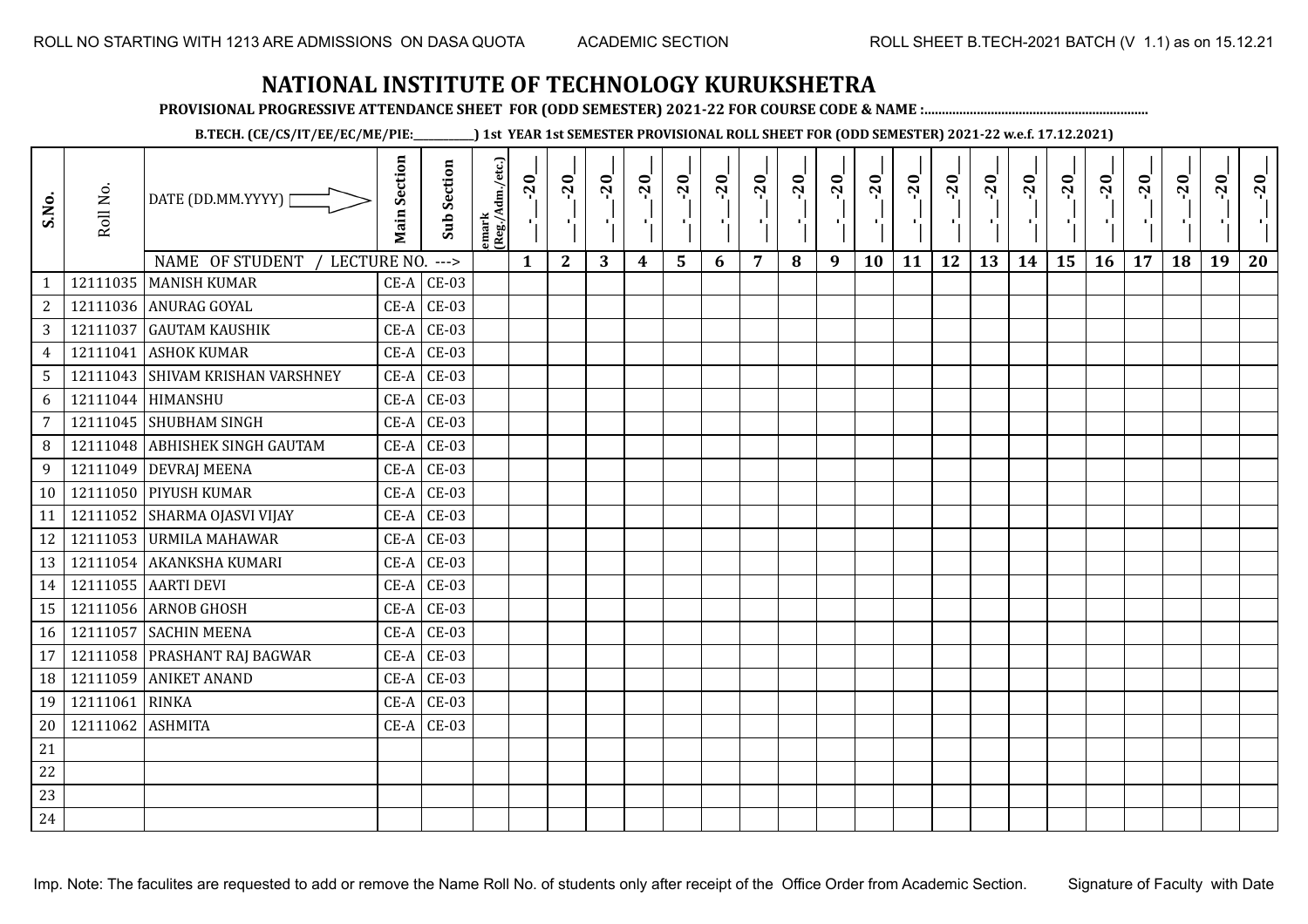**PROVISIONAL PROGRESSIVE ATTENDANCE SHEET FOR (ODD SEMESTER) 2021-22 FOR COURSE CODE & NAME :................................................................**

**B.TECH. (CE/CS/IT/EE/EC/ME/PIE:\_\_\_\_\_\_\_\_\_\_\_\_) 1st YEAR 1st SEMESTER PROVISIONAL ROLL SHEET FOR (ODD SEMESTER) 2021-22 w.e.f. 17.12.2021)**

| S.No.           | Roll No.       | DATE (DD.MM.YYYY)<br>NAME OF STUDENT<br>LECTURE NO. | <b>Main Section</b> | <b>Sub Section</b><br>$--->$ | emark<br> (Reg./Adm./etc.) | $-20$<br>$\mathbf{1}$ | $-20$<br>$\mathbf{2}$ | $-20$<br>3 | $-20$<br>4 | $-20$<br>۱,<br>5 | $-20$<br>6 | $-20$<br>H.<br>7 | $-20$<br>8 | $-20$<br>$\mathcal{F}_{\mathbf{r}}$<br>9 | $-20$<br>10 | $-20$<br>11 | $-20$<br>12 | $-20$<br>13 | $-20$<br>Æ.<br>14 | $-20$<br>×.<br>15 | $-20$<br>16 | $-20$<br>17 | $-20$<br>×í<br>18 | $-20$<br>19 | $-20$<br>20 |
|-----------------|----------------|-----------------------------------------------------|---------------------|------------------------------|----------------------------|-----------------------|-----------------------|------------|------------|------------------|------------|------------------|------------|------------------------------------------|-------------|-------------|-------------|-------------|-------------------|-------------------|-------------|-------------|-------------------|-------------|-------------|
| $\mathbf{1}$    | 12111060       | <b>RONAK SHARMA</b>                                 | $CE-A$              | $CE-04$                      |                            |                       |                       |            |            |                  |            |                  |            |                                          |             |             |             |             |                   |                   |             |             |                   |             |             |
| $\mathbf{2}$    | 12111063 ISHU  |                                                     | $CE-A$              | $CE-04$                      |                            |                       |                       |            |            |                  |            |                  |            |                                          |             |             |             |             |                   |                   |             |             |                   |             |             |
| $\overline{3}$  |                | 12111064 SHIVAM SHARMA                              | $CE-A$              | $CE-04$                      |                            |                       |                       |            |            |                  |            |                  |            |                                          |             |             |             |             |                   |                   |             |             |                   |             |             |
| $\overline{4}$  |                | 12111065 SANKALP JAUHARI                            | CE-A                | $CE-04$                      |                            |                       |                       |            |            |                  |            |                  |            |                                          |             |             |             |             |                   |                   |             |             |                   |             |             |
| $5\overline{)}$ |                | 12111066 BALARAJU BADAVATH                          | $CE-A$              | $CE-04$                      |                            |                       |                       |            |            |                  |            |                  |            |                                          |             |             |             |             |                   |                   |             |             |                   |             |             |
| 6               | 12111067       | <b>SHRISH JAISWAL</b>                               | CE-A                | $CE-04$                      |                            |                       |                       |            |            |                  |            |                  |            |                                          |             |             |             |             |                   |                   |             |             |                   |             |             |
| $\overline{7}$  | 12111068       | <b>LALIT KUMAR</b>                                  | $CE-A$              | $CE-04$                      |                            |                       |                       |            |            |                  |            |                  |            |                                          |             |             |             |             |                   |                   |             |             |                   |             |             |
| 8               |                | 12111069 RANJAN KUMAR                               | CE-A                | $CE-04$                      |                            |                       |                       |            |            |                  |            |                  |            |                                          |             |             |             |             |                   |                   |             |             |                   |             |             |
| 9               |                | 12111070 UDIT NARAYAN                               | $CE-A$              | $CE-04$                      |                            |                       |                       |            |            |                  |            |                  |            |                                          |             |             |             |             |                   |                   |             |             |                   |             |             |
| 10              | 12111071       | <b>TRIPATI KUMARI</b>                               | $CE-A$              | $CE-04$                      |                            |                       |                       |            |            |                  |            |                  |            |                                          |             |             |             |             |                   |                   |             |             |                   |             |             |
| 11              | 12111072       | <b>KESHAV KUNDAN</b>                                | $CE-A$              | $CE-04$                      |                            |                       |                       |            |            |                  |            |                  |            |                                          |             |             |             |             |                   |                   |             |             |                   |             |             |
| 12              |                | 12111073 MANJEET SINGH                              | $CE-A$              | $CE-04$                      |                            |                       |                       |            |            |                  |            |                  |            |                                          |             |             |             |             |                   |                   |             |             |                   |             |             |
| 13              |                | 12111074 UTKARSH KUMAR                              | $CE-A$              | $CE-04$                      |                            |                       |                       |            |            |                  |            |                  |            |                                          |             |             |             |             |                   |                   |             |             |                   |             |             |
| 14              |                | 12111075 MUKESH KUMAR                               | $CE-A$              | $CE-04$                      |                            |                       |                       |            |            |                  |            |                  |            |                                          |             |             |             |             |                   |                   |             |             |                   |             |             |
| 15              |                | 12111076 HARSH YADAV                                | $CE-A$              | $CE-04$                      |                            |                       |                       |            |            |                  |            |                  |            |                                          |             |             |             |             |                   |                   |             |             |                   |             |             |
| 16              | 12111077       | <b>SHAILESH KUMAR</b>                               | $CE-A$              | $CE-04$                      |                            |                       |                       |            |            |                  |            |                  |            |                                          |             |             |             |             |                   |                   |             |             |                   |             |             |
| 17              | 12111083       | <b>ANUSHKA</b>                                      | CE-A                | $CE-04$                      |                            |                       |                       |            |            |                  |            |                  |            |                                          |             |             |             |             |                   |                   |             |             |                   |             |             |
| 18              | 12111085 NIDHI |                                                     | $CE-A$              | $CE-04$                      |                            |                       |                       |            |            |                  |            |                  |            |                                          |             |             |             |             |                   |                   |             |             |                   |             |             |
| 19              | 12111087       | <b>KARIBANDI SRI VIDYA</b>                          | $CE-A$              | $CE-04$                      |                            |                       |                       |            |            |                  |            |                  |            |                                          |             |             |             |             |                   |                   |             |             |                   |             |             |
| 20              | 12111092       | <b>BOMDI CAROLYN TAYENG</b>                         |                     | $CE-A$ $CE-04$               |                            |                       |                       |            |            |                  |            |                  |            |                                          |             |             |             |             |                   |                   |             |             |                   |             |             |
| 21              |                |                                                     |                     |                              |                            |                       |                       |            |            |                  |            |                  |            |                                          |             |             |             |             |                   |                   |             |             |                   |             |             |
| 22              |                |                                                     |                     |                              |                            |                       |                       |            |            |                  |            |                  |            |                                          |             |             |             |             |                   |                   |             |             |                   |             |             |
| 23              |                |                                                     |                     |                              |                            |                       |                       |            |            |                  |            |                  |            |                                          |             |             |             |             |                   |                   |             |             |                   |             |             |
| 24              |                |                                                     |                     |                              |                            |                       |                       |            |            |                  |            |                  |            |                                          |             |             |             |             |                   |                   |             |             |                   |             |             |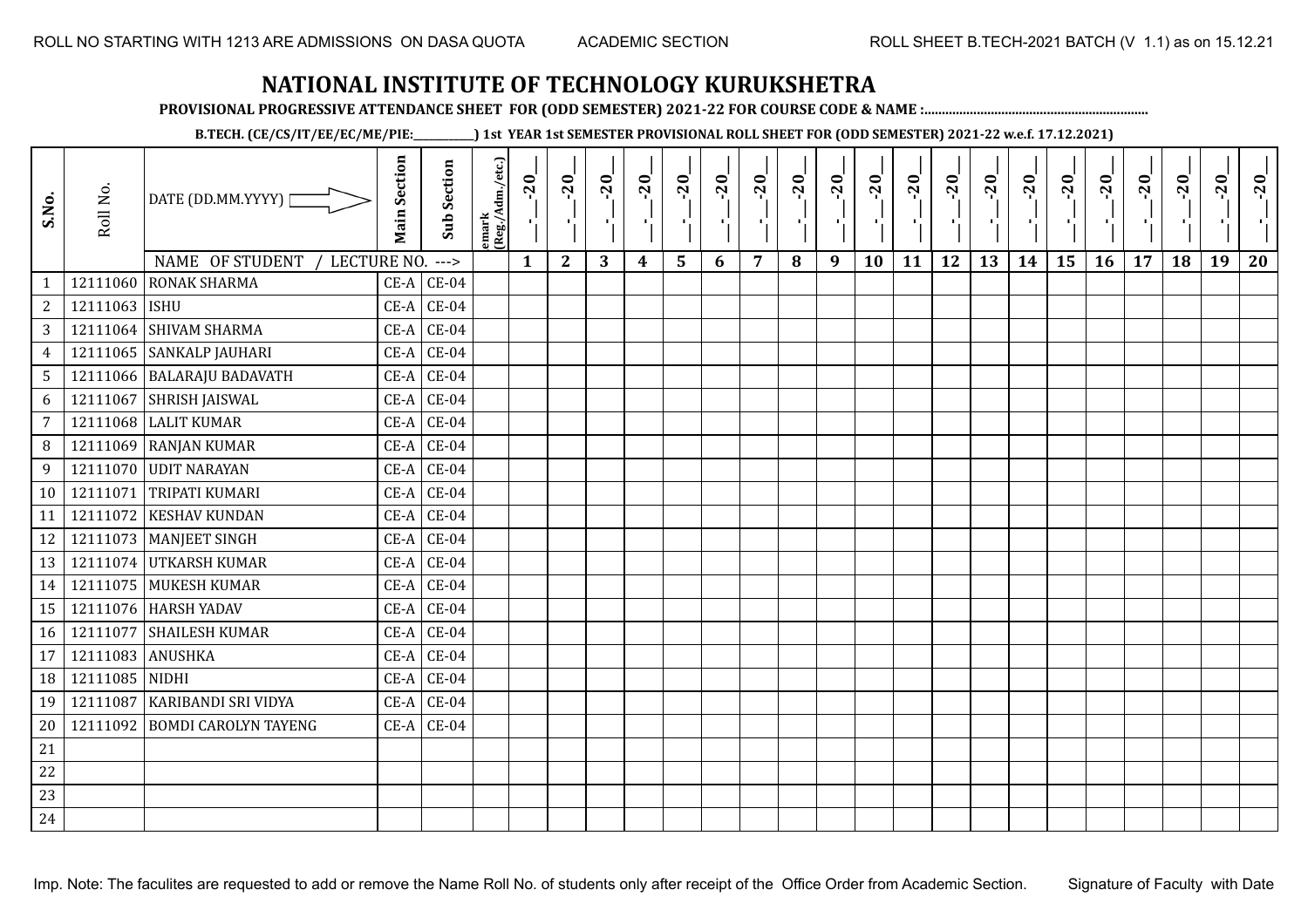**PROVISIONAL PROGRESSIVE ATTENDANCE SHEET FOR (ODD SEMESTER) 2021-22 FOR COURSE CODE & NAME :................................................................**

**B.TECH. (CE/CS/IT/EE/EC/ME/PIE:\_\_\_\_\_\_\_\_\_\_\_\_) 1st YEAR 1st SEMESTER PROVISIONAL ROLL SHEET FOR (ODD SEMESTER) 2021-22 w.e.f. 17.12.2021)**

| S.No.           | Roll No.         | DATE (DD.MM.YYYY) [                                                 | <b>Main Section</b> | <b>Sub Section</b>       | emark<br> (Reg./Adm./etc.) | $-20$<br>로   | $-20$<br>Δ.  | $-20$<br>π÷ | $-20$<br>лj      | $-20$<br>۱, | $-20$<br>-9 | $-20$<br>$\blacksquare$ | $-20$ | $-20$<br>л. | $-20$<br>٠ | $-20$<br>п, | $-20$<br>τj | $-20$<br>로 | $-20$<br>$\blacksquare$ | $-20$<br>٠, | $-20$<br>$\mathcal{F}_{\mathbf{L}}$ | $-20$ | $-20$ | $-20$<br>×. | $-20$ |
|-----------------|------------------|---------------------------------------------------------------------|---------------------|--------------------------|----------------------------|--------------|--------------|-------------|------------------|-------------|-------------|-------------------------|-------|-------------|------------|-------------|-------------|------------|-------------------------|-------------|-------------------------------------|-------|-------|-------------|-------|
|                 | 12111078         | NAME OF STUDENT<br>/ LECTURE NO.<br><b>KALLAKUNTLA PRINCE RATAN</b> | $CE-B$              | $\rightarrow$<br>$CE-05$ |                            | $\mathbf{1}$ | $\mathbf{2}$ | 3           | $\boldsymbol{4}$ | 5           | 6           | 7                       | 8     | 9           | 10         | 11          | 12          | 13         | 14                      | 15          | 16                                  | 17    | 18    | 19          | 20    |
| $\overline{2}$  | 12111079 AMAN    |                                                                     | $CE-B$              | $CE-05$                  |                            |              |              |             |                  |             |             |                         |       |             |            |             |             |            |                         |             |                                     |       |       |             |       |
| $\mathbf{3}$    |                  | 12111080 AKARSHIT SINGH                                             | $CE-B$              | $CE-05$                  |                            |              |              |             |                  |             |             |                         |       |             |            |             |             |            |                         |             |                                     |       |       |             |       |
| $\overline{4}$  |                  | 12111081 NAVEEN CHAURASIYA                                          | $CE-B$              | $CE-05$                  |                            |              |              |             |                  |             |             |                         |       |             |            |             |             |            |                         |             |                                     |       |       |             |       |
| 5               |                  | 12111082 ROHIT KUMAWAT                                              | $CE-B$              | $CE-05$                  |                            |              |              |             |                  |             |             |                         |       |             |            |             |             |            |                         |             |                                     |       |       |             |       |
| 6               |                  | 12111084 ARUN KUMAR YADAV                                           | $CE-B$              | $CE-05$                  |                            |              |              |             |                  |             |             |                         |       |             |            |             |             |            |                         |             |                                     |       |       |             |       |
| $\overline{7}$  |                  | 12111086 SAURABH KUMAR MEENA                                        | $CE-B$              | $CE-05$                  |                            |              |              |             |                  |             |             |                         |       |             |            |             |             |            |                         |             |                                     |       |       |             |       |
| 8               |                  | 12111088 ARMAN SINGH MEENA                                          | $CE-B$              | $CE-05$                  |                            |              |              |             |                  |             |             |                         |       |             |            |             |             |            |                         |             |                                     |       |       |             |       |
| 9               |                  | 12111089 MUKESH DUKIYA                                              | $CE-B$              | $CE-05$                  |                            |              |              |             |                  |             |             |                         |       |             |            |             |             |            |                         |             |                                     |       |       |             |       |
| 10 <sup>1</sup> | 12111090 HITESH  |                                                                     | $CE-B$              | $CE-05$                  |                            |              |              |             |                  |             |             |                         |       |             |            |             |             |            |                         |             |                                     |       |       |             |       |
| 11              | 12111091         | <b>AMAN HUSSAIN</b>                                                 | $CE-B$              | <b>CE-05</b>             |                            |              |              |             |                  |             |             |                         |       |             |            |             |             |            |                         |             |                                     |       |       |             |       |
| 12              | 12111093 DEEPAK  |                                                                     | $CE-B$              | $CE-05$                  |                            |              |              |             |                  |             |             |                         |       |             |            |             |             |            |                         |             |                                     |       |       |             |       |
| 13              | 12111094 AMANJOT |                                                                     | $CE-B$              | $CE-05$                  |                            |              |              |             |                  |             |             |                         |       |             |            |             |             |            |                         |             |                                     |       |       |             |       |
| 14              |                  | 12111095 AKARSH SRIVASTAVA                                          | $CE-B$              | $CE-05$                  |                            |              |              |             |                  |             |             |                         |       |             |            |             |             |            |                         |             |                                     |       |       |             |       |
| 15              |                  | 12111096 ABHINAV SINGH BHATI                                        | $CE-B$              | $CE-05$                  |                            |              |              |             |                  |             |             |                         |       |             |            |             |             |            |                         |             |                                     |       |       |             |       |
| 16              | 12111097 NIKHIL  |                                                                     | $CE-B$              | $CE-05$                  |                            |              |              |             |                  |             |             |                         |       |             |            |             |             |            |                         |             |                                     |       |       |             |       |
| 17              |                  | 12111098 WARANASI VASANTHA                                          | $CE-B$              | $CE-05$                  |                            |              |              |             |                  |             |             |                         |       |             |            |             |             |            |                         |             |                                     |       |       |             |       |
| 18              |                  | 12111100 VIJAYA KUMARI                                              | $CE-B$              | $CE-05$                  |                            |              |              |             |                  |             |             |                         |       |             |            |             |             |            |                         |             |                                     |       |       |             |       |
| 19              |                  | 12111105 ANSHIKA GUPTA                                              | $CE-B$              | $CE-05$                  |                            |              |              |             |                  |             |             |                         |       |             |            |             |             |            |                         |             |                                     |       |       |             |       |
| 20              |                  | 12111108 NITIN KUMARI                                               | $CE-B$              | $CE-05$                  |                            |              |              |             |                  |             |             |                         |       |             |            |             |             |            |                         |             |                                     |       |       |             |       |
| 21              |                  |                                                                     |                     |                          |                            |              |              |             |                  |             |             |                         |       |             |            |             |             |            |                         |             |                                     |       |       |             |       |
| $22\,$          |                  |                                                                     |                     |                          |                            |              |              |             |                  |             |             |                         |       |             |            |             |             |            |                         |             |                                     |       |       |             |       |
| 23              |                  |                                                                     |                     |                          |                            |              |              |             |                  |             |             |                         |       |             |            |             |             |            |                         |             |                                     |       |       |             |       |
| 24              |                  |                                                                     |                     |                          |                            |              |              |             |                  |             |             |                         |       |             |            |             |             |            |                         |             |                                     |       |       |             |       |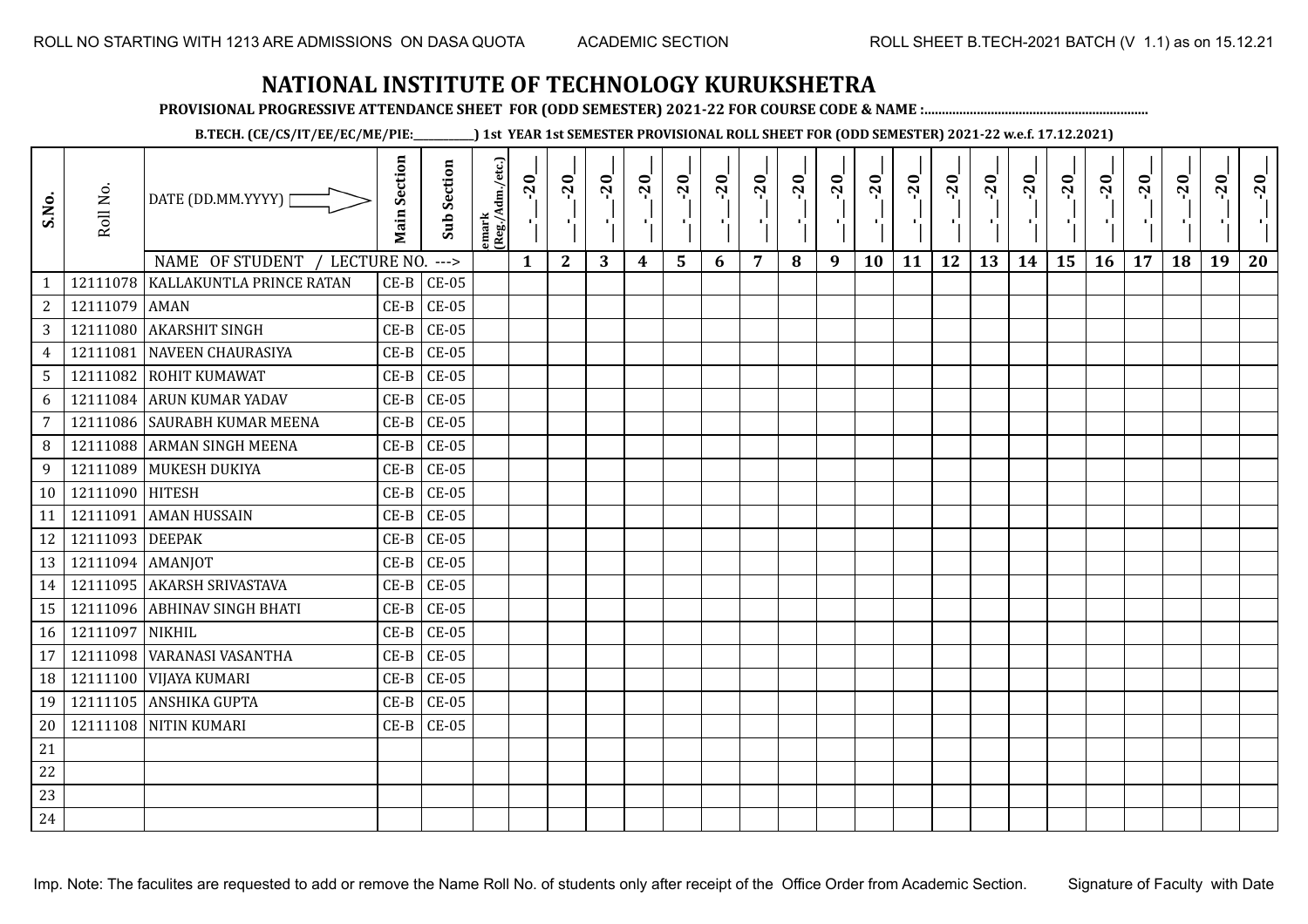**PROVISIONAL PROGRESSIVE ATTENDANCE SHEET FOR (ODD SEMESTER) 2021-22 FOR COURSE CODE & NAME :................................................................**

**B.TECH. (CE/CS/IT/EE/EC/ME/PIE:\_\_\_\_\_\_\_\_\_\_\_\_) 1st YEAR 1st SEMESTER PROVISIONAL ROLL SHEET FOR (ODD SEMESTER) 2021-22 w.e.f. 17.12.2021)**

| S.No.           | Roll No.        | DATE (DD.MM.YYYY)                | <b>Main Section</b> | <b>Sub Section</b> | lemark<br>(Reg./Adm./etc.) | $-20$<br>τĻ. | $-20$<br>-11 | $-20$ | $-20$ | $-20$ | $-20$ | $-20$ | $-20$<br>٠, | $-20$<br>$\mathcal{F}_{\mathbf{p}}$ | $-20$     | $-20$ | $-20$ | $-20$<br>л. | $-20$ | $-20$ | $-20$ | $-20$ | $-20$ | $-20$ | $-20$ |
|-----------------|-----------------|----------------------------------|---------------------|--------------------|----------------------------|--------------|--------------|-------|-------|-------|-------|-------|-------------|-------------------------------------|-----------|-------|-------|-------------|-------|-------|-------|-------|-------|-------|-------|
|                 |                 | NAME OF STUDENT /<br>LECTURE NO. |                     | $--->$             |                            | $\mathbf{1}$ | $\mathbf{2}$ | 3     | 4     | 5     | 6     | 7     | 8           | 9                                   | <b>10</b> | 11    | 12    | 13          | 14    | 15    | 16    | 17    | 18    | 19    | 20    |
| $\mathbf{1}$    |                 | 12111099 HARSH CHAUHAN           | $CE-B$              | $CE-06$            |                            |              |              |       |       |       |       |       |             |                                     |           |       |       |             |       |       |       |       |       |       |       |
| $\sqrt{2}$      |                 | 12111101 AJAY PRATAP SINGH       | $CE-B$              | $CE-06$            |                            |              |              |       |       |       |       |       |             |                                     |           |       |       |             |       |       |       |       |       |       |       |
| 3 <sup>1</sup>  | 12111102 RAHUL  |                                  | $CE-B$              | $CE-06$            |                            |              |              |       |       |       |       |       |             |                                     |           |       |       |             |       |       |       |       |       |       |       |
| $\overline{4}$  |                 | 12111103 ANSH MEENA              | $CE-B$              | $CE-06$            |                            |              |              |       |       |       |       |       |             |                                     |           |       |       |             |       |       |       |       |       |       |       |
| 5 <sub>1</sub>  |                 | 12111104 ANSHUL KUMAR GUPTA      | $CE-B$              | $CE-06$            |                            |              |              |       |       |       |       |       |             |                                     |           |       |       |             |       |       |       |       |       |       |       |
| 6               |                 | 12111106 ANURAG SINGH DEV        | $CE-B$              | $CE-06$            |                            |              |              |       |       |       |       |       |             |                                     |           |       |       |             |       |       |       |       |       |       |       |
| $\overline{7}$  |                 | 12111107 NILAY PANDAY            | $CE-B$              | $CE-06$            |                            |              |              |       |       |       |       |       |             |                                     |           |       |       |             |       |       |       |       |       |       |       |
| 8               |                 | 12111109 RITESH BAMEL            | $CE-B$              | $CE-06$            |                            |              |              |       |       |       |       |       |             |                                     |           |       |       |             |       |       |       |       |       |       |       |
| 9               | 12111110 RITIK  |                                  | $CE-B$              | $CE-06$            |                            |              |              |       |       |       |       |       |             |                                     |           |       |       |             |       |       |       |       |       |       |       |
| 10 <sup>1</sup> |                 | 12111111 ANUSHKA MEENA           | $CE-B$              | $CE-06$            |                            |              |              |       |       |       |       |       |             |                                     |           |       |       |             |       |       |       |       |       |       |       |
| 11              |                 | 12111112 KAVITA YADAV            | $CE-B$              | $CE-06$            |                            |              |              |       |       |       |       |       |             |                                     |           |       |       |             |       |       |       |       |       |       |       |
| 12              |                 | 12111113 ANIKET AGRAWAL          | $CE-B$              | $CE-06$            |                            |              |              |       |       |       |       |       |             |                                     |           |       |       |             |       |       |       |       |       |       |       |
| 13              |                 | 12111114 ANUSHKA CHAUDHARY       | $CE-B$              | $CE-06$            |                            |              |              |       |       |       |       |       |             |                                     |           |       |       |             |       |       |       |       |       |       |       |
| 14              |                 | 12111115 ADARSH MISHRA           | $CE-B$              | $CE-06$            |                            |              |              |       |       |       |       |       |             |                                     |           |       |       |             |       |       |       |       |       |       |       |
| 15              | 12111116 NEERAJ |                                  | $CE-B$              | $CE-06$            |                            |              |              |       |       |       |       |       |             |                                     |           |       |       |             |       |       |       |       |       |       |       |
| 16              |                 | 12111117 BANSHIDHAR MEENA        | $CE-B$              | $CE-06$            |                            |              |              |       |       |       |       |       |             |                                     |           |       |       |             |       |       |       |       |       |       |       |
| 17              |                 | 12111118 SUSHANT SINGH           | $CE-B$              | $CE-06$            |                            |              |              |       |       |       |       |       |             |                                     |           |       |       |             |       |       |       |       |       |       |       |
| 18              |                 | 12111119 UDAY ANSAL              | $CE-B$              | $CE-06$            |                            |              |              |       |       |       |       |       |             |                                     |           |       |       |             |       |       |       |       |       |       |       |
| 19              | 12111122        | <b>TANU DEVI</b>                 | $CE-B$              | $CE-06$            |                            |              |              |       |       |       |       |       |             |                                     |           |       |       |             |       |       |       |       |       |       |       |
| 20              | 12111128 DEEPA  |                                  |                     | $CE-B$ $CE-06$     |                            |              |              |       |       |       |       |       |             |                                     |           |       |       |             |       |       |       |       |       |       |       |
| 21              |                 |                                  |                     |                    |                            |              |              |       |       |       |       |       |             |                                     |           |       |       |             |       |       |       |       |       |       |       |
| 22              |                 |                                  |                     |                    |                            |              |              |       |       |       |       |       |             |                                     |           |       |       |             |       |       |       |       |       |       |       |
| 23              |                 |                                  |                     |                    |                            |              |              |       |       |       |       |       |             |                                     |           |       |       |             |       |       |       |       |       |       |       |
| 24              |                 |                                  |                     |                    |                            |              |              |       |       |       |       |       |             |                                     |           |       |       |             |       |       |       |       |       |       |       |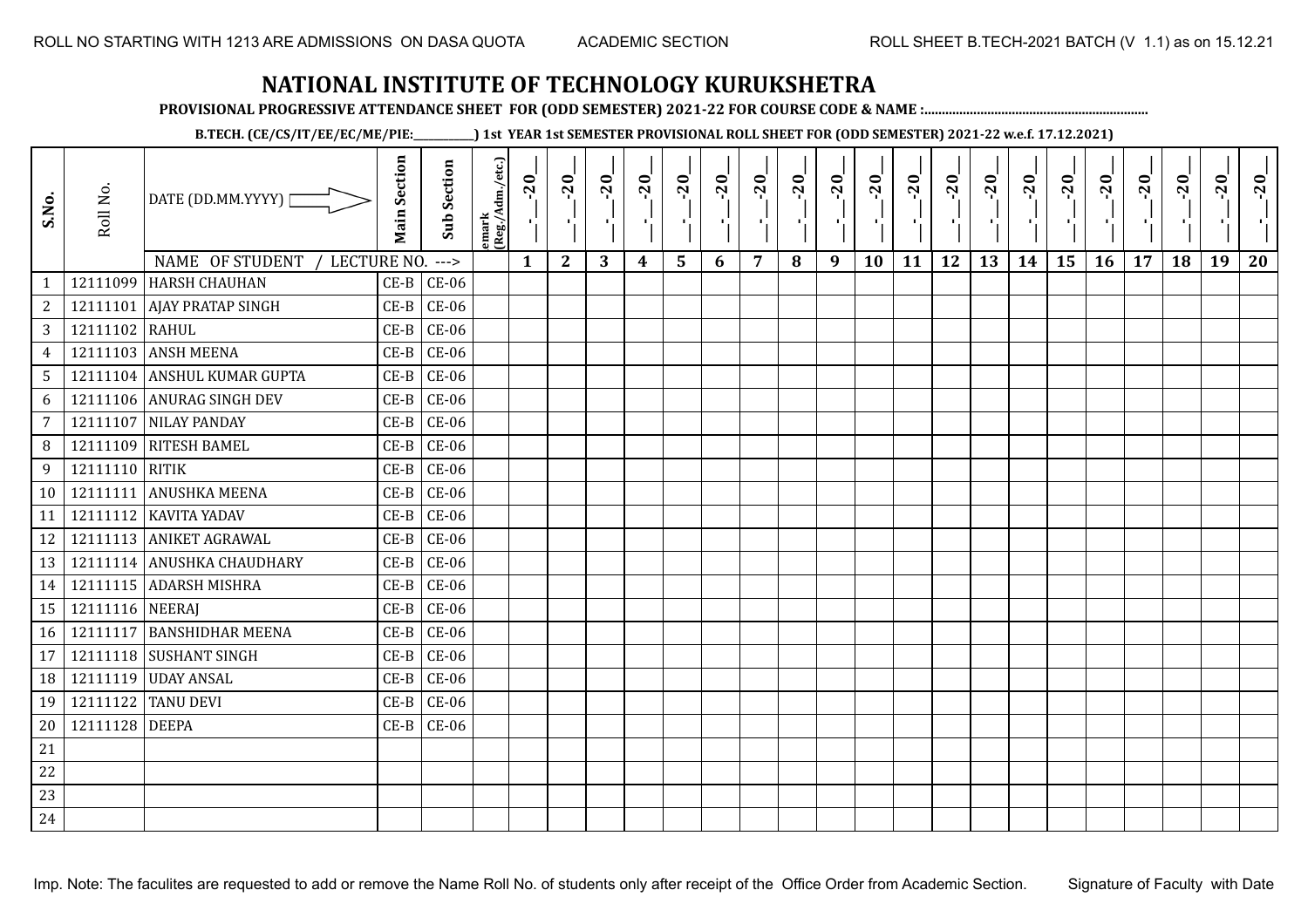**PROVISIONAL PROGRESSIVE ATTENDANCE SHEET FOR (ODD SEMESTER) 2021-22 FOR COURSE CODE & NAME :................................................................**

**B.TECH. (CE/CS/IT/EE/EC/ME/PIE:\_\_\_\_\_\_\_\_\_\_\_\_) 1st YEAR 1st SEMESTER PROVISIONAL ROLL SHEET FOR (ODD SEMESTER) 2021-22 w.e.f. 17.12.2021)**

| S.No.            | Roll No.         | DATE (DD.MM.YYYY) [<br>NAME OF STUDENT<br>LECTURE NO. | <b>Main Section</b> | <b>Sub Section</b><br>$--->$ | emark<br> (Reg./Adm./etc.) | $-20$<br>Η.<br>$\mathbf{1}$ | $-20$<br>х÷<br>$\mathbf{2}$ | $-20$<br>п.,<br>3 | $-20$<br>т.<br>$\boldsymbol{4}$ | $-20$<br>٠,<br>5 | $-20$<br>п.<br>6 | $-20$<br>п,<br>$\overline{7}$ | $-20$<br>8 | $-20$<br>лj<br>9 | $-20$<br>л,<br>10 | $-20$<br>πt<br>11 | $-20$<br>-10<br>12 | $-20$<br>로<br>13 | $-20$<br>H)<br>14 | $-20$<br>÷,<br>15 | $-20$<br>л.,<br>16 | $-20$<br>17 | $-20$<br>18 | $-20$<br>×.<br>19 | $-20$<br>20 |
|------------------|------------------|-------------------------------------------------------|---------------------|------------------------------|----------------------------|-----------------------------|-----------------------------|-------------------|---------------------------------|------------------|------------------|-------------------------------|------------|------------------|-------------------|-------------------|--------------------|------------------|-------------------|-------------------|--------------------|-------------|-------------|-------------------|-------------|
| $\mathbf{1}$     |                  | 12111120 ANIL MEENA                                   | $CE-B$              | <b>CE-07</b>                 |                            |                             |                             |                   |                                 |                  |                  |                               |            |                  |                   |                   |                    |                  |                   |                   |                    |             |             |                   |             |
| $\overline{c}$   | 12111121         | <b>ANKIT BHARDWAJ</b>                                 | $CE-B$              | $CE-07$                      |                            |                             |                             |                   |                                 |                  |                  |                               |            |                  |                   |                   |                    |                  |                   |                   |                    |             |             |                   |             |
| 3                |                  | 12111123 NANAK CHAND                                  | $CE-B$              | $CE-07$                      |                            |                             |                             |                   |                                 |                  |                  |                               |            |                  |                   |                   |                    |                  |                   |                   |                    |             |             |                   |             |
| $\overline{4}$   |                  | 12111126 SAURABH BOHAT                                | $CE-B$              | $CE-07$                      |                            |                             |                             |                   |                                 |                  |                  |                               |            |                  |                   |                   |                    |                  |                   |                   |                    |             |             |                   |             |
| $5\phantom{.0}$  |                  | 12111127 ASHISH VYAS                                  | $CE-B$              | $CE-07$                      |                            |                             |                             |                   |                                 |                  |                  |                               |            |                  |                   |                   |                    |                  |                   |                   |                    |             |             |                   |             |
| 6                | 12111129         | <b>AMBEDKAR KUMAR</b>                                 | $CE-B$              | <b>CE-07</b>                 |                            |                             |                             |                   |                                 |                  |                  |                               |            |                  |                   |                   |                    |                  |                   |                   |                    |             |             |                   |             |
| $\overline{7}$   | 12111130 AMAN    |                                                       | $CE-B$              | $CE-07$                      |                            |                             |                             |                   |                                 |                  |                  |                               |            |                  |                   |                   |                    |                  |                   |                   |                    |             |             |                   |             |
| 8                | 12111131         | <b>SAHIL KUMAR</b>                                    | $CE-B$              | $CE-07$                      |                            |                             |                             |                   |                                 |                  |                  |                               |            |                  |                   |                   |                    |                  |                   |                   |                    |             |             |                   |             |
| $\boldsymbol{9}$ | 12111132 ANJALI  |                                                       | $CE-B$              | $CE-07$                      |                            |                             |                             |                   |                                 |                  |                  |                               |            |                  |                   |                   |                    |                  |                   |                   |                    |             |             |                   |             |
| 10               |                  | 12111133 UJJWAL KUMAR CHOUDHARY                       | $CE-B$              | $CE-07$                      |                            |                             |                             |                   |                                 |                  |                  |                               |            |                  |                   |                   |                    |                  |                   |                   |                    |             |             |                   |             |
| 11               | 12111134 ASHWANI |                                                       | $CE-B$              | $CE-07$                      |                            |                             |                             |                   |                                 |                  |                  |                               |            |                  |                   |                   |                    |                  |                   |                   |                    |             |             |                   |             |
| 12               |                  | 12111135 DEEPTI CHAUDHARY                             | $CE-B$              | $CE-07$                      |                            |                             |                             |                   |                                 |                  |                  |                               |            |                  |                   |                   |                    |                  |                   |                   |                    |             |             |                   |             |
| 13               |                  | 12111136 ARPIT KUMAR                                  | $CE-B$              | $CE-07$                      |                            |                             |                             |                   |                                 |                  |                  |                               |            |                  |                   |                   |                    |                  |                   |                   |                    |             |             |                   |             |
| 14               |                  | 12111137 ACHAL AGARWAL                                | $CE-B$              | $CE-07$                      |                            |                             |                             |                   |                                 |                  |                  |                               |            |                  |                   |                   |                    |                  |                   |                   |                    |             |             |                   |             |
| 15               |                  | 12111138   JATIN YADAV                                | $CE-B$              | $CE-07$                      |                            |                             |                             |                   |                                 |                  |                  |                               |            |                  |                   |                   |                    |                  |                   |                   |                    |             |             |                   |             |
| 16               |                  | 12111139 KHUSHBOO DEVI                                | $CE-B$              | $CE-07$                      |                            |                             |                             |                   |                                 |                  |                  |                               |            |                  |                   |                   |                    |                  |                   |                   |                    |             |             |                   |             |
| 17               |                  | 12111140 KHYATI PRIYA JAIN                            | $CE-B$              | $CE-07$                      |                            |                             |                             |                   |                                 |                  |                  |                               |            |                  |                   |                   |                    |                  |                   |                   |                    |             |             |                   |             |
| 18               | 12111141         | <b>VARUN PANDEY</b>                                   | $CE-B$              | $CE-07$                      |                            |                             |                             |                   |                                 |                  |                  |                               |            |                  |                   |                   |                    |                  |                   |                   |                    |             |             |                   |             |
| 19               |                  | 12111142 ANIRWAN BANERJEE                             | $CE-B$              | $CE-07$                      |                            |                             |                             |                   |                                 |                  |                  |                               |            |                  |                   |                   |                    |                  |                   |                   |                    |             |             |                   |             |
| 20               |                  | 12111146 TANU RANI                                    | $CE-B$              | $CE-07$                      |                            |                             |                             |                   |                                 |                  |                  |                               |            |                  |                   |                   |                    |                  |                   |                   |                    |             |             |                   |             |
| 21               |                  |                                                       |                     |                              |                            |                             |                             |                   |                                 |                  |                  |                               |            |                  |                   |                   |                    |                  |                   |                   |                    |             |             |                   |             |
| 22               |                  |                                                       |                     |                              |                            |                             |                             |                   |                                 |                  |                  |                               |            |                  |                   |                   |                    |                  |                   |                   |                    |             |             |                   |             |
| 23               |                  |                                                       |                     |                              |                            |                             |                             |                   |                                 |                  |                  |                               |            |                  |                   |                   |                    |                  |                   |                   |                    |             |             |                   |             |
| 24               |                  |                                                       |                     |                              |                            |                             |                             |                   |                                 |                  |                  |                               |            |                  |                   |                   |                    |                  |                   |                   |                    |             |             |                   |             |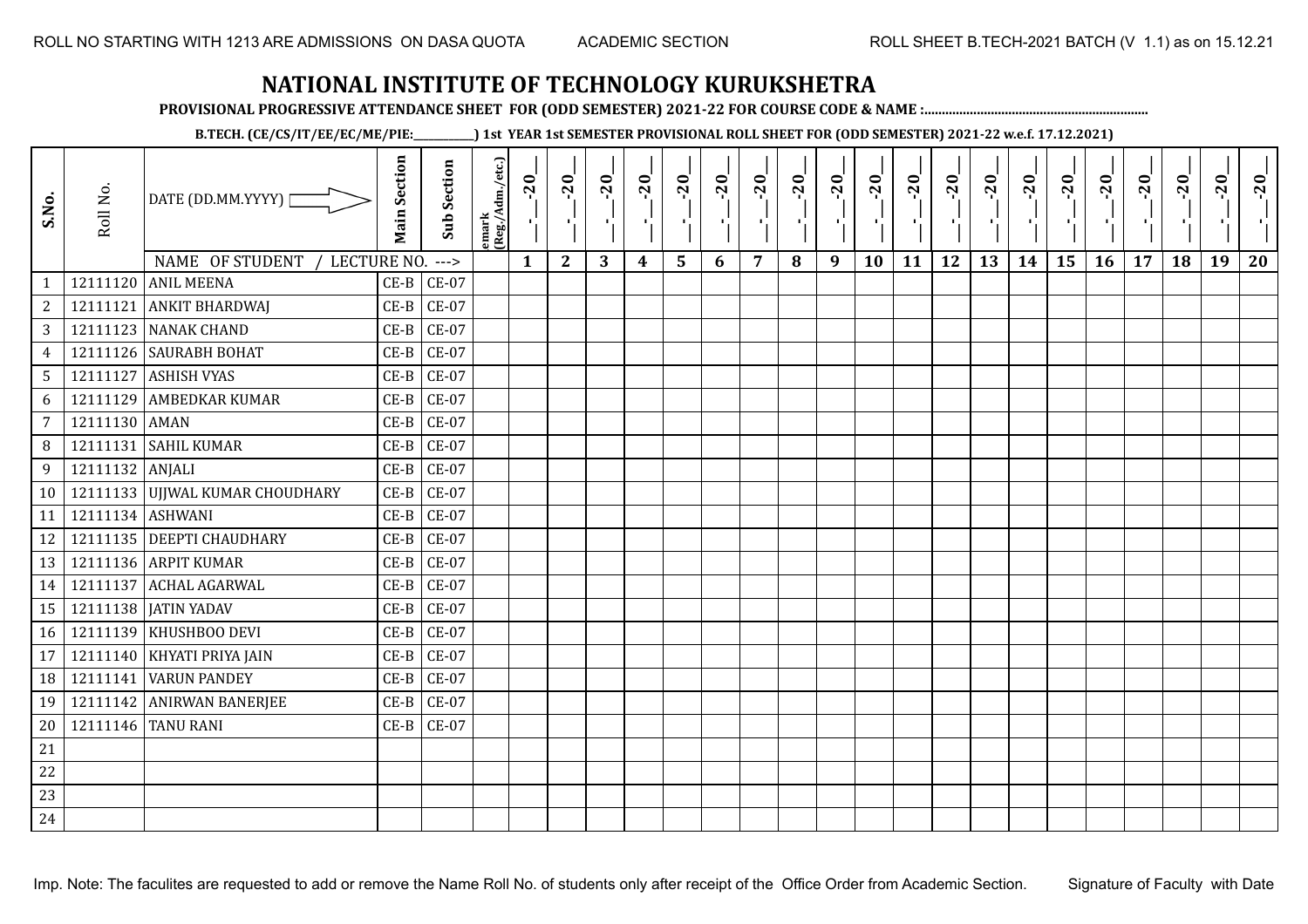**PROVISIONAL PROGRESSIVE ATTENDANCE SHEET FOR (ODD SEMESTER) 2021-22 FOR COURSE CODE & NAME :................................................................**

**B.TECH. (CE/CS/IT/EE/EC/ME/PIE:\_\_\_\_\_\_\_\_\_\_\_\_) 1st YEAR 1st SEMESTER PROVISIONAL ROLL SHEET FOR (ODD SEMESTER) 2021-22 w.e.f. 17.12.2021)**

| S.No.           | Roll No.          | DATE (DD.MM.YYYY)              | <b>Main Section</b> | <b>Sub Section</b> | lemark<br>(Reg./Adm./etc.) | $-20$<br>ч.  | $-20$<br>-90 | $-20$ | $-20$ | $-20$ | $-20$ | $-20$ | $-20$<br>雪 | $-20$<br>$\mathcal{F}_{\mathbf{L}}$ | $-20$ | $-20$ | $-20$ | $-20$<br>л. | $-20$ | $-20$ | $-20$ | $-20$ | $-20$ | $-20$ | $-20$ |
|-----------------|-------------------|--------------------------------|---------------------|--------------------|----------------------------|--------------|--------------|-------|-------|-------|-------|-------|------------|-------------------------------------|-------|-------|-------|-------------|-------|-------|-------|-------|-------|-------|-------|
|                 |                   | NAME OF STUDENT<br>LECTURE NO. |                     | $--->$             |                            | $\mathbf{1}$ | $\mathbf{2}$ | 3     | 4     | 5     | 6     | 7     | 8          | 9                                   | 10    | 11    | 12    | 13          | 14    | 15    | 16    | 17    | 18    | 19    | 20    |
| 1               | 12111143 VINIT    |                                | $CE-B$              | $CE-08$            |                            |              |              |       |       |       |       |       |            |                                     |       |       |       |             |       |       |       |       |       |       |       |
| $\sqrt{2}$      |                   | 12111144 PUSHPENDER            | $CE-B$              | $CE-08$            |                            |              |              |       |       |       |       |       |            |                                     |       |       |       |             |       |       |       |       |       |       |       |
| $\mathbf{3}$    |                   | 12111145 SHUBHAM VASHISHTHA    | $CE-B$              | $CE-08$            |                            |              |              |       |       |       |       |       |            |                                     |       |       |       |             |       |       |       |       |       |       |       |
| $\overline{4}$  | 12111147          | <b>ANKIT YADAV</b>             | $CE-B$              | $CE-08$            |                            |              |              |       |       |       |       |       |            |                                     |       |       |       |             |       |       |       |       |       |       |       |
| 5 <sup>5</sup>  |                   | 12111148 PRIYANSHU             | $CE-B$              | $CE-08$            |                            |              |              |       |       |       |       |       |            |                                     |       |       |       |             |       |       |       |       |       |       |       |
| 6               | 12111149 MUKESH   |                                | $CE-B$              | $CE-08$            |                            |              |              |       |       |       |       |       |            |                                     |       |       |       |             |       |       |       |       |       |       |       |
| $\overline{7}$  |                   | 12111150 ARYANSH KUMAR         | $CE-B$              | $CE-08$            |                            |              |              |       |       |       |       |       |            |                                     |       |       |       |             |       |       |       |       |       |       |       |
| 8               | 12111151 ANMOL    |                                | $CE-B$              | $CE-08$            |                            |              |              |       |       |       |       |       |            |                                     |       |       |       |             |       |       |       |       |       |       |       |
| 9               |                   | 12111152 VIVEK BHARTI          | $CE-B$              | $CE-08$            |                            |              |              |       |       |       |       |       |            |                                     |       |       |       |             |       |       |       |       |       |       |       |
| 10 <sup>1</sup> | 12111153 USHMA    |                                | $CE-B$              | $CE-08$            |                            |              |              |       |       |       |       |       |            |                                     |       |       |       |             |       |       |       |       |       |       |       |
| 11              | 12111155          | <b>KSHITIZ GARG</b>            | $CE-B$              | $CE-08$            |                            |              |              |       |       |       |       |       |            |                                     |       |       |       |             |       |       |       |       |       |       |       |
| 12              |                   | 12111156 YASH MEHTA            | $CE-B$              | $CE-08$            |                            |              |              |       |       |       |       |       |            |                                     |       |       |       |             |       |       |       |       |       |       |       |
| 13              |                   | 12111157 GAURAV KUMAR SINGH    | $CE-B$              | $CE-08$            |                            |              |              |       |       |       |       |       |            |                                     |       |       |       |             |       |       |       |       |       |       |       |
| 14              | 12111158 VINAY    |                                | $CE-B$              | $CE-08$            |                            |              |              |       |       |       |       |       |            |                                     |       |       |       |             |       |       |       |       |       |       |       |
| 15              | 12111159 RIYANSHI |                                | $CE-B$              | $CE-08$            |                            |              |              |       |       |       |       |       |            |                                     |       |       |       |             |       |       |       |       |       |       |       |
| 16              |                   | 12111160 VRITIKA SINGLA        | $CE-B$              | $CE-08$            |                            |              |              |       |       |       |       |       |            |                                     |       |       |       |             |       |       |       |       |       |       |       |
| 17              |                   | 12111161 SHAGUN AERON          | $CE-B$              | $CE-08$            |                            |              |              |       |       |       |       |       |            |                                     |       |       |       |             |       |       |       |       |       |       |       |
| 18              |                   | 12111162   JAI VERMA           | $CE-B$              | $CE-08$            |                            |              |              |       |       |       |       |       |            |                                     |       |       |       |             |       |       |       |       |       |       |       |
| 19              |                   | 12111163 GURPREET KAMBOJ       | $CE-B$              | $CE-08$            |                            |              |              |       |       |       |       |       |            |                                     |       |       |       |             |       |       |       |       |       |       |       |
| 20              |                   | 12111164 VIDHISHA GEHLOT       | $CE-B$              | $CE-08$            |                            |              |              |       |       |       |       |       |            |                                     |       |       |       |             |       |       |       |       |       |       |       |
| 21              |                   | 12131001 ANIKET BIKRAM SHAH    | $CE-B$              | <b>CE-08</b>       |                            |              |              |       |       |       |       |       |            |                                     |       |       |       |             |       |       |       |       |       |       |       |
| $22\,$          |                   |                                |                     |                    |                            |              |              |       |       |       |       |       |            |                                     |       |       |       |             |       |       |       |       |       |       |       |
| 23              |                   |                                |                     |                    |                            |              |              |       |       |       |       |       |            |                                     |       |       |       |             |       |       |       |       |       |       |       |
| 24              |                   |                                |                     |                    |                            |              |              |       |       |       |       |       |            |                                     |       |       |       |             |       |       |       |       |       |       |       |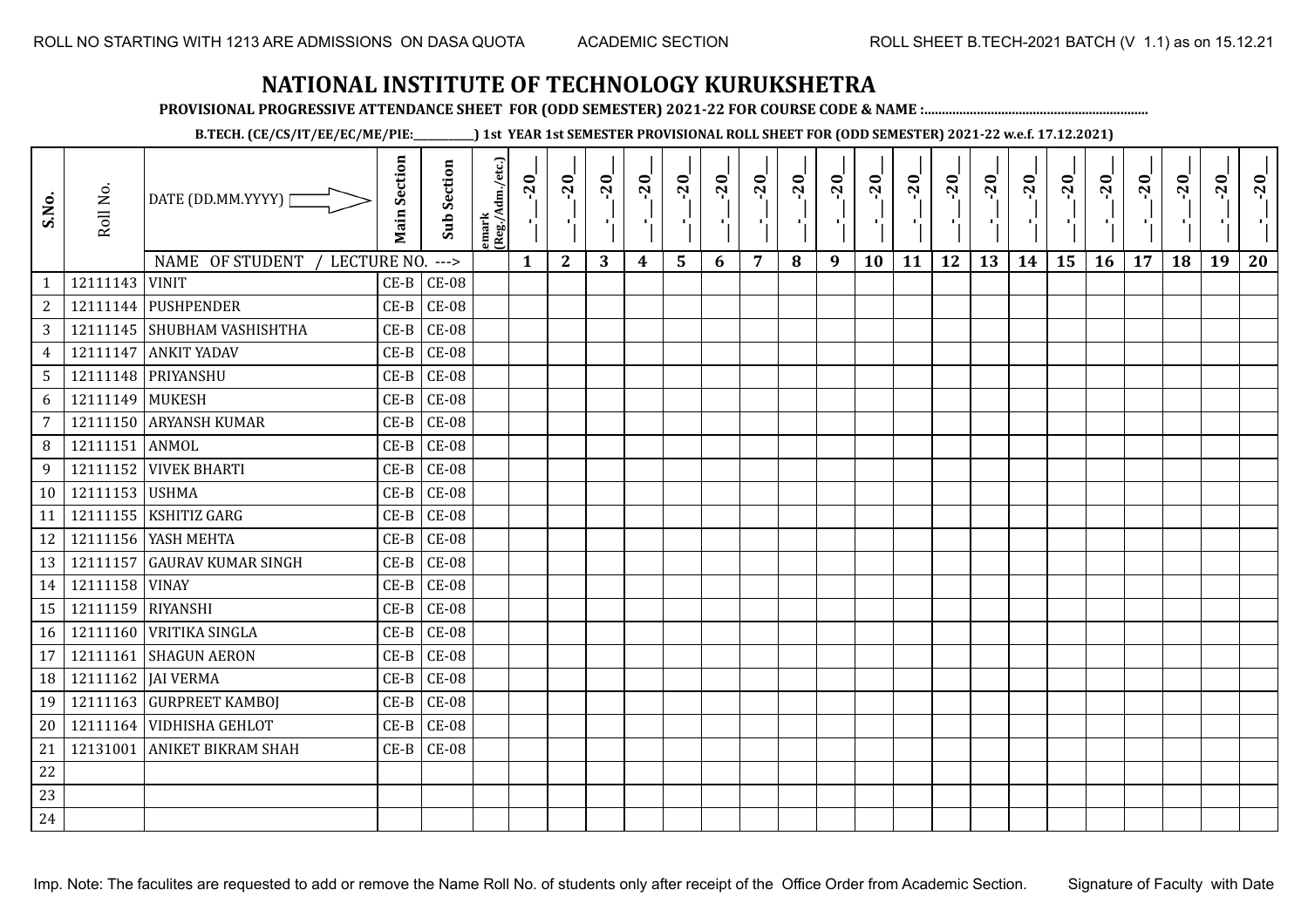**PROVISIONAL PROGRESSIVE ATTENDANCE SHEET FOR (ODD SEMESTER) 2021-22 FOR COURSE CODE & NAME :................................................................**

**B.TECH. (CE/CS/IT/EE/EC/ME/PIE:\_\_\_\_\_\_\_\_\_\_\_\_) 1st YEAR 1st SEMESTER PROVISIONAL ROLL SHEET FOR (ODD SEMESTER) 2021-22 w.e.f. 17.12.2021)**

| S.No.                      | Roll No.          | DATE (DD.MM.YYYY) [                                       | <b>Main Section</b> | <b>Sub Section</b> | emark<br> (Reg./Adm./etc.) | $-20$<br>$\frac{1}{1}$ | $-20$<br>ΠÈ.     | $-20$<br>пD. | $-20$<br>лj      | $-20$<br>۱, | $-20$<br>л., | $-20$<br>-10 | $-20$ | $-20$<br>π÷ | $-20$<br>л, | $-20$<br>п, | $-20$<br>п, | $-20$<br>로 | $-20$<br>$\blacksquare$ | $-20$<br>٠¦ | $-20$<br>л., | $-20$ | $-20$ | $-20$<br>×. | $-20$ |
|----------------------------|-------------------|-----------------------------------------------------------|---------------------|--------------------|----------------------------|------------------------|------------------|--------------|------------------|-------------|--------------|--------------|-------|-------------|-------------|-------------|-------------|------------|-------------------------|-------------|--------------|-------|-------|-------------|-------|
|                            |                   | NAME OF STUDENT<br>LECTURE NO.<br>12112001 SVASTIK KANWAR | $CS-A$              | $--->$<br>$CS-01$  |                            | $\mathbf{1}$           | $\boldsymbol{2}$ | 3            | $\boldsymbol{4}$ | 5           | 6            | 7            | 8     | 9           | 10          | 11          | 12          | 13         | 14                      | 15          | 16           | 17    | 18    | 19          | 20    |
| $\mathbf{1}$<br>$\sqrt{2}$ |                   | 12112002 DEVASHISH                                        | $CS-A$              | $CS-01$            |                            |                        |                  |              |                  |             |              |              |       |             |             |             |             |            |                         |             |              |       |       |             |       |
| $\overline{3}$             |                   | 12112003 PRIYANSHU MAURYA                                 | $CS-A$              | $CS-01$            |                            |                        |                  |              |                  |             |              |              |       |             |             |             |             |            |                         |             |              |       |       |             |       |
| $\overline{4}$             |                   | 12112004 DEEPA KUMARI                                     | $CS-A$              | $CS-01$            |                            |                        |                  |              |                  |             |              |              |       |             |             |             |             |            |                         |             |              |       |       |             |       |
| 5 <sub>1</sub>             |                   | 12112005 ARYAN RAJ                                        | $CS-A$              | $CS-01$            |                            |                        |                  |              |                  |             |              |              |       |             |             |             |             |            |                         |             |              |       |       |             |       |
| 6                          |                   | 12112006 MURARI PANDEY                                    | $CS-A$              | $CS-01$            |                            |                        |                  |              |                  |             |              |              |       |             |             |             |             |            |                         |             |              |       |       |             |       |
| $\overline{7}$             | 12112007          | <b>VISHAL KHURANA</b>                                     | $CS-A$              | $CS-01$            |                            |                        |                  |              |                  |             |              |              |       |             |             |             |             |            |                         |             |              |       |       |             |       |
| 8                          |                   | 12112008 KHUSHI ALPHONSE                                  | $CS-A$              | $CS-01$            |                            |                        |                  |              |                  |             |              |              |       |             |             |             |             |            |                         |             |              |       |       |             |       |
| 9                          | 12112009 TUSHAR   |                                                           | $CS-A$              | $\textsf{CS-01}$   |                            |                        |                  |              |                  |             |              |              |       |             |             |             |             |            |                         |             |              |       |       |             |       |
| 10 <sup>1</sup>            |                   | 12112010 RAMAVATH ARJUN                                   | $CS-A$              | $\csc 01$          |                            |                        |                  |              |                  |             |              |              |       |             |             |             |             |            |                         |             |              |       |       |             |       |
| 11                         |                   | 12112011 HARSH KUMAR                                      | $CS-A$              | $CS-01$            |                            |                        |                  |              |                  |             |              |              |       |             |             |             |             |            |                         |             |              |       |       |             |       |
| 12                         |                   | 12112012 AMIT KUMAR                                       | $CS-A$              | $CS-01$            |                            |                        |                  |              |                  |             |              |              |       |             |             |             |             |            |                         |             |              |       |       |             |       |
| 13                         | 12112014 ANUPMA   |                                                           | $CS-A$              | $CS-01$            |                            |                        |                  |              |                  |             |              |              |       |             |             |             |             |            |                         |             |              |       |       |             |       |
| 14                         |                   | 12112015 ANURAG KUMAR                                     | $CS-A$              | $CS-01$            |                            |                        |                  |              |                  |             |              |              |       |             |             |             |             |            |                         |             |              |       |       |             |       |
| 15                         |                   | 12112025 VANSHIKA SHARMA                                  | $CS-A$              | $CS-01$            |                            |                        |                  |              |                  |             |              |              |       |             |             |             |             |            |                         |             |              |       |       |             |       |
| 16                         |                   | 12112105 NITISH KUMAR                                     | $CS-A$              | $CS-01$            |                            |                        |                  |              |                  |             |              |              |       |             |             |             |             |            |                         |             |              |       |       |             |       |
| 17                         |                   | 12112106 ABHI CHAUDHARY                                   | $CS-A$              | $CS-01$            |                            |                        |                  |              |                  |             |              |              |       |             |             |             |             |            |                         |             |              |       |       |             |       |
| 18                         | 12112114 SURAJPAL |                                                           | $CS-A$              | $CS-01$            |                            |                        |                  |              |                  |             |              |              |       |             |             |             |             |            |                         |             |              |       |       |             |       |
| 19                         |                   | 12112141 DIVYANSHU                                        | $CS-A$              | $CS-01$            |                            |                        |                  |              |                  |             |              |              |       |             |             |             |             |            |                         |             |              |       |       |             |       |
| 20                         |                   | 12112156 AVINASH BHUYAN                                   |                     | $CS-A$ $CS-01$     |                            |                        |                  |              |                  |             |              |              |       |             |             |             |             |            |                         |             |              |       |       |             |       |
| $21\,$                     |                   |                                                           |                     |                    |                            |                        |                  |              |                  |             |              |              |       |             |             |             |             |            |                         |             |              |       |       |             |       |
| 22                         |                   |                                                           |                     |                    |                            |                        |                  |              |                  |             |              |              |       |             |             |             |             |            |                         |             |              |       |       |             |       |
| 23                         |                   |                                                           |                     |                    |                            |                        |                  |              |                  |             |              |              |       |             |             |             |             |            |                         |             |              |       |       |             |       |
| 24                         |                   |                                                           |                     |                    |                            |                        |                  |              |                  |             |              |              |       |             |             |             |             |            |                         |             |              |       |       |             |       |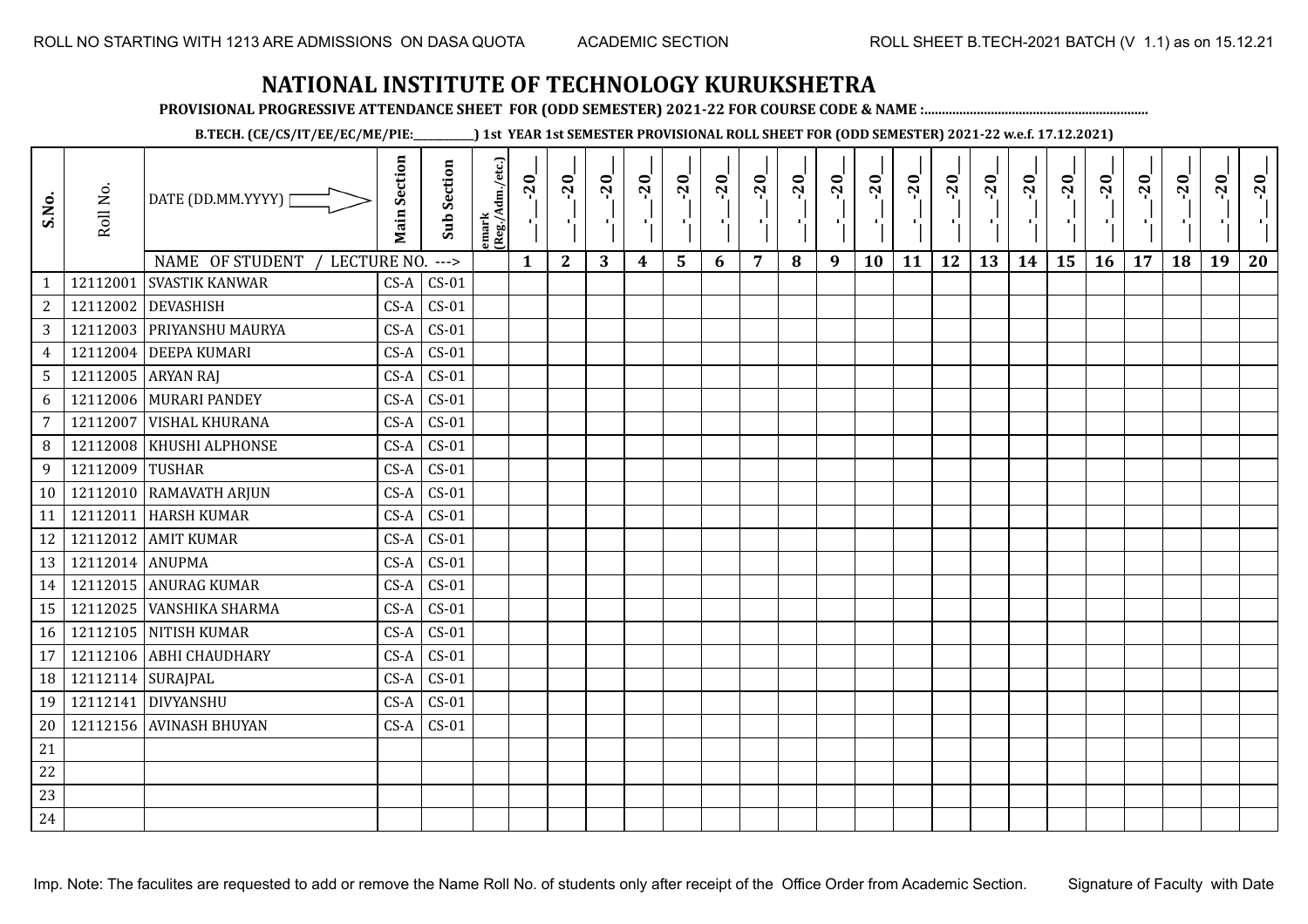**PROVISIONAL PROGRESSIVE ATTENDANCE SHEET FOR (ODD SEMESTER) 2021-22 FOR COURSE CODE & NAME :................................................................**

**B.TECH. (CE/CS/IT/EE/EC/ME/PIE:\_\_\_\_\_\_\_\_\_\_\_\_) 1st YEAR 1st SEMESTER PROVISIONAL ROLL SHEET FOR (ODD SEMESTER) 2021-22 w.e.f. 17.12.2021)**

| S.No.          | Roll No.         | DATE (DD.MM.YYYY)<br>NAME OF STUDENT<br>LECTURE NO. | <b>Main Section</b> | <b>Sub Section</b><br>$--->$ | emark<br>(Reg./Adm./etc.) | $-20$<br>$\mathbf{1}$ | $-20$<br>π÷<br>$\mathbf{2}$ | $-20$<br>л÷.<br>3 | $-20$<br>π÷<br>$\boldsymbol{4}$ | $-20$<br>- 1<br>5 | $-20$<br>6 | $-20$<br>$\overline{7}$ | $-20$<br>8 | $-20$<br>π÷<br>9 | $-20$<br>л,<br>10 | $-20$<br>τj<br>11 | $-20$<br>π÷<br>12 | $-20$<br>Æ,<br>13 | $-20$<br>$\blacksquare$<br>14 | $-20$<br>ار<br>ا<br>15 | $-20$<br>л÷,<br>16 | $-20$<br>17 | $-20$<br>18 | $-20$<br>×.<br>19 | $-20$<br>20 |
|----------------|------------------|-----------------------------------------------------|---------------------|------------------------------|---------------------------|-----------------------|-----------------------------|-------------------|---------------------------------|-------------------|------------|-------------------------|------------|------------------|-------------------|-------------------|-------------------|-------------------|-------------------------------|------------------------|--------------------|-------------|-------------|-------------------|-------------|
| $\mathbf{1}$   | 12112016 HITESH  |                                                     | $CS-A$              | $CS-02$                      |                           |                       |                             |                   |                                 |                   |            |                         |            |                  |                   |                   |                   |                   |                               |                        |                    |             |             |                   |             |
| $\overline{c}$ | 12112017         | <b>AKSHAY</b>                                       | $CS-A$              | $CS-02$                      |                           |                       |                             |                   |                                 |                   |            |                         |            |                  |                   |                   |                   |                   |                               |                        |                    |             |             |                   |             |
| 3              |                  | 12112018 RAJAT KUMAR                                | $CS-A$              | $CS-02$                      |                           |                       |                             |                   |                                 |                   |            |                         |            |                  |                   |                   |                   |                   |                               |                        |                    |             |             |                   |             |
| $\overline{4}$ | 12112019         | <b>KESHAV SHARMA</b>                                | $CS-A$              | $CS-02$                      |                           |                       |                             |                   |                                 |                   |            |                         |            |                  |                   |                   |                   |                   |                               |                        |                    |             |             |                   |             |
| 5              | 12112020 BHAVESH |                                                     | $CS-A$              | $CS-02$                      |                           |                       |                             |                   |                                 |                   |            |                         |            |                  |                   |                   |                   |                   |                               |                        |                    |             |             |                   |             |
| 6              | 12112021         | <b>VANSH SUKHIJA</b>                                | $CS-A$              | $CS-02$                      |                           |                       |                             |                   |                                 |                   |            |                         |            |                  |                   |                   |                   |                   |                               |                        |                    |             |             |                   |             |
| $\overline{7}$ | 12112022         | VISHWAS KANCHAN VAIDYA                              | $CS-A$              | $CS-02$                      |                           |                       |                             |                   |                                 |                   |            |                         |            |                  |                   |                   |                   |                   |                               |                        |                    |             |             |                   |             |
| 8              | 12112023         | <b>DEEPAK</b>                                       | $CS-A$              | $CS-02$                      |                           |                       |                             |                   |                                 |                   |            |                         |            |                  |                   |                   |                   |                   |                               |                        |                    |             |             |                   |             |
| 9              | 12112024         | <b>SANYAM SHARMA</b>                                | $CS-A$              | $CS-02$                      |                           |                       |                             |                   |                                 |                   |            |                         |            |                  |                   |                   |                   |                   |                               |                        |                    |             |             |                   |             |
| 10             |                  | 12112026 SAKSHAM TAYAL                              | $CS-A$              | $CS-02$                      |                           |                       |                             |                   |                                 |                   |            |                         |            |                  |                   |                   |                   |                   |                               |                        |                    |             |             |                   |             |
| 11             | 12112027         | <b>ROSHAN KUMAR</b>                                 | $CS-A$              | $CS-02$                      |                           |                       |                             |                   |                                 |                   |            |                         |            |                  |                   |                   |                   |                   |                               |                        |                    |             |             |                   |             |
| 12             | 12112028 JANVI   |                                                     | $CS-A$              | $CS-02$                      |                           |                       |                             |                   |                                 |                   |            |                         |            |                  |                   |                   |                   |                   |                               |                        |                    |             |             |                   |             |
| 13             | 12112029   JYOTI |                                                     | $CS-A$              | $CS-02$                      |                           |                       |                             |                   |                                 |                   |            |                         |            |                  |                   |                   |                   |                   |                               |                        |                    |             |             |                   |             |
| 14             |                  | 12112030 DINESH SINGH PATHANIA                      | $CS-A$              | $CS-02$                      |                           |                       |                             |                   |                                 |                   |            |                         |            |                  |                   |                   |                   |                   |                               |                        |                    |             |             |                   |             |
| 15             | 12112031         | <b>KIRTI</b>                                        | $CS-A$              | $CS-02$                      |                           |                       |                             |                   |                                 |                   |            |                         |            |                  |                   |                   |                   |                   |                               |                        |                    |             |             |                   |             |
| 16             | 12112032         | <b>AKSHAT MEGHWAL</b>                               | $CS-A$              | $CS-02$                      |                           |                       |                             |                   |                                 |                   |            |                         |            |                  |                   |                   |                   |                   |                               |                        |                    |             |             |                   |             |
| 17             | 12112035 TANISHA |                                                     | $CS-A$              | $CS-02$                      |                           |                       |                             |                   |                                 |                   |            |                         |            |                  |                   |                   |                   |                   |                               |                        |                    |             |             |                   |             |
| 18             | 12112201         | ANSHIKA SINGLA                                      | $CS-A$              | $CS-02$                      |                           |                       |                             |                   |                                 |                   |            |                         |            |                  |                   |                   |                   |                   |                               |                        |                    |             |             |                   |             |
| 19             | 12112202         | <b>ABHISHEK PATEL</b>                               | $CS-A$              | $CS-02$                      |                           |                       |                             |                   |                                 |                   |            |                         |            |                  |                   |                   |                   |                   |                               |                        |                    |             |             |                   |             |
| 20             | 12112212         | <b>VISHWADEV</b>                                    | $CS-A$              | $CS-02$                      |                           |                       |                             |                   |                                 |                   |            |                         |            |                  |                   |                   |                   |                   |                               |                        |                    |             |             |                   |             |
| 21             | 12112217         | <b>RAHUL GORAI</b>                                  | $CS-A$              | $CS-02$                      |                           |                       |                             |                   |                                 |                   |            |                         |            |                  |                   |                   |                   |                   |                               |                        |                    |             |             |                   |             |
| 22             | 12112227         | <b>ROHIT KUMAR</b>                                  | $CS-A$              | $CS-02$                      |                           |                       |                             |                   |                                 |                   |            |                         |            |                  |                   |                   |                   |                   |                               |                        |                    |             |             |                   |             |
| 23             |                  |                                                     |                     |                              |                           |                       |                             |                   |                                 |                   |            |                         |            |                  |                   |                   |                   |                   |                               |                        |                    |             |             |                   |             |
| 24             |                  |                                                     |                     |                              |                           |                       |                             |                   |                                 |                   |            |                         |            |                  |                   |                   |                   |                   |                               |                        |                    |             |             |                   |             |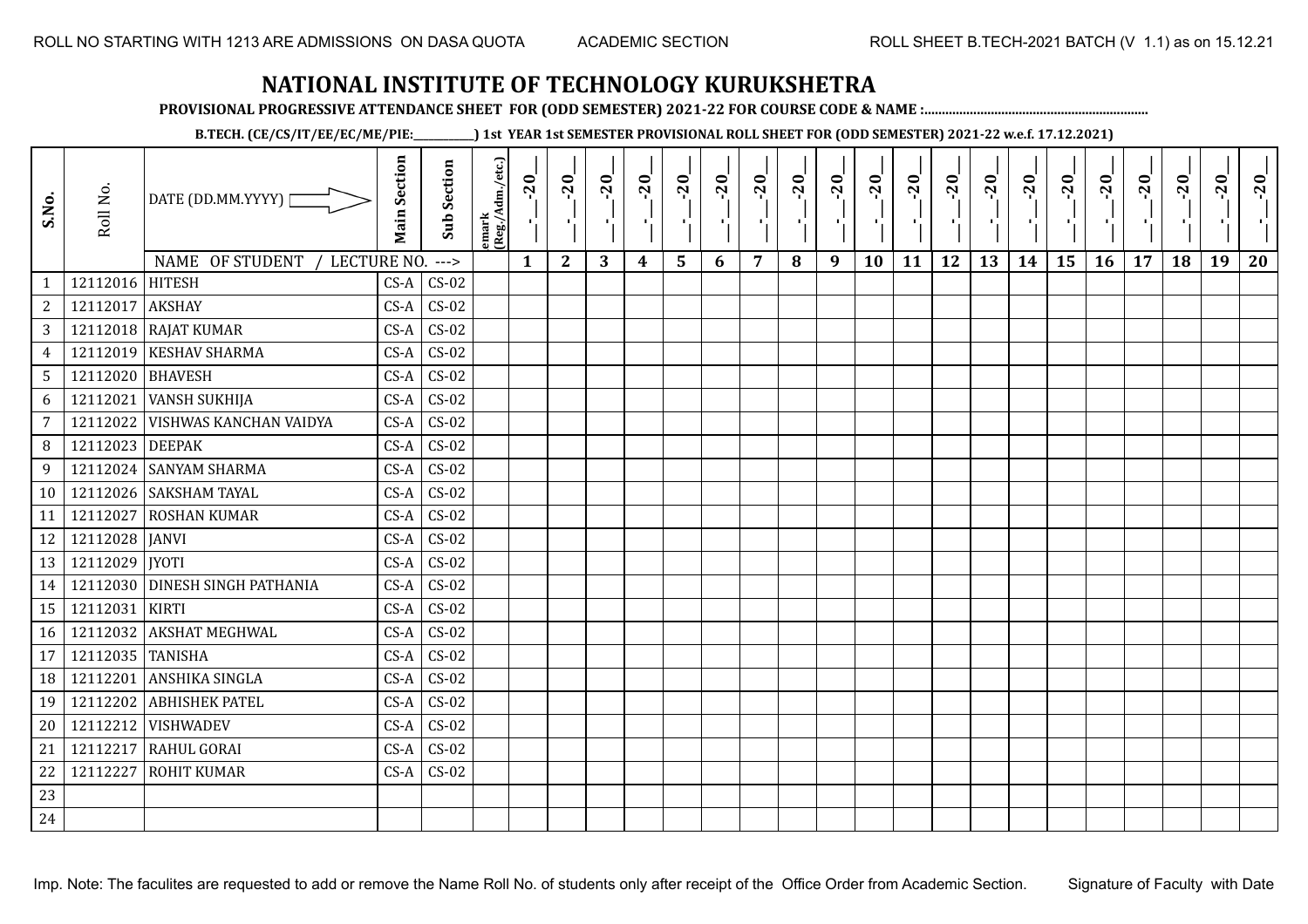**PROVISIONAL PROGRESSIVE ATTENDANCE SHEET FOR (ODD SEMESTER) 2021-22 FOR COURSE CODE & NAME :................................................................**

**B.TECH. (CE/CS/IT/EE/EC/ME/PIE:\_\_\_\_\_\_\_\_\_\_\_\_) 1st YEAR 1st SEMESTER PROVISIONAL ROLL SHEET FOR (ODD SEMESTER) 2021-22 w.e.f. 17.12.2021)**

| S.No.           | Roll No.         | DATE (DD.MM.YYYY)  <br>NAME OF STUDENT<br>LECTURE NO. | <b>Main Section</b> | <b>Sub Section</b> | emark<br> (Reg./Adm./etc.) | $-20$        | $-20$<br>π÷  | $-20$<br>л÷. | $-20$<br>π÷ | $-20$<br>лj | $-20$<br>×, | $-20$          | $-20$ | $-20$<br>пļ | $-20$<br>л, | $-20$<br>πt | $-20$<br>шĵ<br>12 | $-20$<br>로 | $-20$<br>$\blacksquare$ | $-20$<br>ا .<br>ا<br>15 | $-20$<br>-96 | $-20$ | $-20$<br>18 | $-20$<br>×.<br>19 | $-20$ |
|-----------------|------------------|-------------------------------------------------------|---------------------|--------------------|----------------------------|--------------|--------------|--------------|-------------|-------------|-------------|----------------|-------|-------------|-------------|-------------|-------------------|------------|-------------------------|-------------------------|--------------|-------|-------------|-------------------|-------|
| $\mathbf{1}$    |                  | 12112033 SAMAR PRATAP SINGH                           | $CS-A$              | $--->$<br>$CS-03$  |                            | $\mathbf{1}$ | $\mathbf{2}$ | 3            | 4           | 5           | 6           | $\overline{7}$ | 8     | 9           | 10          | 11          |                   | 13         | 14                      |                         | 16           | 17    |             |                   | 20    |
| $\mathbf{2}$    |                  | 12112034 PRATHAM REEHAL                               | $CS-A$              | $CS-03$            |                            |              |              |              |             |             |             |                |       |             |             |             |                   |            |                         |                         |              |       |             |                   |       |
| 3               |                  | 12112036 SAATVIK GARG                                 | $CS-A$              | $CS-03$            |                            |              |              |              |             |             |             |                |       |             |             |             |                   |            |                         |                         |              |       |             |                   |       |
| $\overline{4}$  | 12112037         | <b>AYUSH ANAND</b>                                    | $CS-A$              | $CS-03$            |                            |              |              |              |             |             |             |                |       |             |             |             |                   |            |                         |                         |              |       |             |                   |       |
| $5\overline{)}$ |                  | 12112038 SHANTANU                                     | $CS-A$              | $CS-03$            |                            |              |              |              |             |             |             |                |       |             |             |             |                   |            |                         |                         |              |       |             |                   |       |
| 6               |                  | 12112039 CHINMOY HAZARIKA                             | $CS-A$              | $CS-03$            |                            |              |              |              |             |             |             |                |       |             |             |             |                   |            |                         |                         |              |       |             |                   |       |
| 7               |                  | 12112040 SAHIL KUMAR                                  | $CS-A$              | $CS-03$            |                            |              |              |              |             |             |             |                |       |             |             |             |                   |            |                         |                         |              |       |             |                   |       |
| 8               | 12112041         | <b>TUSHAR YADAV</b>                                   | $CS-A$              | $CS-03$            |                            |              |              |              |             |             |             |                |       |             |             |             |                   |            |                         |                         |              |       |             |                   |       |
| 9               |                  | 12112042 PRAJAKTA WANKHEDE                            | $CS-A$              | $CS-03$            |                            |              |              |              |             |             |             |                |       |             |             |             |                   |            |                         |                         |              |       |             |                   |       |
| 10              |                  | 12112043 ANUJ KUMAR                                   | $CS-A$              | $CS-03$            |                            |              |              |              |             |             |             |                |       |             |             |             |                   |            |                         |                         |              |       |             |                   |       |
| 11              |                  | 12112044 ANKIT JHIRWAL                                | $CS-A$              | $CS-03$            |                            |              |              |              |             |             |             |                |       |             |             |             |                   |            |                         |                         |              |       |             |                   |       |
| 12              |                  | 12112045 RAHUL NAIN                                   | $CS-A$              | $CS-03$            |                            |              |              |              |             |             |             |                |       |             |             |             |                   |            |                         |                         |              |       |             |                   |       |
| 13              |                  | 12112046   KHYATI SHARMA                              | $CS-A$              | $CS-03$            |                            |              |              |              |             |             |             |                |       |             |             |             |                   |            |                         |                         |              |       |             |                   |       |
| 14              | 12112047         | <b>SUKANYA BHARGAV</b>                                | $CS-A$              | $CS-03$            |                            |              |              |              |             |             |             |                |       |             |             |             |                   |            |                         |                         |              |       |             |                   |       |
| 15              | 12112048 NIKHIL  |                                                       | $CS-A$              | $CS-03$            |                            |              |              |              |             |             |             |                |       |             |             |             |                   |            |                         |                         |              |       |             |                   |       |
| 16              | 12112049 UTKARSH |                                                       | $CS-A$              | $CS-03$            |                            |              |              |              |             |             |             |                |       |             |             |             |                   |            |                         |                         |              |       |             |                   |       |
| 17              | 12112050         | <b>ANKIT KUMAR</b>                                    | $CS-A$              | $CS-03$            |                            |              |              |              |             |             |             |                |       |             |             |             |                   |            |                         |                         |              |       |             |                   |       |
| 18              | 12112051         | <b>MOHIT SINGH</b>                                    | $CS-A$              | $CS-03$            |                            |              |              |              |             |             |             |                |       |             |             |             |                   |            |                         |                         |              |       |             |                   |       |
| 19              | 12112052         | <b>AMAN KUMAR</b>                                     | $CS-A$              | $CS-03$            |                            |              |              |              |             |             |             |                |       |             |             |             |                   |            |                         |                         |              |       |             |                   |       |
| 20              |                  | 12112053 HITEN ISRANI                                 | $CS-A$              | $CS-03$            |                            |              |              |              |             |             |             |                |       |             |             |             |                   |            |                         |                         |              |       |             |                   |       |
| 21              |                  | 12112054 TARUNPREET KAUR                              | $CS-A$              | $CS-03$            |                            |              |              |              |             |             |             |                |       |             |             |             |                   |            |                         |                         |              |       |             |                   |       |
| 22              | 12112055 DEEPAK  |                                                       | $CS-A$              | $CS-03$            |                            |              |              |              |             |             |             |                |       |             |             |             |                   |            |                         |                         |              |       |             |                   |       |
| 23              |                  |                                                       |                     |                    |                            |              |              |              |             |             |             |                |       |             |             |             |                   |            |                         |                         |              |       |             |                   |       |
| 24              |                  |                                                       |                     |                    |                            |              |              |              |             |             |             |                |       |             |             |             |                   |            |                         |                         |              |       |             |                   |       |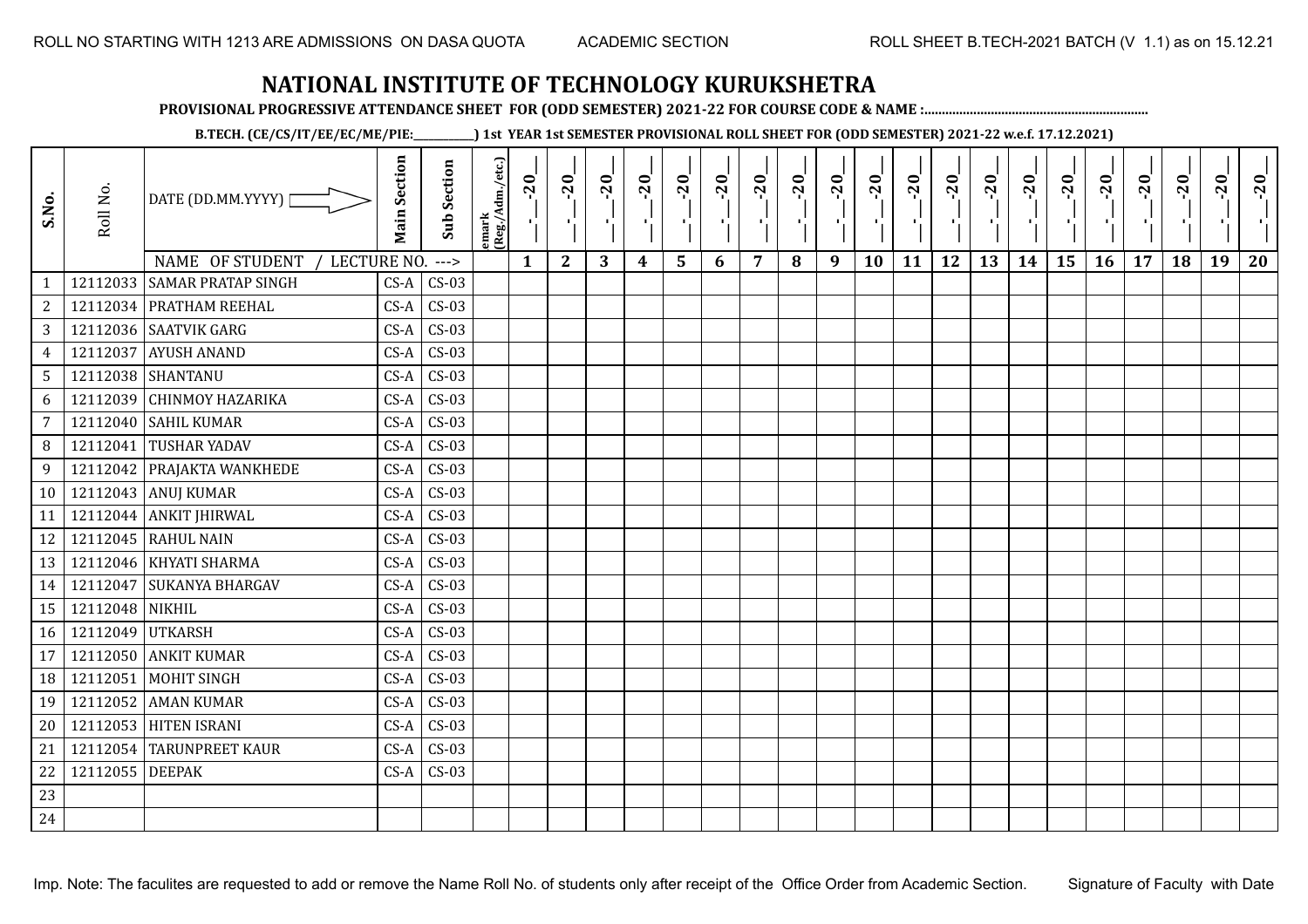**PROVISIONAL PROGRESSIVE ATTENDANCE SHEET FOR (ODD SEMESTER) 2021-22 FOR COURSE CODE & NAME :................................................................**

**B.TECH. (CE/CS/IT/EE/EC/ME/PIE:\_\_\_\_\_\_\_\_\_\_\_\_) 1st YEAR 1st SEMESTER PROVISIONAL ROLL SHEET FOR (ODD SEMESTER) 2021-22 w.e.f. 17.12.2021)**

| S.No.            | Roll No.       | DATE (DD.MM.YYYY) [                                    | <b>Main Section</b> | <b>Sub Section</b> | emark<br> (Reg./Adm./etc.) | $-20$<br>$\mathcal{F}_{\mathbf{L}}$ | $-20$<br>к.  | $-20$ | $-20$ | $-20$ | $-20$<br>$\mathbf{r}$ | $-20$ | $-20$ | $-20$<br>π÷ | $-20$<br>л, | $-20$ | $-20$<br>- 1 | $-20$ | $-20$<br>$\mathbf{r}$ | $-20$<br>۱, | $-20$<br>п÷ | $-20$ | $-20$ | $-20$<br>×. | $-20$ |
|------------------|----------------|--------------------------------------------------------|---------------------|--------------------|----------------------------|-------------------------------------|--------------|-------|-------|-------|-----------------------|-------|-------|-------------|-------------|-------|--------------|-------|-----------------------|-------------|-------------|-------|-------|-------------|-------|
|                  | 12112056       | NAME OF STUDENT<br>LECTURE NO.<br><b>LIPASA MUNDHA</b> |                     | $--->$             |                            | $\mathbf{1}$                        | $\mathbf{2}$ | 3     | 4     | 5     | 6                     | 7     | 8     | 9           | 10          | 11    | 12           | 13    | 14                    | 15          | 16          | 17    | 18    | 19          | 20    |
|                  |                |                                                        | $CS-A$              | $CS-04$            |                            |                                     |              |       |       |       |                       |       |       |             |             |       |              |       |                       |             |             |       |       |             |       |
| $\boldsymbol{2}$ | 12112057       | <b>BHAVISHYA GOTHWAL</b>                               | $CS-A$              | $CS-04$            |                            |                                     |              |       |       |       |                       |       |       |             |             |       |              |       |                       |             |             |       |       |             |       |
| $\mathbf{3}$     |                | 12112058 SAHIL BHATIA                                  | $CS-A$              | $CS-04$            |                            |                                     |              |       |       |       |                       |       |       |             |             |       |              |       |                       |             |             |       |       |             |       |
| $\overline{4}$   | 12112059       | <b>BHAVYA BANSAL</b>                                   | $CS-A$              | $CS-04$            |                            |                                     |              |       |       |       |                       |       |       |             |             |       |              |       |                       |             |             |       |       |             |       |
| $\sqrt{5}$       | 12112060 RONAK |                                                        | $CS-A$              | $CS-04$            |                            |                                     |              |       |       |       |                       |       |       |             |             |       |              |       |                       |             |             |       |       |             |       |
| 6                | 12112061       | <b>NAMAN GARG</b>                                      | $CS-A$              | $CS-04$            |                            |                                     |              |       |       |       |                       |       |       |             |             |       |              |       |                       |             |             |       |       |             |       |
| 7                | 12112062       | HIMANSHU                                               | $CS-A$              | $CS-04$            |                            |                                     |              |       |       |       |                       |       |       |             |             |       |              |       |                       |             |             |       |       |             |       |
| $\, 8$           | 12112063       | <b>PALAK</b>                                           | $CS-A$              | $CS-04$            |                            |                                     |              |       |       |       |                       |       |       |             |             |       |              |       |                       |             |             |       |       |             |       |
| 9                | 12112064       | <b>ABHISHEK SHARMA</b>                                 | $CS-A$              | $CS-04$            |                            |                                     |              |       |       |       |                       |       |       |             |             |       |              |       |                       |             |             |       |       |             |       |
|                  |                | 10   12112065   AAYUSH CHITKARA                        | $CS-A$              | $CS-04$            |                            |                                     |              |       |       |       |                       |       |       |             |             |       |              |       |                       |             |             |       |       |             |       |
| 11               | 12112066       | <b>ABHIMANYU BIJLIYA</b>                               | $CS-A$              | $CS-04$            |                            |                                     |              |       |       |       |                       |       |       |             |             |       |              |       |                       |             |             |       |       |             |       |
| 12               | 12112067       | <b>BHUKYA HASITHA</b>                                  | $CS-A$              | $CS-04$            |                            |                                     |              |       |       |       |                       |       |       |             |             |       |              |       |                       |             |             |       |       |             |       |
| 13               |                | 12112068 HIMANSHU RAJ                                  | $CS-A$              | $CS-04$            |                            |                                     |              |       |       |       |                       |       |       |             |             |       |              |       |                       |             |             |       |       |             |       |
| 14               | 12112069       | <b>SNEHA LAMBADI</b>                                   | $CS-A$              | $CS-04$            |                            |                                     |              |       |       |       |                       |       |       |             |             |       |              |       |                       |             |             |       |       |             |       |
| 15               | 12112070       | <b>DEV MAHAJAN</b>                                     | $CS-A$              | $CS-04$            |                            |                                     |              |       |       |       |                       |       |       |             |             |       |              |       |                       |             |             |       |       |             |       |
| 16               | 12112071       | <b>GARVIT MUKHIJA</b>                                  | $CS-A$              | $CS-04$            |                            |                                     |              |       |       |       |                       |       |       |             |             |       |              |       |                       |             |             |       |       |             |       |
| 17               | 12112072       | ASHUTOSH KUMAR SINGH                                   | $CS-A$              | $CS-04$            |                            |                                     |              |       |       |       |                       |       |       |             |             |       |              |       |                       |             |             |       |       |             |       |
| 18               | 12112073       | <b>ASHISH GAHLAWAT</b>                                 | $CS-A$              | $CS-04$            |                            |                                     |              |       |       |       |                       |       |       |             |             |       |              |       |                       |             |             |       |       |             |       |
| 19               | 12112074       | <b>MAYANK SAINI</b>                                    | $CS-A$              | $CS-04$            |                            |                                     |              |       |       |       |                       |       |       |             |             |       |              |       |                       |             |             |       |       |             |       |
| 20               | 12112076       | <b>ARYAN PRAKASH</b>                                   | $CS-A$              | $CS-04$            |                            |                                     |              |       |       |       |                       |       |       |             |             |       |              |       |                       |             |             |       |       |             |       |
| 21               | 12112077       | <b>SHUBHAM NAVIK</b>                                   | $CS-A$              | $CS-04$            |                            |                                     |              |       |       |       |                       |       |       |             |             |       |              |       |                       |             |             |       |       |             |       |
| 22               | 12112078       | <b>SATYAM YADAV</b>                                    | $CS-A$              | $CS-04$            |                            |                                     |              |       |       |       |                       |       |       |             |             |       |              |       |                       |             |             |       |       |             |       |
| 23               |                |                                                        |                     |                    |                            |                                     |              |       |       |       |                       |       |       |             |             |       |              |       |                       |             |             |       |       |             |       |
| 24               |                |                                                        |                     |                    |                            |                                     |              |       |       |       |                       |       |       |             |             |       |              |       |                       |             |             |       |       |             |       |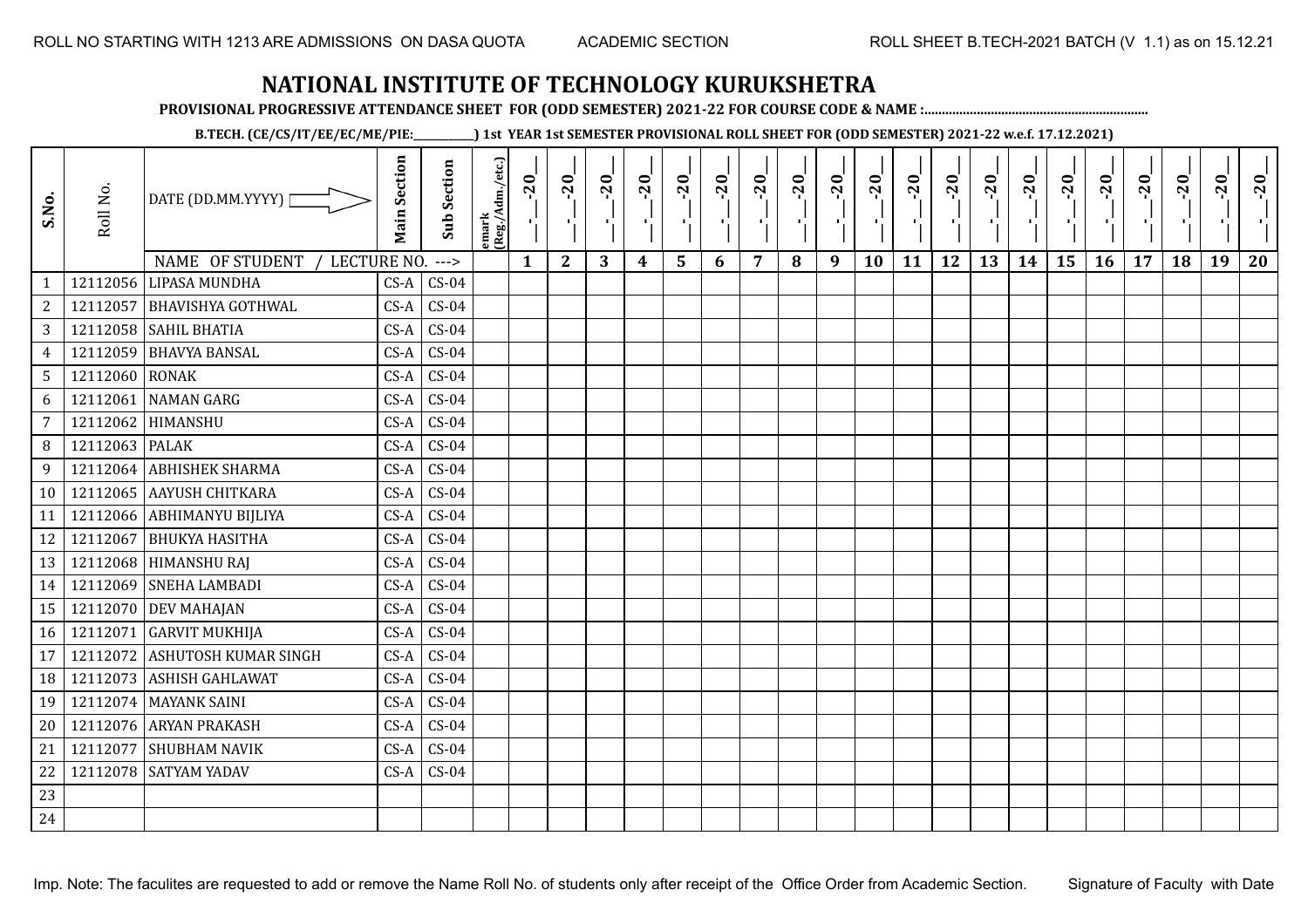**PROVISIONAL PROGRESSIVE ATTENDANCE SHEET FOR (ODD SEMESTER) 2021-22 FOR COURSE CODE & NAME :................................................................**

**B.TECH. (CE/CS/IT/EE/EC/ME/PIE:\_\_\_\_\_\_\_\_\_\_\_\_) 1st YEAR 1st SEMESTER PROVISIONAL ROLL SHEET FOR (ODD SEMESTER) 2021-22 w.e.f. 17.12.2021)**

| S.No.          | Roll No.         | DATE (DD.MM.YYYY)  <br>NAME OF STUDENT<br>LECTURE NO. | <b>Main Section</b> | <b>Sub Section</b><br>$---$ | emark<br>(Reg./Adm./etc.) | $-20$<br>$\mathbf{1}$ | $-20$<br>π÷<br>$\mathbf{2}$ | $-20$<br>3 | $-20$<br>$\boldsymbol{4}$ | $-20$<br>- 1<br>5 | $-20$<br>6 | $-20$<br>$\overline{7}$ | $-20$<br>8 | $-20$<br>π÷<br>9 | $-20$<br>л,<br>10 | $-20$<br>11 | $-20$<br>п.<br>12 | $-20$<br>Æ,<br>13 | $-20$<br>$\blacksquare$<br>14 | $-20$<br>15 | $-20$<br>16 | $-20$<br>17 | $-20$<br>18 | $-20$<br>×.<br>19 | $-20$<br>20 |
|----------------|------------------|-------------------------------------------------------|---------------------|-----------------------------|---------------------------|-----------------------|-----------------------------|------------|---------------------------|-------------------|------------|-------------------------|------------|------------------|-------------------|-------------|-------------------|-------------------|-------------------------------|-------------|-------------|-------------|-------------|-------------------|-------------|
| $\mathbf{1}$   |                  | 12112075   POOJA AGARWAL                              | $CS-B$              | $CS-05$                     |                           |                       |                             |            |                           |                   |            |                         |            |                  |                   |             |                   |                   |                               |             |             |             |             |                   |             |
| $\overline{c}$ |                  | 12112079 VITTHAL GUPTA                                | $CS-B$              | $CS-05$                     |                           |                       |                             |            |                           |                   |            |                         |            |                  |                   |             |                   |                   |                               |             |             |             |             |                   |             |
| $\mathbf{3}$   |                  | 12112080 DHARMENDRA YADAV                             | $CS-B$              | $CS-05$                     |                           |                       |                             |            |                           |                   |            |                         |            |                  |                   |             |                   |                   |                               |             |             |             |             |                   |             |
| $\overline{4}$ | 12112081         | <b>SHREYASH SRIVASTAV</b>                             | $CS-B$              | $CS-05$                     |                           |                       |                             |            |                           |                   |            |                         |            |                  |                   |             |                   |                   |                               |             |             |             |             |                   |             |
| 5              | 12112082         | <b>KARTIK YADAV</b>                                   | $CS-B$              | $CS-05$                     |                           |                       |                             |            |                           |                   |            |                         |            |                  |                   |             |                   |                   |                               |             |             |             |             |                   |             |
| 6              | 12112083         | <b>HRIDAY BHARDWAJ</b>                                | $CS-B$              | $CS-05$                     |                           |                       |                             |            |                           |                   |            |                         |            |                  |                   |             |                   |                   |                               |             |             |             |             |                   |             |
| $\overline{7}$ | 12112084         | SANJANA GOYAL                                         | $CS-B$              | $CS-05$                     |                           |                       |                             |            |                           |                   |            |                         |            |                  |                   |             |                   |                   |                               |             |             |             |             |                   |             |
| 8              |                  | 12112085   PRASHANT KUMAR MEENA                       | $CS-B$              | $CS-05$                     |                           |                       |                             |            |                           |                   |            |                         |            |                  |                   |             |                   |                   |                               |             |             |             |             |                   |             |
| 9              | 12112086 MANISHA |                                                       | $CS-B$              | $CS-05$                     |                           |                       |                             |            |                           |                   |            |                         |            |                  |                   |             |                   |                   |                               |             |             |             |             |                   |             |
| 10             | 12112087         | <b>SUNJIT KAUR</b>                                    | $CS-B$              | $CS-05$                     |                           |                       |                             |            |                           |                   |            |                         |            |                  |                   |             |                   |                   |                               |             |             |             |             |                   |             |
| 11             | 12112088 GOVIND  |                                                       | $CS-B$              | $CS-05$                     |                           |                       |                             |            |                           |                   |            |                         |            |                  |                   |             |                   |                   |                               |             |             |             |             |                   |             |
| 12             |                  | 12112089 RATHOD CHANDRAKANTH                          | $CS-B$              | $CS-05$                     |                           |                       |                             |            |                           |                   |            |                         |            |                  |                   |             |                   |                   |                               |             |             |             |             |                   |             |
| 13             |                  | 12112090 UJJAWAL TYAGI                                | $CS-B$              | $CS-05$                     |                           |                       |                             |            |                           |                   |            |                         |            |                  |                   |             |                   |                   |                               |             |             |             |             |                   |             |
| 14             | 12112091         | <b>ABUZAR</b>                                         | $CS-B$              | $CS-05$                     |                           |                       |                             |            |                           |                   |            |                         |            |                  |                   |             |                   |                   |                               |             |             |             |             |                   |             |
| 15             | 12112092 SANYAM  |                                                       | $CS-B$              | $CS-05$                     |                           |                       |                             |            |                           |                   |            |                         |            |                  |                   |             |                   |                   |                               |             |             |             |             |                   |             |
| 16             |                  | 12112094 PRINCE KUMAR DUBEY                           | $CS-B$              | $CS-05$                     |                           |                       |                             |            |                           |                   |            |                         |            |                  |                   |             |                   |                   |                               |             |             |             |             |                   |             |
| 17             | 12112095         | <b>AVDHESH PASWAN</b>                                 | $CS-B$              | $CS-05$                     |                           |                       |                             |            |                           |                   |            |                         |            |                  |                   |             |                   |                   |                               |             |             |             |             |                   |             |
| 18             |                  | 12112096 HARSH KUMAR                                  | $CS-B$              | $CS-05$                     |                           |                       |                             |            |                           |                   |            |                         |            |                  |                   |             |                   |                   |                               |             |             |             |             |                   |             |
| 19             | 12112097         | <b>ANMOL GAURAV</b>                                   | $CS-B$              | $CS-05$                     |                           |                       |                             |            |                           |                   |            |                         |            |                  |                   |             |                   |                   |                               |             |             |             |             |                   |             |
| 20             |                  | 12112098 SARTHAK KAPOOR                               | $CS-B$              | $CS-05$                     |                           |                       |                             |            |                           |                   |            |                         |            |                  |                   |             |                   |                   |                               |             |             |             |             |                   |             |
| 21             | 12112099         | <b>ANURAG KUMAR</b>                                   | $CS-B$              | $CS-05$                     |                           |                       |                             |            |                           |                   |            |                         |            |                  |                   |             |                   |                   |                               |             |             |             |             |                   |             |
| 22             |                  | 12112100   MANISH KUMAR                               | $CS-B$              | $CS-05$                     |                           |                       |                             |            |                           |                   |            |                         |            |                  |                   |             |                   |                   |                               |             |             |             |             |                   |             |
| 23             |                  |                                                       |                     |                             |                           |                       |                             |            |                           |                   |            |                         |            |                  |                   |             |                   |                   |                               |             |             |             |             |                   |             |
| 24             |                  |                                                       |                     |                             |                           |                       |                             |            |                           |                   |            |                         |            |                  |                   |             |                   |                   |                               |             |             |             |             |                   |             |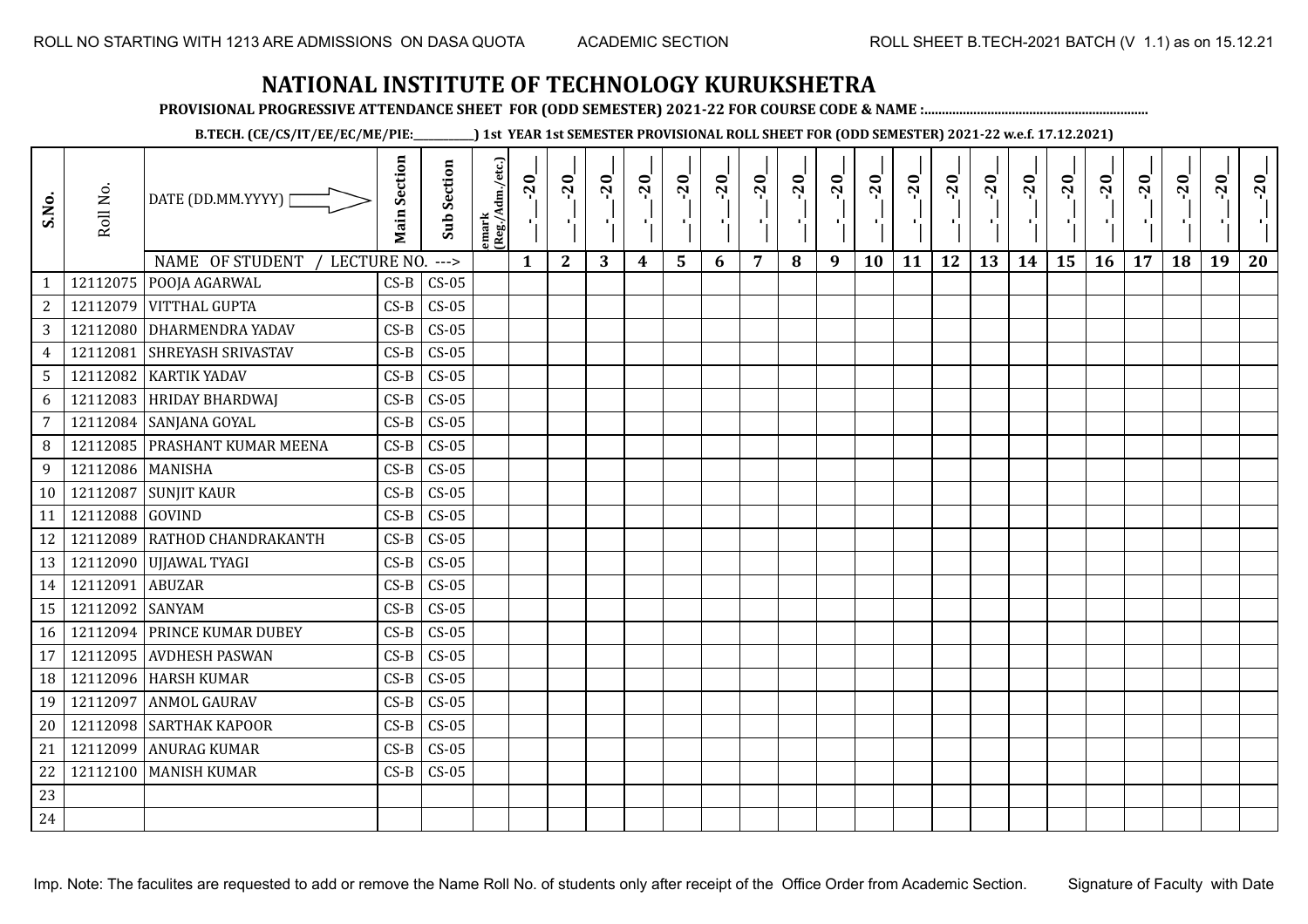**PROVISIONAL PROGRESSIVE ATTENDANCE SHEET FOR (ODD SEMESTER) 2021-22 FOR COURSE CODE & NAME :................................................................**

**B.TECH. (CE/CS/IT/EE/EC/ME/PIE:\_\_\_\_\_\_\_\_\_\_\_\_) 1st YEAR 1st SEMESTER PROVISIONAL ROLL SHEET FOR (ODD SEMESTER) 2021-22 w.e.f. 17.12.2021)**

| S.No.           | Roll No.          | DATE (DD.MM.YYYY) [<br>NAME OF STUDENT /<br>LECTURE NO. | <b>Main Section</b> | Sub Section<br>$--->$ | emark<br>(Reg./Adm./etc.) | $-20$<br>$\mathbf{r}_{\mathrm{L}}$<br>$\mathbf{1}$ | $-20$<br>×.<br>$\mathbf{2}$ | $-20$<br>л.,<br>3 | $-20$<br>- 10<br>$\boldsymbol{4}$ | $-20$<br>٠,<br>5 | $-20$<br>п.<br>6 | $-20$<br>π÷<br>$\overline{7}$ | $-20$<br>8 | $-20$<br>-96<br>9 | $-20$<br>٠,<br>10 | $-20$<br>п÷<br>11 | $-20$<br>-9<br>12 | $-20$<br>$\mathbf{r}_{\perp}^{\mathrm{F}}$<br>13 | $-20$<br>-11<br>14 | $-20$<br>۱,<br>15 | $-20$<br>л÷.<br>16 | $-20$<br>$\blacksquare$<br>17 | $-20$<br>18 | $-20$<br>×.<br>19 | $-20$<br>20 |
|-----------------|-------------------|---------------------------------------------------------|---------------------|-----------------------|---------------------------|----------------------------------------------------|-----------------------------|-------------------|-----------------------------------|------------------|------------------|-------------------------------|------------|-------------------|-------------------|-------------------|-------------------|--------------------------------------------------|--------------------|-------------------|--------------------|-------------------------------|-------------|-------------------|-------------|
| $\mathbf{1}$    | 12112093 RIYA     |                                                         | $CS-B$              | $CS-06$               |                           |                                                    |                             |                   |                                   |                  |                  |                               |            |                   |                   |                   |                   |                                                  |                    |                   |                    |                               |             |                   |             |
| 2               | 12112101          | YUVRAJ SINGH SENGAR                                     | $CS-B$              | $CS-06$               |                           |                                                    |                             |                   |                                   |                  |                  |                               |            |                   |                   |                   |                   |                                                  |                    |                   |                    |                               |             |                   |             |
| 3               |                   | 12112102 ABHISHEK GUPTA                                 | $CS-B$              | $CS-06$               |                           |                                                    |                             |                   |                                   |                  |                  |                               |            |                   |                   |                   |                   |                                                  |                    |                   |                    |                               |             |                   |             |
| $\overline{4}$  |                   | 12112103 VISLAVATH SHARATH                              | $CS-B$              | $CS-06$               |                           |                                                    |                             |                   |                                   |                  |                  |                               |            |                   |                   |                   |                   |                                                  |                    |                   |                    |                               |             |                   |             |
| $5\overline{)}$ | 12112104 HARSHITA |                                                         | $CS-B$              | $CS-06$               |                           |                                                    |                             |                   |                                   |                  |                  |                               |            |                   |                   |                   |                   |                                                  |                    |                   |                    |                               |             |                   |             |
| 6               | 12112107          | <b>KUNIK DUHAN</b>                                      | $CS-B$              | $CS-06$               |                           |                                                    |                             |                   |                                   |                  |                  |                               |            |                   |                   |                   |                   |                                                  |                    |                   |                    |                               |             |                   |             |
| $\overline{7}$  |                   | 12112108 RITWIK RAJ                                     | $CS-B$              | $CS-06$               |                           |                                                    |                             |                   |                                   |                  |                  |                               |            |                   |                   |                   |                   |                                                  |                    |                   |                    |                               |             |                   |             |
| 8               | 12112109          | <b>AYUSH</b>                                            | $CS-B$              | $CS-06$               |                           |                                                    |                             |                   |                                   |                  |                  |                               |            |                   |                   |                   |                   |                                                  |                    |                   |                    |                               |             |                   |             |
| 9               |                   | 12112110 ARJIT KEDIA                                    | $CS-B$              | $CS-06$               |                           |                                                    |                             |                   |                                   |                  |                  |                               |            |                   |                   |                   |                   |                                                  |                    |                   |                    |                               |             |                   |             |
| 10              |                   | 12112111 PACHIKA BHAVISHYA                              | $CS-B$              | $CS-06$               |                           |                                                    |                             |                   |                                   |                  |                  |                               |            |                   |                   |                   |                   |                                                  |                    |                   |                    |                               |             |                   |             |
| 11              |                   | 12112112 SANJEEV KUMAR                                  | $CS-B$              | $CS-06$               |                           |                                                    |                             |                   |                                   |                  |                  |                               |            |                   |                   |                   |                   |                                                  |                    |                   |                    |                               |             |                   |             |
| 12              |                   | 12112113 ARYAN PUNDIR                                   | $CS-B$              | $CS-06$               |                           |                                                    |                             |                   |                                   |                  |                  |                               |            |                   |                   |                   |                   |                                                  |                    |                   |                    |                               |             |                   |             |
| 13              | 12112115 VISHAL   |                                                         | $CS-B$              | $CS-06$               |                           |                                                    |                             |                   |                                   |                  |                  |                               |            |                   |                   |                   |                   |                                                  |                    |                   |                    |                               |             |                   |             |
| 14              |                   | 12112116 ATUL KUMAR                                     | $CS-B$              | $CS-06$               |                           |                                                    |                             |                   |                                   |                  |                  |                               |            |                   |                   |                   |                   |                                                  |                    |                   |                    |                               |             |                   |             |
| 15              |                   | 12112117 LINGAM CHETAN SAI                              | $CS-B$              | $CS-06$               |                           |                                                    |                             |                   |                                   |                  |                  |                               |            |                   |                   |                   |                   |                                                  |                    |                   |                    |                               |             |                   |             |
| 16              | 12112118 KARTIK   |                                                         | $CS-B$              | $CS-06$               |                           |                                                    |                             |                   |                                   |                  |                  |                               |            |                   |                   |                   |                   |                                                  |                    |                   |                    |                               |             |                   |             |
| 17              | 12112119          | <b>VANSHIKA GOEL</b>                                    | $CS-B$              | $CS-06$               |                           |                                                    |                             |                   |                                   |                  |                  |                               |            |                   |                   |                   |                   |                                                  |                    |                   |                    |                               |             |                   |             |
| 18              | 12112120          | <b>AADARSH VERMA</b>                                    | $CS-B$              | $CS-06$               |                           |                                                    |                             |                   |                                   |                  |                  |                               |            |                   |                   |                   |                   |                                                  |                    |                   |                    |                               |             |                   |             |
| 19              | 12112121          | <b>PROKSH</b>                                           | $CS-B$              | $CS-06$               |                           |                                                    |                             |                   |                                   |                  |                  |                               |            |                   |                   |                   |                   |                                                  |                    |                   |                    |                               |             |                   |             |
| 20              |                   | 12112122 TUSHAR SOHAL                                   | $CS-B$              | $CS-06$               |                           |                                                    |                             |                   |                                   |                  |                  |                               |            |                   |                   |                   |                   |                                                  |                    |                   |                    |                               |             |                   |             |
| 21              |                   | 12112126 AAYUSH KUMAR                                   | $CS-B$              | $CS-06$               |                           |                                                    |                             |                   |                                   |                  |                  |                               |            |                   |                   |                   |                   |                                                  |                    |                   |                    |                               |             |                   |             |
| 22              |                   |                                                         |                     |                       |                           |                                                    |                             |                   |                                   |                  |                  |                               |            |                   |                   |                   |                   |                                                  |                    |                   |                    |                               |             |                   |             |
| 23              |                   |                                                         |                     |                       |                           |                                                    |                             |                   |                                   |                  |                  |                               |            |                   |                   |                   |                   |                                                  |                    |                   |                    |                               |             |                   |             |
| 24              |                   |                                                         |                     |                       |                           |                                                    |                             |                   |                                   |                  |                  |                               |            |                   |                   |                   |                   |                                                  |                    |                   |                    |                               |             |                   |             |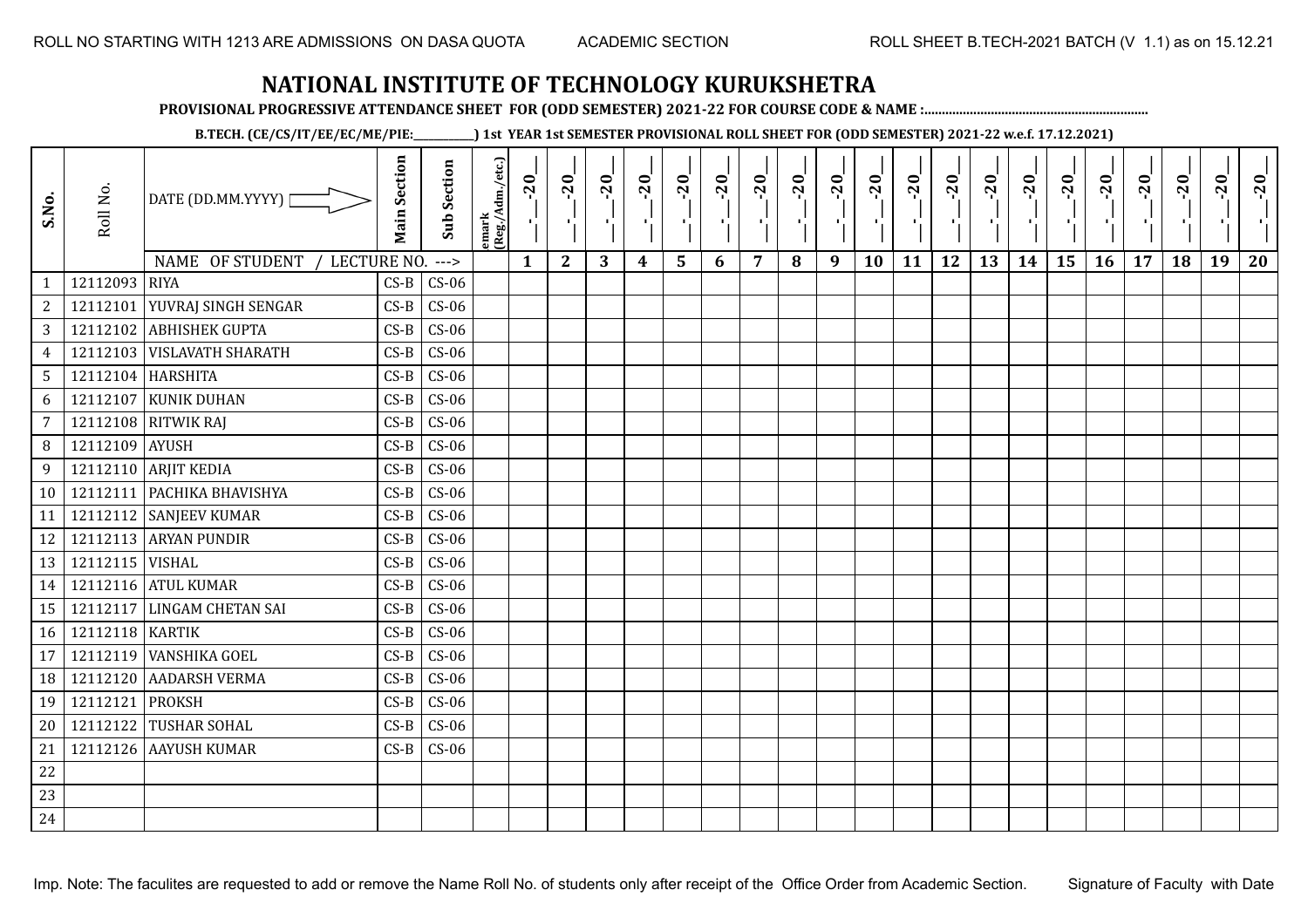**PROVISIONAL PROGRESSIVE ATTENDANCE SHEET FOR (ODD SEMESTER) 2021-22 FOR COURSE CODE & NAME :................................................................**

**B.TECH. (CE/CS/IT/EE/EC/ME/PIE:\_\_\_\_\_\_\_\_\_\_\_\_) 1st YEAR 1st SEMESTER PROVISIONAL ROLL SHEET FOR (ODD SEMESTER) 2021-22 w.e.f. 17.12.2021)**

| S.No.           | Roll No.        | DATE (DD.MM.YYYY)  <br>NAME OF STUDENT<br>LECTURE NO. | <b>Main Section</b> | <b>Sub Section</b><br>$--->$ | emark<br>(Reg./Adm./etc.) | $-20$<br>$\mathbf{1}$ | $-20$<br>π÷<br>$\mathbf{2}$ | $-20$<br>πt<br>3 | $-20$<br>$\boldsymbol{4}$ | $-20$<br>$\blacksquare$<br>5 | $-20$<br>6 | $-20$<br>$\overline{7}$ | $-20$<br>8 | $-20$<br>$\mathbf{L}$<br>9 | $-20$<br>л,<br>10 | $-20$<br>τj<br>11 | $-20$<br>п,<br>12 | $-20$<br>٠.<br>13 | $-20$<br>$\blacksquare$<br>14 | $-20$<br>۱,<br>15 | $-20$<br>16 | $-20$<br>17 | $-20$<br>18 | $-20$<br>к.<br>19 | $-20$<br>20 |
|-----------------|-----------------|-------------------------------------------------------|---------------------|------------------------------|---------------------------|-----------------------|-----------------------------|------------------|---------------------------|------------------------------|------------|-------------------------|------------|----------------------------|-------------------|-------------------|-------------------|-------------------|-------------------------------|-------------------|-------------|-------------|-------------|-------------------|-------------|
| $\mathbf{1}$    | 12112123        | <b>ARZOO SINGH</b>                                    | $CS-B$              | $CS-07$                      |                           |                       |                             |                  |                           |                              |            |                         |            |                            |                   |                   |                   |                   |                               |                   |             |             |             |                   |             |
| $\overline{c}$  | 12112124 ANUPMA |                                                       | $CS-B$              | $CS-07$                      |                           |                       |                             |                  |                           |                              |            |                         |            |                            |                   |                   |                   |                   |                               |                   |             |             |             |                   |             |
| $\mathbf{3}$    |                 | 12112125 AANCHAL KUMARI AGARWAL                       | $CS-B$              | $CS-07$                      |                           |                       |                             |                  |                           |                              |            |                         |            |                            |                   |                   |                   |                   |                               |                   |             |             |             |                   |             |
| $\overline{4}$  | 12112127        | <b>ROHAN KHANDEWAL</b>                                | $CS-B$              | $CS-07$                      |                           |                       |                             |                  |                           |                              |            |                         |            |                            |                   |                   |                   |                   |                               |                   |             |             |             |                   |             |
| $5\phantom{.0}$ |                 | 12112128 SURAJ CHAUHAN                                | $CS-B$              | $CS-07$                      |                           |                       |                             |                  |                           |                              |            |                         |            |                            |                   |                   |                   |                   |                               |                   |             |             |             |                   |             |
| 6               | 12112129        | POPURI REVATHI                                        | $CS-B$              | $CS-07$                      |                           |                       |                             |                  |                           |                              |            |                         |            |                            |                   |                   |                   |                   |                               |                   |             |             |             |                   |             |
| $\overline{7}$  |                 | 12112130 YUVRAJ SINGH                                 | $CS-B$              | $CS-07$                      |                           |                       |                             |                  |                           |                              |            |                         |            |                            |                   |                   |                   |                   |                               |                   |             |             |             |                   |             |
| 8               | 12112131        | <b>KARRA RAVI TEJA</b>                                | $CS-B$              | $CS-07$                      |                           |                       |                             |                  |                           |                              |            |                         |            |                            |                   |                   |                   |                   |                               |                   |             |             |             |                   |             |
| 9               |                 | 12112132 SHASHANK KUMAR                               | $CS-B$              | $CS-07$                      |                           |                       |                             |                  |                           |                              |            |                         |            |                            |                   |                   |                   |                   |                               |                   |             |             |             |                   |             |
| 10              |                 | 12112136 AKSHAT KUMAR                                 | $CS-B$              | $CS-07$                      |                           |                       |                             |                  |                           |                              |            |                         |            |                            |                   |                   |                   |                   |                               |                   |             |             |             |                   |             |
| 11              | 12112137        | <b>SAMARTH KUKREJA</b>                                | $CS-B$              | $CS-07$                      |                           |                       |                             |                  |                           |                              |            |                         |            |                            |                   |                   |                   |                   |                               |                   |             |             |             |                   |             |
| 12              |                 | 12112138 SHREYASYA TRIPATHI                           | $CS-B$              | $CS-07$                      |                           |                       |                             |                  |                           |                              |            |                         |            |                            |                   |                   |                   |                   |                               |                   |             |             |             |                   |             |
| 13              |                 | 12112139 DIVYANSHU SINGH                              | $CS-B$              | $CS-07$                      |                           |                       |                             |                  |                           |                              |            |                         |            |                            |                   |                   |                   |                   |                               |                   |             |             |             |                   |             |
| 14              |                 | 12112140 AMRESH KUMAR                                 | $CS-B$              | $CS-07$                      |                           |                       |                             |                  |                           |                              |            |                         |            |                            |                   |                   |                   |                   |                               |                   |             |             |             |                   |             |
| 15              | 12112142        | <b>ARCHIT RELHAN</b>                                  | $CS-B$              | $CS-07$                      |                           |                       |                             |                  |                           |                              |            |                         |            |                            |                   |                   |                   |                   |                               |                   |             |             |             |                   |             |
| 16              |                 | 12112143   KUTAGOLLA HEMANTH PAWAN                    | $CS-B$              | $CS-07$                      |                           |                       |                             |                  |                           |                              |            |                         |            |                            |                   |                   |                   |                   |                               |                   |             |             |             |                   |             |
| 17              |                 | 12112144 SURAVARAPU CHANUKYA                          | $CS-B$              | $CS-07$                      |                           |                       |                             |                  |                           |                              |            |                         |            |                            |                   |                   |                   |                   |                               |                   |             |             |             |                   |             |
| 18              | 12112145        | <b>LAKSHAY KANSAL</b>                                 | $CS-B$              | $CS-07$                      |                           |                       |                             |                  |                           |                              |            |                         |            |                            |                   |                   |                   |                   |                               |                   |             |             |             |                   |             |
| 19              | 12112146        | <b>DEVASHISH</b>                                      | $CS-B$              | $CS-07$                      |                           |                       |                             |                  |                           |                              |            |                         |            |                            |                   |                   |                   |                   |                               |                   |             |             |             |                   |             |
| 20              | 12112147 NITIN  |                                                       | $CS-B$              | $CS-07$                      |                           |                       |                             |                  |                           |                              |            |                         |            |                            |                   |                   |                   |                   |                               |                   |             |             |             |                   |             |
| 21              | 12112148        | <b>BADAVATH LOKESH NAIK</b>                           | $CS-B$              | $CS-07$                      |                           |                       |                             |                  |                           |                              |            |                         |            |                            |                   |                   |                   |                   |                               |                   |             |             |             |                   |             |
| 22              |                 |                                                       |                     |                              |                           |                       |                             |                  |                           |                              |            |                         |            |                            |                   |                   |                   |                   |                               |                   |             |             |             |                   |             |
| 23              |                 |                                                       |                     |                              |                           |                       |                             |                  |                           |                              |            |                         |            |                            |                   |                   |                   |                   |                               |                   |             |             |             |                   |             |
| 24              |                 |                                                       |                     |                              |                           |                       |                             |                  |                           |                              |            |                         |            |                            |                   |                   |                   |                   |                               |                   |             |             |             |                   |             |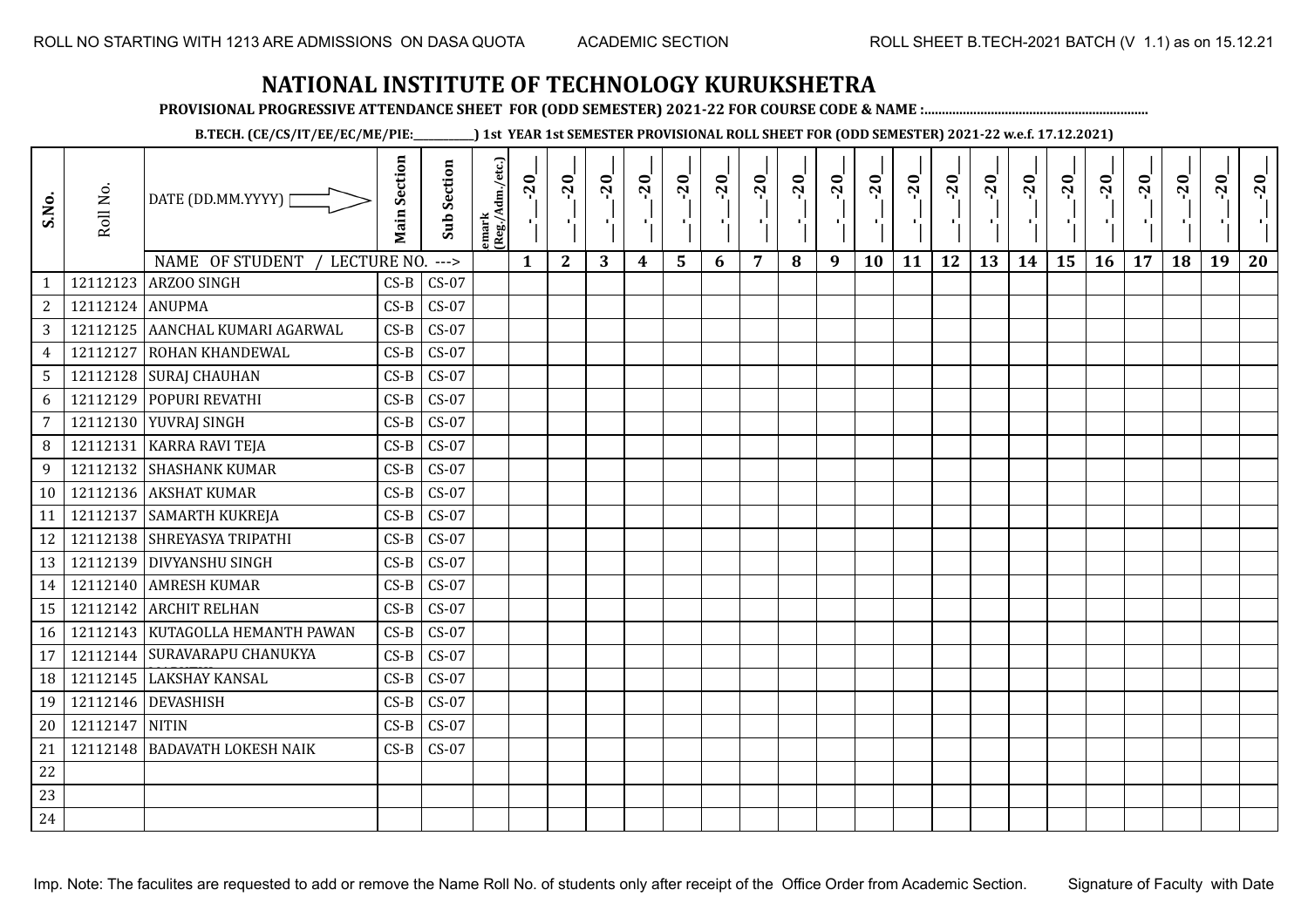**PROVISIONAL PROGRESSIVE ATTENDANCE SHEET FOR (ODD SEMESTER) 2021-22 FOR COURSE CODE & NAME :................................................................**

**B.TECH. (CE/CS/IT/EE/EC/ME/PIE:\_\_\_\_\_\_\_\_\_\_\_\_) 1st YEAR 1st SEMESTER PROVISIONAL ROLL SHEET FOR (ODD SEMESTER) 2021-22 w.e.f. 17.12.2021)**

| S.No.           | Roll No.           | DATE (DD.MM.YYYY)  <br>NAME OF STUDENT | <b>Main Section</b> | <b>Sub Section</b> | emark<br>(Reg./Adm./etc.) | $-20$<br>$\mathbf{1}$ | $-20$        | $-20$<br>л.<br>3 | $-20$            | $-20$<br>л. | $-20$ | $-20$<br>7 | $-20$ | $-20$<br>π÷ | $-20$<br>л, | $-20$ | $-20$<br>πī | $-20$ | $-20$ | $-20$<br>۱, | $-20$ | $-20$ | $-20$<br>18 | $-20$<br>$\mathbf{H}_{\mathbf{A}}$<br>19 | $-20$ |
|-----------------|--------------------|----------------------------------------|---------------------|--------------------|---------------------------|-----------------------|--------------|------------------|------------------|-------------|-------|------------|-------|-------------|-------------|-------|-------------|-------|-------|-------------|-------|-------|-------------|------------------------------------------|-------|
| $\mathbf{1}$    | 12112133           | LECTURE NO.<br><b>HARSHITA</b>         | $CS-B$              | $--->$<br>$CS-08$  |                           |                       | $\mathbf{2}$ |                  | $\boldsymbol{4}$ | 5           | 6     |            | 8     | 9           | 10          | 11    | 12          | 13    | 14    | 15          | 16    | 17    |             |                                          | 20    |
| $\overline{c}$  | 12112134   SALINKI |                                        | $CS-B$              | $CS-08$            |                           |                       |              |                  |                  |             |       |            |       |             |             |       |             |       |       |             |       |       |             |                                          |       |
| 3               |                    | 12112135 SWASTI GOYAL                  | $CS-B$              | $CS-08$            |                           |                       |              |                  |                  |             |       |            |       |             |             |       |             |       |       |             |       |       |             |                                          |       |
| $\overline{4}$  | 12112149           | <b>VIPIN YADAV</b>                     | $CS-B$              | $CS-08$            |                           |                       |              |                  |                  |             |       |            |       |             |             |       |             |       |       |             |       |       |             |                                          |       |
| $5\phantom{.0}$ |                    | 12112150 DHEERAJ KUMAR                 | $CS-B$              | $CS-08$            |                           |                       |              |                  |                  |             |       |            |       |             |             |       |             |       |       |             |       |       |             |                                          |       |
| 6               | 12112151           | <b>ROHIT KUMAR</b>                     | $CS-B$              | $CS-08$            |                           |                       |              |                  |                  |             |       |            |       |             |             |       |             |       |       |             |       |       |             |                                          |       |
| $\overline{7}$  | 12112152           | VARSHA JARWAL                          | $CS-B$              | $CS-08$            |                           |                       |              |                  |                  |             |       |            |       |             |             |       |             |       |       |             |       |       |             |                                          |       |
| 8               | 12112155 ANUJ JAIN |                                        | $CS-B$              | $CS-08$            |                           |                       |              |                  |                  |             |       |            |       |             |             |       |             |       |       |             |       |       |             |                                          |       |
| 9               | 12112157           | <b>VEDANSHU GARG</b>                   | $CS-B$              | $CS-08$            |                           |                       |              |                  |                  |             |       |            |       |             |             |       |             |       |       |             |       |       |             |                                          |       |
| 10              |                    | 12112159 AMAN DASHORE                  | $CS-B$              | $CS-08$            |                           |                       |              |                  |                  |             |       |            |       |             |             |       |             |       |       |             |       |       |             |                                          |       |
| 11              | 12112160           | RAGHAV WADHWA                          | $CS-B$              | $CS-08$            |                           |                       |              |                  |                  |             |       |            |       |             |             |       |             |       |       |             |       |       |             |                                          |       |
| 12              |                    | 12112161 MAYANK SHARMA                 | $CS-B$              | $CS-08$            |                           |                       |              |                  |                  |             |       |            |       |             |             |       |             |       |       |             |       |       |             |                                          |       |
| 13              |                    | 12112162 UTKARSH MEENA                 | $CS-B$              | $CS-08$            |                           |                       |              |                  |                  |             |       |            |       |             |             |       |             |       |       |             |       |       |             |                                          |       |
| 14              |                    | 12112164 SONU SINGH                    | $CS-B$              | $CS-08$            |                           |                       |              |                  |                  |             |       |            |       |             |             |       |             |       |       |             |       |       |             |                                          |       |
| 15              |                    | 12112165   KULJEET SINGH               | $CS-B$              | $CS-08$            |                           |                       |              |                  |                  |             |       |            |       |             |             |       |             |       |       |             |       |       |             |                                          |       |
| 16              |                    | 12112166 RAJESH VISHNOI                | $CS-B$              | $CS-08$            |                           |                       |              |                  |                  |             |       |            |       |             |             |       |             |       |       |             |       |       |             |                                          |       |
| 17              |                    | 12112169 DEV GUPTA                     | $CS-B$              | $CS-08$            |                           |                       |              |                  |                  |             |       |            |       |             |             |       |             |       |       |             |       |       |             |                                          |       |
| 18              |                    | 12112170 GUPTA SURAJ SHYAMCHARAN       | $CS-B$              | $CS-08$            |                           |                       |              |                  |                  |             |       |            |       |             |             |       |             |       |       |             |       |       |             |                                          |       |
| 19              | 12112171           | DHANANJAY                              | $CS-B$              | $CS-08$            |                           |                       |              |                  |                  |             |       |            |       |             |             |       |             |       |       |             |       |       |             |                                          |       |
| 20              | 12112172           | <b>VATSAL JUNEJA</b>                   | $CS-B$              | $CS-08$            |                           |                       |              |                  |                  |             |       |            |       |             |             |       |             |       |       |             |       |       |             |                                          |       |
| 21              | 12112173           | <b>HIMANSHU VERMA</b>                  | $CS-B$              | $CS-08$            |                           |                       |              |                  |                  |             |       |            |       |             |             |       |             |       |       |             |       |       |             |                                          |       |
| 22              |                    |                                        |                     |                    |                           |                       |              |                  |                  |             |       |            |       |             |             |       |             |       |       |             |       |       |             |                                          |       |
| 23              |                    |                                        |                     |                    |                           |                       |              |                  |                  |             |       |            |       |             |             |       |             |       |       |             |       |       |             |                                          |       |
| 24              |                    |                                        |                     |                    |                           |                       |              |                  |                  |             |       |            |       |             |             |       |             |       |       |             |       |       |             |                                          |       |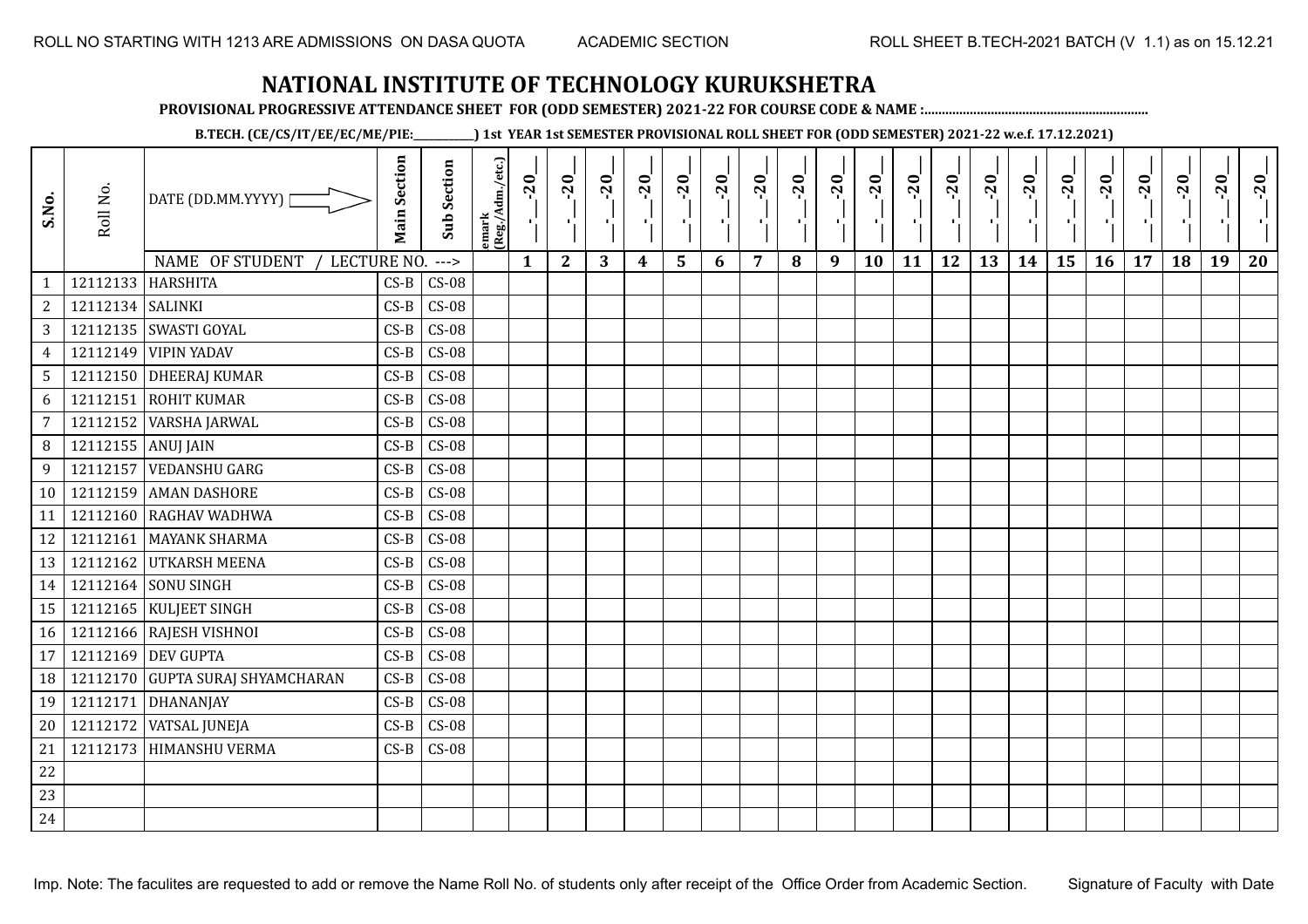**PROVISIONAL PROGRESSIVE ATTENDANCE SHEET FOR (ODD SEMESTER) 2021-22 FOR COURSE CODE & NAME :................................................................**

**B.TECH. (CE/CS/IT/EE/EC/ME/PIE:\_\_\_\_\_\_\_\_\_\_\_\_) 1st YEAR 1st SEMESTER PROVISIONAL ROLL SHEET FOR (ODD SEMESTER) 2021-22 w.e.f. 17.12.2021)**

| S.No.           | Roll No.         | DATE (DD.MM.YYYY)<br>NAME OF STUDENT<br>LECTURE NO. | <b>Main Section</b> | <b>Sub Section</b><br>$--->$ | emark<br> (Reg./Adm./etc.) | $-20$<br>$\mathbf{1}$ | $-20$<br>τj<br>$\mathbf{2}$ | $-20$<br>πt<br>3 | $-20$<br>п, | $-20$<br>$\blacksquare$ | $-20$<br>п. | $-20$<br>$\overline{7}$ | $-20$ | $-20$<br>π÷<br>9 | $-20$<br>л,<br>10 | $-20$<br>τj<br>11 | $-20$<br>- 1<br>12 | $-20$<br>٠.<br>13 | $-20$<br>$\blacksquare$<br>14 | $-20$<br>۱,<br>15 | $-20$<br>- 10<br>16 | $-20$<br>17 | $-20$<br>18 | $-20$<br>×.<br>19 | $-20$<br>20 |
|-----------------|------------------|-----------------------------------------------------|---------------------|------------------------------|----------------------------|-----------------------|-----------------------------|------------------|-------------|-------------------------|-------------|-------------------------|-------|------------------|-------------------|-------------------|--------------------|-------------------|-------------------------------|-------------------|---------------------|-------------|-------------|-------------------|-------------|
| $\mathbf{1}$    | 12112153 AMISHA  |                                                     | $CS-C$              | $CS-09$                      |                            |                       |                             |                  | 4           | 5                       | 6           |                         | 8     |                  |                   |                   |                    |                   |                               |                   |                     |             |             |                   |             |
| $\overline{c}$  |                  | 12112154 ISHPREET KAUR                              | $CS-C$              | $CS-09$                      |                            |                       |                             |                  |             |                         |             |                         |       |                  |                   |                   |                    |                   |                               |                   |                     |             |             |                   |             |
| 3               |                  | 12112158 HEMA MEDAKA                                | $CS-C$              | $CS-09$                      |                            |                       |                             |                  |             |                         |             |                         |       |                  |                   |                   |                    |                   |                               |                   |                     |             |             |                   |             |
| $\overline{4}$  | 12112163         | <b>VANDANA</b>                                      | $CS-C$              | $CS-09$                      |                            |                       |                             |                  |             |                         |             |                         |       |                  |                   |                   |                    |                   |                               |                   |                     |             |             |                   |             |
| $5\overline{)}$ | 12112175 TARUN   |                                                     | $CS-C$              | $CS-09$                      |                            |                       |                             |                  |             |                         |             |                         |       |                  |                   |                   |                    |                   |                               |                   |                     |             |             |                   |             |
| 6               |                  | 12112176 PRASHANT GAUTAM                            | $CS-C$              | $CS-09$                      |                            |                       |                             |                  |             |                         |             |                         |       |                  |                   |                   |                    |                   |                               |                   |                     |             |             |                   |             |
| 7               | 12112177         | <b>BANDAPALLI SAI KOWSHIK</b>                       | $CS-C$              | $CS-09$                      |                            |                       |                             |                  |             |                         |             |                         |       |                  |                   |                   |                    |                   |                               |                   |                     |             |             |                   |             |
| 8               |                  | 12112178 AYUSH GOYAL                                | $CS-C$              | $CS-09$                      |                            |                       |                             |                  |             |                         |             |                         |       |                  |                   |                   |                    |                   |                               |                   |                     |             |             |                   |             |
| 9               | 12112179         | KOVVURI VENKAT SATYA REDDY                          | $CS-C$              | $CS-09$                      |                            |                       |                             |                  |             |                         |             |                         |       |                  |                   |                   |                    |                   |                               |                   |                     |             |             |                   |             |
| 10              |                  | 12112180 NATTALA HARSHA VARDHAN                     | $CS-C$              | $CS-09$                      |                            |                       |                             |                  |             |                         |             |                         |       |                  |                   |                   |                    |                   |                               |                   |                     |             |             |                   |             |
| 11              | 12112182         | <b>DHRUV SHARMA</b>                                 | $CS-C$              | $CS-09$                      |                            |                       |                             |                  |             |                         |             |                         |       |                  |                   |                   |                    |                   |                               |                   |                     |             |             |                   |             |
| 12              |                  | 12112183 YASH MEENA                                 | $CS-C$              | $CS-09$                      |                            |                       |                             |                  |             |                         |             |                         |       |                  |                   |                   |                    |                   |                               |                   |                     |             |             |                   |             |
| 13              | 12112184 VAIBHAV |                                                     | $CS-C$              | $CS-09$                      |                            |                       |                             |                  |             |                         |             |                         |       |                  |                   |                   |                    |                   |                               |                   |                     |             |             |                   |             |
| 14              |                  | 12112185 AMAN KUMAR                                 | $CS-C$              | $CS-09$                      |                            |                       |                             |                  |             |                         |             |                         |       |                  |                   |                   |                    |                   |                               |                   |                     |             |             |                   |             |
| 15              | 12112186         | <b>ASHUTOSH SANDILYA</b>                            | $CS-C$              | $CS-09$                      |                            |                       |                             |                  |             |                         |             |                         |       |                  |                   |                   |                    |                   |                               |                   |                     |             |             |                   |             |
| 16              | 12112187         | <b>UDAY PRATAP</b>                                  | $CS-C$              | $CS-09$                      |                            |                       |                             |                  |             |                         |             |                         |       |                  |                   |                   |                    |                   |                               |                   |                     |             |             |                   |             |
| 17              | 12112188         | PRANAV KUMAR                                        | $CS-C$              | $CS-09$                      |                            |                       |                             |                  |             |                         |             |                         |       |                  |                   |                   |                    |                   |                               |                   |                     |             |             |                   |             |
| 18              | 12112189         | <b>VIRENDER MEENA</b>                               | $CS-C$              | $CS-09$                      |                            |                       |                             |                  |             |                         |             |                         |       |                  |                   |                   |                    |                   |                               |                   |                     |             |             |                   |             |
| 19              |                  | 12012111 DEV DIXIT [REPEAT]                         | $CS-C$              | $CS-09$                      |                            |                       |                             |                  |             |                         |             |                         |       |                  |                   |                   |                    |                   |                               |                   |                     |             |             |                   |             |
| 20              |                  |                                                     |                     |                              |                            |                       |                             |                  |             |                         |             |                         |       |                  |                   |                   |                    |                   |                               |                   |                     |             |             |                   |             |
| 21              |                  |                                                     |                     |                              |                            |                       |                             |                  |             |                         |             |                         |       |                  |                   |                   |                    |                   |                               |                   |                     |             |             |                   |             |
| 22              |                  |                                                     |                     |                              |                            |                       |                             |                  |             |                         |             |                         |       |                  |                   |                   |                    |                   |                               |                   |                     |             |             |                   |             |
| 23              |                  |                                                     |                     |                              |                            |                       |                             |                  |             |                         |             |                         |       |                  |                   |                   |                    |                   |                               |                   |                     |             |             |                   |             |
| 24              |                  |                                                     |                     |                              |                            |                       |                             |                  |             |                         |             |                         |       |                  |                   |                   |                    |                   |                               |                   |                     |             |             |                   |             |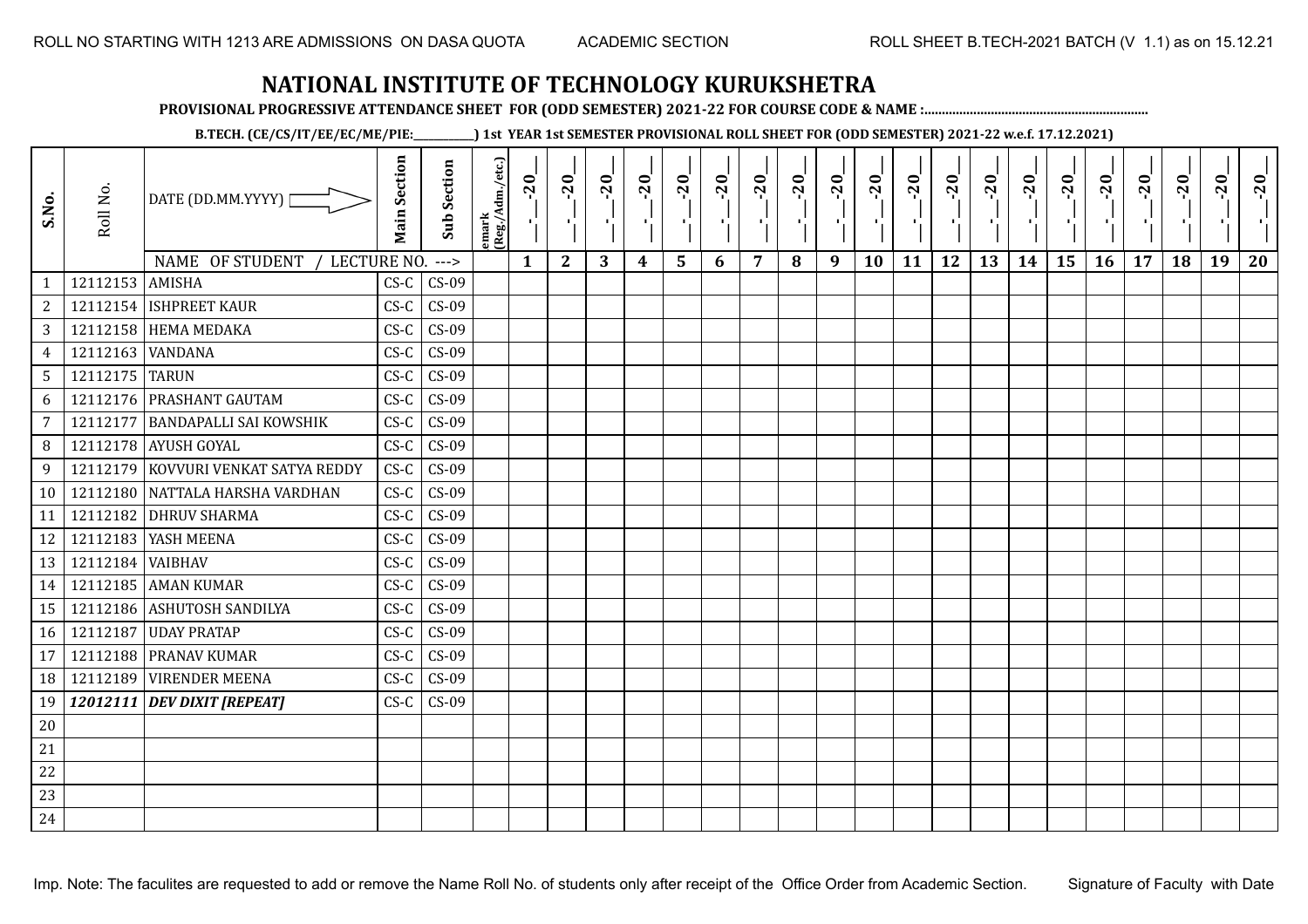**PROVISIONAL PROGRESSIVE ATTENDANCE SHEET FOR (ODD SEMESTER) 2021-22 FOR COURSE CODE & NAME :................................................................**

**B.TECH. (CE/CS/IT/EE/EC/ME/PIE:\_\_\_\_\_\_\_\_\_\_\_\_) 1st YEAR 1st SEMESTER PROVISIONAL ROLL SHEET FOR (ODD SEMESTER) 2021-22 w.e.f. 17.12.2021)**

| S.No.           | Roll No.         | DATE (DD.MM.YYYY) [<br>NAME OF STUDENT<br>/ LECTURE NO. | <b>Main Section</b> | <b>Sub Section</b><br>$--->$ | emark<br>(Reg./Adm./etc.) | $-20$<br>$\mathcal{A}_{\mathbf{L}}$<br>$\mathbf{1}$ | $-20$<br>п.,<br>$\mathbf{2}$ | $-20$<br>л.,<br>3 | $-20$<br>π÷<br>$\boldsymbol{4}$ | $-20$<br>٠,<br>5 | $-20$<br>пJ.<br>6 | $-20$<br>×.<br>7 | $-20$<br>8 | $-20$<br>п.<br>9 | $-20$<br>×,<br>10 | $-20$<br>тļ<br>11 | $-20$<br>- 1<br>12 | $-20$<br>чŀ<br>13 | $-20$<br>$\mathbf{L}$<br>14 | $-20$<br>국<br>15 | $-20$<br>Π.<br>16 | $-20$<br>- 1<br>17 | $-20$<br>18 | $-20$<br>τj.<br>19 | $-20$<br>пŀ<br>20 |
|-----------------|------------------|---------------------------------------------------------|---------------------|------------------------------|---------------------------|-----------------------------------------------------|------------------------------|-------------------|---------------------------------|------------------|-------------------|------------------|------------|------------------|-------------------|-------------------|--------------------|-------------------|-----------------------------|------------------|-------------------|--------------------|-------------|--------------------|-------------------|
| $\mathbf{1}$    | 12112167         | <b>PARNOOR KAUR</b>                                     | $CS-C$              | $CS-10$                      |                           |                                                     |                              |                   |                                 |                  |                   |                  |            |                  |                   |                   |                    |                   |                             |                  |                   |                    |             |                    |                   |
| 2               | 12112168 TANU    |                                                         | $CS-C$              | $CS-10$                      |                           |                                                     |                              |                   |                                 |                  |                   |                  |            |                  |                   |                   |                    |                   |                             |                  |                   |                    |             |                    |                   |
| 3               |                  | 12112174 LOVEPREET KAUR                                 | $CS-C$              | $CS-10$                      |                           |                                                     |                              |                   |                                 |                  |                   |                  |            |                  |                   |                   |                    |                   |                             |                  |                   |                    |             |                    |                   |
| $\overline{4}$  | 12112181         | <b>SANDHYA YADAV</b>                                    | $CS-C$              | $CS-10$                      |                           |                                                     |                              |                   |                                 |                  |                   |                  |            |                  |                   |                   |                    |                   |                             |                  |                   |                    |             |                    |                   |
| $5\overline{)}$ |                  | 12112192 SHAKEEB PARWEZ                                 | $CS-C$              | $CS-10$                      |                           |                                                     |                              |                   |                                 |                  |                   |                  |            |                  |                   |                   |                    |                   |                             |                  |                   |                    |             |                    |                   |
| 6               |                  | 12112194 KUSHAGRA AGARWAL                               | $CS-C$              | $CS-10$                      |                           |                                                     |                              |                   |                                 |                  |                   |                  |            |                  |                   |                   |                    |                   |                             |                  |                   |                    |             |                    |                   |
| $\overline{7}$  |                  | 12112195 ANISH KUMAR MANGAL                             | $CS-C$              | $CS-10$                      |                           |                                                     |                              |                   |                                 |                  |                   |                  |            |                  |                   |                   |                    |                   |                             |                  |                   |                    |             |                    |                   |
| 8               |                  | 12112196 KAMAL BHATT                                    | $CS-C$              | $CS-10$                      |                           |                                                     |                              |                   |                                 |                  |                   |                  |            |                  |                   |                   |                    |                   |                             |                  |                   |                    |             |                    |                   |
| 9               | 12112197         | <b>PRATHAM SINGH</b>                                    | $CS-C$              | $CS-10$                      |                           |                                                     |                              |                   |                                 |                  |                   |                  |            |                  |                   |                   |                    |                   |                             |                  |                   |                    |             |                    |                   |
| 10              |                  | 12112198   HARSH CHAUHAN                                | $CS-C$              | $CS-10$                      |                           |                                                     |                              |                   |                                 |                  |                   |                  |            |                  |                   |                   |                    |                   |                             |                  |                   |                    |             |                    |                   |
| 11              | 12112199         | <b>LAVKUSH MEENA</b>                                    | $CS-C$              | $CS-10$                      |                           |                                                     |                              |                   |                                 |                  |                   |                  |            |                  |                   |                   |                    |                   |                             |                  |                   |                    |             |                    |                   |
| 12              | 12112200 PARDEEP |                                                         | $CS-C$              | $CS-10$                      |                           |                                                     |                              |                   |                                 |                  |                   |                  |            |                  |                   |                   |                    |                   |                             |                  |                   |                    |             |                    |                   |
| 13              | 12112204         | MOHIT                                                   | $CS-C$              | $CS-10$                      |                           |                                                     |                              |                   |                                 |                  |                   |                  |            |                  |                   |                   |                    |                   |                             |                  |                   |                    |             |                    |                   |
| 14              | 12112205         | <b>KARTIK VIJAY</b>                                     | $CS-C$              | $CS-10$                      |                           |                                                     |                              |                   |                                 |                  |                   |                  |            |                  |                   |                   |                    |                   |                             |                  |                   |                    |             |                    |                   |
| 15              | 12112206         | <b>GAURAV KUMAR</b>                                     | $CS-C$              | $CS-10$                      |                           |                                                     |                              |                   |                                 |                  |                   |                  |            |                  |                   |                   |                    |                   |                             |                  |                   |                    |             |                    |                   |
| 16              | 12112207         | <b>PARVEEN</b>                                          | $CS-C$              | $CS-10$                      |                           |                                                     |                              |                   |                                 |                  |                   |                  |            |                  |                   |                   |                    |                   |                             |                  |                   |                    |             |                    |                   |
| 17              |                  | 12112208 ADITYA SHARMA                                  | $CS-C$              | $CS-10$                      |                           |                                                     |                              |                   |                                 |                  |                   |                  |            |                  |                   |                   |                    |                   |                             |                  |                   |                    |             |                    |                   |
| 18              |                  | 12112210 DIVYA KANT GAUTAM                              | $CS-C$              | $CS-10$                      |                           |                                                     |                              |                   |                                 |                  |                   |                  |            |                  |                   |                   |                    |                   |                             |                  |                   |                    |             |                    |                   |
| 19              |                  |                                                         |                     |                              |                           |                                                     |                              |                   |                                 |                  |                   |                  |            |                  |                   |                   |                    |                   |                             |                  |                   |                    |             |                    |                   |
| $20\,$          |                  |                                                         |                     |                              |                           |                                                     |                              |                   |                                 |                  |                   |                  |            |                  |                   |                   |                    |                   |                             |                  |                   |                    |             |                    |                   |
| 21              |                  |                                                         |                     |                              |                           |                                                     |                              |                   |                                 |                  |                   |                  |            |                  |                   |                   |                    |                   |                             |                  |                   |                    |             |                    |                   |
| 22              |                  |                                                         |                     |                              |                           |                                                     |                              |                   |                                 |                  |                   |                  |            |                  |                   |                   |                    |                   |                             |                  |                   |                    |             |                    |                   |
| 23              |                  |                                                         |                     |                              |                           |                                                     |                              |                   |                                 |                  |                   |                  |            |                  |                   |                   |                    |                   |                             |                  |                   |                    |             |                    |                   |
| 24              |                  |                                                         |                     |                              |                           |                                                     |                              |                   |                                 |                  |                   |                  |            |                  |                   |                   |                    |                   |                             |                  |                   |                    |             |                    |                   |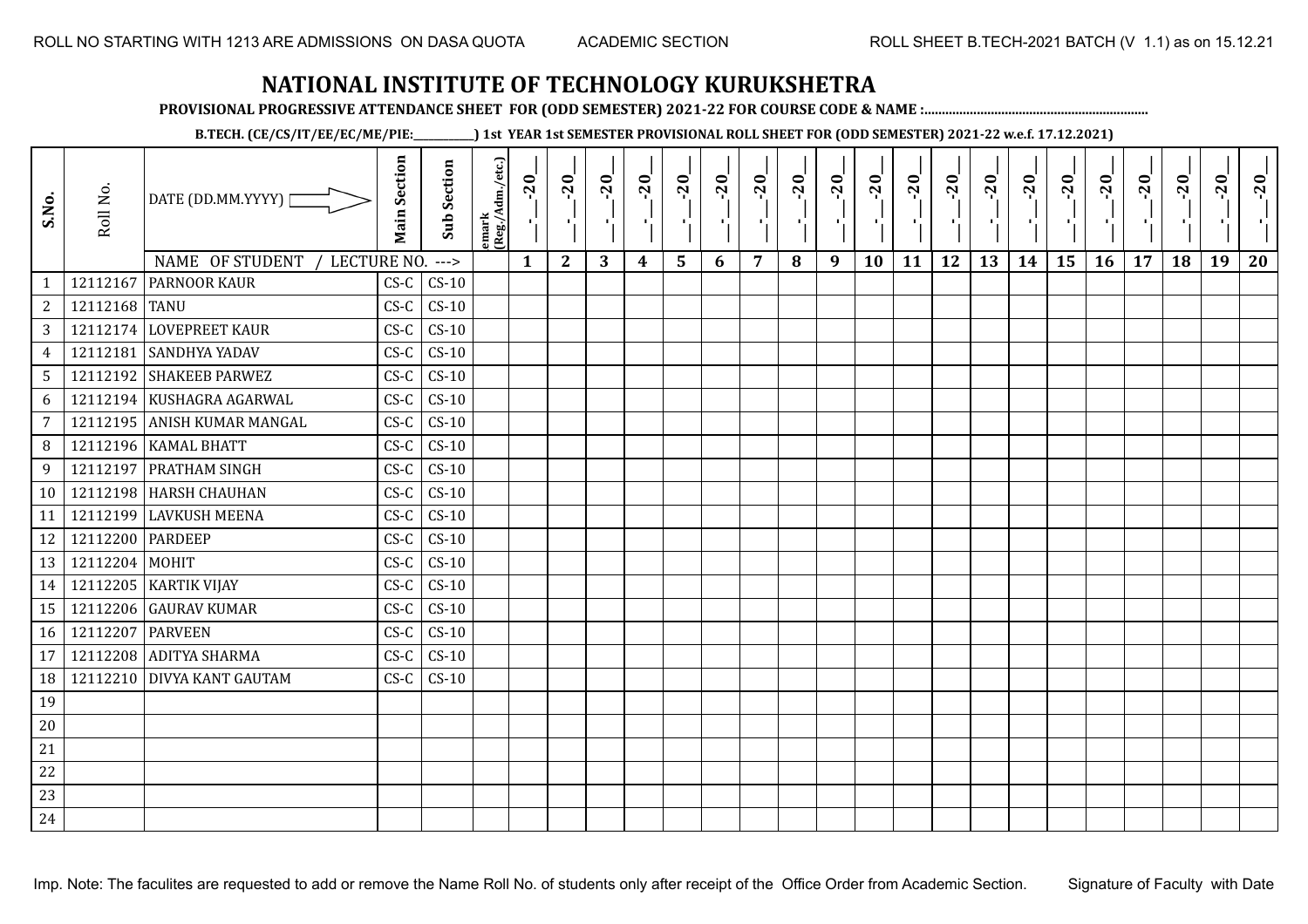**PROVISIONAL PROGRESSIVE ATTENDANCE SHEET FOR (ODD SEMESTER) 2021-22 FOR COURSE CODE & NAME :................................................................**

**B.TECH. (CE/CS/IT/EE/EC/ME/PIE:\_\_\_\_\_\_\_\_\_\_\_\_) 1st YEAR 1st SEMESTER PROVISIONAL ROLL SHEET FOR (ODD SEMESTER) 2021-22 w.e.f. 17.12.2021)**

| S.No.          | Roll No.          | DATE (DD.MM.YYYY) [              | <b>Main Section</b> | <b>Sub Section</b> | emark<br>(Reg./Adm./etc.) | $-20$<br>로   | $-20$<br>τĻ  | $-20$<br>п. | $-20$<br>- 1 J   | $-20$<br>۱,             | $-20$<br>чŀ | $-20$<br>×. | $-20$ | $-20$<br>-90 | $-20$<br>Ŀ, | $-20$<br>тļ | $-20$<br>тļ | $-20$<br>пļ. | $-20$<br>-10 | $-20$<br>٠, | $-20$<br>로 | $-20$<br>$\mathbf{E}$ | $-20$ | $-20$<br>×. | $-20$<br>пŀ |
|----------------|-------------------|----------------------------------|---------------------|--------------------|---------------------------|--------------|--------------|-------------|------------------|-------------------------|-------------|-------------|-------|--------------|-------------|-------------|-------------|--------------|--------------|-------------|------------|-----------------------|-------|-------------|-------------|
|                |                   | NAME OF STUDENT / LECTURE NO.    |                     | $--->$             |                           | $\mathbf{1}$ | $\mathbf{2}$ | 3           | $\boldsymbol{4}$ | $\overline{\mathbf{5}}$ | 6           | 7           | 8     | 9            | 10          | 11          | 12          | 13           | 14           | 15          | 16         | 17                    | 18    | 19          | 20          |
| $\mathbf{1}$   |                   | 12112190 NAVEENJOT KAUR          | $CS-C$              | $CS-11$            |                           |              |              |             |                  |                         |             |             |       |              |             |             |             |              |              |             |            |                       |       |             |             |
| $\mathbf{2}$   |                   | 12112191   PATERU SRIVALLI PATEL | $CS-C$              | $CS-11$            |                           |              |              |             |                  |                         |             |             |       |              |             |             |             |              |              |             |            |                       |       |             |             |
| 3 <sup>7</sup> | 12112193 PRERIKA  |                                  | $CS-C$              | $CS-11$            |                           |              |              |             |                  |                         |             |             |       |              |             |             |             |              |              |             |            |                       |       |             |             |
| $\overline{4}$ | 12112203 PIRYANKA |                                  | $CS-C$              | $CS-11$            |                           |              |              |             |                  |                         |             |             |       |              |             |             |             |              |              |             |            |                       |       |             |             |
| 5 <sup>5</sup> | 12112211 HARIOM   |                                  | $CS-C$              | $CS-11$            |                           |              |              |             |                  |                         |             |             |       |              |             |             |             |              |              |             |            |                       |       |             |             |
| 6              |                   | 12112214 PUNEET PAHUJA           | $CS-C$              | $CS-11$            |                           |              |              |             |                  |                         |             |             |       |              |             |             |             |              |              |             |            |                       |       |             |             |
| $\overline{7}$ |                   | 12112215 PRIYANSHU               | $CS-C$              | $CS-11$            |                           |              |              |             |                  |                         |             |             |       |              |             |             |             |              |              |             |            |                       |       |             |             |
| 8 <sup>°</sup> |                   | 12112216 AGAM SRIVASTAVA         | $CS-C$              | $CS-11$            |                           |              |              |             |                  |                         |             |             |       |              |             |             |             |              |              |             |            |                       |       |             |             |
| 9              |                   | 12112218 RAVI RANJAN KUMAR       | $CS-C$              | $CS-11$            |                           |              |              |             |                  |                         |             |             |       |              |             |             |             |              |              |             |            |                       |       |             |             |
| 10             |                   | 12112219 HIMANSHU YADAV          | $CS-C$              | $CS-11$            |                           |              |              |             |                  |                         |             |             |       |              |             |             |             |              |              |             |            |                       |       |             |             |
| 11             |                   | 12112220 SANSKAR SETH            | $CS-C$              | $CS-11$            |                           |              |              |             |                  |                         |             |             |       |              |             |             |             |              |              |             |            |                       |       |             |             |
| 12             | 12112221 RAJAN    |                                  | $CS-C$              | $CS-11$            |                           |              |              |             |                  |                         |             |             |       |              |             |             |             |              |              |             |            |                       |       |             |             |
| 13             |                   | 12112222 MOKSH BAREJA            | $CS-C$              | $CS-11$            |                           |              |              |             |                  |                         |             |             |       |              |             |             |             |              |              |             |            |                       |       |             |             |
| 14             |                   | 12112223 VISHWASH RAUSHAN        | $CS-C$              | $CS-11$            |                           |              |              |             |                  |                         |             |             |       |              |             |             |             |              |              |             |            |                       |       |             |             |
| 15             |                   | 12112224   J SANJAY CHNADRA      | $CS-C$              | $CS-11$            |                           |              |              |             |                  |                         |             |             |       |              |             |             |             |              |              |             |            |                       |       |             |             |
| 16             |                   | 12112225 AMAN KUMAR YADAV        | $CS-C$              | $CS-11$            |                           |              |              |             |                  |                         |             |             |       |              |             |             |             |              |              |             |            |                       |       |             |             |
| 17             |                   | 12112226 SHUBHAM GARG            | $CS-C$              | $CS-11$            |                           |              |              |             |                  |                         |             |             |       |              |             |             |             |              |              |             |            |                       |       |             |             |
| 18             |                   |                                  |                     |                    |                           |              |              |             |                  |                         |             |             |       |              |             |             |             |              |              |             |            |                       |       |             |             |
| 19             |                   |                                  |                     |                    |                           |              |              |             |                  |                         |             |             |       |              |             |             |             |              |              |             |            |                       |       |             |             |
| $20\,$         |                   |                                  |                     |                    |                           |              |              |             |                  |                         |             |             |       |              |             |             |             |              |              |             |            |                       |       |             |             |
| 21             |                   |                                  |                     |                    |                           |              |              |             |                  |                         |             |             |       |              |             |             |             |              |              |             |            |                       |       |             |             |
| 22             |                   |                                  |                     |                    |                           |              |              |             |                  |                         |             |             |       |              |             |             |             |              |              |             |            |                       |       |             |             |
| 23             |                   |                                  |                     |                    |                           |              |              |             |                  |                         |             |             |       |              |             |             |             |              |              |             |            |                       |       |             |             |
| 24             |                   |                                  |                     |                    |                           |              |              |             |                  |                         |             |             |       |              |             |             |             |              |              |             |            |                       |       |             |             |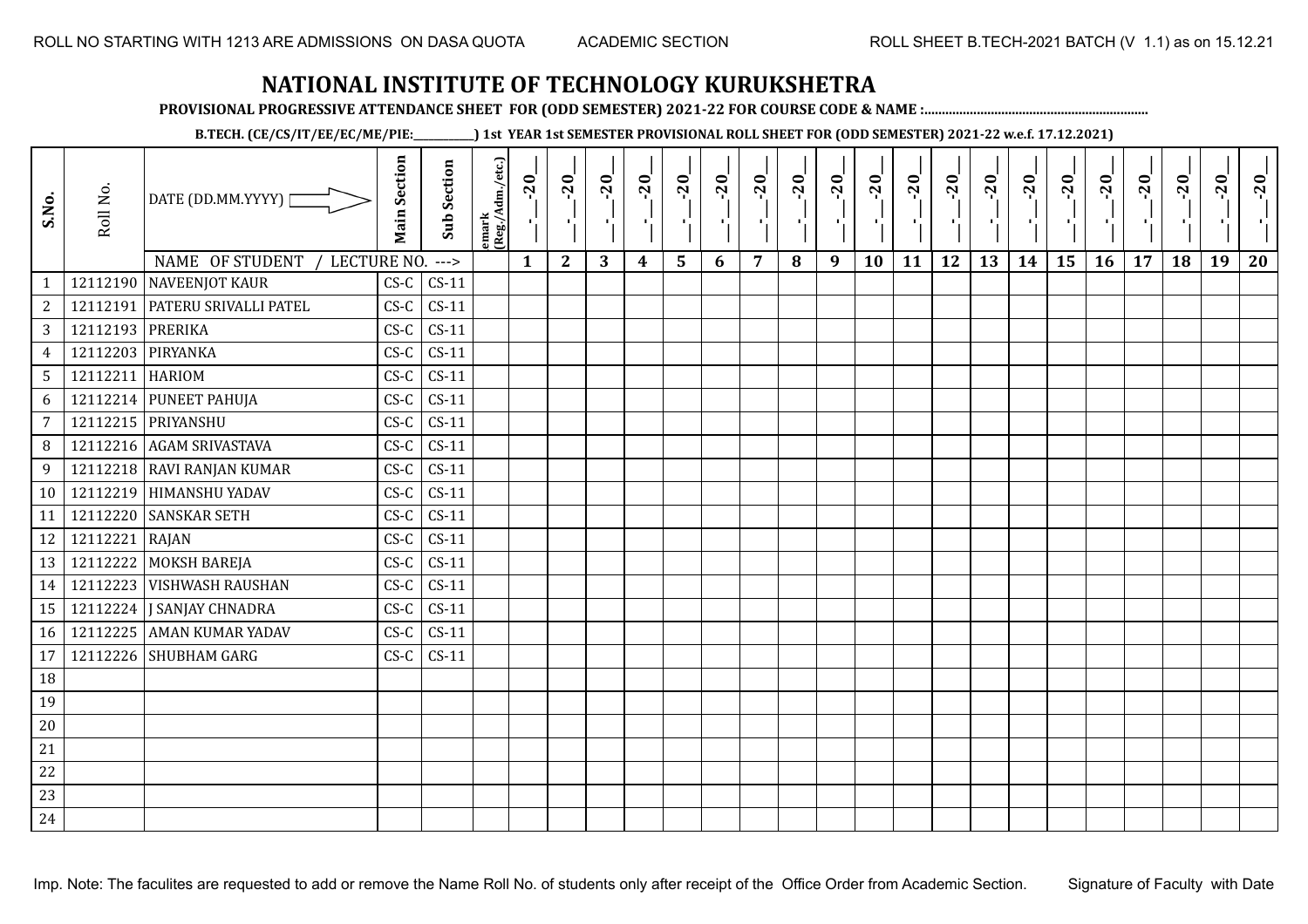**PROVISIONAL PROGRESSIVE ATTENDANCE SHEET FOR (ODD SEMESTER) 2021-22 FOR COURSE CODE & NAME :................................................................**

**B.TECH. (CE/CS/IT/EE/EC/ME/PIE:\_\_\_\_\_\_\_\_\_\_\_\_) 1st YEAR 1st SEMESTER PROVISIONAL ROLL SHEET FOR (ODD SEMESTER) 2021-22 w.e.f. 17.12.2021)**

| S.No.           | Roll No.          | DATE (DD.MM.YYYY)               | <b>Main Section</b> | <b>Sub Section</b> | emark<br>(Reg./Adm./etc.) | $-20$        | $-20$<br>×.  | $-20$ | $-20$            | $-20$<br>л, | $-20$ | $-20$ | $-20$ | $-20$<br>$\blacksquare$ | $-20$<br>٠ | $-20$ | $-20$<br>H. | $-20$ | $-20$ | $-20$ | $-20$ | $-20$ | $-20$ | $-20$<br>$\mathcal{F}_{\mathcal{A}}$ | $-20$ |
|-----------------|-------------------|---------------------------------|---------------------|--------------------|---------------------------|--------------|--------------|-------|------------------|-------------|-------|-------|-------|-------------------------|------------|-------|-------------|-------|-------|-------|-------|-------|-------|--------------------------------------|-------|
|                 |                   | NAME OF STUDENT<br>LECTURE NO.  |                     | --->               |                           | $\mathbf{1}$ | $\mathbf{2}$ | 3     | $\boldsymbol{4}$ | 5           | 6     | 7     | 8     | 9                       | 10         | 11    | 12          | 13    | 14    | 15    | 16    | 17    | 18    | 19                                   | 20    |
| 1               | 12112209          | <b>NISHU</b>                    | $CS-C$              | $CS-12$            |                           |              |              |       |                  |             |       |       |       |                         |            |       |             |       |       |       |       |       |       |                                      |       |
| $\overline{2}$  |                   | 12112213   HARSHITA             | $C S - C$           | $CS-12$            |                           |              |              |       |                  |             |       |       |       |                         |            |       |             |       |       |       |       |       |       |                                      |       |
| $\overline{3}$  | 12112229 RAHUL    |                                 | $CS-C$              | $CS-12$            |                           |              |              |       |                  |             |       |       |       |                         |            |       |             |       |       |       |       |       |       |                                      |       |
| $\overline{4}$  | 12112230 KEISHA   |                                 | $CS-C$              | $CS-12$            |                           |              |              |       |                  |             |       |       |       |                         |            |       |             |       |       |       |       |       |       |                                      |       |
| $5\phantom{.0}$ | 12112231 ALOK RAJ |                                 | $CS-C$              | $CS-12$            |                           |              |              |       |                  |             |       |       |       |                         |            |       |             |       |       |       |       |       |       |                                      |       |
| 6               |                   | 12112232 PRATUSH PRASOON MISHRA | $CS-C$              | $CS-12$            |                           |              |              |       |                  |             |       |       |       |                         |            |       |             |       |       |       |       |       |       |                                      |       |
| $\overline{7}$  |                   | 12112233 NITANSH BHATIA         | $CS-C$              | $CS-12$            |                           |              |              |       |                  |             |       |       |       |                         |            |       |             |       |       |       |       |       |       |                                      |       |
| 8               |                   | 12112234 KARTIKEY TEWATIA       | $CS-C$              | $CS-12$            |                           |              |              |       |                  |             |       |       |       |                         |            |       |             |       |       |       |       |       |       |                                      |       |
| 9               |                   | 12112235 HARSH KUMAR            | $CS-C$              | $CS-12$            |                           |              |              |       |                  |             |       |       |       |                         |            |       |             |       |       |       |       |       |       |                                      |       |
| 10 <sup>1</sup> |                   | 12112236 RAJ KAITH              | $CS-C$              | $CS-12$            |                           |              |              |       |                  |             |       |       |       |                         |            |       |             |       |       |       |       |       |       |                                      |       |
| 11              | 12112237          | <b>ANUPRIYA BIRMAN</b>          | $CS-C$              | $CS-12$            |                           |              |              |       |                  |             |       |       |       |                         |            |       |             |       |       |       |       |       |       |                                      |       |
| 12              |                   | 12112238 TEJASVI MURMU          | $CS-C$              | $CS-12$            |                           |              |              |       |                  |             |       |       |       |                         |            |       |             |       |       |       |       |       |       |                                      |       |
| 13              |                   | 12112239 ARYAN SRIVASTAVA       | $CS-C$              | $CS-12$            |                           |              |              |       |                  |             |       |       |       |                         |            |       |             |       |       |       |       |       |       |                                      |       |
| 14              |                   | 12112240 JONNALAGADDA SRINATH   | $CS-C$              | $CS-12$            |                           |              |              |       |                  |             |       |       |       |                         |            |       |             |       |       |       |       |       |       |                                      |       |
| 15              | 12112241 OJASWI   |                                 | $CS-C$              | $CS-12$            |                           |              |              |       |                  |             |       |       |       |                         |            |       |             |       |       |       |       |       |       |                                      |       |
| 16              |                   | 12112242 AYUSH KUMAR SINGH      | $CS-C$              | $CS-12$            |                           |              |              |       |                  |             |       |       |       |                         |            |       |             |       |       |       |       |       |       |                                      |       |
| 17              |                   | 12112243 HRITHIK YADAV          | $CS-C$              | $CS-12$            |                           |              |              |       |                  |             |       |       |       |                         |            |       |             |       |       |       |       |       |       |                                      |       |
| 18              |                   | 12132001 ADITYA KARNA           | $CS-C$              | $CS-12$            |                           |              |              |       |                  |             |       |       |       |                         |            |       |             |       |       |       |       |       |       |                                      |       |
| 19              |                   | 12132003 ANTRIKSH KUMAR         | $CS-C$              | $CS-12$            |                           |              |              |       |                  |             |       |       |       |                         |            |       |             |       |       |       |       |       |       |                                      |       |
| 20              |                   | 12132004 SAHITYA GUPTA          | $CS-C$              | $CS-12$            |                           |              |              |       |                  |             |       |       |       |                         |            |       |             |       |       |       |       |       |       |                                      |       |
| 21              |                   | 12132005 SOMYA SATI             | $CS-C$              | $CS-12$            |                           |              |              |       |                  |             |       |       |       |                         |            |       |             |       |       |       |       |       |       |                                      |       |
| 22              |                   | 12132006 SAARIM SALIM GAVANDI   | $CS-C$              | $CS-12$            |                           |              |              |       |                  |             |       |       |       |                         |            |       |             |       |       |       |       |       |       |                                      |       |
| 23              |                   |                                 |                     |                    |                           |              |              |       |                  |             |       |       |       |                         |            |       |             |       |       |       |       |       |       |                                      |       |
| 24              |                   |                                 |                     |                    |                           |              |              |       |                  |             |       |       |       |                         |            |       |             |       |       |       |       |       |       |                                      |       |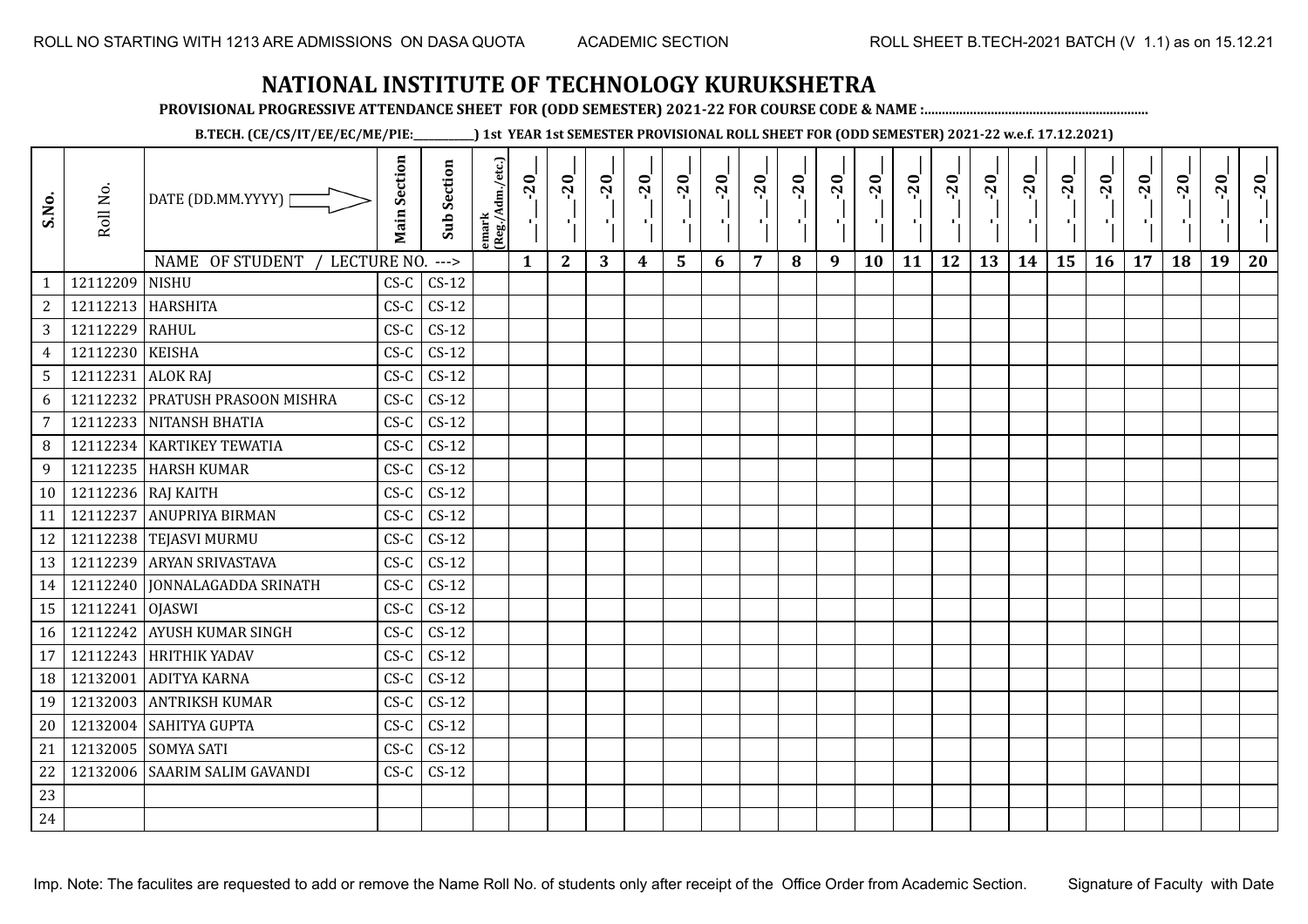**PROVISIONAL PROGRESSIVE ATTENDANCE SHEET FOR (ODD SEMESTER) 2021-22 FOR COURSE CODE & NAME :................................................................**

**B.TECH. (CE/CS/IT/EE/EC/ME/PIE:\_\_\_\_\_\_\_\_\_\_\_\_) 1st YEAR 1st SEMESTER PROVISIONAL ROLL SHEET FOR (ODD SEMESTER) 2021-22 w.e.f. 17.12.2021)**

| S.No.           | Roll No.          | DATE (DD.MM.YYYY) [<br>NAME OF STUDENT<br>LECTURE NO. | <b>Main Section</b> | <b>Sub Section</b><br>$---$ | emark<br>(Reg./Adm./etc.) | 20<br>$\mathcal{F}_{\mathbf{L}}$<br>$\mathbf{1}$ | $-20$<br>л.,<br>$\mathbf{2}$ | $-20$<br>шJ.<br>3 | $-20$<br>π÷<br>$\boldsymbol{4}$ | $-20$<br>л,<br>5 | $-20$<br>п,<br>6 | $-20$<br>л.<br>7 | $-20$<br>8 | $-20$<br>лj<br>9 | $-20$<br>×,<br>10 | $-20$<br>п,<br>11 | $-20$<br>ΠŮ<br>12 | $-20$<br>Æ,<br>13 | $-20$<br>$\blacksquare$<br>14 | $-20$<br>٠,<br>15 | $-20$<br>-96<br>16 | $-20$<br>. L.<br>17 | $-20$<br>18 | $-20$<br>л,<br>19 | $-20$<br>20 |
|-----------------|-------------------|-------------------------------------------------------|---------------------|-----------------------------|---------------------------|--------------------------------------------------|------------------------------|-------------------|---------------------------------|------------------|------------------|------------------|------------|------------------|-------------------|-------------------|-------------------|-------------------|-------------------------------|-------------------|--------------------|---------------------|-------------|-------------------|-------------|
| $\mathbf{1}$    | 12113001          | <b>ROHIT</b>                                          | IT-A                | $IT-01$                     |                           |                                                  |                              |                   |                                 |                  |                  |                  |            |                  |                   |                   |                   |                   |                               |                   |                    |                     |             |                   |             |
| $\sqrt{2}$      | 12113002          | MAIDHAMPALLY VED RECHARLA                             | IT-A                | $IT-01$                     |                           |                                                  |                              |                   |                                 |                  |                  |                  |            |                  |                   |                   |                   |                   |                               |                   |                    |                     |             |                   |             |
| 3               | 12113003          | <b>PRABHAT KUMAR</b>                                  | IT-A                | $IT-01$                     |                           |                                                  |                              |                   |                                 |                  |                  |                  |            |                  |                   |                   |                   |                   |                               |                   |                    |                     |             |                   |             |
| 4               | 12113004          | PRIYANSHU KUMAR SAH                                   | IT-A                | $IT-01$                     |                           |                                                  |                              |                   |                                 |                  |                  |                  |            |                  |                   |                   |                   |                   |                               |                   |                    |                     |             |                   |             |
| $5\phantom{.0}$ | 12113005          | <b>ISHAN VORA</b>                                     | IT-A                | $IT-01$                     |                           |                                                  |                              |                   |                                 |                  |                  |                  |            |                  |                   |                   |                   |                   |                               |                   |                    |                     |             |                   |             |
| 6               | 12113006          | ARYAMAN SINGLA                                        | IT-A                | $IT-01$                     |                           |                                                  |                              |                   |                                 |                  |                  |                  |            |                  |                   |                   |                   |                   |                               |                   |                    |                     |             |                   |             |
| 7               | 12113007          | <b>KANISHKA</b>                                       | IT-A                | $IT-01$                     |                           |                                                  |                              |                   |                                 |                  |                  |                  |            |                  |                   |                   |                   |                   |                               |                   |                    |                     |             |                   |             |
| 8               | 12113008          | <b>DEEPAK</b>                                         | IT-A                | $IT-01$                     |                           |                                                  |                              |                   |                                 |                  |                  |                  |            |                  |                   |                   |                   |                   |                               |                   |                    |                     |             |                   |             |
| 9               | 12113009          | <b>AAYUSH KUNTAL</b>                                  | IT-A                | $IT-01$                     |                           |                                                  |                              |                   |                                 |                  |                  |                  |            |                  |                   |                   |                   |                   |                               |                   |                    |                     |             |                   |             |
| 10              |                   | 12113010 SPARSH JAIN                                  | IT-A                | $IT-01$                     |                           |                                                  |                              |                   |                                 |                  |                  |                  |            |                  |                   |                   |                   |                   |                               |                   |                    |                     |             |                   |             |
| 11              | 12113011          | <b>ANSHIKA</b>                                        | IT-A                | $IT-01$                     |                           |                                                  |                              |                   |                                 |                  |                  |                  |            |                  |                   |                   |                   |                   |                               |                   |                    |                     |             |                   |             |
| 12              |                   | 12113012 ADITYA BHARDWAJ                              | IT-A                | $IT-01$                     |                           |                                                  |                              |                   |                                 |                  |                  |                  |            |                  |                   |                   |                   |                   |                               |                   |                    |                     |             |                   |             |
| 13              | 12113013 RAMAN    |                                                       | IT-A                | $IT-01$                     |                           |                                                  |                              |                   |                                 |                  |                  |                  |            |                  |                   |                   |                   |                   |                               |                   |                    |                     |             |                   |             |
| 14              |                   | 12113014 BHAVAY GOEL                                  | IT-A                | $IT-01$                     |                           |                                                  |                              |                   |                                 |                  |                  |                  |            |                  |                   |                   |                   |                   |                               |                   |                    |                     |             |                   |             |
| 15              |                   | 12113015 SAVYASACHI                                   | IT-A                | $IT-01$                     |                           |                                                  |                              |                   |                                 |                  |                  |                  |            |                  |                   |                   |                   |                   |                               |                   |                    |                     |             |                   |             |
| 16              | 12113016 PRIYANKA |                                                       | IT-A                | $IT-01$                     |                           |                                                  |                              |                   |                                 |                  |                  |                  |            |                  |                   |                   |                   |                   |                               |                   |                    |                     |             |                   |             |
| 17              | 12113017          | <b>VAIBHAV CHAWLA</b>                                 | IT-A                | $IT-01$                     |                           |                                                  |                              |                   |                                 |                  |                  |                  |            |                  |                   |                   |                   |                   |                               |                   |                    |                     |             |                   |             |
| 18              | 12113018          | RAHUL SILONIYA                                        | IT-A                | $IT-01$                     |                           |                                                  |                              |                   |                                 |                  |                  |                  |            |                  |                   |                   |                   |                   |                               |                   |                    |                     |             |                   |             |
| 19              | 12113022          | <b>PRATIBHA YADAV</b>                                 | IT-A                | $IT-01$                     |                           |                                                  |                              |                   |                                 |                  |                  |                  |            |                  |                   |                   |                   |                   |                               |                   |                    |                     |             |                   |             |
| 20              | 12113055          | <b>BHARAT KUMAR PURWAR</b>                            | IT-A                | $IT-01$                     |                           |                                                  |                              |                   |                                 |                  |                  |                  |            |                  |                   |                   |                   |                   |                               |                   |                    |                     |             |                   |             |
| 21              | 12113111          | <b>SHIV NARAYAN KUMAR YADAV</b>                       | IT-A                | $IT-01$                     |                           |                                                  |                              |                   |                                 |                  |                  |                  |            |                  |                   |                   |                   |                   |                               |                   |                    |                     |             |                   |             |
| 22              |                   |                                                       |                     |                             |                           |                                                  |                              |                   |                                 |                  |                  |                  |            |                  |                   |                   |                   |                   |                               |                   |                    |                     |             |                   |             |
| 23              |                   |                                                       |                     |                             |                           |                                                  |                              |                   |                                 |                  |                  |                  |            |                  |                   |                   |                   |                   |                               |                   |                    |                     |             |                   |             |
| 24              |                   |                                                       |                     |                             |                           |                                                  |                              |                   |                                 |                  |                  |                  |            |                  |                   |                   |                   |                   |                               |                   |                    |                     |             |                   |             |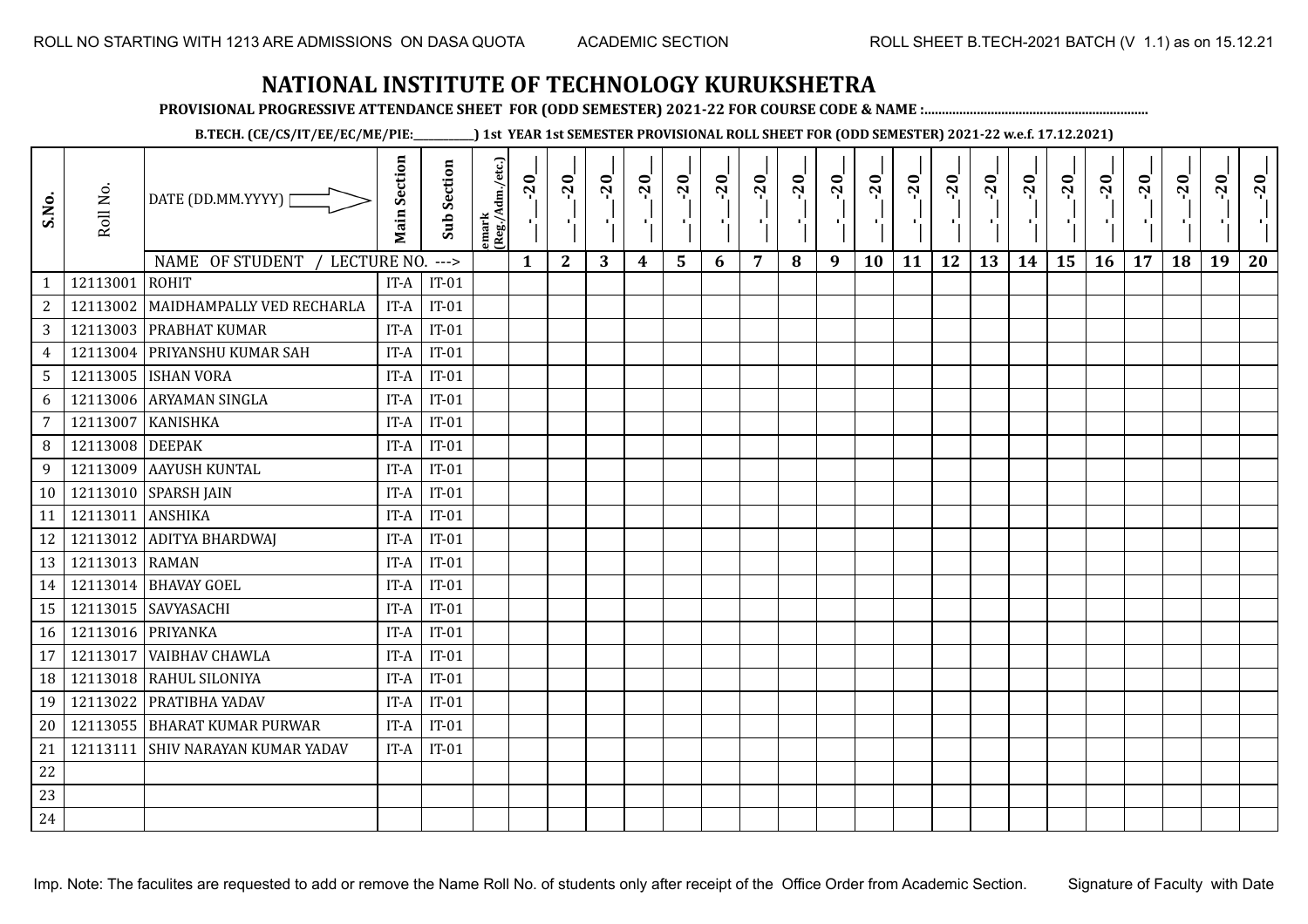**PROVISIONAL PROGRESSIVE ATTENDANCE SHEET FOR (ODD SEMESTER) 2021-22 FOR COURSE CODE & NAME :................................................................**

**B.TECH. (CE/CS/IT/EE/EC/ME/PIE:\_\_\_\_\_\_\_\_\_\_\_\_) 1st YEAR 1st SEMESTER PROVISIONAL ROLL SHEET FOR (ODD SEMESTER) 2021-22 w.e.f. 17.12.2021)**

| S.No.           | Roll No.        | DATE (DD.MM.YYYY)<br>NAME OF STUDENT | <b>Main Section</b> | <b>Sub Section</b> | lemark<br>(Reg./Adm./etc.) | $-20$<br>$\mathbf{1}$ | $-20$        | $-20$ | $-20$            | $-20$<br>÷, | $-20$ | $-20$<br>п, | $-20$ | $-20$<br>$\mathcal{F}_{\mathcal{F}}$ | $-20$ | $-20$<br>л. | $-20$ | $-20$ | $-20$<br>τĻ. | $-20$<br>тJ | $-20$ | $-20$ | $-20$<br>×í | $-20$ | $-20$ |
|-----------------|-----------------|--------------------------------------|---------------------|--------------------|----------------------------|-----------------------|--------------|-------|------------------|-------------|-------|-------------|-------|--------------------------------------|-------|-------------|-------|-------|--------------|-------------|-------|-------|-------------|-------|-------|
| $\mathbf{1}$    | 12113019        | LECTURE NO.<br><b>AMIT KUMAR</b>     | IT-A                | $---$<br>$IT-02$   |                            |                       | $\mathbf{2}$ | 3     | $\boldsymbol{4}$ | 5           | 6     | 7           | 8     | 9                                    | 10    | 11          | 12    | 13    | 14           | 15          | 16    | 17    | 18          | 19    | 20    |
| $\overline{c}$  |                 | 12113020 UJJWAL JAIN                 | IT-A                | $IT-02$            |                            |                       |              |       |                  |             |       |             |       |                                      |       |             |       |       |              |             |       |       |             |       |       |
| 3               | 12113021        | RAHUL SEHGAL                         | IT-A                | $IT-02$            |                            |                       |              |       |                  |             |       |             |       |                                      |       |             |       |       |              |             |       |       |             |       |       |
| $\overline{4}$  | 12113023        | <b>TUMMA ANUROOP</b>                 | IT-A                | $IT-02$            |                            |                       |              |       |                  |             |       |             |       |                                      |       |             |       |       |              |             |       |       |             |       |       |
| $5\phantom{.0}$ |                 | 12113024 VIVEK SHARMA                | IT-A                | $IT-02$            |                            |                       |              |       |                  |             |       |             |       |                                      |       |             |       |       |              |             |       |       |             |       |       |
| 6               |                 | 12113025 VAIBHAV BAJPAI              | IT-A                | $IT-02$            |                            |                       |              |       |                  |             |       |             |       |                                      |       |             |       |       |              |             |       |       |             |       |       |
| $\overline{7}$  |                 | 12113026 SAUBHAGYA SINGH             | IT-A                | $IT-02$            |                            |                       |              |       |                  |             |       |             |       |                                      |       |             |       |       |              |             |       |       |             |       |       |
| 8               | 12113027        | <b>AAYUSH GARG</b>                   | IT-A                | $IT-02$            |                            |                       |              |       |                  |             |       |             |       |                                      |       |             |       |       |              |             |       |       |             |       |       |
| 9               |                 | 12113028 YOGITA YADAV                | IT-A                | $IT-02$            |                            |                       |              |       |                  |             |       |             |       |                                      |       |             |       |       |              |             |       |       |             |       |       |
| 10              | 12113029        | HARSHVARDHAN                         | IT-A                | $IT-02$            |                            |                       |              |       |                  |             |       |             |       |                                      |       |             |       |       |              |             |       |       |             |       |       |
| 11              |                 | 12113030 SAMEER KAUSHIK              | IT-A                | $IT-02$            |                            |                       |              |       |                  |             |       |             |       |                                      |       |             |       |       |              |             |       |       |             |       |       |
| 12              |                 | 12113031 LALIT GIDWANI               | IT-A                | $IT-02$            |                            |                       |              |       |                  |             |       |             |       |                                      |       |             |       |       |              |             |       |       |             |       |       |
| 13              |                 | 12113032 KISHLESH KUMAR SINGH        | IT-A                | $IT-02$            |                            |                       |              |       |                  |             |       |             |       |                                      |       |             |       |       |              |             |       |       |             |       |       |
| 14              |                 | 12113033 AYUSHI AGGARWAL             | IT-A                | $IT-02$            |                            |                       |              |       |                  |             |       |             |       |                                      |       |             |       |       |              |             |       |       |             |       |       |
| 15              | 12113034        | <b>ARPIT YADAV</b>                   | IT-A                | $IT-02$            |                            |                       |              |       |                  |             |       |             |       |                                      |       |             |       |       |              |             |       |       |             |       |       |
| 16              |                 | 12113035 L NIKHIL SRI KRISHNA        | IT-A                | $IT-02$            |                            |                       |              |       |                  |             |       |             |       |                                      |       |             |       |       |              |             |       |       |             |       |       |
| 17              | 12113036 GAURAV |                                      | IT-A                | $IT-02$            |                            |                       |              |       |                  |             |       |             |       |                                      |       |             |       |       |              |             |       |       |             |       |       |
| 18              | 12113037        | <b>DEEPALI JHA</b>                   | IT-A                | $IT-02$            |                            |                       |              |       |                  |             |       |             |       |                                      |       |             |       |       |              |             |       |       |             |       |       |
| 19              |                 | 12113038 TRIJAL SHARMA               | IT-A                | $IT-02$            |                            |                       |              |       |                  |             |       |             |       |                                      |       |             |       |       |              |             |       |       |             |       |       |
| 20              | 12113047        | NISHTHA                              | IT-A                | $IT-02$            |                            |                       |              |       |                  |             |       |             |       |                                      |       |             |       |       |              |             |       |       |             |       |       |
| 21              | 12113134        | <b>HARSH KUMAR</b>                   | IT-A                | $IT-02$            |                            |                       |              |       |                  |             |       |             |       |                                      |       |             |       |       |              |             |       |       |             |       |       |
| 22              |                 |                                      |                     |                    |                            |                       |              |       |                  |             |       |             |       |                                      |       |             |       |       |              |             |       |       |             |       |       |
| 23              |                 |                                      |                     |                    |                            |                       |              |       |                  |             |       |             |       |                                      |       |             |       |       |              |             |       |       |             |       |       |
| 24              |                 |                                      |                     |                    |                            |                       |              |       |                  |             |       |             |       |                                      |       |             |       |       |              |             |       |       |             |       |       |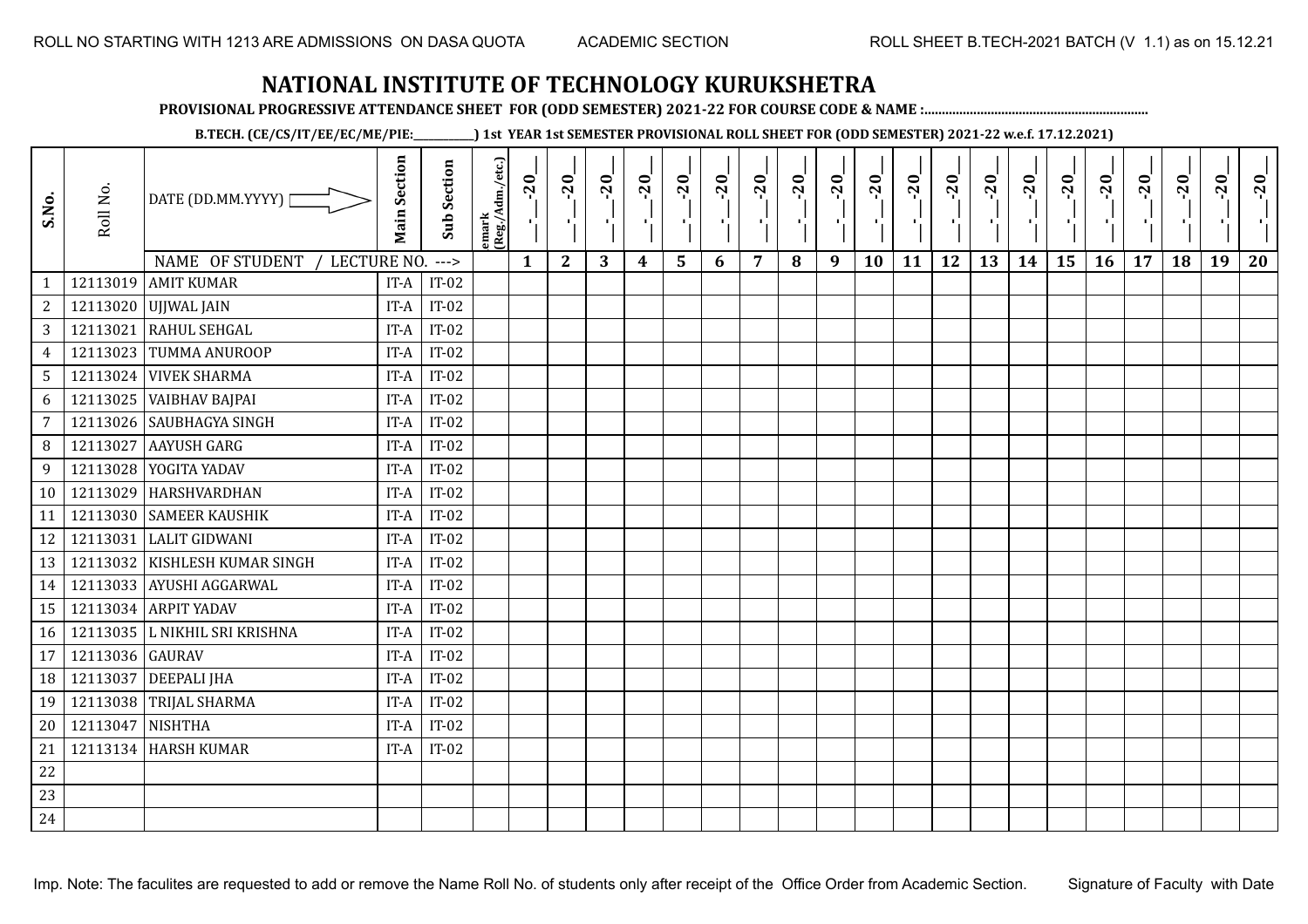**PROVISIONAL PROGRESSIVE ATTENDANCE SHEET FOR (ODD SEMESTER) 2021-22 FOR COURSE CODE & NAME :................................................................**

**B.TECH. (CE/CS/IT/EE/EC/ME/PIE:\_\_\_\_\_\_\_\_\_\_\_\_) 1st YEAR 1st SEMESTER PROVISIONAL ROLL SHEET FOR (ODD SEMESTER) 2021-22 w.e.f. 17.12.2021)**

| S.No.           | Roll No.         | DATE (DD.MM.YYYY)  <br><b>NAME OF STUDENT</b><br>LECTURE NO. | <b>Main Section</b> | <b>Sub Section</b><br>$--->$ | emark<br> (Reg./Adm./etc.) | $-20$<br>$\mathbf{1}$ | $-20$<br>π÷<br>$\mathbf{2}$ | $-20$<br>πt<br>3 | $-20$<br>π÷<br>$\boldsymbol{4}$ | $-20$<br>лj<br>5 | $-20$<br>$\blacksquare$ | $-20$<br>$\overline{7}$ | $-20$ | $-20$<br>$\mathbf{r}$<br>9 | $-20$<br>л,<br>10 | $-20$<br>шj<br>11 | $-20$<br>π÷<br>12 | $-20$<br>Æ,<br>13 | $-20$<br>$\blacksquare$<br>14 | $-20$<br>ا.<br>ا<br>15 | $-20$<br>$\mathcal{F}_{\mathcal{A}}$ .<br>16 | $-20$<br>17 | $-20$<br>18 | $-20$<br>к.<br>19 | $-20$<br>20 |
|-----------------|------------------|--------------------------------------------------------------|---------------------|------------------------------|----------------------------|-----------------------|-----------------------------|------------------|---------------------------------|------------------|-------------------------|-------------------------|-------|----------------------------|-------------------|-------------------|-------------------|-------------------|-------------------------------|------------------------|----------------------------------------------|-------------|-------------|-------------------|-------------|
| $\mathbf{1}$    | 12113039         | <b>UTKARSHH RAJAN IYER</b>                                   | IT-A                | $IT-03$                      |                            |                       |                             |                  |                                 |                  | 6                       |                         | 8     |                            |                   |                   |                   |                   |                               |                        |                                              |             |             |                   |             |
| $\overline{c}$  |                  | 12113040 HIMANSHU SHEKHAR                                    | IT-A                | $IT-03$                      |                            |                       |                             |                  |                                 |                  |                         |                         |       |                            |                   |                   |                   |                   |                               |                        |                                              |             |             |                   |             |
| 3               | 12113041         | <b>SANYAM</b>                                                | IT-A                | $IT-03$                      |                            |                       |                             |                  |                                 |                  |                         |                         |       |                            |                   |                   |                   |                   |                               |                        |                                              |             |             |                   |             |
| $\overline{4}$  | 12113042         | <b>GAURAV JHINGTA</b>                                        | IT-A                | $IT-03$                      |                            |                       |                             |                  |                                 |                  |                         |                         |       |                            |                   |                   |                   |                   |                               |                        |                                              |             |             |                   |             |
| $5\phantom{.0}$ |                  | 12113043 ROHIT KUMAR                                         | IT-A                | $IT-03$                      |                            |                       |                             |                  |                                 |                  |                         |                         |       |                            |                   |                   |                   |                   |                               |                        |                                              |             |             |                   |             |
| 6               |                  | 12113044 ADITYA SHARMA                                       | IT-A                | $IT-03$                      |                            |                       |                             |                  |                                 |                  |                         |                         |       |                            |                   |                   |                   |                   |                               |                        |                                              |             |             |                   |             |
| $\overline{7}$  | 12113045         | <b>ROSHAN KUMAR YADAV</b>                                    | IT-A                | $IT-03$                      |                            |                       |                             |                  |                                 |                  |                         |                         |       |                            |                   |                   |                   |                   |                               |                        |                                              |             |             |                   |             |
| 8               |                  | 12113046 YASH YADAV                                          | IT-A                | $IT-03$                      |                            |                       |                             |                  |                                 |                  |                         |                         |       |                            |                   |                   |                   |                   |                               |                        |                                              |             |             |                   |             |
| 9               |                  | 12113048 SHATAKSHI SRIVASTAVA                                | IT-A                | $IT-03$                      |                            |                       |                             |                  |                                 |                  |                         |                         |       |                            |                   |                   |                   |                   |                               |                        |                                              |             |             |                   |             |
| 10              | 12113049         | NIKHIL GARG                                                  | IT-A                | $IT-03$                      |                            |                       |                             |                  |                                 |                  |                         |                         |       |                            |                   |                   |                   |                   |                               |                        |                                              |             |             |                   |             |
| 11              |                  | 12113050 SUDIP DAS                                           | IT-A                | $IT-03$                      |                            |                       |                             |                  |                                 |                  |                         |                         |       |                            |                   |                   |                   |                   |                               |                        |                                              |             |             |                   |             |
| 12              | 12113051         | <b>ANUSHKA MOHAN</b>                                         | IT-A                | $IT-03$                      |                            |                       |                             |                  |                                 |                  |                         |                         |       |                            |                   |                   |                   |                   |                               |                        |                                              |             |             |                   |             |
| 13              |                  | 12113052 CHIRAG GARG                                         | IT-A                | $IT-03$                      |                            |                       |                             |                  |                                 |                  |                         |                         |       |                            |                   |                   |                   |                   |                               |                        |                                              |             |             |                   |             |
| 14              |                  | 12113053 KUNAL MEHNDIRATTA                                   | IT-A                | $IT-03$                      |                            |                       |                             |                  |                                 |                  |                         |                         |       |                            |                   |                   |                   |                   |                               |                        |                                              |             |             |                   |             |
| 15              |                  | 12113054 NAMAN SINGHAL                                       | IT-A                | $IT-03$                      |                            |                       |                             |                  |                                 |                  |                         |                         |       |                            |                   |                   |                   |                   |                               |                        |                                              |             |             |                   |             |
| 16              |                  | 12113056 NITISH KUMAR                                        | IT-A                | $IT-03$                      |                            |                       |                             |                  |                                 |                  |                         |                         |       |                            |                   |                   |                   |                   |                               |                        |                                              |             |             |                   |             |
| 17              | 12113057         | <b>ROHIT KUMAR</b>                                           | IT-A                | $IT-03$                      |                            |                       |                             |                  |                                 |                  |                         |                         |       |                            |                   |                   |                   |                   |                               |                        |                                              |             |             |                   |             |
| 18              | 12113058         | DHARMENDRA KUMAR YADAV                                       | IT-A                | $IT-03$                      |                            |                       |                             |                  |                                 |                  |                         |                         |       |                            |                   |                   |                   |                   |                               |                        |                                              |             |             |                   |             |
| 19              |                  | 12113068 PRANJALI CHANDRA                                    | IT-A                | $IT-03$                      |                            |                       |                             |                  |                                 |                  |                         |                         |       |                            |                   |                   |                   |                   |                               |                        |                                              |             |             |                   |             |
| 20              | 12113069 AANCHAL |                                                              | IT-A                | $IT-03$                      |                            |                       |                             |                  |                                 |                  |                         |                         |       |                            |                   |                   |                   |                   |                               |                        |                                              |             |             |                   |             |
| 21              |                  |                                                              |                     |                              |                            |                       |                             |                  |                                 |                  |                         |                         |       |                            |                   |                   |                   |                   |                               |                        |                                              |             |             |                   |             |
| 22              |                  |                                                              |                     |                              |                            |                       |                             |                  |                                 |                  |                         |                         |       |                            |                   |                   |                   |                   |                               |                        |                                              |             |             |                   |             |
| 23              |                  |                                                              |                     |                              |                            |                       |                             |                  |                                 |                  |                         |                         |       |                            |                   |                   |                   |                   |                               |                        |                                              |             |             |                   |             |
| 24              |                  |                                                              |                     |                              |                            |                       |                             |                  |                                 |                  |                         |                         |       |                            |                   |                   |                   |                   |                               |                        |                                              |             |             |                   |             |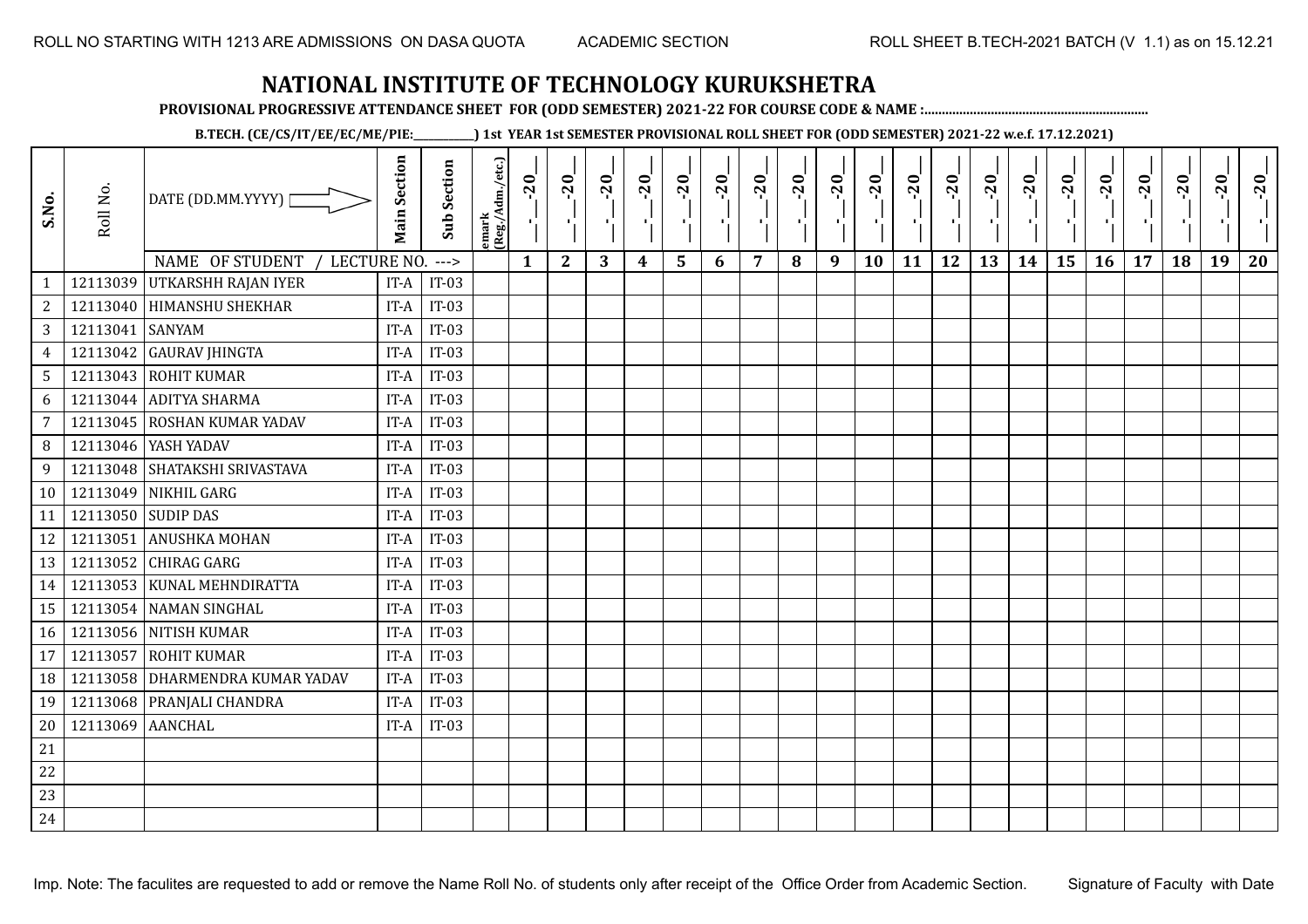**PROVISIONAL PROGRESSIVE ATTENDANCE SHEET FOR (ODD SEMESTER) 2021-22 FOR COURSE CODE & NAME :................................................................**

**B.TECH. (CE/CS/IT/EE/EC/ME/PIE:\_\_\_\_\_\_\_\_\_\_\_\_) 1st YEAR 1st SEMESTER PROVISIONAL ROLL SHEET FOR (ODD SEMESTER) 2021-22 w.e.f. 17.12.2021)**

| S.No.           | Roll No.        | DATE (DD.MM.YYYY) [<br>NAME OF STUDENT<br>LECTURE NO. | <b>Main Section</b> | <b>Sub Section</b><br>$--->$ | emark<br>(Reg./Adm./etc.) | $\overline{20}$<br>Ч.<br>$\mathbf{1}$ | $-20$<br>91.<br>$\mathbf{2}$ | $-20$<br>$\mathcal{F}_{\mathcal{A}}$ .<br>3 | $-20$<br>л.<br>4 | $-20$<br>$5\phantom{1}$ | $-20$<br>в.<br>6 | $-20$<br>$\blacksquare$<br>7 | $-20$<br>πt<br>8 | $-20$<br>п.,<br>9 | $-20$<br>×.<br>10 | $-20$<br>πĻ<br>11 | $-20$<br>ТÌ,<br>12 | $-20$<br>пD.<br>13 | $-20$<br>п÷<br>14 | $-20$<br>٠,<br>15 | $-20$<br>-9<br>16 | $-20$<br>$\mathbf{I}$<br>17 | $-20$<br>18 | $-20$<br>$\blacksquare$<br>19 | $-20$<br>20 |
|-----------------|-----------------|-------------------------------------------------------|---------------------|------------------------------|---------------------------|---------------------------------------|------------------------------|---------------------------------------------|------------------|-------------------------|------------------|------------------------------|------------------|-------------------|-------------------|-------------------|--------------------|--------------------|-------------------|-------------------|-------------------|-----------------------------|-------------|-------------------------------|-------------|
| $\mathbf{1}$    |                 | 12113059 SAHIL GUPTA                                  | IT-A                | $IT-04$                      |                           |                                       |                              |                                             |                  |                         |                  |                              |                  |                   |                   |                   |                    |                    |                   |                   |                   |                             |             |                               |             |
| $\mathbf{2}$    | 12113060        | <b>UTKARSH PANDEY</b>                                 | IT-A                | $IT-04$                      |                           |                                       |                              |                                             |                  |                         |                  |                              |                  |                   |                   |                   |                    |                    |                   |                   |                   |                             |             |                               |             |
| 3               | 12113061        | <b>GAURAV YADAV</b>                                   | IT-A                | $IT-04$                      |                           |                                       |                              |                                             |                  |                         |                  |                              |                  |                   |                   |                   |                    |                    |                   |                   |                   |                             |             |                               |             |
| $\overline{4}$  | 12113062        | <b>AYUSH SINGHAL</b>                                  | IT-A                | $IT-04$                      |                           |                                       |                              |                                             |                  |                         |                  |                              |                  |                   |                   |                   |                    |                    |                   |                   |                   |                             |             |                               |             |
| $5\phantom{.0}$ |                 | 12113063 ABHAY RAWAT                                  | IT-A                | $IT-04$                      |                           |                                       |                              |                                             |                  |                         |                  |                              |                  |                   |                   |                   |                    |                    |                   |                   |                   |                             |             |                               |             |
| 6               | 12113064        | <b>SUDHIR</b>                                         | IT-A                | $IT-04$                      |                           |                                       |                              |                                             |                  |                         |                  |                              |                  |                   |                   |                   |                    |                    |                   |                   |                   |                             |             |                               |             |
| 7               | 12113065        | <b>AYUSH BHARADWAI</b>                                | IT-A                | $IT-04$                      |                           |                                       |                              |                                             |                  |                         |                  |                              |                  |                   |                   |                   |                    |                    |                   |                   |                   |                             |             |                               |             |
| 8               | 12113066        | <b>VISHESH GARG</b>                                   | IT-A                | $IT-04$                      |                           |                                       |                              |                                             |                  |                         |                  |                              |                  |                   |                   |                   |                    |                    |                   |                   |                   |                             |             |                               |             |
| 9               | 12113067        | RATHOD RAMCHANDER                                     | IT-A                | $IT-04$                      |                           |                                       |                              |                                             |                  |                         |                  |                              |                  |                   |                   |                   |                    |                    |                   |                   |                   |                             |             |                               |             |
| 10              | 12113070 MANISH |                                                       | IT-A                | $IT-04$                      |                           |                                       |                              |                                             |                  |                         |                  |                              |                  |                   |                   |                   |                    |                    |                   |                   |                   |                             |             |                               |             |
| 11              | 12113071        | <b>HARSH BANSAL</b>                                   | IT-A                | $IT-04$                      |                           |                                       |                              |                                             |                  |                         |                  |                              |                  |                   |                   |                   |                    |                    |                   |                   |                   |                             |             |                               |             |
| 12              |                 | 12113072 MAYUR LOHIA                                  | IT-A                | $IT-04$                      |                           |                                       |                              |                                             |                  |                         |                  |                              |                  |                   |                   |                   |                    |                    |                   |                   |                   |                             |             |                               |             |
| 13              |                 | 12113073 HANSI BERI                                   | IT-A                | $IT-04$                      |                           |                                       |                              |                                             |                  |                         |                  |                              |                  |                   |                   |                   |                    |                    |                   |                   |                   |                             |             |                               |             |
| 14              |                 | 12113074 ALOK JAISWAL                                 | IT-A                | $IT-04$                      |                           |                                       |                              |                                             |                  |                         |                  |                              |                  |                   |                   |                   |                    |                    |                   |                   |                   |                             |             |                               |             |
| 15              |                 | 12113075 RACHIT GOEL                                  | IT-A                | $IT-04$                      |                           |                                       |                              |                                             |                  |                         |                  |                              |                  |                   |                   |                   |                    |                    |                   |                   |                   |                             |             |                               |             |
| 16              |                 | 12113076 SAKSHAM MITTAL                               | IT-A                | $IT-04$                      |                           |                                       |                              |                                             |                  |                         |                  |                              |                  |                   |                   |                   |                    |                    |                   |                   |                   |                             |             |                               |             |
| 17              | 12113077        | <b>ARIDAMAN SINGH</b>                                 | IT-A                | $IT-04$                      |                           |                                       |                              |                                             |                  |                         |                  |                              |                  |                   |                   |                   |                    |                    |                   |                   |                   |                             |             |                               |             |
| 18              | 12113078        | <b>GOVIND JI</b>                                      | IT-A                | $IT-04$                      |                           |                                       |                              |                                             |                  |                         |                  |                              |                  |                   |                   |                   |                    |                    |                   |                   |                   |                             |             |                               |             |
| 19              | 12113083        | <b>SHRUTI</b>                                         | IT-A                | $IT-04$                      |                           |                                       |                              |                                             |                  |                         |                  |                              |                  |                   |                   |                   |                    |                    |                   |                   |                   |                             |             |                               |             |
| 20              | 12113090        | YATEE SUKHANI                                         | IT-A                | $IT-04$                      |                           |                                       |                              |                                             |                  |                         |                  |                              |                  |                   |                   |                   |                    |                    |                   |                   |                   |                             |             |                               |             |
| 21              | 12113095        | KONDEPUDI HARSHINI                                    | IT-A                | $IT-04$                      |                           |                                       |                              |                                             |                  |                         |                  |                              |                  |                   |                   |                   |                    |                    |                   |                   |                   |                             |             |                               |             |
| 22              |                 |                                                       |                     |                              |                           |                                       |                              |                                             |                  |                         |                  |                              |                  |                   |                   |                   |                    |                    |                   |                   |                   |                             |             |                               |             |
| 23              |                 |                                                       |                     |                              |                           |                                       |                              |                                             |                  |                         |                  |                              |                  |                   |                   |                   |                    |                    |                   |                   |                   |                             |             |                               |             |
| 24              |                 |                                                       |                     |                              |                           |                                       |                              |                                             |                  |                         |                  |                              |                  |                   |                   |                   |                    |                    |                   |                   |                   |                             |             |                               |             |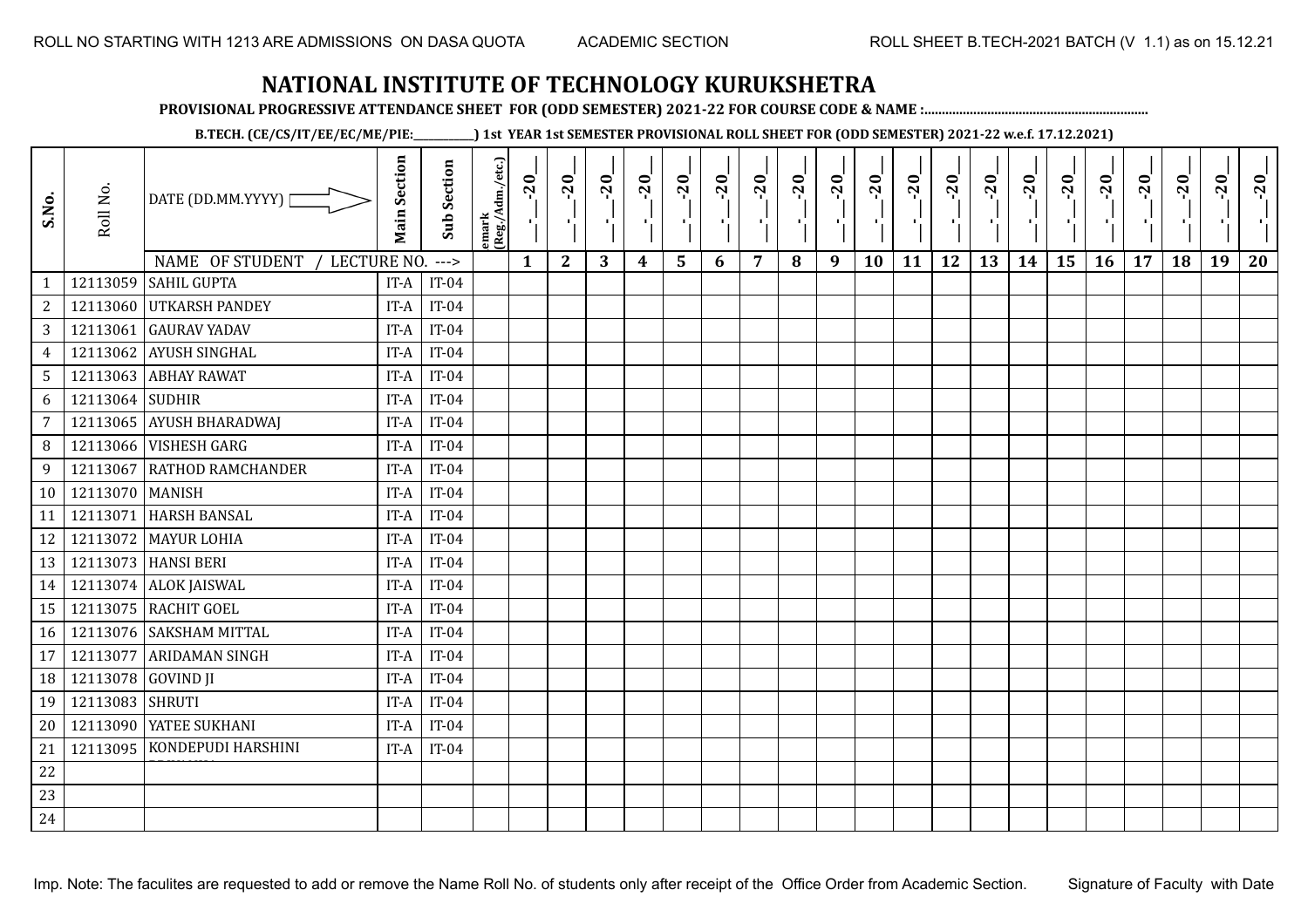**PROVISIONAL PROGRESSIVE ATTENDANCE SHEET FOR (ODD SEMESTER) 2021-22 FOR COURSE CODE & NAME :................................................................**

**B.TECH. (CE/CS/IT/EE/EC/ME/PIE:\_\_\_\_\_\_\_\_\_\_\_\_) 1st YEAR 1st SEMESTER PROVISIONAL ROLL SHEET FOR (ODD SEMESTER) 2021-22 w.e.f. 17.12.2021)**

| S.No.           | Roll No. | DATE (DD.MM.YYYY) [<br>NAME OF STUDENT<br>LECTURE NO. | <b>Main Section</b> | <b>Sub Section</b><br>$---$ | emark<br> (Reg./Adm./etc.) | $\overline{20}$<br>$\mathcal{F}_{\mathbf{L}}$<br>$\mathbf{1}$ | $-20$<br>-9<br>$\mathbf{2}$ | $-20$<br>л.<br>3 | $-20$<br>4 | $-20$<br>$5\phantom{1}$ | $-20$<br>$\mathbf{r}$<br>6 | $-20$<br>7 | $-20$<br>пf,<br>8 | $-20$<br>π÷<br>9 | $-20$<br>$\blacksquare$<br>10 | $-20$<br>$\mathbf{I}$<br>11 | $-20$<br>пf,<br>12 | $-20$<br>шJ.<br>13 | $-20$<br>шj<br>14 | $-20$<br>л,<br>15 | $-20$<br>π÷<br>16 | $-20$<br>$\mathbf{r}$<br>17 | $-20$<br>18 | $-20$<br>19 | $-20$<br>20 |
|-----------------|----------|-------------------------------------------------------|---------------------|-----------------------------|----------------------------|---------------------------------------------------------------|-----------------------------|------------------|------------|-------------------------|----------------------------|------------|-------------------|------------------|-------------------------------|-----------------------------|--------------------|--------------------|-------------------|-------------------|-------------------|-----------------------------|-------------|-------------|-------------|
| $\mathbf{1}$    | 12113079 | <b>SOUMESH KHARE</b>                                  | $IT-B$              | $IT-05$                     |                            |                                                               |                             |                  |            |                         |                            |            |                   |                  |                               |                             |                    |                    |                   |                   |                   |                             |             |             |             |
| $\overline{c}$  | 12113080 | KANISHKA RANJAN                                       | $IT-B$              | $IT-05$                     |                            |                                                               |                             |                  |            |                         |                            |            |                   |                  |                               |                             |                    |                    |                   |                   |                   |                             |             |             |             |
| 3               | 12113081 | <b>ABHISHEK KUMAR</b>                                 | $IT-B$              | $IT-05$                     |                            |                                                               |                             |                  |            |                         |                            |            |                   |                  |                               |                             |                    |                    |                   |                   |                   |                             |             |             |             |
| $\overline{4}$  | 12113082 | <b>GAURAV CHOUDHARY</b>                               | $IT-B$              | $IT-05$                     |                            |                                                               |                             |                  |            |                         |                            |            |                   |                  |                               |                             |                    |                    |                   |                   |                   |                             |             |             |             |
| $5\phantom{.0}$ |          | 12113084 KESHAV BANSAL                                | $IT-B$              | $IT-05$                     |                            |                                                               |                             |                  |            |                         |                            |            |                   |                  |                               |                             |                    |                    |                   |                   |                   |                             |             |             |             |
| 6               | 12113085 | <b>DHARAVATHU AKASH</b>                               | $IT-B$              | $IT-05$                     |                            |                                                               |                             |                  |            |                         |                            |            |                   |                  |                               |                             |                    |                    |                   |                   |                   |                             |             |             |             |
| $\overline{7}$  | 12113086 | <b>ANSHU KUMAR</b>                                    | $IT-B$              | $IT-05$                     |                            |                                                               |                             |                  |            |                         |                            |            |                   |                  |                               |                             |                    |                    |                   |                   |                   |                             |             |             |             |
| 8               | 12113087 | <b>KAPISH GOEL</b>                                    | $IT-B$              | $IT-05$                     |                            |                                                               |                             |                  |            |                         |                            |            |                   |                  |                               |                             |                    |                    |                   |                   |                   |                             |             |             |             |
| 9               | 12113088 | <b>SUMIT KUMAR</b>                                    | $IT-B$              | $IT-05$                     |                            |                                                               |                             |                  |            |                         |                            |            |                   |                  |                               |                             |                    |                    |                   |                   |                   |                             |             |             |             |
| 10 <sup>°</sup> | 12113089 | <b>SUSHMIT BHALOTHIA</b>                              | $IT-B$              | $IT-05$                     |                            |                                                               |                             |                  |            |                         |                            |            |                   |                  |                               |                             |                    |                    |                   |                   |                   |                             |             |             |             |
| 11              | 12113091 | <b>RANJAN MANGLA</b>                                  | $IT-B$              | $IT-05$                     |                            |                                                               |                             |                  |            |                         |                            |            |                   |                  |                               |                             |                    |                    |                   |                   |                   |                             |             |             |             |
| 12              |          | 12113092 BATHINAPATI NAVEEN KRISHNA                   | $IT-B$              | $IT-05$                     |                            |                                                               |                             |                  |            |                         |                            |            |                   |                  |                               |                             |                    |                    |                   |                   |                   |                             |             |             |             |
| 13              |          | 12113093   JAI SEHGAL                                 | $IT-B$              | $IT-05$                     |                            |                                                               |                             |                  |            |                         |                            |            |                   |                  |                               |                             |                    |                    |                   |                   |                   |                             |             |             |             |
| 14              |          | 12113094   MARADANA DURGA PAWAN                       | $IT-B$              | $IT-05$                     |                            |                                                               |                             |                  |            |                         |                            |            |                   |                  |                               |                             |                    |                    |                   |                   |                   |                             |             |             |             |
| 15              | 12113096 | PULKIT AGGARWAL                                       | $IT-B$              | $IT-05$                     |                            |                                                               |                             |                  |            |                         |                            |            |                   |                  |                               |                             |                    |                    |                   |                   |                   |                             |             |             |             |
| 16              | 12113097 | <b>VANSH AGARWAL</b>                                  | $IT-B$              | $IT-05$                     |                            |                                                               |                             |                  |            |                         |                            |            |                   |                  |                               |                             |                    |                    |                   |                   |                   |                             |             |             |             |
| 17              | 12113098 | SHATAKSHI VATS                                        | $IT-B$              | $IT-05$                     |                            |                                                               |                             |                  |            |                         |                            |            |                   |                  |                               |                             |                    |                    |                   |                   |                   |                             |             |             |             |
| 18              | 12113099 | <b>SAHIL AHUJA</b>                                    | $IT-B$              | $IT-05$                     |                            |                                                               |                             |                  |            |                         |                            |            |                   |                  |                               |                             |                    |                    |                   |                   |                   |                             |             |             |             |
| 19              | 12113100 | <b>HARSHITA</b>                                       | $IT-B$              | $IT-05$                     |                            |                                                               |                             |                  |            |                         |                            |            |                   |                  |                               |                             |                    |                    |                   |                   |                   |                             |             |             |             |
| 20              | 12113101 | <b>SHILPA PANDEY</b>                                  | $IT-B$              | $IT-05$                     |                            |                                                               |                             |                  |            |                         |                            |            |                   |                  |                               |                             |                    |                    |                   |                   |                   |                             |             |             |             |
| 21              | 12113102 | KSHIPRA MALVIYA                                       | $IT-B$              | $IT-05$                     |                            |                                                               |                             |                  |            |                         |                            |            |                   |                  |                               |                             |                    |                    |                   |                   |                   |                             |             |             |             |
| 22              |          |                                                       |                     |                             |                            |                                                               |                             |                  |            |                         |                            |            |                   |                  |                               |                             |                    |                    |                   |                   |                   |                             |             |             |             |
| 23              |          |                                                       |                     |                             |                            |                                                               |                             |                  |            |                         |                            |            |                   |                  |                               |                             |                    |                    |                   |                   |                   |                             |             |             |             |
| 24              |          |                                                       |                     |                             |                            |                                                               |                             |                  |            |                         |                            |            |                   |                  |                               |                             |                    |                    |                   |                   |                   |                             |             |             |             |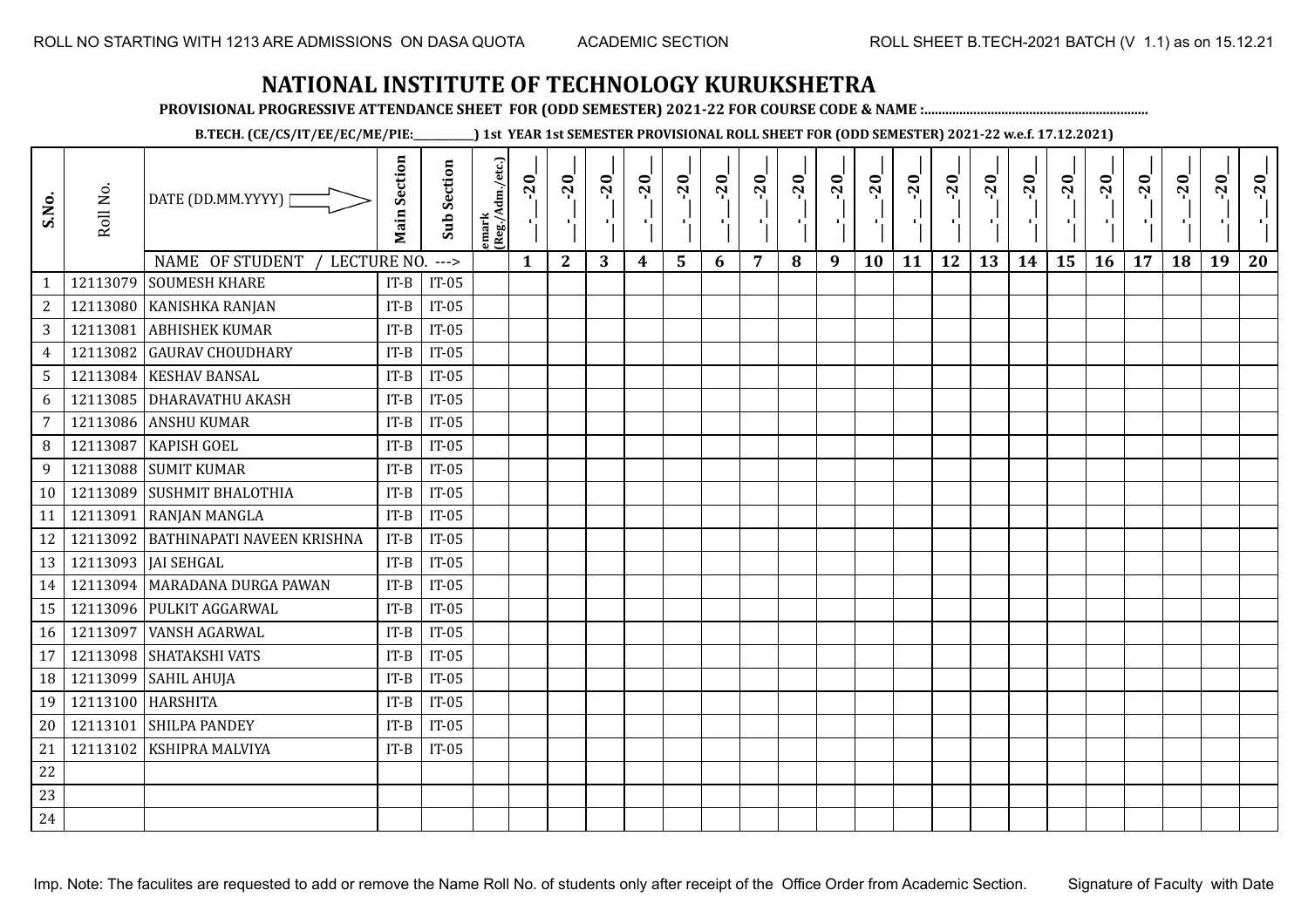**PROVISIONAL PROGRESSIVE ATTENDANCE SHEET FOR (ODD SEMESTER) 2021-22 FOR COURSE CODE & NAME :................................................................**

**B.TECH. (CE/CS/IT/EE/EC/ME/PIE:\_\_\_\_\_\_\_\_\_\_\_\_) 1st YEAR 1st SEMESTER PROVISIONAL ROLL SHEET FOR (ODD SEMESTER) 2021-22 w.e.f. 17.12.2021)**

| S.No.           | Roll No.        | DATE (DD.MM.YYYY) [<br>NAME OF STUDENT<br>LECTURE NO. | <b>Main Section</b> | <b>Sub Section</b><br>$\rightarrow$ | lemark<br>(Reg./Adm./etc.) | $-20$<br>로<br>$\mathbf{1}$ | $-20$<br>л.<br>$\mathbf{2}$ | $-20$<br>3 | $-20$<br>$\blacksquare$<br>4 | $-20$<br>ا.<br>ا<br>5 | $-20$<br>- 10<br>6 | $-20$<br>п,<br>7 | $-20$<br>٠,<br>8 | $-20$<br>$\mathcal{F}_{\mathbf{L}}$<br>9 | $-20$<br>п,<br>10 | $-20$<br>чļ.<br>11 | $-20$<br>л÷,<br>12 | $-20$<br>×.<br>13 | $-20$<br>Æ.<br>14 | $-20$<br>$\mathcal{A}_{\mathbf{r}}^{\star}$<br>15 | $-20$<br>π÷<br>16 | $-20$<br>$\mathbf{r}$<br>17 | $-20$<br>P,<br>18 | $-20$<br>$\mathbf{I}$<br>19 | $-20$<br>20 |
|-----------------|-----------------|-------------------------------------------------------|---------------------|-------------------------------------|----------------------------|----------------------------|-----------------------------|------------|------------------------------|-----------------------|--------------------|------------------|------------------|------------------------------------------|-------------------|--------------------|--------------------|-------------------|-------------------|---------------------------------------------------|-------------------|-----------------------------|-------------------|-----------------------------|-------------|
| $\mathbf{1}$    |                 | 12113103 DINESH SHARMA                                | $IT-B$              | $IT-06$                             |                            |                            |                             |            |                              |                       |                    |                  |                  |                                          |                   |                    |                    |                   |                   |                                                   |                   |                             |                   |                             |             |
| 2               |                 | 12113104 TIPLE TRUPTI ARUN                            | $IT-B$              | IT-06                               |                            |                            |                             |            |                              |                       |                    |                  |                  |                                          |                   |                    |                    |                   |                   |                                                   |                   |                             |                   |                             |             |
| $\mathbf{3}$    | 12113105 RAVI   |                                                       | $IT-B$              | $IT-06$                             |                            |                            |                             |            |                              |                       |                    |                  |                  |                                          |                   |                    |                    |                   |                   |                                                   |                   |                             |                   |                             |             |
| $\overline{4}$  |                 | 12113106 ABHISHEK SAHU                                | $IT-B$              | IT-06                               |                            |                            |                             |            |                              |                       |                    |                  |                  |                                          |                   |                    |                    |                   |                   |                                                   |                   |                             |                   |                             |             |
| $5\overline{)}$ | 12113107 NIVESH |                                                       | $IT-B$              | $IT-06$                             |                            |                            |                             |            |                              |                       |                    |                  |                  |                                          |                   |                    |                    |                   |                   |                                                   |                   |                             |                   |                             |             |
| 6               |                 | 12113108 HARISH KUMAR                                 | $IT-B$              | $IT-06$                             |                            |                            |                             |            |                              |                       |                    |                  |                  |                                          |                   |                    |                    |                   |                   |                                                   |                   |                             |                   |                             |             |
| $\overline{7}$  | 12113109        | KOTRA VENKATA NITHIN ADITYA                           | $IT-B$              | $IT-06$                             |                            |                            |                             |            |                              |                       |                    |                  |                  |                                          |                   |                    |                    |                   |                   |                                                   |                   |                             |                   |                             |             |
| 8               |                 | 12113110 NAVNEET KUMAR                                | $IT-B$              | $IT-06$                             |                            |                            |                             |            |                              |                       |                    |                  |                  |                                          |                   |                    |                    |                   |                   |                                                   |                   |                             |                   |                             |             |
| 9               |                 | 12113112 JOGENDER SINGH                               | $IT-B$              | $IT-06$                             |                            |                            |                             |            |                              |                       |                    |                  |                  |                                          |                   |                    |                    |                   |                   |                                                   |                   |                             |                   |                             |             |
| 10              |                 | 12113113 SHUBHAM GUPTA                                | $IT-B$              | IT-06                               |                            |                            |                             |            |                              |                       |                    |                  |                  |                                          |                   |                    |                    |                   |                   |                                                   |                   |                             |                   |                             |             |
| 11              |                 | 12113114 KETHAVATH VAMSHI                             | $IT-B$              | $IT-06$                             |                            |                            |                             |            |                              |                       |                    |                  |                  |                                          |                   |                    |                    |                   |                   |                                                   |                   |                             |                   |                             |             |
| 12              |                 | 12113115   VISHAL SHARMA                              | $IT-B$              | $IT-06$                             |                            |                            |                             |            |                              |                       |                    |                  |                  |                                          |                   |                    |                    |                   |                   |                                                   |                   |                             |                   |                             |             |
| 13              | 12113116 NIKITA |                                                       | $IT-B$              | $IT-06$                             |                            |                            |                             |            |                              |                       |                    |                  |                  |                                          |                   |                    |                    |                   |                   |                                                   |                   |                             |                   |                             |             |
| 14              |                 | 12113117   MANOJ KUMAR                                | $IT-B$              | $IT-06$                             |                            |                            |                             |            |                              |                       |                    |                  |                  |                                          |                   |                    |                    |                   |                   |                                                   |                   |                             |                   |                             |             |
| 15              | 12113118 ARYAN  |                                                       | $IT-B$              | $IT-06$                             |                            |                            |                             |            |                              |                       |                    |                  |                  |                                          |                   |                    |                    |                   |                   |                                                   |                   |                             |                   |                             |             |
| 16              |                 | 12113119 CHIRAG PANWAR                                | $IT-B$              | IT-06                               |                            |                            |                             |            |                              |                       |                    |                  |                  |                                          |                   |                    |                    |                   |                   |                                                   |                   |                             |                   |                             |             |
| 17              | 12113120        | <b>RAVINDRA KUMAR PRAJAPAT</b>                        | $IT-B$              | IT-06                               |                            |                            |                             |            |                              |                       |                    |                  |                  |                                          |                   |                    |                    |                   |                   |                                                   |                   |                             |                   |                             |             |
| 18              | 12113121        | <b>HARIOM MEENA</b>                                   | $IT-B$              | $IT-06$                             |                            |                            |                             |            |                              |                       |                    |                  |                  |                                          |                   |                    |                    |                   |                   |                                                   |                   |                             |                   |                             |             |
| 19              | 12113122        | <b>ANAND SINGH</b>                                    | $IT-B$              | $IT-06$                             |                            |                            |                             |            |                              |                       |                    |                  |                  |                                          |                   |                    |                    |                   |                   |                                                   |                   |                             |                   |                             |             |
| 20              | 12113141        | <b>RIYA GARG</b>                                      | $IT-B$              | $IT-06$                             |                            |                            |                             |            |                              |                       |                    |                  |                  |                                          |                   |                    |                    |                   |                   |                                                   |                   |                             |                   |                             |             |
| 21              |                 | 12113144 ANAL SINGH                                   | $IT-B$              | $IT-06$                             |                            |                            |                             |            |                              |                       |                    |                  |                  |                                          |                   |                    |                    |                   |                   |                                                   |                   |                             |                   |                             |             |
| 22              |                 |                                                       |                     |                                     |                            |                            |                             |            |                              |                       |                    |                  |                  |                                          |                   |                    |                    |                   |                   |                                                   |                   |                             |                   |                             |             |
| 23              |                 |                                                       |                     |                                     |                            |                            |                             |            |                              |                       |                    |                  |                  |                                          |                   |                    |                    |                   |                   |                                                   |                   |                             |                   |                             |             |
| 24              |                 |                                                       |                     |                                     |                            |                            |                             |            |                              |                       |                    |                  |                  |                                          |                   |                    |                    |                   |                   |                                                   |                   |                             |                   |                             |             |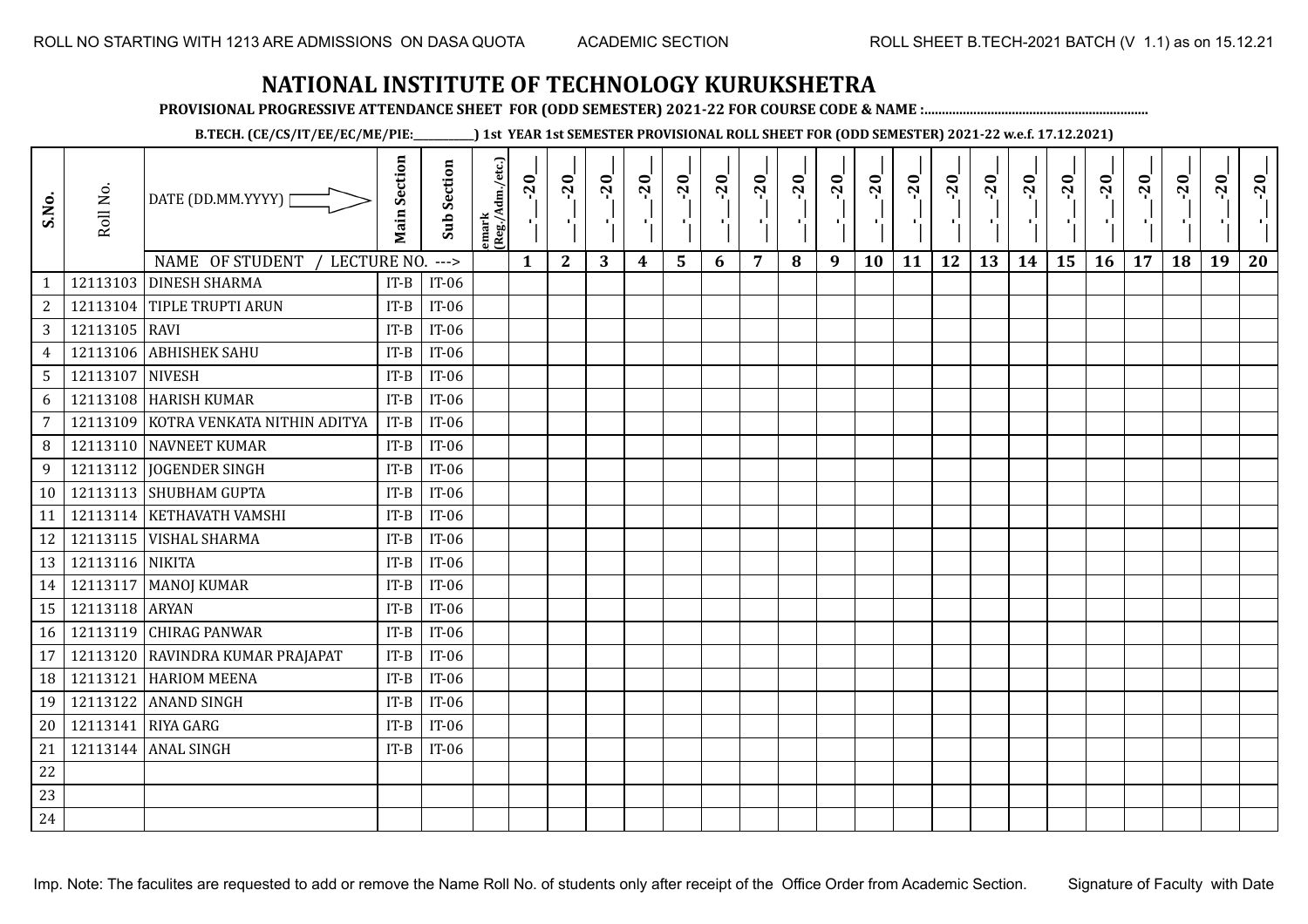**PROVISIONAL PROGRESSIVE ATTENDANCE SHEET FOR (ODD SEMESTER) 2021-22 FOR COURSE CODE & NAME :................................................................**

**B.TECH. (CE/CS/IT/EE/EC/ME/PIE:\_\_\_\_\_\_\_\_\_\_\_\_) 1st YEAR 1st SEMESTER PROVISIONAL ROLL SHEET FOR (ODD SEMESTER) 2021-22 w.e.f. 17.12.2021)**

| S.No.                          | Roll No.         | DATE (DD.MM.YYYY)                  | <b>Main Section</b> | <b>Sub Section</b> | emark<br>(Reg./Adm./etc.) | $-20$        | $-20$<br>π÷  | $-20$<br>л÷. | $-20$<br>π÷      | $-20$<br>лj | $-20$ | $-20$ | $-20$ | $-20$<br>$\mathbf{r}$ | $-20$<br>л, | $-20$<br>шj | $-20$<br>π÷ | $-20$<br>Æ, | $-20$<br>$\blacksquare$ | $-20$<br>ا .<br>ا | $-20$<br>-96 | $-20$ | $-20$ | $-20$<br>×. | $-20$ |
|--------------------------------|------------------|------------------------------------|---------------------|--------------------|---------------------------|--------------|--------------|--------------|------------------|-------------|-------|-------|-------|-----------------------|-------------|-------------|-------------|-------------|-------------------------|-------------------|--------------|-------|-------|-------------|-------|
|                                | 12113123 SHUBHAM | NAME OF STUDENT<br>LECTURE NO.     | $IT-B$              | $--->$<br>$IT-07$  |                           | $\mathbf{1}$ | $\mathbf{2}$ | 3            | $\boldsymbol{4}$ | 5           | 6     | 7     | 8     | 9                     | 10          | 11          | 12          | 13          | 14                      | 15                | 16           | 17    | 18    | 19          | 20    |
| $\mathbf{1}$<br>$\overline{c}$ |                  | 12113124 GARVIT JAIN               | $IT-B$              | $IT-07$            |                           |              |              |              |                  |             |       |       |       |                       |             |             |             |             |                         |                   |              |       |       |             |       |
| 3                              |                  | <b>12113125 VIVEK KUMAR</b>        | $IT-B$              | $IT-07$            |                           |              |              |              |                  |             |       |       |       |                       |             |             |             |             |                         |                   |              |       |       |             |       |
| $\overline{4}$                 | 12113126 AMAN    |                                    | $IT-B$              | $IT-07$            |                           |              |              |              |                  |             |       |       |       |                       |             |             |             |             |                         |                   |              |       |       |             |       |
| 5                              |                  | 12113127 ARYAN TIWARI              | $IT-B$              | $IT-07$            |                           |              |              |              |                  |             |       |       |       |                       |             |             |             |             |                         |                   |              |       |       |             |       |
| 6                              |                  | 12113128 JETTI VENKATA SIVA MURALI | $IT-B$              | $IT-07$            |                           |              |              |              |                  |             |       |       |       |                       |             |             |             |             |                         |                   |              |       |       |             |       |
| $\overline{7}$                 | 12113129         | <b>ABHINAV KUMAR</b>               | IT-B                | $IT-07$            |                           |              |              |              |                  |             |       |       |       |                       |             |             |             |             |                         |                   |              |       |       |             |       |
| 8                              | 12113130 SACHIN  |                                    | $IT-B$              | $IT-07$            |                           |              |              |              |                  |             |       |       |       |                       |             |             |             |             |                         |                   |              |       |       |             |       |
| 9                              | 12113131         | <b>RAHUL SIROHI</b>                | $IT-B$              | $IT-07$            |                           |              |              |              |                  |             |       |       |       |                       |             |             |             |             |                         |                   |              |       |       |             |       |
|                                |                  | 12113132 ROHIT CHOPRA              | $IT-B$              | $IT-07$            |                           |              |              |              |                  |             |       |       |       |                       |             |             |             |             |                         |                   |              |       |       |             |       |
| 10                             |                  |                                    |                     |                    |                           |              |              |              |                  |             |       |       |       |                       |             |             |             |             |                         |                   |              |       |       |             |       |
| 11                             |                  | 12113133   KAMAL SHARMA            | $IT-B$              | $IT-07$            |                           |              |              |              |                  |             |       |       |       |                       |             |             |             |             |                         |                   |              |       |       |             |       |
| 12                             |                  | 12113135 NAYAN KUMAR               | $IT-B$              | $IT-07$            |                           |              |              |              |                  |             |       |       |       |                       |             |             |             |             |                         |                   |              |       |       |             |       |
| 13                             |                  | 12113136 ABHISHEK VISHNOI          | $IT-B$              | $IT-07$            |                           |              |              |              |                  |             |       |       |       |                       |             |             |             |             |                         |                   |              |       |       |             |       |
| 14                             |                  | 12113137 AAYUSH MITTAL             | $IT-B$              | $IT-07$            |                           |              |              |              |                  |             |       |       |       |                       |             |             |             |             |                         |                   |              |       |       |             |       |
| 15                             |                  | 12113138 HIMANSHU                  | $IT-B$              | $IT-07$            |                           |              |              |              |                  |             |       |       |       |                       |             |             |             |             |                         |                   |              |       |       |             |       |
| 16                             |                  | 12113139 VISHWAS KALRA             | $IT-B$              | $IT-07$            |                           |              |              |              |                  |             |       |       |       |                       |             |             |             |             |                         |                   |              |       |       |             |       |
| 17                             |                  | 12113140 DUGGIREDDY KRISHNA VAMSI  | $IT-B$              | $IT-07$            |                           |              |              |              |                  |             |       |       |       |                       |             |             |             |             |                         |                   |              |       |       |             |       |
| 18                             | 12113147         | <b>GANGIREDDY GEETHA REDDY</b>     | $IT-B$              | $IT-07$            |                           |              |              |              |                  |             |       |       |       |                       |             |             |             |             |                         |                   |              |       |       |             |       |
| 19                             | 12113149 SWATI   |                                    | $IT-B$              | $IT-07$            |                           |              |              |              |                  |             |       |       |       |                       |             |             |             |             |                         |                   |              |       |       |             |       |
| 20                             | 12113151         | AJMEERA MALLISHWARI                | $IT-B$              | $IT-07$            |                           |              |              |              |                  |             |       |       |       |                       |             |             |             |             |                         |                   |              |       |       |             |       |
| 21                             |                  | 12113154 DIVYA BHARTI              | $IT-B$              | $IT-07$            |                           |              |              |              |                  |             |       |       |       |                       |             |             |             |             |                         |                   |              |       |       |             |       |
| 22                             |                  |                                    |                     |                    |                           |              |              |              |                  |             |       |       |       |                       |             |             |             |             |                         |                   |              |       |       |             |       |
| 23                             |                  |                                    |                     |                    |                           |              |              |              |                  |             |       |       |       |                       |             |             |             |             |                         |                   |              |       |       |             |       |
| 24                             |                  |                                    |                     |                    |                           |              |              |              |                  |             |       |       |       |                       |             |             |             |             |                         |                   |              |       |       |             |       |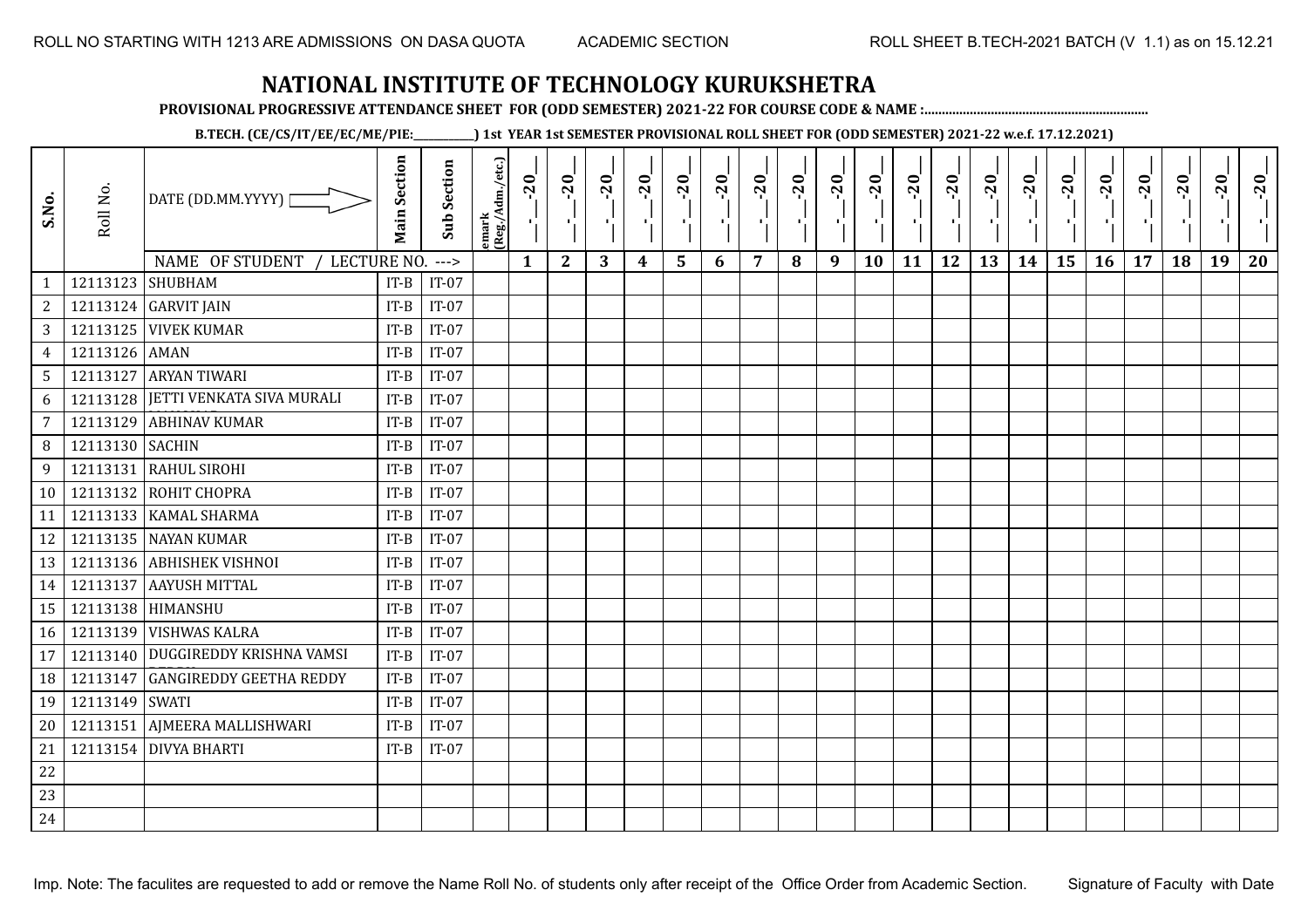**PROVISIONAL PROGRESSIVE ATTENDANCE SHEET FOR (ODD SEMESTER) 2021-22 FOR COURSE CODE & NAME :................................................................**

**B.TECH. (CE/CS/IT/EE/EC/ME/PIE:\_\_\_\_\_\_\_\_\_\_\_\_) 1st YEAR 1st SEMESTER PROVISIONAL ROLL SHEET FOR (ODD SEMESTER) 2021-22 w.e.f. 17.12.2021)**

| S.No.           | Roll No.          | DATE (DD.MM.YYYY)<br>NAME OF STUDENT<br>LECTURE NO. | <b>Main Section</b> | <b>Sub Section</b><br>$--->$ | emark<br>(Reg./Adm./etc.) | $-20$<br>$\mathbf{1}$ | $-20$<br>$\mathbf{L}$<br>$\mathbf{2}$ | $-20$<br>3 | $-20$<br>$\boldsymbol{4}$ | $-20$<br>۱,<br>5 | $-20$<br>$\mathbf{r}$<br>6 | $-20$<br>7 | $-20$<br>8 | $-20$<br>-97<br>9 | $-20$<br>×,<br>10 | $-20$<br>11 | $-20$<br>пJ.<br>12 | $-20$<br>×,<br>13 | $-20$<br>14 | $-20$<br>шj<br>15 | $-20$<br>16 | $-20$<br>17 | $-20$<br>18 | $-20$<br>19 | $-20$<br>20 |
|-----------------|-------------------|-----------------------------------------------------|---------------------|------------------------------|---------------------------|-----------------------|---------------------------------------|------------|---------------------------|------------------|----------------------------|------------|------------|-------------------|-------------------|-------------|--------------------|-------------------|-------------|-------------------|-------------|-------------|-------------|-------------|-------------|
| $\mathbf{1}$    | 12113142          | <b>ANURAG KOHLI</b>                                 | $IT-B$              | <b>IT-08</b>                 |                           |                       |                                       |            |                           |                  |                            |            |            |                   |                   |             |                    |                   |             |                   |             |             |             |             |             |
| $\overline{c}$  |                   | 12113143 RAVI KUMAR                                 | $IT-B$              | <b>IT-08</b>                 |                           |                       |                                       |            |                           |                  |                            |            |            |                   |                   |             |                    |                   |             |                   |             |             |             |             |             |
| 3               |                   | 12113145 GURRAM VENKATA HARI SAI                    | $IT-B$              | <b>IT-08</b>                 |                           |                       |                                       |            |                           |                  |                            |            |            |                   |                   |             |                    |                   |             |                   |             |             |             |             |             |
| $\overline{4}$  | 12113148 AAKASH   |                                                     | $IT-B$              | <b>IT-08</b>                 |                           |                       |                                       |            |                           |                  |                            |            |            |                   |                   |             |                    |                   |             |                   |             |             |             |             |             |
| $5\overline{)}$ |                   | 12113150 HARSH AGRIA                                | $IT-B$              | <b>IT-08</b>                 |                           |                       |                                       |            |                           |                  |                            |            |            |                   |                   |             |                    |                   |             |                   |             |             |             |             |             |
| 6               |                   | 12113152 MUTTEPOD GANESH HANMANLU                   | $IT-B$              | <b>IT-08</b>                 |                           |                       |                                       |            |                           |                  |                            |            |            |                   |                   |             |                    |                   |             |                   |             |             |             |             |             |
| 7               |                   | 12113153 GHANSHYAM YADAV                            | $IT-B$              | <b>IT-08</b>                 |                           |                       |                                       |            |                           |                  |                            |            |            |                   |                   |             |                    |                   |             |                   |             |             |             |             |             |
| 8               |                   | 12113155 MUDRIKA CHAWLA                             | $IT-B$              | <b>IT-08</b>                 |                           |                       |                                       |            |                           |                  |                            |            |            |                   |                   |             |                    |                   |             |                   |             |             |             |             |             |
| 9               |                   | 12113156 RITESH KUMAR                               | $IT-B$              | <b>IT-08</b>                 |                           |                       |                                       |            |                           |                  |                            |            |            |                   |                   |             |                    |                   |             |                   |             |             |             |             |             |
| 10 <sup>1</sup> | 12113157          | ANJALI GOLA                                         | $IT-B$              | <b>IT-08</b>                 |                           |                       |                                       |            |                           |                  |                            |            |            |                   |                   |             |                    |                   |             |                   |             |             |             |             |             |
| 11              |                   | 12113158 VISHAL BINDAL                              | $IT-B$              | <b>IT-08</b>                 |                           |                       |                                       |            |                           |                  |                            |            |            |                   |                   |             |                    |                   |             |                   |             |             |             |             |             |
| 12              | 12113159 UDIT PAL |                                                     | $IT-B$              | <b>IT-08</b>                 |                           |                       |                                       |            |                           |                  |                            |            |            |                   |                   |             |                    |                   |             |                   |             |             |             |             |             |
| 13              | 12113160 RASHMI   |                                                     | $IT-B$              | <b>IT-08</b>                 |                           |                       |                                       |            |                           |                  |                            |            |            |                   |                   |             |                    |                   |             |                   |             |             |             |             |             |
| 14              | 12113161          | <b>DIVYA KUMARI MEENA</b>                           | $IT-B$              | <b>IT-08</b>                 |                           |                       |                                       |            |                           |                  |                            |            |            |                   |                   |             |                    |                   |             |                   |             |             |             |             |             |
| 15              |                   | 12113162 NITESH KUMAR VERMA                         | $IT-B$              | <b>IT-08</b>                 |                           |                       |                                       |            |                           |                  |                            |            |            |                   |                   |             |                    |                   |             |                   |             |             |             |             |             |
| 16              |                   | 12113163 PUSHAN TRISAL                              | $IT-B$              | <b>IT-08</b>                 |                           |                       |                                       |            |                           |                  |                            |            |            |                   |                   |             |                    |                   |             |                   |             |             |             |             |             |
| 17              |                   | 12113164 SOORAJ KASHYAP                             | $IT-B$              | <b>IT-08</b>                 |                           |                       |                                       |            |                           |                  |                            |            |            |                   |                   |             |                    |                   |             |                   |             |             |             |             |             |
| 18              | 12133001          | MD. IFTA KHAIRUL ALAM SAKIB                         | $IT-B$              | <b>IT-08</b>                 |                           |                       |                                       |            |                           |                  |                            |            |            |                   |                   |             |                    |                   |             |                   |             |             |             |             |             |
| 19              |                   | 12133002 MEHUL KHEMCHANDANI                         | $IT-B$              | <b>IT-08</b>                 |                           |                       |                                       |            |                           |                  |                            |            |            |                   |                   |             |                    |                   |             |                   |             |             |             |             |             |
| 20              |                   | 12133003 NISHITH JAGDISH GEEDH                      | $IT-B$              | <b>IT-08</b>                 |                           |                       |                                       |            |                           |                  |                            |            |            |                   |                   |             |                    |                   |             |                   |             |             |             |             |             |
|                 |                   | 21   11813099   PREM KUMAR [REPEAT HSIR-11]         | $IT-B$              | <b>IT-08</b>                 |                           |                       |                                       |            |                           |                  |                            |            |            |                   |                   |             |                    |                   |             |                   |             |             |             |             |             |
| 22              |                   |                                                     |                     |                              |                           |                       |                                       |            |                           |                  |                            |            |            |                   |                   |             |                    |                   |             |                   |             |             |             |             |             |
| 23              |                   |                                                     |                     |                              |                           |                       |                                       |            |                           |                  |                            |            |            |                   |                   |             |                    |                   |             |                   |             |             |             |             |             |
| 24              |                   |                                                     |                     |                              |                           |                       |                                       |            |                           |                  |                            |            |            |                   |                   |             |                    |                   |             |                   |             |             |             |             |             |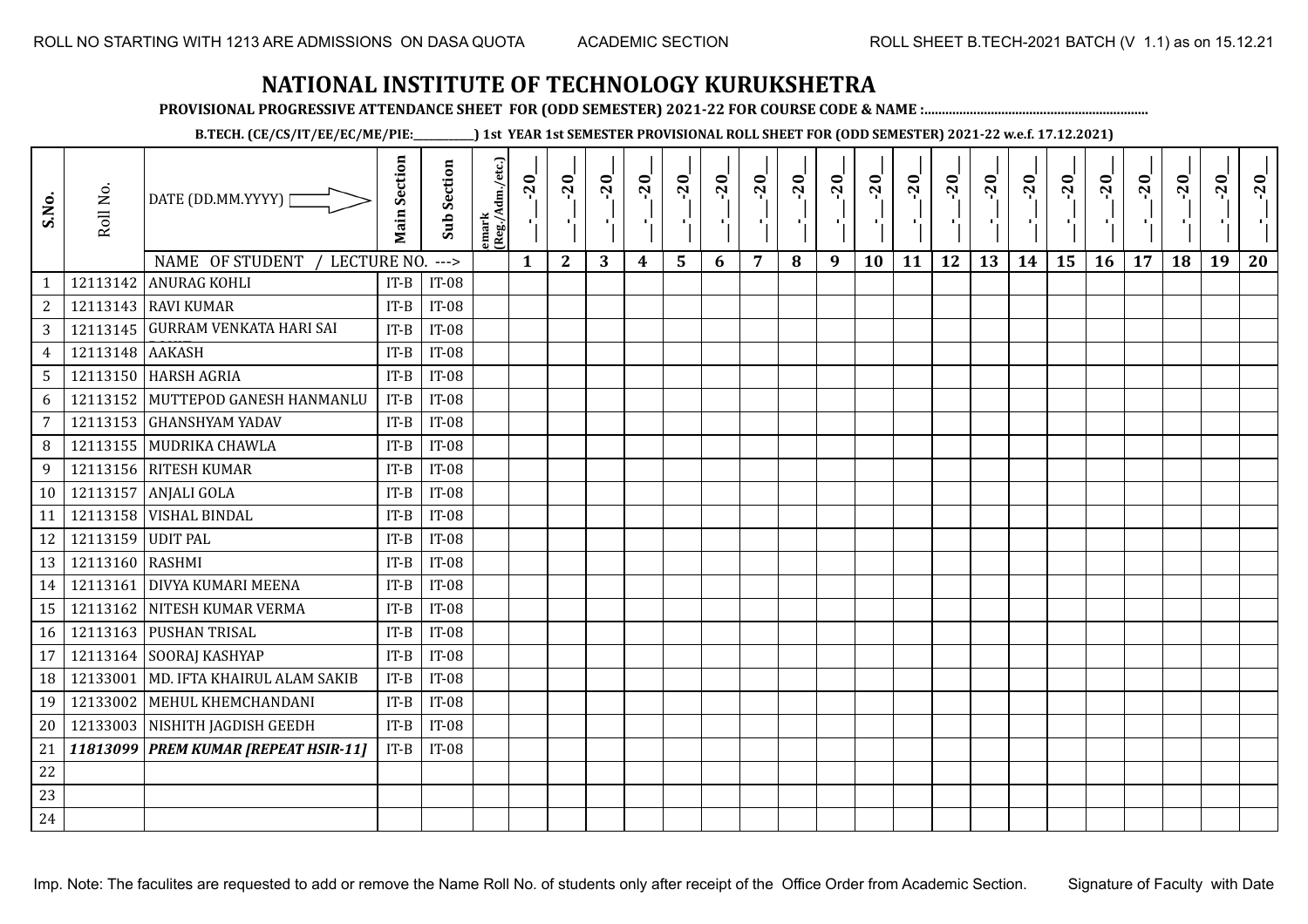**PROVISIONAL PROGRESSIVE ATTENDANCE SHEET FOR (ODD SEMESTER) 2021-22 FOR COURSE CODE & NAME :................................................................**

**B.TECH. (CE/CS/IT/EE/EC/ME/PIE:\_\_\_\_\_\_\_\_\_\_\_\_) 1st YEAR 1st SEMESTER PROVISIONAL ROLL SHEET FOR (ODD SEMESTER) 2021-22 w.e.f. 17.12.2021)**

| S.No.           | Roll No.        | DATE (DD.MM.YYYY)<br>NAME OF STUDENT<br>LECTURE NO. | <b>Main Section</b> | <b>Sub Section</b><br>$--->$ | emark<br> (Reg./Adm./etc.) | $-20$<br>$\mathbf{1}$ | $-20$<br>π÷<br>$\mathbf{2}$ | $-20$<br>л÷.<br>3 | $-20$<br>π÷<br>$\boldsymbol{4}$ | $-20$<br>лj<br>5 | $-20$<br>$\blacksquare$<br>6 | $-20$<br>7 | $-20$<br>8 | $-20$<br>$\mathbf{r}$<br>9 | $-20$<br>л,<br>10 | $-20$<br>шj<br>11 | $-20$<br>π÷<br>12 | $-20$<br>Æ,<br>13 | $-20$<br>$\blacksquare$<br>14 | $-20$<br>۱,<br>15 | $-20$<br>$\mathcal{F}_{\mathcal{A}}$ .<br>16 | $-20$<br>17 | $-20$<br>18 | $-20$<br>×.<br>19 | $-20$<br>20 |
|-----------------|-----------------|-----------------------------------------------------|---------------------|------------------------------|----------------------------|-----------------------|-----------------------------|-------------------|---------------------------------|------------------|------------------------------|------------|------------|----------------------------|-------------------|-------------------|-------------------|-------------------|-------------------------------|-------------------|----------------------------------------------|-------------|-------------|-------------------|-------------|
| $\mathbf{1}$    | 12114001        | <b>SANYAM</b>                                       | EE-A                | <b>EE-01</b>                 |                            |                       |                             |                   |                                 |                  |                              |            |            |                            |                   |                   |                   |                   |                               |                   |                                              |             |             |                   |             |
| $\overline{c}$  | 12114002        | <b>HIMANSHU GUPTA</b>                               | EE-A                | <b>EE-01</b>                 |                            |                       |                             |                   |                                 |                  |                              |            |            |                            |                   |                   |                   |                   |                               |                   |                                              |             |             |                   |             |
| 3               |                 | 12114003 GARVIT GOYAL                               | EE-A                | <b>EE-01</b>                 |                            |                       |                             |                   |                                 |                  |                              |            |            |                            |                   |                   |                   |                   |                               |                   |                                              |             |             |                   |             |
| $\overline{4}$  | 12114004        | NEHA DAGAR                                          | EE-A                | <b>EE-01</b>                 |                            |                       |                             |                   |                                 |                  |                              |            |            |                            |                   |                   |                   |                   |                               |                   |                                              |             |             |                   |             |
| $5\phantom{.0}$ |                 | 12114005 KANISHKA PATWA                             | EE-A                | <b>EE-01</b>                 |                            |                       |                             |                   |                                 |                  |                              |            |            |                            |                   |                   |                   |                   |                               |                   |                                              |             |             |                   |             |
| 6               | 12114006        | <b>ROBIN SINGH</b>                                  | EE-A                | <b>EE-01</b>                 |                            |                       |                             |                   |                                 |                  |                              |            |            |                            |                   |                   |                   |                   |                               |                   |                                              |             |             |                   |             |
| 7               | 12114007        | <b>SUDHANSHU JEE POPULAR</b>                        | EE-A                | <b>EE-01</b>                 |                            |                       |                             |                   |                                 |                  |                              |            |            |                            |                   |                   |                   |                   |                               |                   |                                              |             |             |                   |             |
| 8               | 12114008 SOURAV |                                                     | EE-A                | <b>EE-01</b>                 |                            |                       |                             |                   |                                 |                  |                              |            |            |                            |                   |                   |                   |                   |                               |                   |                                              |             |             |                   |             |
| 9               | 12114009        | <b>MUSKAN MINA</b>                                  | EE-A                | <b>EE-01</b>                 |                            |                       |                             |                   |                                 |                  |                              |            |            |                            |                   |                   |                   |                   |                               |                   |                                              |             |             |                   |             |
| 10              | 12114010 SALMA  |                                                     | EE-A                | <b>EE-01</b>                 |                            |                       |                             |                   |                                 |                  |                              |            |            |                            |                   |                   |                   |                   |                               |                   |                                              |             |             |                   |             |
| 11              |                 | 12114012 HITESH JAIN                                | EE-A                | <b>EE-01</b>                 |                            |                       |                             |                   |                                 |                  |                              |            |            |                            |                   |                   |                   |                   |                               |                   |                                              |             |             |                   |             |
| 12              |                 | 12114013 AYUSH NAGAR                                | EE-A                | <b>EE-01</b>                 |                            |                       |                             |                   |                                 |                  |                              |            |            |                            |                   |                   |                   |                   |                               |                   |                                              |             |             |                   |             |
| 13              |                 | 12114014 ANMOL MAURYA                               | EE-A                | <b>EE-01</b>                 |                            |                       |                             |                   |                                 |                  |                              |            |            |                            |                   |                   |                   |                   |                               |                   |                                              |             |             |                   |             |
| 14              |                 | 12114015 SUSHIL KUMAR                               | EE-A                | <b>EE-01</b>                 |                            |                       |                             |                   |                                 |                  |                              |            |            |                            |                   |                   |                   |                   |                               |                   |                                              |             |             |                   |             |
| 15              | 12114016 AYUSH  |                                                     | EE-A                | <b>EE-01</b>                 |                            |                       |                             |                   |                                 |                  |                              |            |            |                            |                   |                   |                   |                   |                               |                   |                                              |             |             |                   |             |
| 16              |                 | 12114017 DEVESH KUMAR SRIVASTAV                     | EE-A                | <b>EE-01</b>                 |                            |                       |                             |                   |                                 |                  |                              |            |            |                            |                   |                   |                   |                   |                               |                   |                                              |             |             |                   |             |
| 17              | 12114019        | <b>KAVYA MISHRA</b>                                 | EE-A                | <b>EE-01</b>                 |                            |                       |                             |                   |                                 |                  |                              |            |            |                            |                   |                   |                   |                   |                               |                   |                                              |             |             |                   |             |
| 18              | 12114020        | <b>SUGAM TRIPATHI</b>                               | EE-A                | <b>EE-01</b>                 |                            |                       |                             |                   |                                 |                  |                              |            |            |                            |                   |                   |                   |                   |                               |                   |                                              |             |             |                   |             |
| 19              | 12114044 LOVISH |                                                     | EE-A                | <b>EE-01</b>                 |                            |                       |                             |                   |                                 |                  |                              |            |            |                            |                   |                   |                   |                   |                               |                   |                                              |             |             |                   |             |
| 20              |                 | 12114045 PRAANGAV JAIN                              | EE-A                | <b>EE-01</b>                 |                            |                       |                             |                   |                                 |                  |                              |            |            |                            |                   |                   |                   |                   |                               |                   |                                              |             |             |                   |             |
| 21              |                 |                                                     |                     |                              |                            |                       |                             |                   |                                 |                  |                              |            |            |                            |                   |                   |                   |                   |                               |                   |                                              |             |             |                   |             |
| 22              |                 |                                                     |                     |                              |                            |                       |                             |                   |                                 |                  |                              |            |            |                            |                   |                   |                   |                   |                               |                   |                                              |             |             |                   |             |
| 23              |                 |                                                     |                     |                              |                            |                       |                             |                   |                                 |                  |                              |            |            |                            |                   |                   |                   |                   |                               |                   |                                              |             |             |                   |             |
| 24              |                 |                                                     |                     |                              |                            |                       |                             |                   |                                 |                  |                              |            |            |                            |                   |                   |                   |                   |                               |                   |                                              |             |             |                   |             |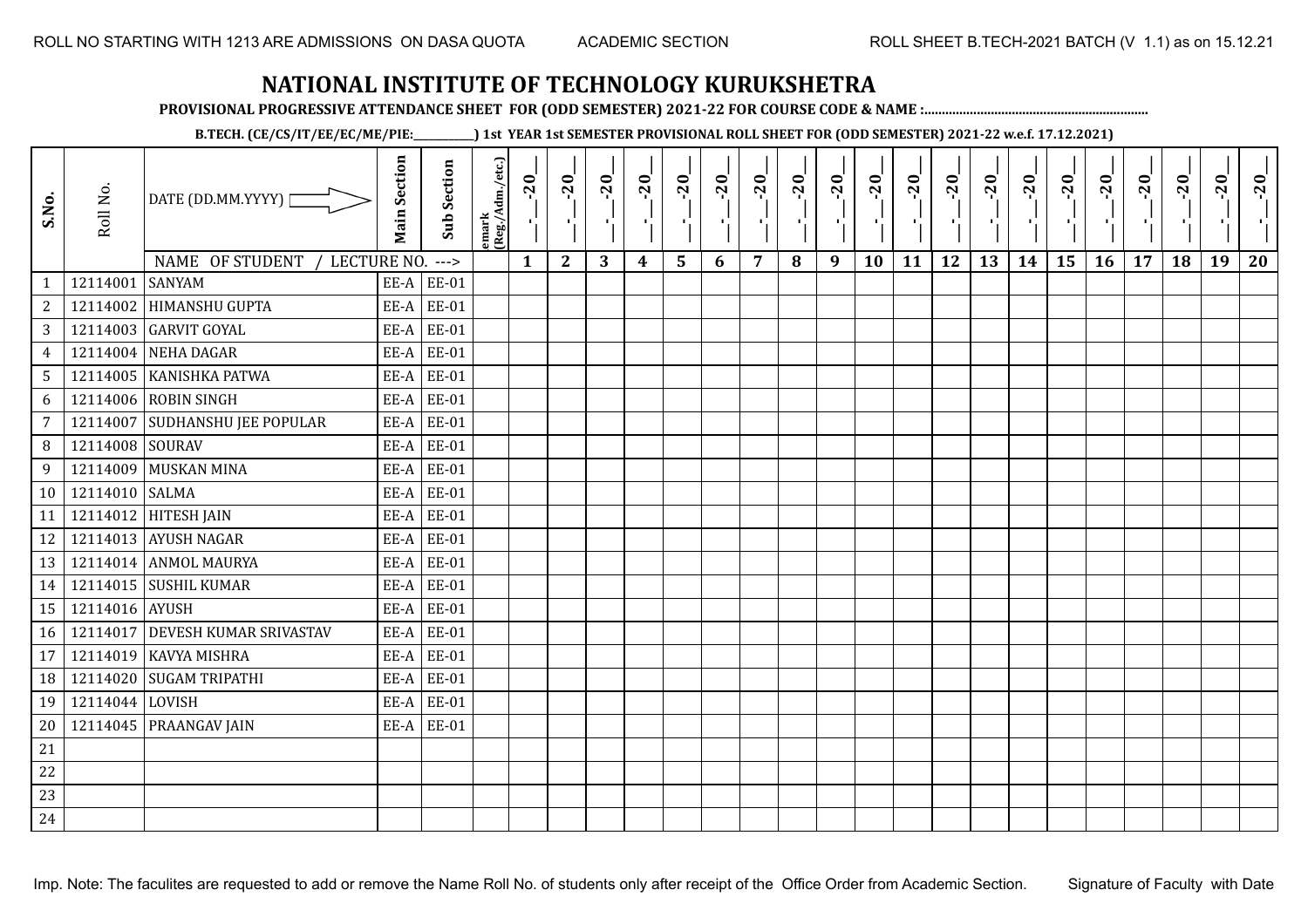**PROVISIONAL PROGRESSIVE ATTENDANCE SHEET FOR (ODD SEMESTER) 2021-22 FOR COURSE CODE & NAME :................................................................**

**B.TECH. (CE/CS/IT/EE/EC/ME/PIE:\_\_\_\_\_\_\_\_\_\_\_\_) 1st YEAR 1st SEMESTER PROVISIONAL ROLL SHEET FOR (ODD SEMESTER) 2021-22 w.e.f. 17.12.2021)**

| S.No.          | Roll No.         | DATE (DD.MM.YYYY) [<br>NAME OF STUDENT<br>LECTURE NO. | <b>Main Section</b> | <b>Sub Section</b><br>$--->$ | emark<br> (Reg./Adm./etc.) | $-20$<br>УÈ.<br>$\mathbf{1}$ | $-20$<br>×.<br>$\mathbf{2}$ | $-20$<br>п.,<br>3 | $-20$<br>тj<br>$\boldsymbol{4}$ | $-20$<br>۱,<br>5 | $-20$<br>п.<br>6 | $-20$<br>п,<br>$\overline{7}$ | $-20$<br>8 | $-20$<br>лj<br>9 | $-20$<br>÷,<br>10 | $-20$<br>п÷<br>11 | $-20$<br>-10<br>12 | $-20$<br>로<br>13 | $-20$<br>шj<br>14 | $-20$<br>÷,<br>15 | $-20$<br>л.,<br>16 | $-20$<br>17 | $-20$<br>18 | $-20$<br>×.<br>19 | $-20$<br>20 |
|----------------|------------------|-------------------------------------------------------|---------------------|------------------------------|----------------------------|------------------------------|-----------------------------|-------------------|---------------------------------|------------------|------------------|-------------------------------|------------|------------------|-------------------|-------------------|--------------------|------------------|-------------------|-------------------|--------------------|-------------|-------------|-------------------|-------------|
| $\mathbf{1}$   | 12114018 SACHIN  |                                                       |                     | $EE-A$ $EE-02$               |                            |                              |                             |                   |                                 |                  |                  |                               |            |                  |                   |                   |                    |                  |                   |                   |                    |             |             |                   |             |
| 2              | 12114021         | <b>AYUSH SINGH</b>                                    | EE-A                | <b>EE-02</b>                 |                            |                              |                             |                   |                                 |                  |                  |                               |            |                  |                   |                   |                    |                  |                   |                   |                    |             |             |                   |             |
| $\mathbf{3}$   |                  | 12114022 SIDDHI ARORA                                 | EE-A                | <b>EE-02</b>                 |                            |                              |                             |                   |                                 |                  |                  |                               |            |                  |                   |                   |                    |                  |                   |                   |                    |             |             |                   |             |
| $\overline{4}$ | 12114023         | <b>ANIL KUMAR JAKHAR</b>                              | EE-A                | <b>EE-02</b>                 |                            |                              |                             |                   |                                 |                  |                  |                               |            |                  |                   |                   |                    |                  |                   |                   |                    |             |             |                   |             |
| 5              |                  | 12114024 CHIRAG NARULA                                | EE-A                | <b>EE-02</b>                 |                            |                              |                             |                   |                                 |                  |                  |                               |            |                  |                   |                   |                    |                  |                   |                   |                    |             |             |                   |             |
| 6              |                  | 12114025   MANSI RAJORIYA                             | EE-A                | EE-02                        |                            |                              |                             |                   |                                 |                  |                  |                               |            |                  |                   |                   |                    |                  |                   |                   |                    |             |             |                   |             |
| $\overline{7}$ | 12114026 KOMAL   |                                                       | EE-A                | <b>EE-02</b>                 |                            |                              |                             |                   |                                 |                  |                  |                               |            |                  |                   |                   |                    |                  |                   |                   |                    |             |             |                   |             |
| 8              | 12114027         | <b>HARSHIT GUPTA</b>                                  | EE-A                | <b>EE-02</b>                 |                            |                              |                             |                   |                                 |                  |                  |                               |            |                  |                   |                   |                    |                  |                   |                   |                    |             |             |                   |             |
| 9              |                  | 12114028 ANKIT KUMAR                                  | EE-A                | <b>EE-02</b>                 |                            |                              |                             |                   |                                 |                  |                  |                               |            |                  |                   |                   |                    |                  |                   |                   |                    |             |             |                   |             |
| 10             |                  | 12114029 NIRDOSH KUMAR VERMA                          | EE-A                | <b>EE-02</b>                 |                            |                              |                             |                   |                                 |                  |                  |                               |            |                  |                   |                   |                    |                  |                   |                   |                    |             |             |                   |             |
| 11             |                  | 12114030 MANISH MAAN                                  | EE-A                | <b>EE-02</b>                 |                            |                              |                             |                   |                                 |                  |                  |                               |            |                  |                   |                   |                    |                  |                   |                   |                    |             |             |                   |             |
| 12             |                  | 12114031   KHUSHI BANSIWAL                            | EE-A                | <b>EE-02</b>                 |                            |                              |                             |                   |                                 |                  |                  |                               |            |                  |                   |                   |                    |                  |                   |                   |                    |             |             |                   |             |
| 13             | 12114032 HARSHIT |                                                       | EE-A                | EE-02                        |                            |                              |                             |                   |                                 |                  |                  |                               |            |                  |                   |                   |                    |                  |                   |                   |                    |             |             |                   |             |
| 14             |                  | 12114033 KANAK SHARMA                                 | EE-A                | <b>EE-02</b>                 |                            |                              |                             |                   |                                 |                  |                  |                               |            |                  |                   |                   |                    |                  |                   |                   |                    |             |             |                   |             |
| 15             |                  | 12114034 KANISHK SINGH                                | EE-A                | <b>EE-02</b>                 |                            |                              |                             |                   |                                 |                  |                  |                               |            |                  |                   |                   |                    |                  |                   |                   |                    |             |             |                   |             |
| 16             |                  | 12114035 ANUP YADAV                                   | EE-A                | <b>EE-02</b>                 |                            |                              |                             |                   |                                 |                  |                  |                               |            |                  |                   |                   |                    |                  |                   |                   |                    |             |             |                   |             |
| 17             |                  | 12114036 ASHISH NARAYAN JHA                           | EE-A                | EE-02                        |                            |                              |                             |                   |                                 |                  |                  |                               |            |                  |                   |                   |                    |                  |                   |                   |                    |             |             |                   |             |
| 18             | 12114037         | <b>ANURAG GUPTA</b>                                   | EE-A                | <b>EE-02</b>                 |                            |                              |                             |                   |                                 |                  |                  |                               |            |                  |                   |                   |                    |                  |                   |                   |                    |             |             |                   |             |
| 19             |                  | 12114148 ABHAY SINGH                                  | EE-A                | <b>EE-02</b>                 |                            |                              |                             |                   |                                 |                  |                  |                               |            |                  |                   |                   |                    |                  |                   |                   |                    |             |             |                   |             |
| 20             |                  | 12114151   KALLURI SAI HEMANTH                        |                     | $EE-A$ $EE-02$               |                            |                              |                             |                   |                                 |                  |                  |                               |            |                  |                   |                   |                    |                  |                   |                   |                    |             |             |                   |             |
| 21             |                  |                                                       |                     |                              |                            |                              |                             |                   |                                 |                  |                  |                               |            |                  |                   |                   |                    |                  |                   |                   |                    |             |             |                   |             |
| 22             |                  |                                                       |                     |                              |                            |                              |                             |                   |                                 |                  |                  |                               |            |                  |                   |                   |                    |                  |                   |                   |                    |             |             |                   |             |
| 23             |                  |                                                       |                     |                              |                            |                              |                             |                   |                                 |                  |                  |                               |            |                  |                   |                   |                    |                  |                   |                   |                    |             |             |                   |             |
| 24             |                  |                                                       |                     |                              |                            |                              |                             |                   |                                 |                  |                  |                               |            |                  |                   |                   |                    |                  |                   |                   |                    |             |             |                   |             |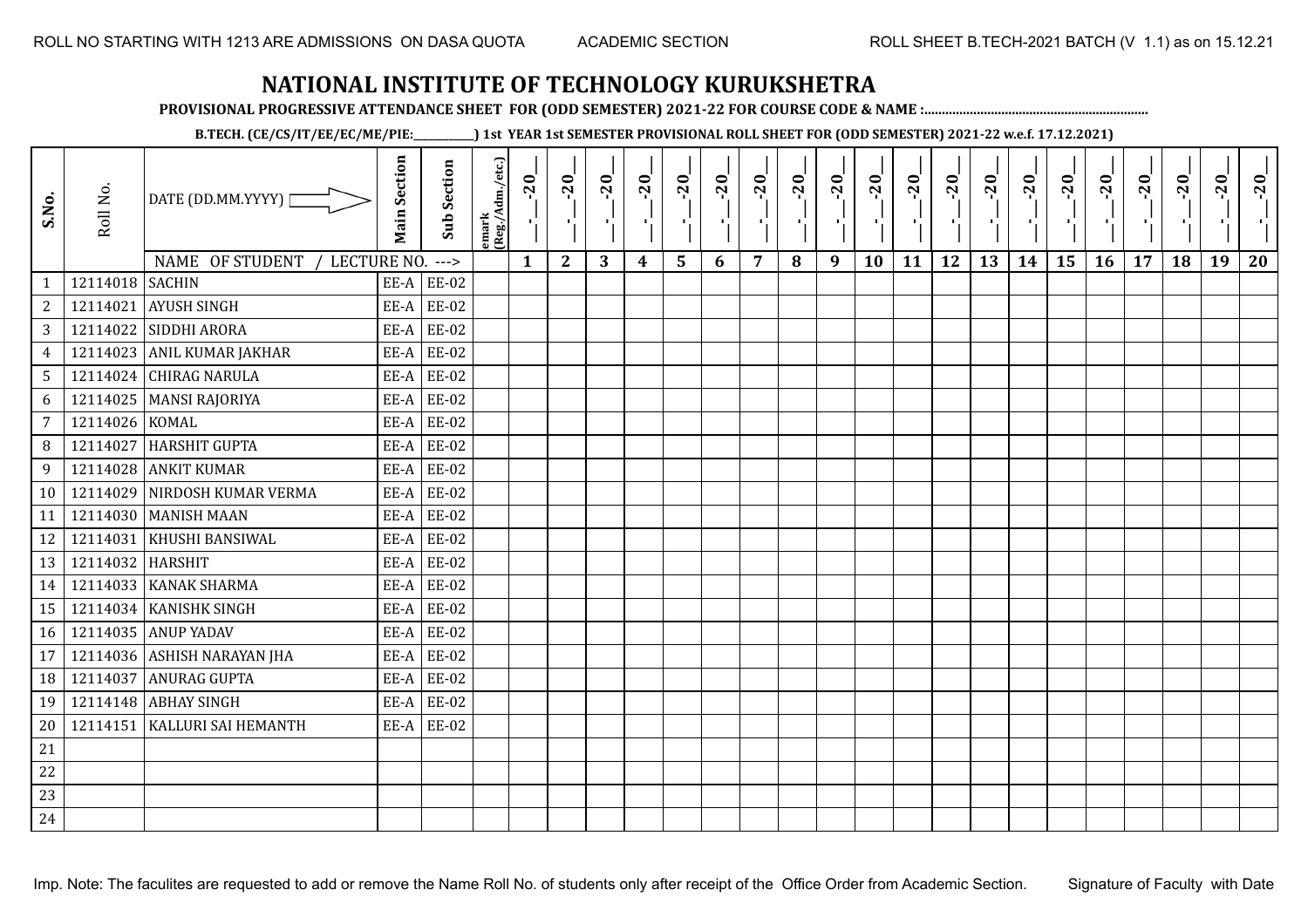**PROVISIONAL PROGRESSIVE ATTENDANCE SHEET FOR (ODD SEMESTER) 2021-22 FOR COURSE CODE & NAME :................................................................**

**B.TECH. (CE/CS/IT/EE/EC/ME/PIE:\_\_\_\_\_\_\_\_\_\_\_\_) 1st YEAR 1st SEMESTER PROVISIONAL ROLL SHEET FOR (ODD SEMESTER) 2021-22 w.e.f. 17.12.2021)**

| S.No.           | Roll No.        | DATE (DD.MM.YYYY)                   | <b>Main Section</b> | <b>Sub Section</b> | emark<br> (Reg./Adm./etc.) | $-20$        | $-20$<br>ч.  | $-20$<br>л. | $-20$ | $-20$<br>×.     | $-20$ | $-20$          | $-20$ | $-20$<br>п. | $-20$<br>л, | $-20$ | $-20$<br>πī | $-20$ | $-20$ | $-20$ | $-20$ | $-20$ | $-20$ | $-20$<br>$\mathcal{F}_{\mathcal{A}}$ | $-20$ |
|-----------------|-----------------|-------------------------------------|---------------------|--------------------|----------------------------|--------------|--------------|-------------|-------|-----------------|-------|----------------|-------|-------------|-------------|-------|-------------|-------|-------|-------|-------|-------|-------|--------------------------------------|-------|
|                 |                 | NAME OF STUDENT<br>LECTURE NO. ---> |                     |                    |                            | $\mathbf{1}$ | $\mathbf{2}$ | 3           | 4     | $5\phantom{.0}$ | 6     | $\overline{7}$ | 8     | 9           | 10          | 11    | 12          | 13    | 14    | 15    | 16    | 17    | 18    | 19                                   | 20    |
| 1               |                 | 12114038 PRATYUSH CHAUHAN           | EE-A                | <b>EE-03</b>       |                            |              |              |             |       |                 |       |                |       |             |             |       |             |       |       |       |       |       |       |                                      |       |
| $\overline{c}$  |                 | 12114039 AKSHAT PARASHAR            | EE-A                | <b>EE-03</b>       |                            |              |              |             |       |                 |       |                |       |             |             |       |             |       |       |       |       |       |       |                                      |       |
| 3               | 12114040 NISHA  |                                     | EE-A                | <b>EE-03</b>       |                            |              |              |             |       |                 |       |                |       |             |             |       |             |       |       |       |       |       |       |                                      |       |
| $\overline{4}$  | 12114041        | <b>DEVESH KUMAR</b>                 | EE-A                | EE-03              |                            |              |              |             |       |                 |       |                |       |             |             |       |             |       |       |       |       |       |       |                                      |       |
| $5\overline{)}$ |                 | 12114042 SANNIV CHOUDHURI           | EE-A                | <b>EE-03</b>       |                            |              |              |             |       |                 |       |                |       |             |             |       |             |       |       |       |       |       |       |                                      |       |
| 6               | 12114043 HARDIK |                                     | EE-A                | EE-03              |                            |              |              |             |       |                 |       |                |       |             |             |       |             |       |       |       |       |       |       |                                      |       |
| $\overline{7}$  | 12114046 SUMIT  |                                     | EE-A                | <b>EE-03</b>       |                            |              |              |             |       |                 |       |                |       |             |             |       |             |       |       |       |       |       |       |                                      |       |
| 8               | 12114047        | <b>SUSHANT</b>                      | EE-A                | <b>EE-03</b>       |                            |              |              |             |       |                 |       |                |       |             |             |       |             |       |       |       |       |       |       |                                      |       |
| 9               |                 | 12114048 SUMIT MEENA                | EE-A                | <b>EE-03</b>       |                            |              |              |             |       |                 |       |                |       |             |             |       |             |       |       |       |       |       |       |                                      |       |
| 10              |                 | 12114049 AYUSH PRATAP SINGH         | EE-A                | <b>EE-03</b>       |                            |              |              |             |       |                 |       |                |       |             |             |       |             |       |       |       |       |       |       |                                      |       |
| 11              | 12114050 HEMANT |                                     | EE-A                | <b>EE-03</b>       |                            |              |              |             |       |                 |       |                |       |             |             |       |             |       |       |       |       |       |       |                                      |       |
| 12              |                 | 12114051 HRITIK RAJ                 | EE-A                | <b>EE-03</b>       |                            |              |              |             |       |                 |       |                |       |             |             |       |             |       |       |       |       |       |       |                                      |       |
| 13              | 12114052 ARYAN  |                                     | EE-A                | <b>EE-03</b>       |                            |              |              |             |       |                 |       |                |       |             |             |       |             |       |       |       |       |       |       |                                      |       |
| 14              |                 | 12114053 YASH KATARIA               | EE-A                | <b>EE-03</b>       |                            |              |              |             |       |                 |       |                |       |             |             |       |             |       |       |       |       |       |       |                                      |       |
| 15              |                 | 12114054 NIRAJ KUMAR GUPTA          | EE-A                | <b>EE-03</b>       |                            |              |              |             |       |                 |       |                |       |             |             |       |             |       |       |       |       |       |       |                                      |       |
| 16              |                 | 12114055 NIMIT RASTOGI              | EE-A                | <b>EE-03</b>       |                            |              |              |             |       |                 |       |                |       |             |             |       |             |       |       |       |       |       |       |                                      |       |
| 17              |                 | 12114056 KUSHAGRA BARANWAL          | EE-A                | <b>EE-03</b>       |                            |              |              |             |       |                 |       |                |       |             |             |       |             |       |       |       |       |       |       |                                      |       |
| 18              |                 | 12114059 DIYA GUPTA                 | EE-A                | <b>EE-03</b>       |                            |              |              |             |       |                 |       |                |       |             |             |       |             |       |       |       |       |       |       |                                      |       |
| 19              |                 | 12114069 ADITI VERMA                | EE-A                | <b>EE-03</b>       |                            |              |              |             |       |                 |       |                |       |             |             |       |             |       |       |       |       |       |       |                                      |       |
| 20              |                 |                                     |                     |                    |                            |              |              |             |       |                 |       |                |       |             |             |       |             |       |       |       |       |       |       |                                      |       |
| 21              |                 |                                     |                     |                    |                            |              |              |             |       |                 |       |                |       |             |             |       |             |       |       |       |       |       |       |                                      |       |
| 22              |                 |                                     |                     |                    |                            |              |              |             |       |                 |       |                |       |             |             |       |             |       |       |       |       |       |       |                                      |       |
| 23              |                 |                                     |                     |                    |                            |              |              |             |       |                 |       |                |       |             |             |       |             |       |       |       |       |       |       |                                      |       |
| 24              |                 |                                     |                     |                    |                            |              |              |             |       |                 |       |                |       |             |             |       |             |       |       |       |       |       |       |                                      |       |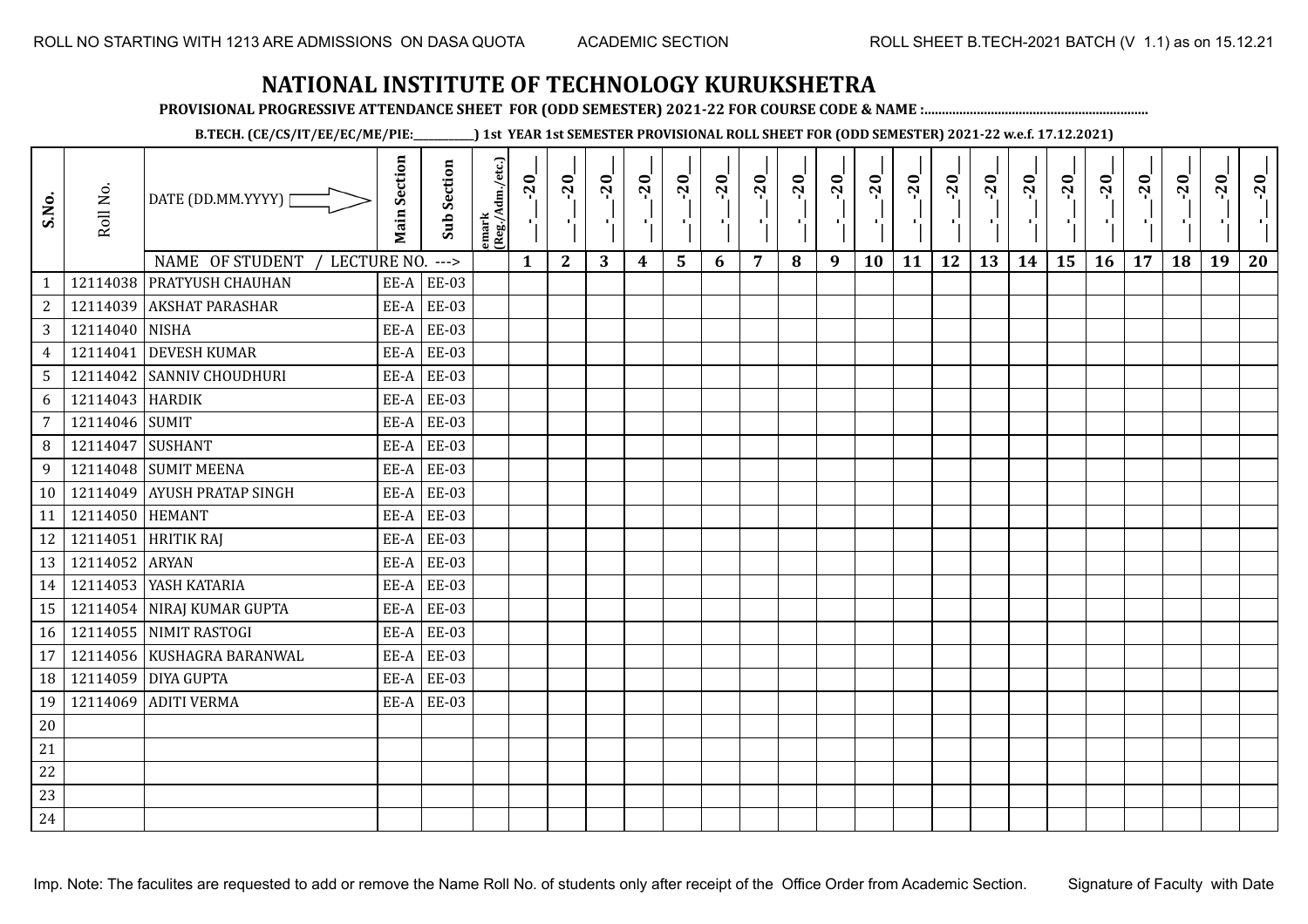**PROVISIONAL PROGRESSIVE ATTENDANCE SHEET FOR (ODD SEMESTER) 2021-22 FOR COURSE CODE & NAME :................................................................**

**B.TECH. (CE/CS/IT/EE/EC/ME/PIE:\_\_\_\_\_\_\_\_\_\_\_\_) 1st YEAR 1st SEMESTER PROVISIONAL ROLL SHEET FOR (ODD SEMESTER) 2021-22 w.e.f. 17.12.2021)**

| S.No.           | Roll No.         | DATE (DD.MM.YYYY)<br>NAME OF STUDENT<br>LECTURE NO. | <b>Main Section</b> | <b>Sub Section</b><br>$---$ | emark<br> (Reg./Adm./etc.) | $-20$<br>$\mathbf{1}$ | $-20$<br>π÷<br>$\mathbf{2}$ | $-20$<br>л÷.<br>3 | $-20$<br>π÷<br>4 | $-20$<br>- 1<br>5 | $-20$<br>$\blacksquare$<br>6 | $-20$<br>$\overline{7}$ | $-20$<br>8 | $-20$<br>пļ<br>9 | $-20$<br>л,<br>10 | $-20$<br>шj<br>11 | $-20$<br>π÷<br>12 | $-20$<br>로<br>13 | $-20$<br>$\blacksquare$<br>14 | $-20$<br>۱,<br>15 | $-20$<br>-96<br>16 | $-20$<br>17 | $-20$<br>18 | $-20$<br>×.<br>19 | $-20$<br>20 |
|-----------------|------------------|-----------------------------------------------------|---------------------|-----------------------------|----------------------------|-----------------------|-----------------------------|-------------------|------------------|-------------------|------------------------------|-------------------------|------------|------------------|-------------------|-------------------|-------------------|------------------|-------------------------------|-------------------|--------------------|-------------|-------------|-------------------|-------------|
| $\mathbf{1}$    | 12114057         | <b>NITIN</b>                                        | EE-A                | <b>EE-04</b>                |                            |                       |                             |                   |                  |                   |                              |                         |            |                  |                   |                   |                   |                  |                               |                   |                    |             |             |                   |             |
| $\overline{c}$  |                  | 12114058 ARMAAN SINGH DHILLON                       | EE-A                | <b>EE-04</b>                |                            |                       |                             |                   |                  |                   |                              |                         |            |                  |                   |                   |                   |                  |                               |                   |                    |             |             |                   |             |
| 3               |                  | 12114060 ALANKRIT MISHRA                            | EE-A                | <b>EE-04</b>                |                            |                       |                             |                   |                  |                   |                              |                         |            |                  |                   |                   |                   |                  |                               |                   |                    |             |             |                   |             |
| $\overline{4}$  | 12114061         | <b>AMAN KUMAR SAVITA</b>                            | EE-A                | <b>EE-04</b>                |                            |                       |                             |                   |                  |                   |                              |                         |            |                  |                   |                   |                   |                  |                               |                   |                    |             |             |                   |             |
| $5\phantom{.0}$ |                  | 12114062 NELAESH YADAV                              | EE-A                | <b>EE-04</b>                |                            |                       |                             |                   |                  |                   |                              |                         |            |                  |                   |                   |                   |                  |                               |                   |                    |             |             |                   |             |
| 6               | 12114063         | <b>KARAN SAINI</b>                                  | EE-A                | <b>EE-04</b>                |                            |                       |                             |                   |                  |                   |                              |                         |            |                  |                   |                   |                   |                  |                               |                   |                    |             |             |                   |             |
| 7               |                  | 12114064 TEJAVATH SHIVA SAI NAIK                    | EE-A                | <b>EE-04</b>                |                            |                       |                             |                   |                  |                   |                              |                         |            |                  |                   |                   |                   |                  |                               |                   |                    |             |             |                   |             |
| 8               |                  | 12114065 RAMAN SINGH SHEKHAWAT                      | EE-A                | <b>EE-04</b>                |                            |                       |                             |                   |                  |                   |                              |                         |            |                  |                   |                   |                   |                  |                               |                   |                    |             |             |                   |             |
| 9               |                  | 12114066 ARUN KUMAR                                 | EE-A                | <b>EE-04</b>                |                            |                       |                             |                   |                  |                   |                              |                         |            |                  |                   |                   |                   |                  |                               |                   |                    |             |             |                   |             |
| 10              | 12114067         | <b>SHOURYA TYAGI</b>                                | EE-A                | <b>EE-04</b>                |                            |                       |                             |                   |                  |                   |                              |                         |            |                  |                   |                   |                   |                  |                               |                   |                    |             |             |                   |             |
| 11              |                  | 12114068 PIYUSH RANJAN SINGH                        | EE-A                | <b>EE-04</b>                |                            |                       |                             |                   |                  |                   |                              |                         |            |                  |                   |                   |                   |                  |                               |                   |                    |             |             |                   |             |
| 12              | 12114071 VISHAL  |                                                     | EE-A                | <b>EE-04</b>                |                            |                       |                             |                   |                  |                   |                              |                         |            |                  |                   |                   |                   |                  |                               |                   |                    |             |             |                   |             |
| 13              |                  | 12114072 MALOTHU RISHIKA                            | EE-A                | <b>EE-04</b>                |                            |                       |                             |                   |                  |                   |                              |                         |            |                  |                   |                   |                   |                  |                               |                   |                    |             |             |                   |             |
| 14              | 12114073 SHEETAL |                                                     | EE-A                | <b>EE-04</b>                |                            |                       |                             |                   |                  |                   |                              |                         |            |                  |                   |                   |                   |                  |                               |                   |                    |             |             |                   |             |
| 15              | 12114074         | <b>PRIYA MEENA</b>                                  | EE-A                | <b>EE-04</b>                |                            |                       |                             |                   |                  |                   |                              |                         |            |                  |                   |                   |                   |                  |                               |                   |                    |             |             |                   |             |
| 16              |                  | 12114075 ABHISHEK RAJ                               | EE-A                | <b>EE-04</b>                |                            |                       |                             |                   |                  |                   |                              |                         |            |                  |                   |                   |                   |                  |                               |                   |                    |             |             |                   |             |
| 17              |                  | 12114076 PUSHPENDER                                 | EE-A                | EE-04                       |                            |                       |                             |                   |                  |                   |                              |                         |            |                  |                   |                   |                   |                  |                               |                   |                    |             |             |                   |             |
| 18              | 12114077         | <b>AYUSH CHOUDHARY</b>                              | EE-A                | <b>EE-04</b>                |                            |                       |                             |                   |                  |                   |                              |                         |            |                  |                   |                   |                   |                  |                               |                   |                    |             |             |                   |             |
| 19              |                  | 12114078 DEVANSHU GUPTA                             | EE-A                | <b>EE-04</b>                |                            |                       |                             |                   |                  |                   |                              |                         |            |                  |                   |                   |                   |                  |                               |                   |                    |             |             |                   |             |
| 20              |                  | 12114079 NANDINI BODHIYAN                           |                     | $EE-A$ $EE-04$              |                            |                       |                             |                   |                  |                   |                              |                         |            |                  |                   |                   |                   |                  |                               |                   |                    |             |             |                   |             |
| 21              |                  |                                                     |                     |                             |                            |                       |                             |                   |                  |                   |                              |                         |            |                  |                   |                   |                   |                  |                               |                   |                    |             |             |                   |             |
| 22              |                  |                                                     |                     |                             |                            |                       |                             |                   |                  |                   |                              |                         |            |                  |                   |                   |                   |                  |                               |                   |                    |             |             |                   |             |
| 23              |                  |                                                     |                     |                             |                            |                       |                             |                   |                  |                   |                              |                         |            |                  |                   |                   |                   |                  |                               |                   |                    |             |             |                   |             |
| 24              |                  |                                                     |                     |                             |                            |                       |                             |                   |                  |                   |                              |                         |            |                  |                   |                   |                   |                  |                               |                   |                    |             |             |                   |             |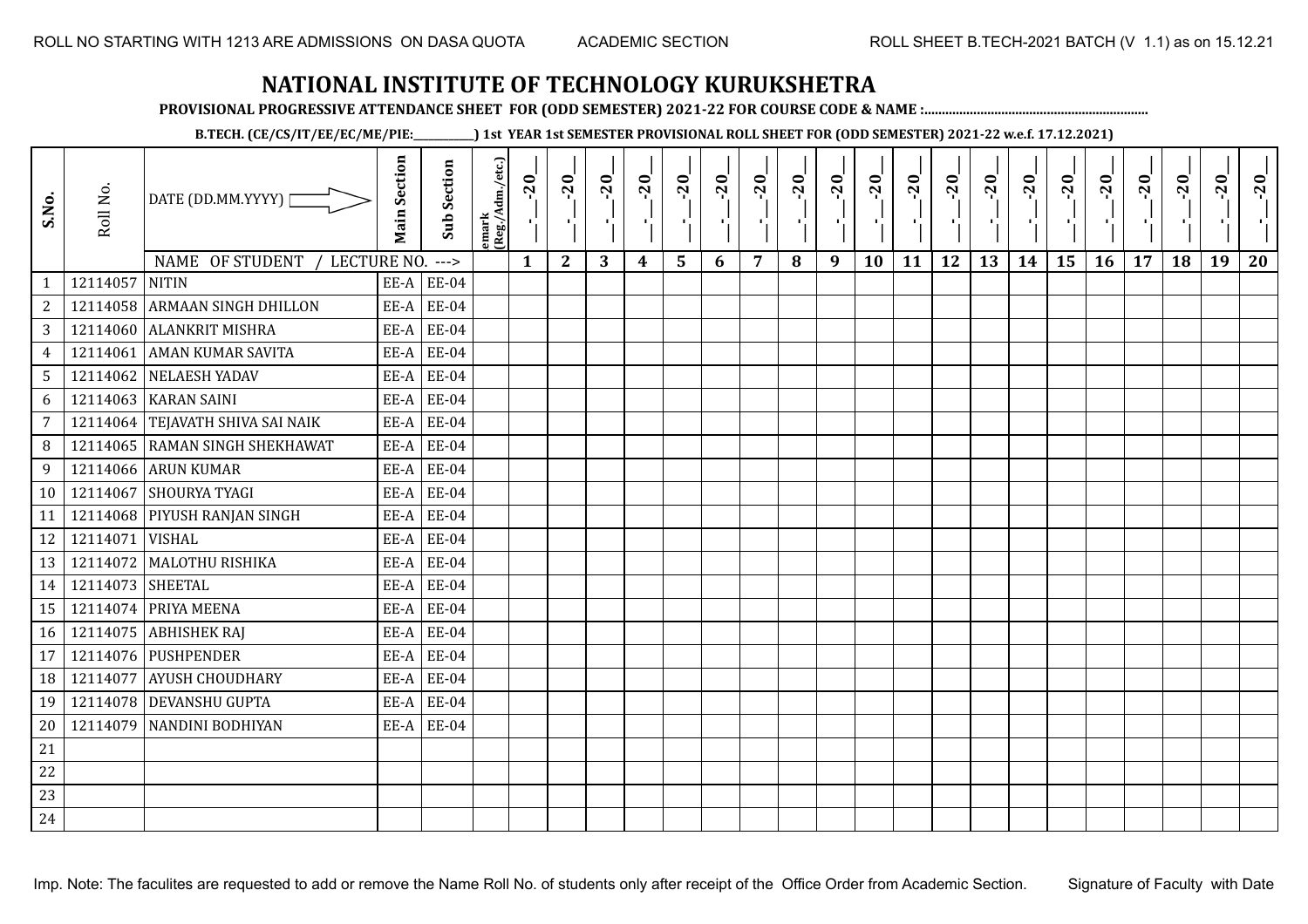**PROVISIONAL PROGRESSIVE ATTENDANCE SHEET FOR (ODD SEMESTER) 2021-22 FOR COURSE CODE & NAME :................................................................**

**B.TECH. (CE/CS/IT/EE/EC/ME/PIE:\_\_\_\_\_\_\_\_\_\_\_\_) 1st YEAR 1st SEMESTER PROVISIONAL ROLL SHEET FOR (ODD SEMESTER) 2021-22 w.e.f. 17.12.2021)**

| S.No.           | Roll No.          | DATE (DD.MM.YYYY)                                           | <b>Main Section</b> | <b>Sub Section</b>    | emark<br> (Reg./Adm./etc.) | $-20$        | $-20$<br>π÷  | $-20$<br>л÷. | $-20$<br>π÷ | $-20$<br>- 1 | $-20$<br>×, | $-20$          | $-20$ | $-20$<br>π÷ | $-20$<br>л, | $-20$<br>шj | $-20$<br>шĵ | $-20$<br>Æ, | $-20$<br>$\blacksquare$ | $-20$<br>۱, | $-20$<br>-96 | $-20$ | $-20$ | $-20$<br>×. | $-20$ |
|-----------------|-------------------|-------------------------------------------------------------|---------------------|-----------------------|----------------------------|--------------|--------------|--------------|-------------|--------------|-------------|----------------|-------|-------------|-------------|-------------|-------------|-------------|-------------------------|-------------|--------------|-------|-------|-------------|-------|
| $\mathbf{1}$    |                   | NAME OF STUDENT<br>LECTURE NO.<br>12114080 PRIYANSHU BANSAL | $EE-B$              | $---$<br><b>EE-05</b> |                            | $\mathbf{1}$ | $\mathbf{2}$ | 3            | 4           | 5            | 6           | $\overline{7}$ | 8     | 9           | 10          | 11          | 12          | 13          | 14                      | 15          | 16           | 17    | 18    | 19          | 20    |
| $\overline{c}$  | 12114081          | <b>ANSHDEEP SINGH</b>                                       | EE-B                | <b>EE-05</b>          |                            |              |              |              |             |              |             |                |       |             |             |             |             |             |                         |             |              |       |       |             |       |
| 3               |                   | 12114082 NIKET SINGLA                                       | EE-B                | <b>EE-05</b>          |                            |              |              |              |             |              |             |                |       |             |             |             |             |             |                         |             |              |       |       |             |       |
| $\overline{4}$  | 12114083 SAHIL    |                                                             | $EE-B$              | <b>EE-05</b>          |                            |              |              |              |             |              |             |                |       |             |             |             |             |             |                         |             |              |       |       |             |       |
| $5\overline{)}$ |                   | 12114084 VISHAL SINGH                                       | $EE-B$              | <b>EE-05</b>          |                            |              |              |              |             |              |             |                |       |             |             |             |             |             |                         |             |              |       |       |             |       |
| 6               | 12114085          | <b>VAIBHAV SINGH</b>                                        | EE-B                | <b>EE-05</b>          |                            |              |              |              |             |              |             |                |       |             |             |             |             |             |                         |             |              |       |       |             |       |
| 7               |                   | 12114086 MAULIK VERMA                                       | $EE-B$              | <b>EE-05</b>          |                            |              |              |              |             |              |             |                |       |             |             |             |             |             |                         |             |              |       |       |             |       |
| 8               | 12114087          | <b>GAURAV KUMAR</b>                                         | $EE-B$              | <b>EE-05</b>          |                            |              |              |              |             |              |             |                |       |             |             |             |             |             |                         |             |              |       |       |             |       |
| 9               | 12114088 MAMTA    |                                                             | EE-B                | <b>EE-05</b>          |                            |              |              |              |             |              |             |                |       |             |             |             |             |             |                         |             |              |       |       |             |       |
| 10              | 12114089          | <b>ANANYA YADAV</b>                                         | EE-B                | <b>EE-05</b>          |                            |              |              |              |             |              |             |                |       |             |             |             |             |             |                         |             |              |       |       |             |       |
| 11              | 12114090 ROHIT    |                                                             | EE-B                | <b>EE-05</b>          |                            |              |              |              |             |              |             |                |       |             |             |             |             |             |                         |             |              |       |       |             |       |
| 12              | 12114091          | DEEPANSHU                                                   | EE-B                | <b>EE-05</b>          |                            |              |              |              |             |              |             |                |       |             |             |             |             |             |                         |             |              |       |       |             |       |
| 13              |                   | 12114092 ROHIT SINGH                                        | $EE-B$              | <b>EE-05</b>          |                            |              |              |              |             |              |             |                |       |             |             |             |             |             |                         |             |              |       |       |             |       |
| 14              |                   | 12114093 UJJWAL MISHRA                                      | EE-B                | <b>EE-05</b>          |                            |              |              |              |             |              |             |                |       |             |             |             |             |             |                         |             |              |       |       |             |       |
| 15              |                   | 12114094 HEMANT KUMAR                                       | EE-B                | <b>EE-05</b>          |                            |              |              |              |             |              |             |                |       |             |             |             |             |             |                         |             |              |       |       |             |       |
| 16              | 12114095 VED VRAT |                                                             | $EE-B$              | <b>EE-05</b>          |                            |              |              |              |             |              |             |                |       |             |             |             |             |             |                         |             |              |       |       |             |       |
| 17              |                   | 12114096 HARSHIT GUPTA                                      | $EE-B$              | <b>EE-05</b>          |                            |              |              |              |             |              |             |                |       |             |             |             |             |             |                         |             |              |       |       |             |       |
| 18              | 12114107          | <b>ISHA JANGIR</b>                                          | $EE-B$              | <b>EE-05</b>          |                            |              |              |              |             |              |             |                |       |             |             |             |             |             |                         |             |              |       |       |             |       |
| 19              |                   | 12114108 ANSHIKA PANDEY                                     | EE-B                | <b>EE-05</b>          |                            |              |              |              |             |              |             |                |       |             |             |             |             |             |                         |             |              |       |       |             |       |
| 20              |                   | 12114110 ANUPRIYA BHARTI                                    | EE-B                | <b>EE-05</b>          |                            |              |              |              |             |              |             |                |       |             |             |             |             |             |                         |             |              |       |       |             |       |
| 21              |                   |                                                             |                     |                       |                            |              |              |              |             |              |             |                |       |             |             |             |             |             |                         |             |              |       |       |             |       |
| 22              |                   |                                                             |                     |                       |                            |              |              |              |             |              |             |                |       |             |             |             |             |             |                         |             |              |       |       |             |       |
| 23              |                   |                                                             |                     |                       |                            |              |              |              |             |              |             |                |       |             |             |             |             |             |                         |             |              |       |       |             |       |
| 24              |                   |                                                             |                     |                       |                            |              |              |              |             |              |             |                |       |             |             |             |             |             |                         |             |              |       |       |             |       |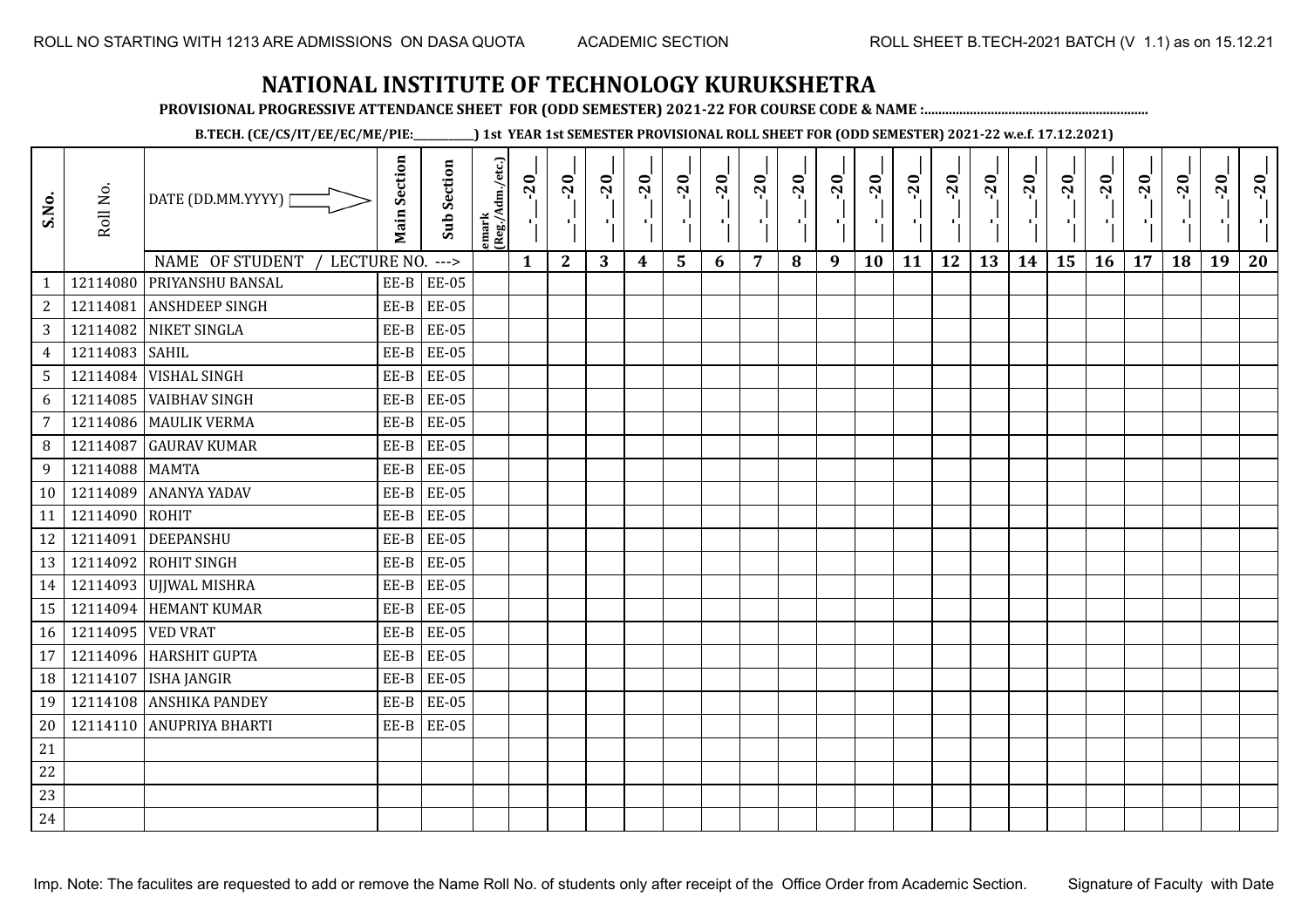**PROVISIONAL PROGRESSIVE ATTENDANCE SHEET FOR (ODD SEMESTER) 2021-22 FOR COURSE CODE & NAME :................................................................**

**B.TECH. (CE/CS/IT/EE/EC/ME/PIE:\_\_\_\_\_\_\_\_\_\_\_\_) 1st YEAR 1st SEMESTER PROVISIONAL ROLL SHEET FOR (ODD SEMESTER) 2021-22 w.e.f. 17.12.2021)**

| S.No.          | Roll No.         | DATE (DD.MM.YYYY)              | <b>Main Section</b> | <b>Sub Section</b> | emark<br>(Reg./Adm./etc.) | $-20$        | $-20$        | $-20$<br>л. | $-20$ | $-20$<br>л. | $-20$ | $-20$ | $-20$ | $-20$<br>π÷ | $-20$<br>л, | $-20$ | $-20$<br>пJ. | $-20$ | $-20$ | $-20$ | $-20$ | $-20$ | $-20$ | $-20$<br>ч. | $-20$ |
|----------------|------------------|--------------------------------|---------------------|--------------------|---------------------------|--------------|--------------|-------------|-------|-------------|-------|-------|-------|-------------|-------------|-------|--------------|-------|-------|-------|-------|-------|-------|-------------|-------|
|                | 12114097         | NAME OF STUDENT<br>LECTURE NO. |                     | $--->$             |                           | $\mathbf{1}$ | $\mathbf{2}$ | 3           | 4     | 5           | 6     | 7     | 8     | 9           | 10          | 11    | 12           | 13    | 14    | 15    | 16    | 17    | 18    | 19          | 20    |
| $\mathbf{1}$   |                  | RAYAVARAPU VISHNU SANJAY       | $EE-B$              | <b>EE-06</b>       |                           |              |              |             |       |             |       |       |       |             |             |       |              |       |       |       |       |       |       |             |       |
| $\overline{c}$ |                  | 12114098 PANKAJ MIRDHA         | $EE-B$              | EE-06              |                           |              |              |             |       |             |       |       |       |             |             |       |              |       |       |       |       |       |       |             |       |
| 3              | 12114099 PRATEEK |                                | EE-B                | <b>EE-06</b>       |                           |              |              |             |       |             |       |       |       |             |             |       |              |       |       |       |       |       |       |             |       |
| $\overline{4}$ | 12114100         | ANUJ KUMAR CHHILAR             | EE-B                | <b>EE-06</b>       |                           |              |              |             |       |             |       |       |       |             |             |       |              |       |       |       |       |       |       |             |       |
| 5              |                  | 12114101 ROHIT BANSAL          | $EE-B$              | <b>EE-06</b>       |                           |              |              |             |       |             |       |       |       |             |             |       |              |       |       |       |       |       |       |             |       |
| 6              | 12114102         | <b>VEDANT MISHRA</b>           | $EE-B$              | <b>EE-06</b>       |                           |              |              |             |       |             |       |       |       |             |             |       |              |       |       |       |       |       |       |             |       |
| 7              |                  | 12114103 DONKA PRASHANT        | $EE-B$              | <b>EE-06</b>       |                           |              |              |             |       |             |       |       |       |             |             |       |              |       |       |       |       |       |       |             |       |
| 8              |                  | 12114104 INDRAGANTI ANAND      | $EE-B$              | <b>EE-06</b>       |                           |              |              |             |       |             |       |       |       |             |             |       |              |       |       |       |       |       |       |             |       |
| 9              | 12114105 HARSH   |                                | EE-B                | <b>EE-06</b>       |                           |              |              |             |       |             |       |       |       |             |             |       |              |       |       |       |       |       |       |             |       |
| 10             |                  | 12114106 KANHAIYA KUMAR        | EE-B                | <b>EE-06</b>       |                           |              |              |             |       |             |       |       |       |             |             |       |              |       |       |       |       |       |       |             |       |
| 11             | 12114109         | <b>RITESH HANS</b>             | $EE-B$              | <b>EE-06</b>       |                           |              |              |             |       |             |       |       |       |             |             |       |              |       |       |       |       |       |       |             |       |
| 12             | 12114111 RISHABH |                                | EE-B                | <b>EE-06</b>       |                           |              |              |             |       |             |       |       |       |             |             |       |              |       |       |       |       |       |       |             |       |
| 13             | 12114112 SIMRAN  |                                | EE-B                | <b>EE-06</b>       |                           |              |              |             |       |             |       |       |       |             |             |       |              |       |       |       |       |       |       |             |       |
| 14             |                  | 12114113 SHIVANI SINGH         | EE-B                | <b>EE-06</b>       |                           |              |              |             |       |             |       |       |       |             |             |       |              |       |       |       |       |       |       |             |       |
| 15             |                  | 12114114 JADHAV UDAY KIRAN     | $EE-B$              | <b>EE-06</b>       |                           |              |              |             |       |             |       |       |       |             |             |       |              |       |       |       |       |       |       |             |       |
| 16             |                  | 12114115 NIPUN TRIPATHI        | $EE-B$              | <b>EE-06</b>       |                           |              |              |             |       |             |       |       |       |             |             |       |              |       |       |       |       |       |       |             |       |
| 17             |                  | 12114116 PRAKASH WAGHMARE      | $EE-B$              | <b>EE-06</b>       |                           |              |              |             |       |             |       |       |       |             |             |       |              |       |       |       |       |       |       |             |       |
| 18             | 12114117         | <b>ADITYA RAJ RANA</b>         | EE-B                | <b>EE-06</b>       |                           |              |              |             |       |             |       |       |       |             |             |       |              |       |       |       |       |       |       |             |       |
| 19             |                  | 12114118 SAHIL SAGAR           | $EE-B$              | <b>EE-06</b>       |                           |              |              |             |       |             |       |       |       |             |             |       |              |       |       |       |       |       |       |             |       |
| 20             |                  | 12114120 PISINI THANUJA        | $EE-B$              | EE-06              |                           |              |              |             |       |             |       |       |       |             |             |       |              |       |       |       |       |       |       |             |       |
| 21             | 12114121         | <b>PARKHI KAMBOJ</b>           | EE-B                | <b>EE-06</b>       |                           |              |              |             |       |             |       |       |       |             |             |       |              |       |       |       |       |       |       |             |       |
| 22             |                  |                                |                     |                    |                           |              |              |             |       |             |       |       |       |             |             |       |              |       |       |       |       |       |       |             |       |
| 23             |                  |                                |                     |                    |                           |              |              |             |       |             |       |       |       |             |             |       |              |       |       |       |       |       |       |             |       |
| 24             |                  |                                |                     |                    |                           |              |              |             |       |             |       |       |       |             |             |       |              |       |       |       |       |       |       |             |       |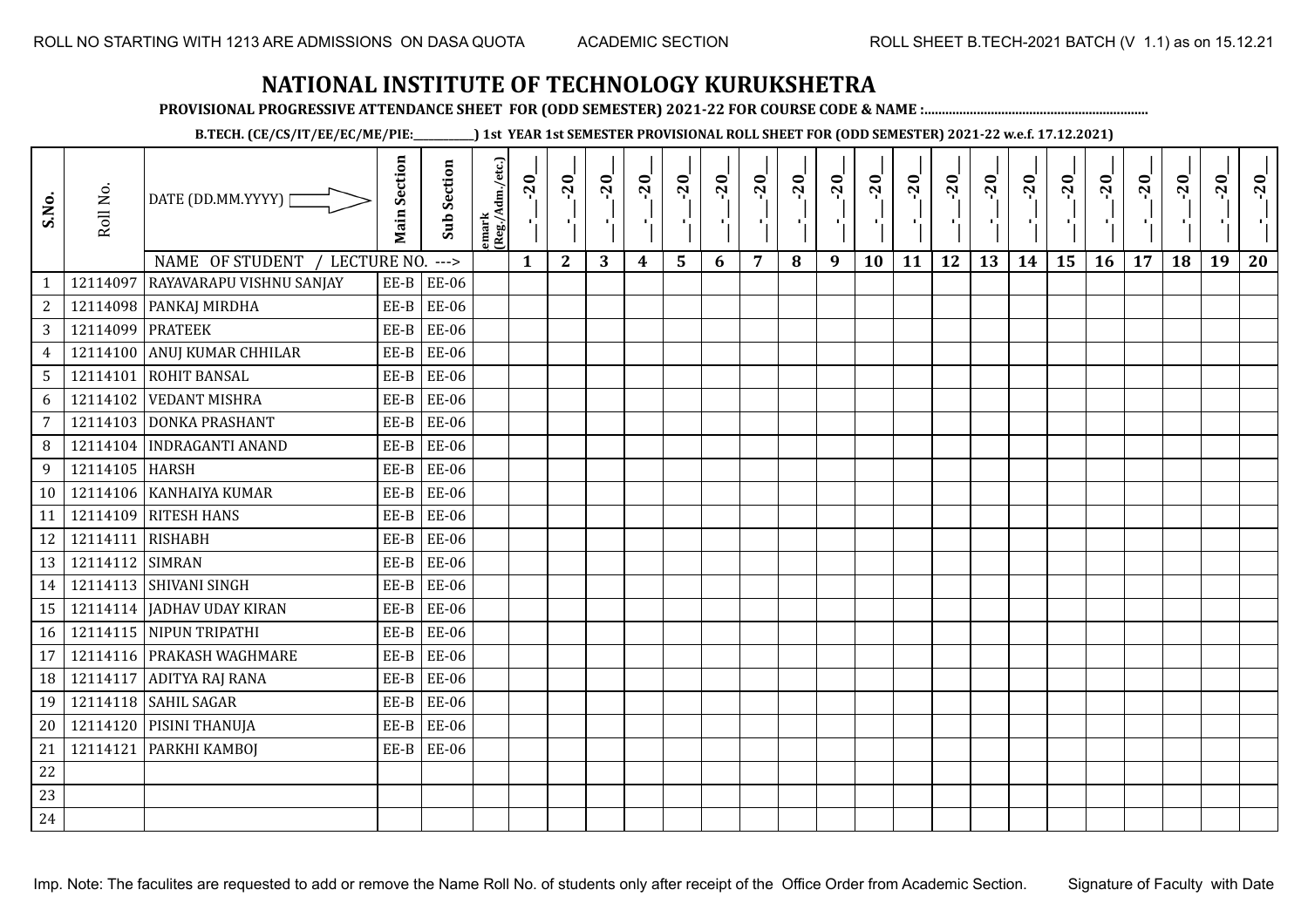**PROVISIONAL PROGRESSIVE ATTENDANCE SHEET FOR (ODD SEMESTER) 2021-22 FOR COURSE CODE & NAME :................................................................**

**B.TECH. (CE/CS/IT/EE/EC/ME/PIE:\_\_\_\_\_\_\_\_\_\_\_\_) 1st YEAR 1st SEMESTER PROVISIONAL ROLL SHEET FOR (ODD SEMESTER) 2021-22 w.e.f. 17.12.2021)**

| S.No.           | Roll No.        | DATE (DD.MM.YYYY)  <br>NAME OF STUDENT<br>LECTURE NO. ---> | <b>Main Section</b> | <b>Sub Section</b> | emark<br> (Reg./Adm./etc.) | $-20$<br>Ч.<br>$\mathbf{1}$ | $-20$<br>π÷<br>$\mathbf{2}$ | $-20$<br>3 | $-20$<br>4 | $-20$<br>$\blacksquare$<br>$5\phantom{1}$ | $-20$<br>×.<br>6 | $-20$<br>7 | $-20$<br>п÷<br>8 | $-20$<br>шĵ<br>9 | $-20$<br>л.<br>10 | $-20$<br>11 | $-20$<br>τj<br>12 | $-20$<br>- 10<br>13 | $-20$<br>τj<br>14 | $-20$<br>÷,<br>15 | $-20$<br>π÷<br>16 | $-20$<br>- 1<br>17 | $-20$<br>18 | $-20$<br>19 | $-20$<br>20 |
|-----------------|-----------------|------------------------------------------------------------|---------------------|--------------------|----------------------------|-----------------------------|-----------------------------|------------|------------|-------------------------------------------|------------------|------------|------------------|------------------|-------------------|-------------|-------------------|---------------------|-------------------|-------------------|-------------------|--------------------|-------------|-------------|-------------|
| $\mathbf{1}$    | 12114119        | <b>RISHAV KUMAR SAH</b>                                    | EE-B                | <b>EE-07</b>       |                            |                             |                             |            |            |                                           |                  |            |                  |                  |                   |             |                   |                     |                   |                   |                   |                    |             |             |             |
| $\mathbf{2}$    | 12114122 AMAN   |                                                            | $EE-B$              | <b>EE-07</b>       |                            |                             |                             |            |            |                                           |                  |            |                  |                  |                   |             |                   |                     |                   |                   |                   |                    |             |             |             |
| 3               |                 | 12114123 ADITYA MITTAL                                     | EE-B                | <b>EE-07</b>       |                            |                             |                             |            |            |                                           |                  |            |                  |                  |                   |             |                   |                     |                   |                   |                   |                    |             |             |             |
| $\overline{4}$  | 12114124        | <b>HANUMAN HARSORA</b>                                     | $EE-B$              | <b>EE-07</b>       |                            |                             |                             |            |            |                                           |                  |            |                  |                  |                   |             |                   |                     |                   |                   |                   |                    |             |             |             |
| $5\overline{)}$ |                 | 12114125 ROHIT JOSHI                                       | $EE-B$              | <b>EE-07</b>       |                            |                             |                             |            |            |                                           |                  |            |                  |                  |                   |             |                   |                     |                   |                   |                   |                    |             |             |             |
| 6               |                 | 12114126 RAVI BHARTI                                       | EE-B                | <b>EE-07</b>       |                            |                             |                             |            |            |                                           |                  |            |                  |                  |                   |             |                   |                     |                   |                   |                   |                    |             |             |             |
| 7               | 12114127        | <b>RUCHI YADAV</b>                                         | $EE-B$              | <b>EE-07</b>       |                            |                             |                             |            |            |                                           |                  |            |                  |                  |                   |             |                   |                     |                   |                   |                   |                    |             |             |             |
| 8               |                 | 12114128 GAURAV MEENA                                      | $EE-B$              | <b>EE-07</b>       |                            |                             |                             |            |            |                                           |                  |            |                  |                  |                   |             |                   |                     |                   |                   |                   |                    |             |             |             |
| 9               | 12114129        | <b>SAHIL SINGH</b>                                         | EE-B                | <b>EE-07</b>       |                            |                             |                             |            |            |                                           |                  |            |                  |                  |                   |             |                   |                     |                   |                   |                   |                    |             |             |             |
| 10              | 12114130 YOGESH |                                                            | EE-B                | <b>EE-07</b>       |                            |                             |                             |            |            |                                           |                  |            |                  |                  |                   |             |                   |                     |                   |                   |                   |                    |             |             |             |
| 11              | 12114131        | RAJ GOYAL                                                  | EE-B                | <b>EE-07</b>       |                            |                             |                             |            |            |                                           |                  |            |                  |                  |                   |             |                   |                     |                   |                   |                   |                    |             |             |             |
| 12              |                 | 12114132 PRASHANT RATAWA                                   | EE-B                | <b>EE-07</b>       |                            |                             |                             |            |            |                                           |                  |            |                  |                  |                   |             |                   |                     |                   |                   |                   |                    |             |             |             |
| 13              |                 | 12114133 ABHISHEK SIHMAR                                   | $EE-B$              | <b>EE-07</b>       |                            |                             |                             |            |            |                                           |                  |            |                  |                  |                   |             |                   |                     |                   |                   |                   |                    |             |             |             |
| 14              |                 | 12114134 MEGHA JINDAL                                      | EE-B                | <b>EE-07</b>       |                            |                             |                             |            |            |                                           |                  |            |                  |                  |                   |             |                   |                     |                   |                   |                   |                    |             |             |             |
| 15              | 12114135        | <b>RUCHITA</b>                                             | $EE-B$              | <b>EE-07</b>       |                            |                             |                             |            |            |                                           |                  |            |                  |                  |                   |             |                   |                     |                   |                   |                   |                    |             |             |             |
| 16              |                 | 12114136 HARSH KUMAR                                       | $EE-B$              | <b>EE-07</b>       |                            |                             |                             |            |            |                                           |                  |            |                  |                  |                   |             |                   |                     |                   |                   |                   |                    |             |             |             |
| 17              | 12114137        | <b>RAM SINGH SOLANKI</b>                                   | $EE-B$              | <b>EE-07</b>       |                            |                             |                             |            |            |                                           |                  |            |                  |                  |                   |             |                   |                     |                   |                   |                   |                    |             |             |             |
| 18              |                 | 12114138 SHIVANSH KUMAR JHA                                | $EE-B$              | <b>EE-07</b>       |                            |                             |                             |            |            |                                           |                  |            |                  |                  |                   |             |                   |                     |                   |                   |                   |                    |             |             |             |
| 19              | 12114139        | SOURBH                                                     | $EE-B$              | <b>EE-07</b>       |                            |                             |                             |            |            |                                           |                  |            |                  |                  |                   |             |                   |                     |                   |                   |                   |                    |             |             |             |
| 20              | 12114140        | <b>KUMAR SINGH</b>                                         | $EE-B$              | <b>EE-07</b>       |                            |                             |                             |            |            |                                           |                  |            |                  |                  |                   |             |                   |                     |                   |                   |                   |                    |             |             |             |
| 21              | 12114149        | <b>PRIYA</b>                                               | EE-B                | <b>EE-07</b>       |                            |                             |                             |            |            |                                           |                  |            |                  |                  |                   |             |                   |                     |                   |                   |                   |                    |             |             |             |
| 22              |                 |                                                            |                     |                    |                            |                             |                             |            |            |                                           |                  |            |                  |                  |                   |             |                   |                     |                   |                   |                   |                    |             |             |             |
| 23              |                 |                                                            |                     |                    |                            |                             |                             |            |            |                                           |                  |            |                  |                  |                   |             |                   |                     |                   |                   |                   |                    |             |             |             |
| 24              |                 |                                                            |                     |                    |                            |                             |                             |            |            |                                           |                  |            |                  |                  |                   |             |                   |                     |                   |                   |                   |                    |             |             |             |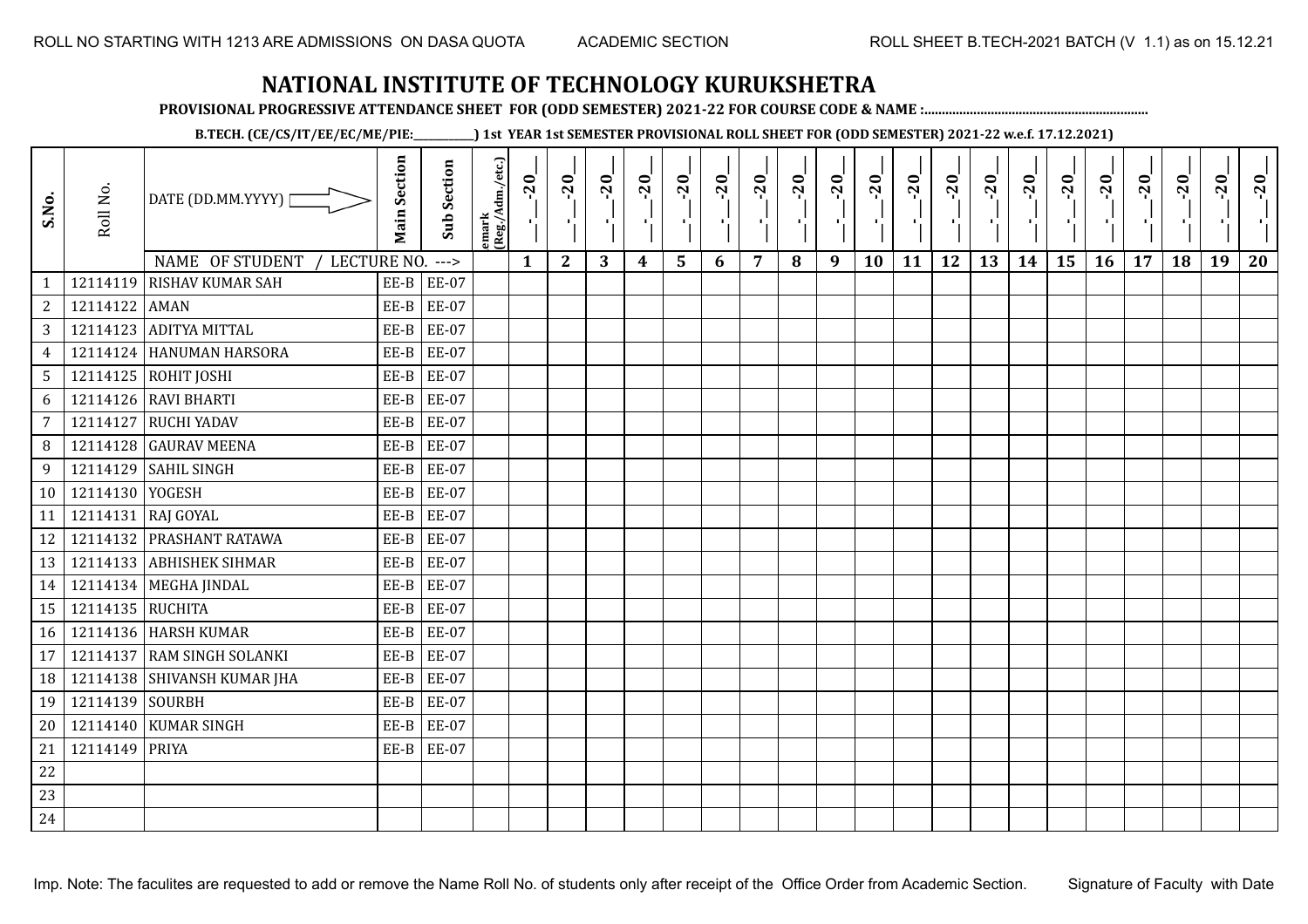**PROVISIONAL PROGRESSIVE ATTENDANCE SHEET FOR (ODD SEMESTER) 2021-22 FOR COURSE CODE & NAME :................................................................**

**B.TECH. (CE/CS/IT/EE/EC/ME/PIE:\_\_\_\_\_\_\_\_\_\_\_\_) 1st YEAR 1st SEMESTER PROVISIONAL ROLL SHEET FOR (ODD SEMESTER) 2021-22 w.e.f. 17.12.2021)**

| S.No.                        | Roll No.        | DATE (DD.MM.YYYY) [                                  | <b>Main Section</b> | <b>Sub Section</b>       | lemark<br>(Reg./Adm./etc.) | $-20$<br>4   | $-20$<br>- 10 | $-20$<br>로 | $-20$<br>$\blacksquare$ | $-20$<br>$\frac{1}{1}$ | $-20$<br>로 | $-20$<br>п÷ | $-20$<br>٠, | $-20$<br>$\mathcal{F}_{\mathbf{L}}$ | $-20$<br>×. | $-20$<br>ъĻ. | $-20$<br>тŀ | $-20$<br>л, | $-20$ | $-20$<br>шj | $-20$ | $-20$<br>$\mathbf{r}$ | $-20$<br>국 | $-20$ | $-20$ |
|------------------------------|-----------------|------------------------------------------------------|---------------------|--------------------------|----------------------------|--------------|---------------|------------|-------------------------|------------------------|------------|-------------|-------------|-------------------------------------|-------------|--------------|-------------|-------------|-------|-------------|-------|-----------------------|------------|-------|-------|
|                              |                 | NAME OF STUDENT / LECTURE NO.<br>12114141 ABDUL GANI |                     | $--->$<br>$EE-B$ $EE-08$ |                            | $\mathbf{1}$ | $\mathbf{2}$  | 3          | 4                       | 5                      | 6          | 7           | 8           | 9                                   | 10          | 11           | 12          | 13          | 14    | 15          | 16    | 17                    | 18         | 19    | 20    |
| $\mathbf{1}$<br>$\mathbf{2}$ | 12114142 AJAY   |                                                      | EE-B                | <b>EE-08</b>             |                            |              |               |            |                         |                        |            |             |             |                                     |             |              |             |             |       |             |       |                       |            |       |       |
| 3                            |                 | 12114143 DEVANSH SAINI                               | EE-B                | <b>EE-08</b>             |                            |              |               |            |                         |                        |            |             |             |                                     |             |              |             |             |       |             |       |                       |            |       |       |
| $\overline{4}$               |                 | 12114144 RAVI KUMAR                                  | EE-B                | <b>EE-08</b>             |                            |              |               |            |                         |                        |            |             |             |                                     |             |              |             |             |       |             |       |                       |            |       |       |
| 5                            |                 | 12114145 WAJID HUSSAIN                               | EE-B                | <b>EE-08</b>             |                            |              |               |            |                         |                        |            |             |             |                                     |             |              |             |             |       |             |       |                       |            |       |       |
| 6                            |                 | 12114146 NITIN NEGI                                  | EE-B                | <b>EE-08</b>             |                            |              |               |            |                         |                        |            |             |             |                                     |             |              |             |             |       |             |       |                       |            |       |       |
| $\overline{7}$               |                 | 12114147 VINAY KUMAR MEENA                           | EE-B                | <b>EE-08</b>             |                            |              |               |            |                         |                        |            |             |             |                                     |             |              |             |             |       |             |       |                       |            |       |       |
| 8                            |                 | 12114150 KARTIK SAROHA                               | EE-B                | <b>EE-08</b>             |                            |              |               |            |                         |                        |            |             |             |                                     |             |              |             |             |       |             |       |                       |            |       |       |
| 9                            |                 | 12114152 ABHISHEK                                    | EE-B                | <b>EE-08</b>             |                            |              |               |            |                         |                        |            |             |             |                                     |             |              |             |             |       |             |       |                       |            |       |       |
| 10 <sup>1</sup>              |                 | 12114153 GOVIND SINGH                                |                     | $EE-B$ $EE-08$           |                            |              |               |            |                         |                        |            |             |             |                                     |             |              |             |             |       |             |       |                       |            |       |       |
| 11                           |                 | 12114154 KOMAL MEENA                                 | EE-B                | <b>EE-08</b>             |                            |              |               |            |                         |                        |            |             |             |                                     |             |              |             |             |       |             |       |                       |            |       |       |
| 12                           | 12114155 RUPAL  |                                                      | EE-B                | <b>EE-08</b>             |                            |              |               |            |                         |                        |            |             |             |                                     |             |              |             |             |       |             |       |                       |            |       |       |
| 13                           | 12114156 RAHUL  |                                                      | EE-B                | <b>EE-08</b>             |                            |              |               |            |                         |                        |            |             |             |                                     |             |              |             |             |       |             |       |                       |            |       |       |
| 14                           | 12114157 SAHIL  |                                                      | EE-B                | <b>EE-08</b>             |                            |              |               |            |                         |                        |            |             |             |                                     |             |              |             |             |       |             |       |                       |            |       |       |
| 15                           |                 | 12114158 NIKUNJ MITTAL                               | EE-B                | <b>EE-08</b>             |                            |              |               |            |                         |                        |            |             |             |                                     |             |              |             |             |       |             |       |                       |            |       |       |
| 16                           |                 | 12114159 VEDIKA TYAGI                                | EE-B                | <b>EE-08</b>             |                            |              |               |            |                         |                        |            |             |             |                                     |             |              |             |             |       |             |       |                       |            |       |       |
| 17                           |                 | 12114160 DIVYANSH KUNTAL                             | EE-B                | <b>EE-08</b>             |                            |              |               |            |                         |                        |            |             |             |                                     |             |              |             |             |       |             |       |                       |            |       |       |
| 18                           |                 | 12114161 RIYA KUMAR                                  | EE-B                | <b>EE-08</b>             |                            |              |               |            |                         |                        |            |             |             |                                     |             |              |             |             |       |             |       |                       |            |       |       |
| 19                           |                 | 12114162 AASHAY RAJ                                  | EE-B                | <b>EE-08</b>             |                            |              |               |            |                         |                        |            |             |             |                                     |             |              |             |             |       |             |       |                       |            |       |       |
| 20                           | 12114163 RAVINA |                                                      | $EE-B$              | <b>EE-08</b>             |                            |              |               |            |                         |                        |            |             |             |                                     |             |              |             |             |       |             |       |                       |            |       |       |
| 21                           |                 | 12114164 ABHISHEK MEENA                              |                     | $EE-B$ $EE-08$           |                            |              |               |            |                         |                        |            |             |             |                                     |             |              |             |             |       |             |       |                       |            |       |       |
| 22                           |                 |                                                      |                     |                          |                            |              |               |            |                         |                        |            |             |             |                                     |             |              |             |             |       |             |       |                       |            |       |       |
| 23                           |                 |                                                      |                     |                          |                            |              |               |            |                         |                        |            |             |             |                                     |             |              |             |             |       |             |       |                       |            |       |       |
| 24                           |                 |                                                      |                     |                          |                            |              |               |            |                         |                        |            |             |             |                                     |             |              |             |             |       |             |       |                       |            |       |       |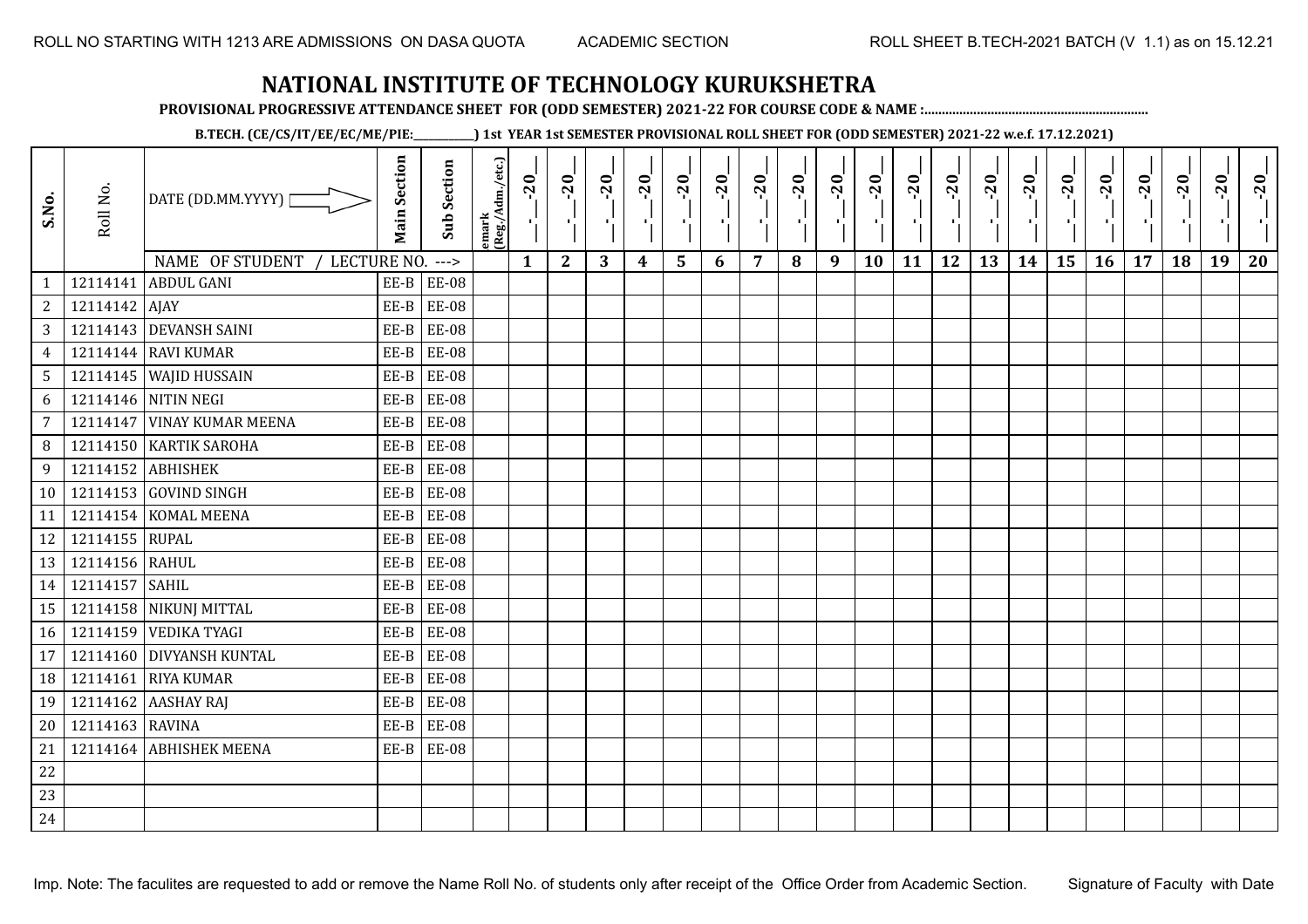**PROVISIONAL PROGRESSIVE ATTENDANCE SHEET FOR (ODD SEMESTER) 2021-22 FOR COURSE CODE & NAME :................................................................**

**B.TECH. (CE/CS/IT/EE/EC/ME/PIE:\_\_\_\_\_\_\_\_\_\_\_\_) 1st YEAR 1st SEMESTER PROVISIONAL ROLL SHEET FOR (ODD SEMESTER) 2021-22 w.e.f. 17.12.2021)**

| S.No.           | Roll No.         | DATE (DD.MM.YYYY)  <br>NAME OF STUDENT<br>LECTURE NO. ---> | <b>Main Section</b> | <b>Sub Section</b> | emark<br>(Reg./Adm./etc.) | $-20$<br>- C (<br>$\mathbf{1}$ | $-20$<br>л.<br>$\mathbf{2}$ | $-20$<br>$\mathbf{H}_{\mathrm{eff}}$<br>3 | $-20$<br>4 | $-20$<br>$\blacksquare$<br>5 | $-20$<br>×.<br>6 | $-20$<br>7 | $-20$<br>шĵ<br>8 | $-20$<br>шĵ<br>9 | $-20$<br>л.<br>10 | $-20$<br>11 | $-20$<br>$\mathbf{r}$<br>12 | $-20$<br>13 | $-20$<br>τj<br>14 | $-20$<br>٠,<br>15 | $-20$<br>π÷<br><b>16</b> | $-20$<br>- 1<br>17 | $-20$<br>18 | $-20$<br>19 | $-20$<br>20 |
|-----------------|------------------|------------------------------------------------------------|---------------------|--------------------|---------------------------|--------------------------------|-----------------------------|-------------------------------------------|------------|------------------------------|------------------|------------|------------------|------------------|-------------------|-------------|-----------------------------|-------------|-------------------|-------------------|--------------------------|--------------------|-------------|-------------|-------------|
| $\mathbf{1}$    | 12115001         | <b>UDIT KUMAR SHARMA</b>                                   |                     | $EC-A$ $EC-01$     |                           |                                |                             |                                           |            |                              |                  |            |                  |                  |                   |             |                             |             |                   |                   |                          |                    |             |             |             |
| $\overline{c}$  | 12115002         | <b>GAURAV KISHORE</b>                                      | EC-A                | EC-01              |                           |                                |                             |                                           |            |                              |                  |            |                  |                  |                   |             |                             |             |                   |                   |                          |                    |             |             |             |
| 3               | 12115003 RISHIKA |                                                            | $EC-A$              | EC-01              |                           |                                |                             |                                           |            |                              |                  |            |                  |                  |                   |             |                             |             |                   |                   |                          |                    |             |             |             |
| $\overline{4}$  | 12115004         | HIMANSHU                                                   | EC-A                | $EC-01$            |                           |                                |                             |                                           |            |                              |                  |            |                  |                  |                   |             |                             |             |                   |                   |                          |                    |             |             |             |
| $5\phantom{.0}$ |                  | 12115005 SAKSHAM SINGH                                     | EC-A                | EC-01              |                           |                                |                             |                                           |            |                              |                  |            |                  |                  |                   |             |                             |             |                   |                   |                          |                    |             |             |             |
| 6               | 12115006         | <b>DISHA AGARWAL</b>                                       | EC-A                | EC-01              |                           |                                |                             |                                           |            |                              |                  |            |                  |                  |                   |             |                             |             |                   |                   |                          |                    |             |             |             |
| 7               | 12115007         | RINGSODAU HOJAI                                            | EC-A                | EC-01              |                           |                                |                             |                                           |            |                              |                  |            |                  |                  |                   |             |                             |             |                   |                   |                          |                    |             |             |             |
| 8               | 12115008         | <b>AMAN JINDAL</b>                                         | EC-A                | EC-01              |                           |                                |                             |                                           |            |                              |                  |            |                  |                  |                   |             |                             |             |                   |                   |                          |                    |             |             |             |
| 9               | 12115009         | RIDDHI CHAUHAN                                             |                     | $EC-A$ EC-01       |                           |                                |                             |                                           |            |                              |                  |            |                  |                  |                   |             |                             |             |                   |                   |                          |                    |             |             |             |
| 10              |                  | 12115010 PARTH BHATIA                                      |                     | $EC-A$ EC-01       |                           |                                |                             |                                           |            |                              |                  |            |                  |                  |                   |             |                             |             |                   |                   |                          |                    |             |             |             |
| 11              | 12115011         | PAARTH BANSAL                                              | EC-A                | EC-01              |                           |                                |                             |                                           |            |                              |                  |            |                  |                  |                   |             |                             |             |                   |                   |                          |                    |             |             |             |
| 12              |                  | 12115012 ARJUN GARG                                        | EC-A                | EC-01              |                           |                                |                             |                                           |            |                              |                  |            |                  |                  |                   |             |                             |             |                   |                   |                          |                    |             |             |             |
| 13              | 12115014 YASHU   |                                                            | EC-A                | $EC-01$            |                           |                                |                             |                                           |            |                              |                  |            |                  |                  |                   |             |                             |             |                   |                   |                          |                    |             |             |             |
| 14              |                  | 12115015 PRANAV BANSAL                                     | $EC-A$              | EC-01              |                           |                                |                             |                                           |            |                              |                  |            |                  |                  |                   |             |                             |             |                   |                   |                          |                    |             |             |             |
| 15              |                  | 12115016 SHIVANSH SINGH                                    | EC-A                | EC-01              |                           |                                |                             |                                           |            |                              |                  |            |                  |                  |                   |             |                             |             |                   |                   |                          |                    |             |             |             |
| 16              | 12115017         | <b>ANKUSH RANGA</b>                                        | EC-A                | EC-01              |                           |                                |                             |                                           |            |                              |                  |            |                  |                  |                   |             |                             |             |                   |                   |                          |                    |             |             |             |
| 17              | 12115018         | <b>SUBHLATA</b>                                            | EC-A                | $EC-01$            |                           |                                |                             |                                           |            |                              |                  |            |                  |                  |                   |             |                             |             |                   |                   |                          |                    |             |             |             |
| 18              | 12115058         | VINAYAK TUKARAM JADHAO                                     |                     | $EC-A$ EC-01       |                           |                                |                             |                                           |            |                              |                  |            |                  |                  |                   |             |                             |             |                   |                   |                          |                    |             |             |             |
| 19              |                  | 12115113 ABHISHEK GARG                                     | EC-A                | EC-01              |                           |                                |                             |                                           |            |                              |                  |            |                  |                  |                   |             |                             |             |                   |                   |                          |                    |             |             |             |
| 20              |                  | 12115158 UDIT GUMBER                                       |                     | $EC-A$ EC-01       |                           |                                |                             |                                           |            |                              |                  |            |                  |                  |                   |             |                             |             |                   |                   |                          |                    |             |             |             |
| 21              |                  |                                                            |                     |                    |                           |                                |                             |                                           |            |                              |                  |            |                  |                  |                   |             |                             |             |                   |                   |                          |                    |             |             |             |
| 22              |                  |                                                            |                     |                    |                           |                                |                             |                                           |            |                              |                  |            |                  |                  |                   |             |                             |             |                   |                   |                          |                    |             |             |             |
| 23              |                  |                                                            |                     |                    |                           |                                |                             |                                           |            |                              |                  |            |                  |                  |                   |             |                             |             |                   |                   |                          |                    |             |             |             |
| 24              |                  |                                                            |                     |                    |                           |                                |                             |                                           |            |                              |                  |            |                  |                  |                   |             |                             |             |                   |                   |                          |                    |             |             |             |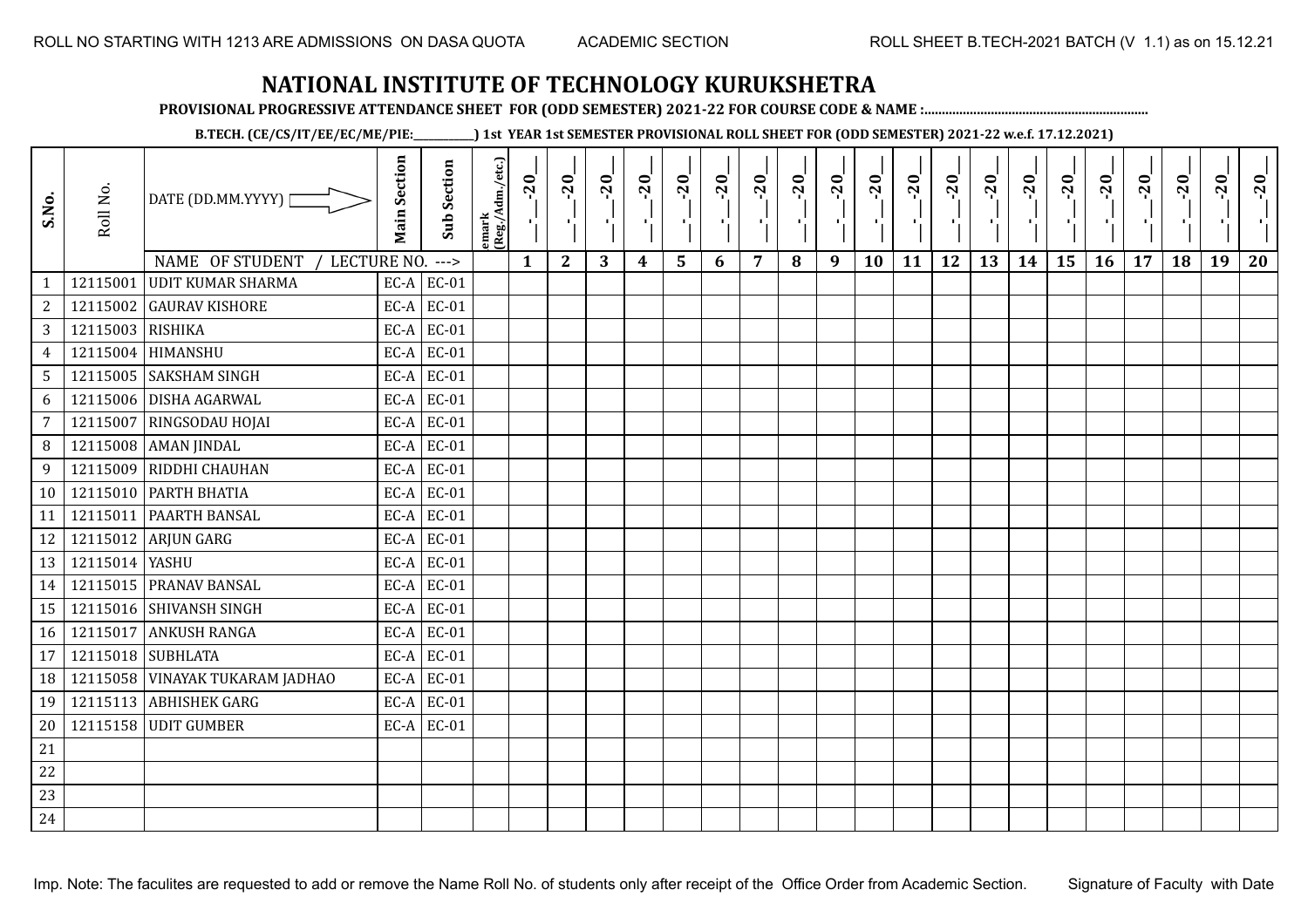**PROVISIONAL PROGRESSIVE ATTENDANCE SHEET FOR (ODD SEMESTER) 2021-22 FOR COURSE CODE & NAME :................................................................**

**B.TECH. (CE/CS/IT/EE/EC/ME/PIE:\_\_\_\_\_\_\_\_\_\_\_\_) 1st YEAR 1st SEMESTER PROVISIONAL ROLL SHEET FOR (ODD SEMESTER) 2021-22 w.e.f. 17.12.2021)**

| S.No.           | Roll No.         | DATE (DD.MM.YYYY) [              | <b>Main Section</b> | <b>Sub Section</b> | emark<br> (Reg./Adm./etc.) | $-20$ | $-20$<br>×.  | $-20$ | $-20$<br>п, | $-20$<br>٠, | $-20$<br>π÷ | $-20$<br>- 1 | $-20$ | $-20$<br>- 10 | $-20$<br>л, | $-20$ | $-20$<br>шĵ | $-20$<br>로 | $-20$<br>$\blacksquare$ | $-20$ | $-20$<br>$\mathcal{F}_{\mathbf{r}}$ . | $-20$ | $-20$ | $-20$<br>$\mathcal{F}_\mathbf{r}$ | $-20$ |
|-----------------|------------------|----------------------------------|---------------------|--------------------|----------------------------|-------|--------------|-------|-------------|-------------|-------------|--------------|-------|---------------|-------------|-------|-------------|------------|-------------------------|-------|---------------------------------------|-------|-------|-----------------------------------|-------|
|                 |                  | NAME OF STUDENT /<br>LECTURE NO. |                     | $--->$             |                            | 1     | $\mathbf{2}$ | 3     | 4           | 5           | 6           | 7            | 8     | 9             | 10          | 11    | 12          | 13         | 14                      | 15    | 16                                    | 17    | 18    | 19                                | 20    |
| $\mathbf{1}$    |                  | 12115019 MEGHA AGARWAL           |                     | $EC-A$ $EC-02$     |                            |       |              |       |             |             |             |              |       |               |             |       |             |            |                         |       |                                       |       |       |                                   |       |
| $\sqrt{2}$      |                  | 12115020 VISHWAS KAPOOR          |                     | $EC-A$ EC-02       |                            |       |              |       |             |             |             |              |       |               |             |       |             |            |                         |       |                                       |       |       |                                   |       |
| $\overline{3}$  |                  | 12115021 RAJNEESH                |                     | $EC-A$ EC-02       |                            |       |              |       |             |             |             |              |       |               |             |       |             |            |                         |       |                                       |       |       |                                   |       |
| $\overline{4}$  | 12115022 ANSHUL  |                                  | EC-A                | EC-02              |                            |       |              |       |             |             |             |              |       |               |             |       |             |            |                         |       |                                       |       |       |                                   |       |
| 5               | 12115023 SHAKSHI |                                  |                     | $EC-A$ EC-02       |                            |       |              |       |             |             |             |              |       |               |             |       |             |            |                         |       |                                       |       |       |                                   |       |
| 6               |                  | 12115024 GARV BHATIA             |                     | $EC-A$ EC-02       |                            |       |              |       |             |             |             |              |       |               |             |       |             |            |                         |       |                                       |       |       |                                   |       |
| $7\overline{ }$ |                  | 12115025 MAHIMA SAINI            |                     | $EC-A$ EC-02       |                            |       |              |       |             |             |             |              |       |               |             |       |             |            |                         |       |                                       |       |       |                                   |       |
| 8               |                  | 12115026 SANDEEP KUMAR           |                     | $EC-A$ EC-02       |                            |       |              |       |             |             |             |              |       |               |             |       |             |            |                         |       |                                       |       |       |                                   |       |
| 9               | 12115027         | <b>VISHNU KUMAR KUMAWAT</b>      |                     | $EC-A$ EC-02       |                            |       |              |       |             |             |             |              |       |               |             |       |             |            |                         |       |                                       |       |       |                                   |       |
| 10 <sup>1</sup> |                  | 12115028 YUJIT YADAV             |                     | $EC-A$ EC-02       |                            |       |              |       |             |             |             |              |       |               |             |       |             |            |                         |       |                                       |       |       |                                   |       |
| 11              |                  | 12115029   MANUPATI VENKATESH    |                     | $EC-A$ $EC-02$     |                            |       |              |       |             |             |             |              |       |               |             |       |             |            |                         |       |                                       |       |       |                                   |       |
| 12              | 12115030 RITIK   |                                  |                     | $EC-A$ EC-02       |                            |       |              |       |             |             |             |              |       |               |             |       |             |            |                         |       |                                       |       |       |                                   |       |
| 13              | 12115031         | <b>DHRUV</b>                     | EC-A                | EC-02              |                            |       |              |       |             |             |             |              |       |               |             |       |             |            |                         |       |                                       |       |       |                                   |       |
| 14              |                  | 12115032 MUSKAN DUWESH           |                     | $EC-A$ EC-02       |                            |       |              |       |             |             |             |              |       |               |             |       |             |            |                         |       |                                       |       |       |                                   |       |
| 15              |                  | 12115033 DEEPAK ARORA            | EC-A                | EC-02              |                            |       |              |       |             |             |             |              |       |               |             |       |             |            |                         |       |                                       |       |       |                                   |       |
| 16              |                  | 12115035 AARYANSH TALWAR         |                     | $EC-A$ EC-02       |                            |       |              |       |             |             |             |              |       |               |             |       |             |            |                         |       |                                       |       |       |                                   |       |
| 17              |                  | 12115036 SARTHAK VERMA           |                     | $EC-A$ EC-02       |                            |       |              |       |             |             |             |              |       |               |             |       |             |            |                         |       |                                       |       |       |                                   |       |
| 18              |                  | 12115038 ANKIT KUMAR             |                     | $EC-A$ EC-02       |                            |       |              |       |             |             |             |              |       |               |             |       |             |            |                         |       |                                       |       |       |                                   |       |
| 19              |                  | 12115039 PRASHANT KATIYAR        |                     | $EC-A$ EC-02       |                            |       |              |       |             |             |             |              |       |               |             |       |             |            |                         |       |                                       |       |       |                                   |       |
| 20              |                  | 12115040 RAMAVATH SIDDHU         |                     | $EC-A$ EC-02       |                            |       |              |       |             |             |             |              |       |               |             |       |             |            |                         |       |                                       |       |       |                                   |       |
| 21              |                  |                                  |                     |                    |                            |       |              |       |             |             |             |              |       |               |             |       |             |            |                         |       |                                       |       |       |                                   |       |
| 22              |                  |                                  |                     |                    |                            |       |              |       |             |             |             |              |       |               |             |       |             |            |                         |       |                                       |       |       |                                   |       |
| 23              |                  |                                  |                     |                    |                            |       |              |       |             |             |             |              |       |               |             |       |             |            |                         |       |                                       |       |       |                                   |       |
| 24              |                  |                                  |                     |                    |                            |       |              |       |             |             |             |              |       |               |             |       |             |            |                         |       |                                       |       |       |                                   |       |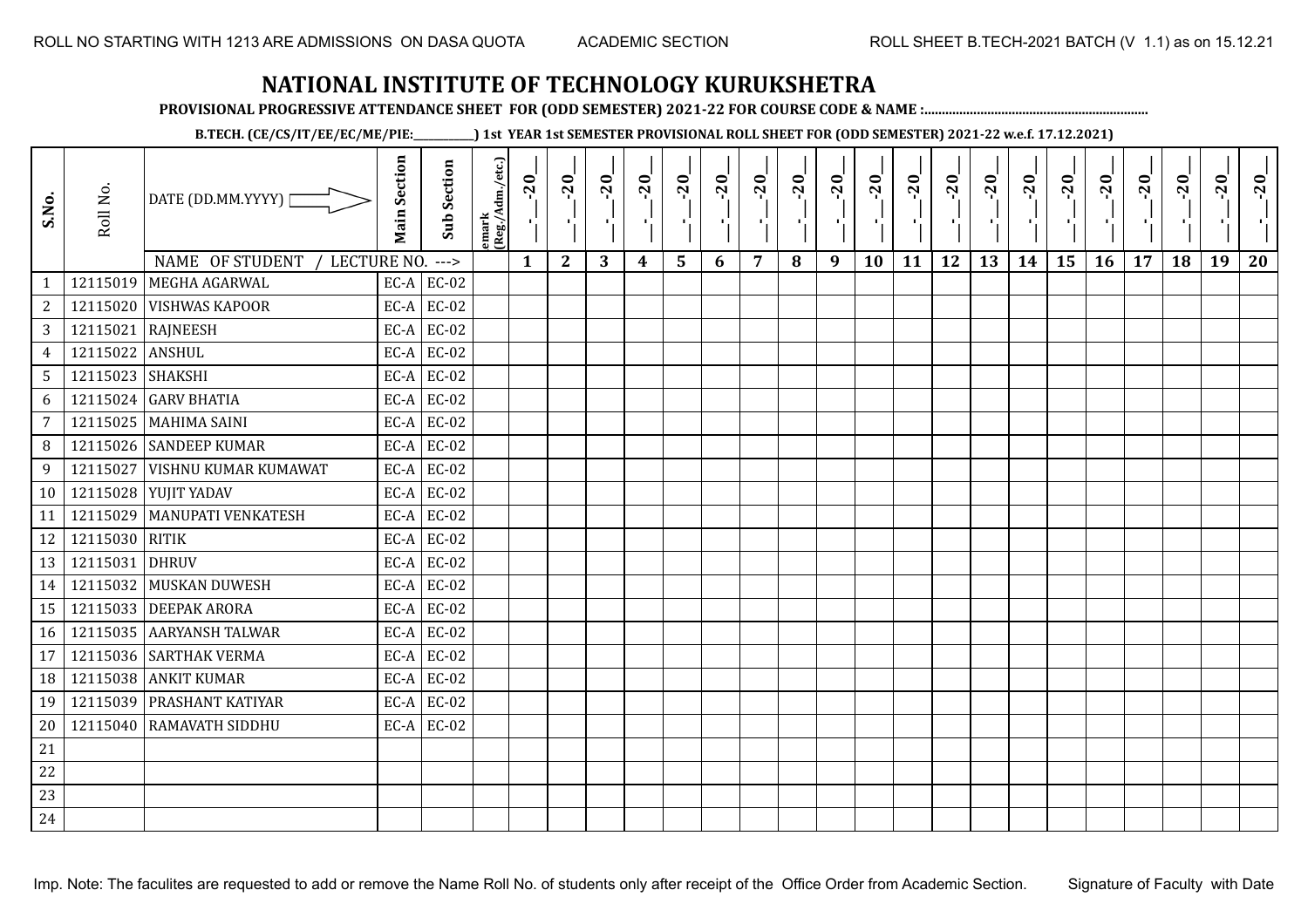**PROVISIONAL PROGRESSIVE ATTENDANCE SHEET FOR (ODD SEMESTER) 2021-22 FOR COURSE CODE & NAME :................................................................**

**B.TECH. (CE/CS/IT/EE/EC/ME/PIE:\_\_\_\_\_\_\_\_\_\_\_\_) 1st YEAR 1st SEMESTER PROVISIONAL ROLL SHEET FOR (ODD SEMESTER) 2021-22 w.e.f. 17.12.2021)**

| S.No.           | Roll No.          | DATE (DD.MM.YYYY) [<br>NAME OF STUDENT<br>LECTURE NO. | <b>Main Section</b> | Sub Section<br>$--->$ | emark<br> (Reg./Adm./etc.) | $-20$<br>Ч.<br>$\mathbf{1}$ | $-20$<br>×.<br>$\mathbf{2}$ | $-20$<br>-91<br>3 | $-20$<br>π÷<br>$\boldsymbol{4}$ | $-20$<br>٠,<br>5 | $-20$<br>п. | $-20$<br>п,<br>7 | $-20$<br>8 | $-20$<br>лj<br>9 | $-20$<br>л,<br>10 | $-20$<br>п÷<br>11 | $-20$<br>-10<br>12 | $-20$<br>로<br>13 | $-20$<br>шj<br>14 | $-20$<br>÷,<br>15 | $-20$<br>л.,<br>16 | $-20$<br>17 | $-20$<br>18 | $-20$<br>×.<br>19 | $-20$<br>пŀ.<br>20 |
|-----------------|-------------------|-------------------------------------------------------|---------------------|-----------------------|----------------------------|-----------------------------|-----------------------------|-------------------|---------------------------------|------------------|-------------|------------------|------------|------------------|-------------------|-------------------|--------------------|------------------|-------------------|-------------------|--------------------|-------------|-------------|-------------------|--------------------|
| $\mathbf{1}$    |                   | 12115034 SHELJA SHARMA                                |                     | $EC-A$ $EC-03$        |                            |                             |                             |                   |                                 |                  | 6           |                  |            |                  |                   |                   |                    |                  |                   |                   |                    |             |             |                   |                    |
| 2               | 12115037          | <b>VANSHIKA GANDHI</b>                                | EC-A                | <b>EC-03</b>          |                            |                             |                             |                   |                                 |                  |             |                  |            |                  |                   |                   |                    |                  |                   |                   |                    |             |             |                   |                    |
| $\mathbf{3}$    | 12115041          | <b>ADITYA SINGH</b>                                   | EC-A                | <b>EC-03</b>          |                            |                             |                             |                   |                                 |                  |             |                  |            |                  |                   |                   |                    |                  |                   |                   |                    |             |             |                   |                    |
| $\overline{4}$  | 12115042          | <b>PRAYASH BHURIA</b>                                 | EC-A                | <b>EC-03</b>          |                            |                             |                             |                   |                                 |                  |             |                  |            |                  |                   |                   |                    |                  |                   |                   |                    |             |             |                   |                    |
| $5\overline{)}$ | 12115043 GARVEET  |                                                       | EC-A                | <b>EC-03</b>          |                            |                             |                             |                   |                                 |                  |             |                  |            |                  |                   |                   |                    |                  |                   |                   |                    |             |             |                   |                    |
| 6               |                   | 12115044 NISHANT LOHANI                               | EC-A                | EC-03                 |                            |                             |                             |                   |                                 |                  |             |                  |            |                  |                   |                   |                    |                  |                   |                   |                    |             |             |                   |                    |
| $\overline{7}$  | 12115045          | <b>HARSHIT CHANANA</b>                                |                     | $EC-A$ EC-03          |                            |                             |                             |                   |                                 |                  |             |                  |            |                  |                   |                   |                    |                  |                   |                   |                    |             |             |                   |                    |
| 8               | 12115046 ADITYA   |                                                       | EC-A                | EC-03                 |                            |                             |                             |                   |                                 |                  |             |                  |            |                  |                   |                   |                    |                  |                   |                   |                    |             |             |                   |                    |
| 9               | 12115047          | <b>DEEPTI KAUSHIK</b>                                 |                     | $EC-A$ EC-03          |                            |                             |                             |                   |                                 |                  |             |                  |            |                  |                   |                   |                    |                  |                   |                   |                    |             |             |                   |                    |
| 10              |                   | 12115048 TAPASVI ARORA                                |                     | $EC-A$ EC-03          |                            |                             |                             |                   |                                 |                  |             |                  |            |                  |                   |                   |                    |                  |                   |                   |                    |             |             |                   |                    |
| 11              | 12115049 JAISHIKA |                                                       | EC-A                | <b>EC-03</b>          |                            |                             |                             |                   |                                 |                  |             |                  |            |                  |                   |                   |                    |                  |                   |                   |                    |             |             |                   |                    |
| 12              |                   | 12115050 SHRUTI KUMARI                                |                     | $EC-A$ EC-03          |                            |                             |                             |                   |                                 |                  |             |                  |            |                  |                   |                   |                    |                  |                   |                   |                    |             |             |                   |                    |
| 13              | 12115051          | <b>ASHWANI</b>                                        | EC-A                | <b>EC-03</b>          |                            |                             |                             |                   |                                 |                  |             |                  |            |                  |                   |                   |                    |                  |                   |                   |                    |             |             |                   |                    |
| 14              |                   | 12115052 NIKHIL JAIN                                  | EC-A                | EC-03                 |                            |                             |                             |                   |                                 |                  |             |                  |            |                  |                   |                   |                    |                  |                   |                   |                    |             |             |                   |                    |
| 15              | 12115053          | <b>AMAN KUMAR</b>                                     | EC-A                | <b>EC-03</b>          |                            |                             |                             |                   |                                 |                  |             |                  |            |                  |                   |                   |                    |                  |                   |                   |                    |             |             |                   |                    |
| 16              |                   | 12115054 UNNAT GUPTA                                  | EC-A                | <b>EC-03</b>          |                            |                             |                             |                   |                                 |                  |             |                  |            |                  |                   |                   |                    |                  |                   |                   |                    |             |             |                   |                    |
| 17              | 12115055          | <b>ANIDEEP KALIA</b>                                  | EC-A                | $EC-03$               |                            |                             |                             |                   |                                 |                  |             |                  |            |                  |                   |                   |                    |                  |                   |                   |                    |             |             |                   |                    |
| 18              | 12115057          | MOHIT GOYAL                                           |                     | $EC-A$ EC-03          |                            |                             |                             |                   |                                 |                  |             |                  |            |                  |                   |                   |                    |                  |                   |                   |                    |             |             |                   |                    |
| 19              | 12115059          | <b>DISHURAJ</b>                                       | EC-A                | EC-03                 |                            |                             |                             |                   |                                 |                  |             |                  |            |                  |                   |                   |                    |                  |                   |                   |                    |             |             |                   |                    |
| 20              |                   | 12115060 BHUKYA ARAVINDH                              |                     | $EC-A$ EC-03          |                            |                             |                             |                   |                                 |                  |             |                  |            |                  |                   |                   |                    |                  |                   |                   |                    |             |             |                   |                    |
| 21              |                   |                                                       |                     |                       |                            |                             |                             |                   |                                 |                  |             |                  |            |                  |                   |                   |                    |                  |                   |                   |                    |             |             |                   |                    |
| 22              |                   |                                                       |                     |                       |                            |                             |                             |                   |                                 |                  |             |                  |            |                  |                   |                   |                    |                  |                   |                   |                    |             |             |                   |                    |
| 23              |                   |                                                       |                     |                       |                            |                             |                             |                   |                                 |                  |             |                  |            |                  |                   |                   |                    |                  |                   |                   |                    |             |             |                   |                    |
| 24              |                   |                                                       |                     |                       |                            |                             |                             |                   |                                 |                  |             |                  |            |                  |                   |                   |                    |                  |                   |                   |                    |             |             |                   |                    |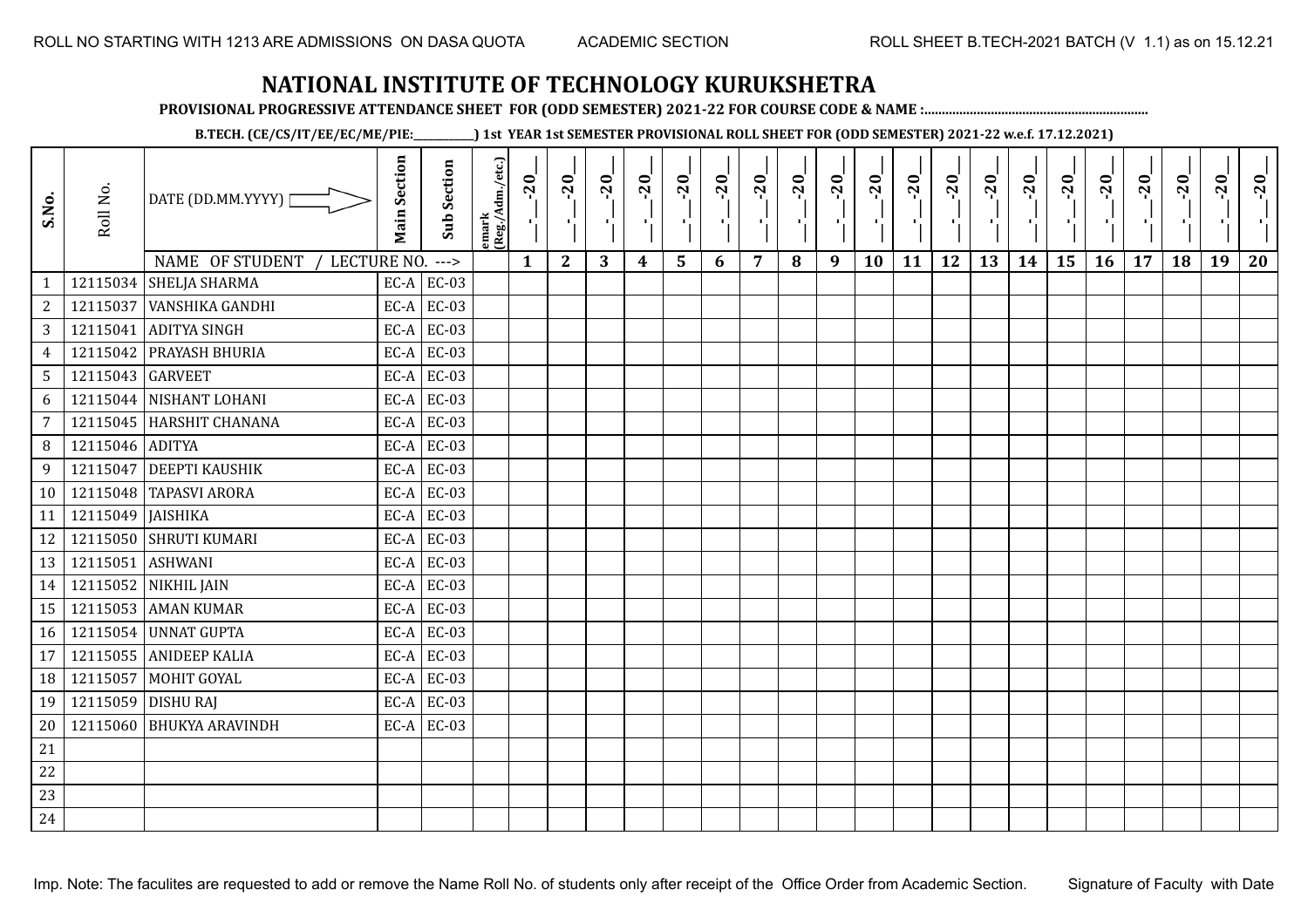**PROVISIONAL PROGRESSIVE ATTENDANCE SHEET FOR (ODD SEMESTER) 2021-22 FOR COURSE CODE & NAME :................................................................**

**B.TECH. (CE/CS/IT/EE/EC/ME/PIE:\_\_\_\_\_\_\_\_\_\_\_\_) 1st YEAR 1st SEMESTER PROVISIONAL ROLL SHEET FOR (ODD SEMESTER) 2021-22 w.e.f. 17.12.2021)**

| S.No.          | Roll No.          | DATE (DD.MM.YYYY) [            | <b>Main Section</b> | <b>Sub Section</b>       | emark<br>(Reg./Adm./etc.) | $-20$        | $-20$<br>P,  | $-20$<br>шÌ | $-20$<br>лj      | $-20$<br>국 | $-20$<br>л., | $-20$<br>- 1 | $-20$ | $-20$<br>×. | $-20$<br>×, | $-20$<br>п, | $-20$<br>τj | $-20$<br>로 | $-20$<br>$\blacksquare$ | $-20$<br>۱, | $-20$<br>л÷. | $-20$ | $-20$ | $-20$<br>-97 | $-20$ |
|----------------|-------------------|--------------------------------|---------------------|--------------------------|---------------------------|--------------|--------------|-------------|------------------|------------|--------------|--------------|-------|-------------|-------------|-------------|-------------|------------|-------------------------|-------------|--------------|-------|-------|--------------|-------|
| $\mathbf{1}$   | 12115056 NISHA    | NAME OF STUDENT<br>LECTURE NO. |                     | $--->$<br>$EC-A$ $EC-04$ |                           | $\mathbf{1}$ | $\mathbf{2}$ | 3           | $\boldsymbol{4}$ | 5          | 6            | 7            | 8     | 9           | 10          | 11          | 12          | 13         | 14                      | 15          | 16           | 17    | 18    | 19           | 20    |
| $\sqrt{2}$     |                   | 12115061 SHIVANG CHAUHAN       |                     | $EC-A$ EC-04             |                           |              |              |             |                  |            |              |              |       |             |             |             |             |            |                         |             |              |       |       |              |       |
| $\overline{3}$ |                   | 12115062 BHUKYA MAHESH         |                     | $EC-A$ EC-04             |                           |              |              |             |                  |            |              |              |       |             |             |             |             |            |                         |             |              |       |       |              |       |
| $\overline{4}$ | 12115063 MAHEK    |                                | EC-A                | <b>EC-04</b>             |                           |              |              |             |                  |            |              |              |       |             |             |             |             |            |                         |             |              |       |       |              |       |
| 5 <sup>1</sup> |                   | 12115064 BINITA CHATTARAJ      | EC-A                | EC-04                    |                           |              |              |             |                  |            |              |              |       |             |             |             |             |            |                         |             |              |       |       |              |       |
| 6              |                   | 12115065 LALIT KUMAR           | EC-A                | <b>EC-04</b>             |                           |              |              |             |                  |            |              |              |       |             |             |             |             |            |                         |             |              |       |       |              |       |
| $\overline{7}$ | 12115066 KRISH    |                                |                     | $EC-A$ EC-04             |                           |              |              |             |                  |            |              |              |       |             |             |             |             |            |                         |             |              |       |       |              |       |
| 8              | 12115067          | <b>DHRUV</b>                   |                     | $EC-A$ EC-04             |                           |              |              |             |                  |            |              |              |       |             |             |             |             |            |                         |             |              |       |       |              |       |
| 9              |                   | 12115068 ARPIT KUMAR           |                     | $EC-A$ EC-04             |                           |              |              |             |                  |            |              |              |       |             |             |             |             |            |                         |             |              |       |       |              |       |
| 10             |                   | 12115069 TANISHA GOEL          |                     | $EC-A$ EC-04             |                           |              |              |             |                  |            |              |              |       |             |             |             |             |            |                         |             |              |       |       |              |       |
| 11             |                   | 12115070 VECHALAPU HARSHIT     | EC-A                | <b>EC-04</b>             |                           |              |              |             |                  |            |              |              |       |             |             |             |             |            |                         |             |              |       |       |              |       |
| 12             |                   | 12115071 HIMANSHU              | EC-A                | EC-04                    |                           |              |              |             |                  |            |              |              |       |             |             |             |             |            |                         |             |              |       |       |              |       |
| 13             |                   | 12115072 RAMANSH AGARWAL       | EC-A                | <b>EC-04</b>             |                           |              |              |             |                  |            |              |              |       |             |             |             |             |            |                         |             |              |       |       |              |       |
| 14             | 12115074 SUMIT    |                                |                     | $EC-A$ EC-04             |                           |              |              |             |                  |            |              |              |       |             |             |             |             |            |                         |             |              |       |       |              |       |
| 15             |                   | 12115075 SARANSH GOYAL         | EC-A                | <b>EC-04</b>             |                           |              |              |             |                  |            |              |              |       |             |             |             |             |            |                         |             |              |       |       |              |       |
| 16             |                   | 12115076 GIDIJALA DINESH SURYA | EC-A                | <b>EC-04</b>             |                           |              |              |             |                  |            |              |              |       |             |             |             |             |            |                         |             |              |       |       |              |       |
| 17             |                   | 12115077 AKSHAT MANGAL         | EC-A                | <b>EC-04</b>             |                           |              |              |             |                  |            |              |              |       |             |             |             |             |            |                         |             |              |       |       |              |       |
| 18             |                   | 12115078 SHASHANK KAMBOJ       |                     | $EC-A$ EC-04             |                           |              |              |             |                  |            |              |              |       |             |             |             |             |            |                         |             |              |       |       |              |       |
| 19             |                   | 12115079 HARSH SINGH           | EC-A                | <b>EC-04</b>             |                           |              |              |             |                  |            |              |              |       |             |             |             |             |            |                         |             |              |       |       |              |       |
| 20             | 12115080 GAURAV   |                                |                     | $EC-A$ EC-04             |                           |              |              |             |                  |            |              |              |       |             |             |             |             |            |                         |             |              |       |       |              |       |
| 21             | 12115081 AADI DEV |                                |                     | $EC-A$ EC-04             |                           |              |              |             |                  |            |              |              |       |             |             |             |             |            |                         |             |              |       |       |              |       |
| $22\,$         |                   |                                |                     |                          |                           |              |              |             |                  |            |              |              |       |             |             |             |             |            |                         |             |              |       |       |              |       |
| 23             |                   |                                |                     |                          |                           |              |              |             |                  |            |              |              |       |             |             |             |             |            |                         |             |              |       |       |              |       |
| 24             |                   |                                |                     |                          |                           |              |              |             |                  |            |              |              |       |             |             |             |             |            |                         |             |              |       |       |              |       |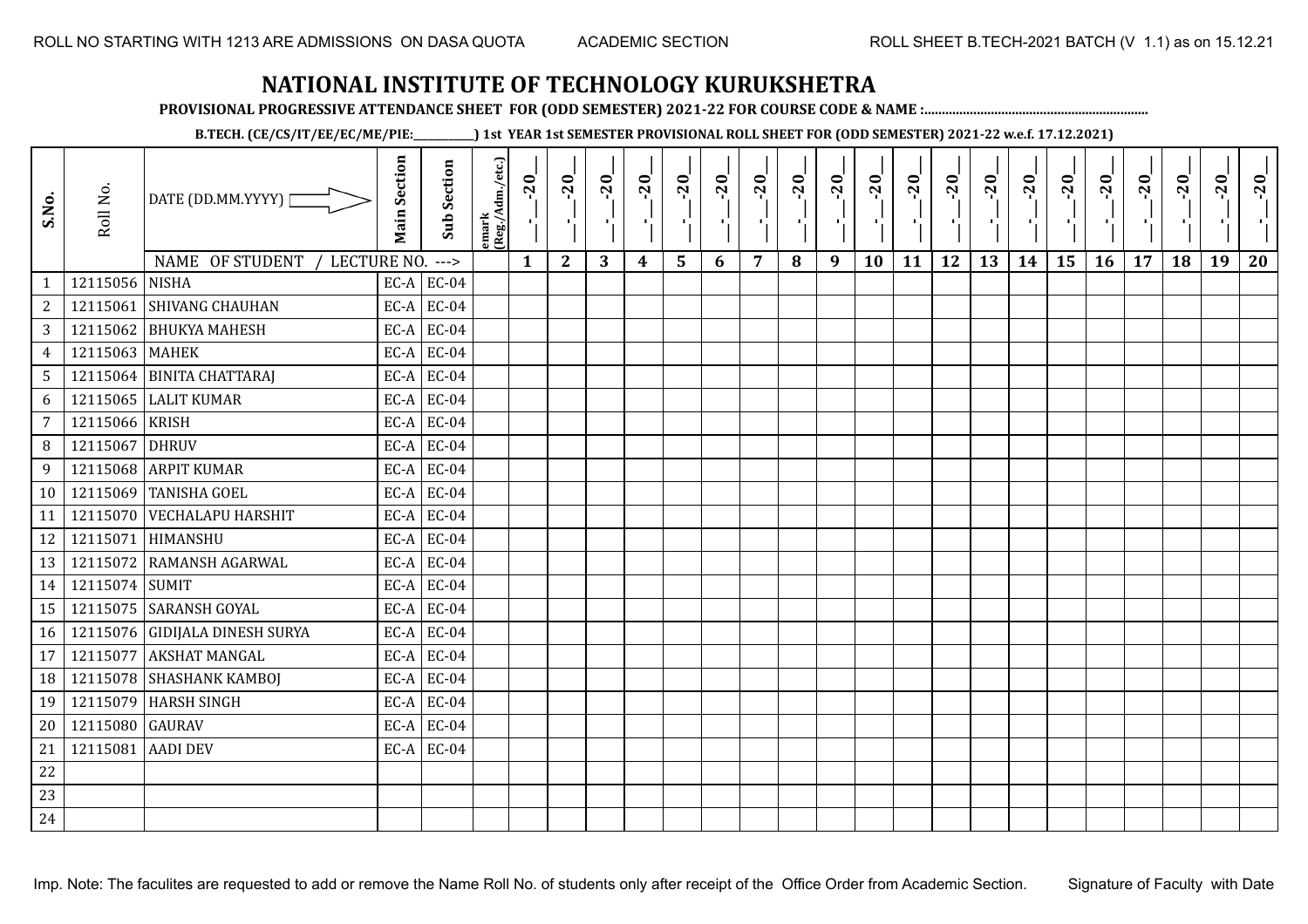**PROVISIONAL PROGRESSIVE ATTENDANCE SHEET FOR (ODD SEMESTER) 2021-22 FOR COURSE CODE & NAME :................................................................**

**B.TECH. (CE/CS/IT/EE/EC/ME/PIE:\_\_\_\_\_\_\_\_\_\_\_\_) 1st YEAR 1st SEMESTER PROVISIONAL ROLL SHEET FOR (ODD SEMESTER) 2021-22 w.e.f. 17.12.2021)**

| S.No.           | Roll No.             | DATE (DD.MM.YYYY)<br>NAME OF STUDENT | <b>Main Section</b> | <b>Sub Section</b>     | emark<br>(Reg./Adm./etc.) | $-20$        | $-20$<br>×.  | $-20$<br>л. | $-20$ | $-20$<br>л. | $-20$ | $-20$ | $-20$ | $-20$<br>ш | $-20$<br>л, | $-20$ | $-20$<br>πī | $-20$ | $-20$ | $-20$<br>۰, | $-20$ | $-20$ | $-20$ | $-20$<br>ч. | $-20$ |
|-----------------|----------------------|--------------------------------------|---------------------|------------------------|---------------------------|--------------|--------------|-------------|-------|-------------|-------|-------|-------|------------|-------------|-------|-------------|-------|-------|-------------|-------|-------|-------|-------------|-------|
| $\mathbf{1}$    | 12115073             | LECTURE NO.<br><b>SAKSHI SAXENA</b>  | $EC-B$              | $--->$<br><b>EC-05</b> |                           | $\mathbf{1}$ | $\mathbf{2}$ | 3           | 4     | 5           | 6     | 7     | 8     | 9          | 10          | 11    | 12          | 13    | 14    | 15          | 16    | 17    | 18    | 19          | 20    |
| $\overline{c}$  | 12115082             | <b>ANKIT GUPTA</b>                   | $EC-B$              | <b>EC-05</b>           |                           |              |              |             |       |             |       |       |       |            |             |       |             |       |       |             |       |       |       |             |       |
| 3               | 12115083 REENA       |                                      | $EC-B$              | <b>EC-05</b>           |                           |              |              |             |       |             |       |       |       |            |             |       |             |       |       |             |       |       |       |             |       |
| $\overline{4}$  | 12115084             | <b>HARSH YADAV</b>                   | $EC-B$              | <b>EC-05</b>           |                           |              |              |             |       |             |       |       |       |            |             |       |             |       |       |             |       |       |       |             |       |
| $5\phantom{.0}$ | 12115085 RITIK       |                                      | $EC-B$              | $EC-05$                |                           |              |              |             |       |             |       |       |       |            |             |       |             |       |       |             |       |       |       |             |       |
| 6               | 12115086             | LOVEKESH JINDAL                      | $EC-B$              | $EC-05$                |                           |              |              |             |       |             |       |       |       |            |             |       |             |       |       |             |       |       |       |             |       |
| 7               | 12115087             | <b>MUDIT YADAV</b>                   | $EC-B$              | <b>EC-05</b>           |                           |              |              |             |       |             |       |       |       |            |             |       |             |       |       |             |       |       |       |             |       |
| 8               | 12115088             | <b>BOGA RANESH KUMAR</b>             | $EC-B$              | $EC-05$                |                           |              |              |             |       |             |       |       |       |            |             |       |             |       |       |             |       |       |       |             |       |
| 9               | 12115089             | YASH PAL                             | $EC-B$              | <b>EC-05</b>           |                           |              |              |             |       |             |       |       |       |            |             |       |             |       |       |             |       |       |       |             |       |
| 10              | 12115090             | <b>AMITABH</b>                       | $EC-B$              | <b>EC-05</b>           |                           |              |              |             |       |             |       |       |       |            |             |       |             |       |       |             |       |       |       |             |       |
| 11              | 12115091             | <b>YOGESH</b>                        | $EC-B$              | <b>EC-05</b>           |                           |              |              |             |       |             |       |       |       |            |             |       |             |       |       |             |       |       |       |             |       |
| 12              |                      | 12115092 BHOOMIKA GUPTA              | $EC-B$              | <b>EC-05</b>           |                           |              |              |             |       |             |       |       |       |            |             |       |             |       |       |             |       |       |       |             |       |
| 13              |                      | 12115093   PRAKHAR PRATAP SINGH      | $EC-B$              | <b>EC-05</b>           |                           |              |              |             |       |             |       |       |       |            |             |       |             |       |       |             |       |       |       |             |       |
| 14              |                      | 12115094 ASHISH SINGLA               | $EC-B$              | <b>EC-05</b>           |                           |              |              |             |       |             |       |       |       |            |             |       |             |       |       |             |       |       |       |             |       |
| 15              | 12115095             | <b>ATUL KESHARI</b>                  | $EC-B$              | <b>EC-05</b>           |                           |              |              |             |       |             |       |       |       |            |             |       |             |       |       |             |       |       |       |             |       |
| 16              |                      | 12115096   MADAMANCHI YASWANTH       | $EC-B$              | EC-05                  |                           |              |              |             |       |             |       |       |       |            |             |       |             |       |       |             |       |       |       |             |       |
|                 | 12115097             | CHAPALA SRI KARTHI VIKAS             | $EC-B$              | <b>EC-05</b>           |                           |              |              |             |       |             |       |       |       |            |             |       |             |       |       |             |       |       |       |             |       |
| 17              |                      | <b>ROHIT MALGAT</b>                  | $EC-B$              | $EC-05$                |                           |              |              |             |       |             |       |       |       |            |             |       |             |       |       |             |       |       |       |             |       |
| 18              | 12115098<br>12115099 | <b>JAIKISHAN</b>                     | $EC-B$              | $EC-05$                |                           |              |              |             |       |             |       |       |       |            |             |       |             |       |       |             |       |       |       |             |       |
| 19              |                      |                                      |                     |                        |                           |              |              |             |       |             |       |       |       |            |             |       |             |       |       |             |       |       |       |             |       |
| 20              | 12115100             | <b>PALKIN BISHNOI</b>                | $EC-B$              | <b>EC-05</b>           |                           |              |              |             |       |             |       |       |       |            |             |       |             |       |       |             |       |       |       |             |       |
| 21              | 12115104             | TIRUMALASETTY ASRITHA                | $EC-B$              | <b>EC-05</b>           |                           |              |              |             |       |             |       |       |       |            |             |       |             |       |       |             |       |       |       |             |       |
| 22              |                      |                                      |                     |                        |                           |              |              |             |       |             |       |       |       |            |             |       |             |       |       |             |       |       |       |             |       |
| 23              |                      |                                      |                     |                        |                           |              |              |             |       |             |       |       |       |            |             |       |             |       |       |             |       |       |       |             |       |
| 24              |                      |                                      |                     |                        |                           |              |              |             |       |             |       |       |       |            |             |       |             |       |       |             |       |       |       |             |       |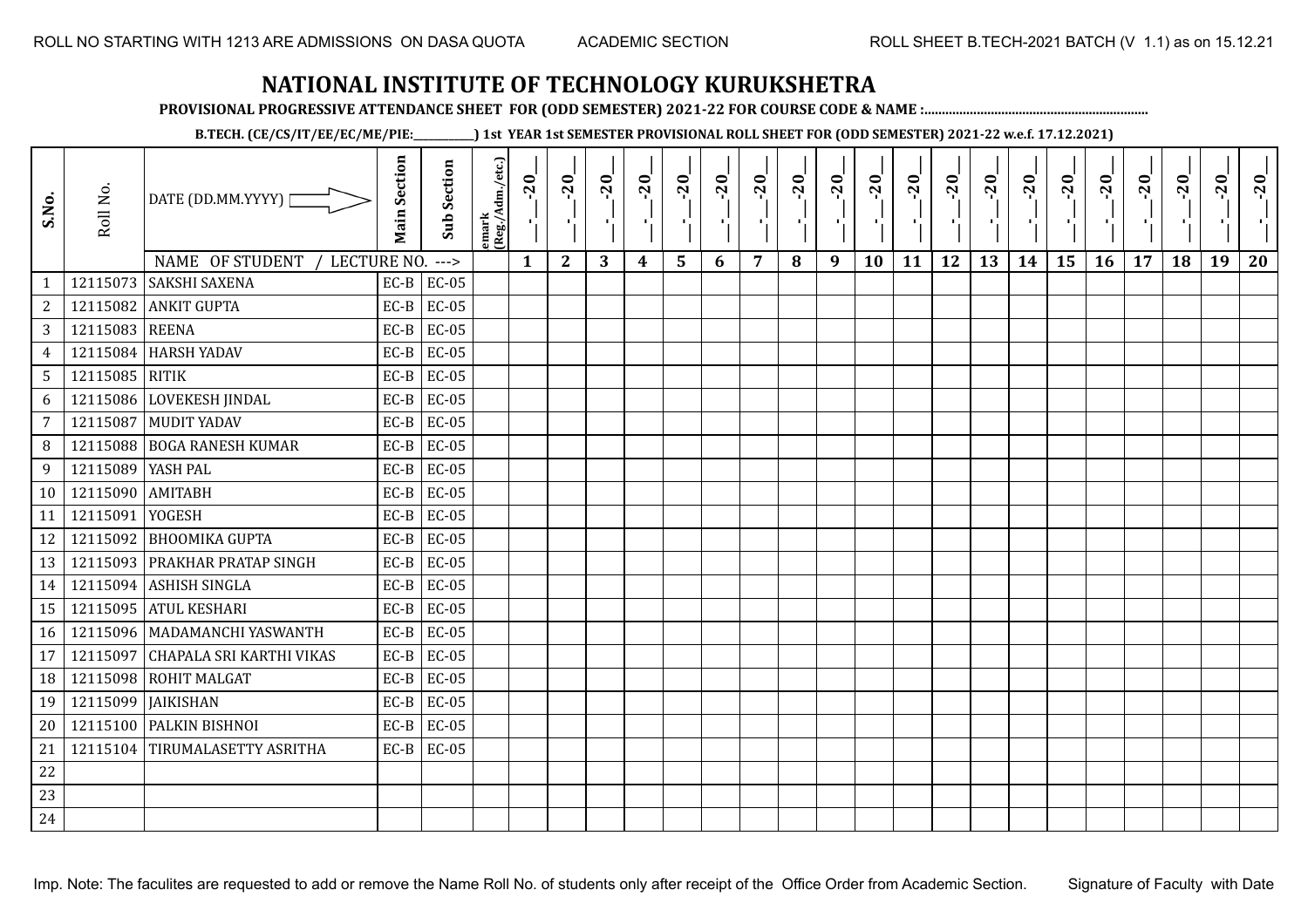**PROVISIONAL PROGRESSIVE ATTENDANCE SHEET FOR (ODD SEMESTER) 2021-22 FOR COURSE CODE & NAME :................................................................**

**B.TECH. (CE/CS/IT/EE/EC/ME/PIE:\_\_\_\_\_\_\_\_\_\_\_\_) 1st YEAR 1st SEMESTER PROVISIONAL ROLL SHEET FOR (ODD SEMESTER) 2021-22 w.e.f. 17.12.2021)**

| S.No.           | Roll No. | DATE (DD.MM.YYYY)  <br>NAME OF STUDENT<br>LECTURE NO. | <b>Main Section</b> | <b>Sub Section</b><br>$---$ | emark<br> (Reg./Adm./etc.) | $-20$<br>$\mathbf{1}$ | $-20$<br>π÷<br>$\mathbf{2}$ | $-20$<br>л÷.<br>3 | $-20$<br>π÷<br>4 | $-20$<br>лj<br>5 | $-20$<br>×,<br>6 | $-20$<br>$\overline{7}$ | $-20$<br>8 | $-20$<br>$\mathbf{L}$<br>9 | $-20$<br>л,<br>10 | $-20$<br>шj<br>11 | $-20$<br>π÷<br>12 | $-20$<br>로<br>13 | $-20$<br>$\blacksquare$<br>14 | $-20$<br>ا .<br>ا<br>15 | $-20$<br>-96<br>16 | $-20$<br>17 | $-20$<br>18 | $-20$<br>×.<br>19 | $-20$<br>20 |
|-----------------|----------|-------------------------------------------------------|---------------------|-----------------------------|----------------------------|-----------------------|-----------------------------|-------------------|------------------|------------------|------------------|-------------------------|------------|----------------------------|-------------------|-------------------|-------------------|------------------|-------------------------------|-------------------------|--------------------|-------------|-------------|-------------------|-------------|
| $\mathbf{1}$    | 12115101 | <b>GARVIT</b>                                         | $EC-B$              | <b>EC-06</b>                |                            |                       |                             |                   |                  |                  |                  |                         |            |                            |                   |                   |                   |                  |                               |                         |                    |             |             |                   |             |
| $\overline{c}$  |          | 12115102 UDAY SINGH                                   | $EC-B$              | EC-06                       |                            |                       |                             |                   |                  |                  |                  |                         |            |                            |                   |                   |                   |                  |                               |                         |                    |             |             |                   |             |
| 3               |          | 12115103 RAHUL SHUKLA                                 | $EC-B$              | <b>EC-06</b>                |                            |                       |                             |                   |                  |                  |                  |                         |            |                            |                   |                   |                   |                  |                               |                         |                    |             |             |                   |             |
| $\overline{4}$  |          | 12115105 SHREYA CHAWLA                                | $EC-B$              | <b>EC-06</b>                |                            |                       |                             |                   |                  |                  |                  |                         |            |                            |                   |                   |                   |                  |                               |                         |                    |             |             |                   |             |
| $5\phantom{.0}$ |          | 12115106 LOKENDRA SINGH                               | $EC-B$              | EC-06                       |                            |                       |                             |                   |                  |                  |                  |                         |            |                            |                   |                   |                   |                  |                               |                         |                    |             |             |                   |             |
| 6               | 12115107 | <b>AKHILESH</b>                                       | $EC-B$              | <b>EC-06</b>                |                            |                       |                             |                   |                  |                  |                  |                         |            |                            |                   |                   |                   |                  |                               |                         |                    |             |             |                   |             |
| 7               | 12115108 | <b>RITVIK KUMAR</b>                                   | $EC-B$              | EC-06                       |                            |                       |                             |                   |                  |                  |                  |                         |            |                            |                   |                   |                   |                  |                               |                         |                    |             |             |                   |             |
| 8               | 12115109 | <b>ABHISHEK KUMAR</b>                                 | $EC-B$              | <b>EC-06</b>                |                            |                       |                             |                   |                  |                  |                  |                         |            |                            |                   |                   |                   |                  |                               |                         |                    |             |             |                   |             |
| 9               |          | 12115110 CHIRAG NAGAR                                 | $EC-B$              | EC-06                       |                            |                       |                             |                   |                  |                  |                  |                         |            |                            |                   |                   |                   |                  |                               |                         |                    |             |             |                   |             |
| 10              | 12115111 | VEERAVALLI NAVEEN SATYA                               | $EC-B$              | <b>EC-06</b>                |                            |                       |                             |                   |                  |                  |                  |                         |            |                            |                   |                   |                   |                  |                               |                         |                    |             |             |                   |             |
| 11              | 12115112 | PRIYANSHI MEHRA                                       | $EC-B$              | <b>EC-06</b>                |                            |                       |                             |                   |                  |                  |                  |                         |            |                            |                   |                   |                   |                  |                               |                         |                    |             |             |                   |             |
| 12              |          | 12115114 GAURAV SAINI                                 | $EC-B$              | EC-06                       |                            |                       |                             |                   |                  |                  |                  |                         |            |                            |                   |                   |                   |                  |                               |                         |                    |             |             |                   |             |
| 13              |          | 12115115 SHREYANSH AGRAWAL                            | $EC-B$              | EC-06                       |                            |                       |                             |                   |                  |                  |                  |                         |            |                            |                   |                   |                   |                  |                               |                         |                    |             |             |                   |             |
| 14              |          | 12115116 SUNNY JAISWAL                                | $EC-B$              | <b>EC-06</b>                |                            |                       |                             |                   |                  |                  |                  |                         |            |                            |                   |                   |                   |                  |                               |                         |                    |             |             |                   |             |
| 15              | 12115117 | <b>VASU MITTAL</b>                                    | $EC-B$              | <b>EC-06</b>                |                            |                       |                             |                   |                  |                  |                  |                         |            |                            |                   |                   |                   |                  |                               |                         |                    |             |             |                   |             |
| 16              |          | 12115118 ARYAN KUMAR                                  | $EC-B$              | EC-06                       |                            |                       |                             |                   |                  |                  |                  |                         |            |                            |                   |                   |                   |                  |                               |                         |                    |             |             |                   |             |
| 17              | 12115119 | <b>ADITI</b>                                          | $EC-B$              | <b>EC-06</b>                |                            |                       |                             |                   |                  |                  |                  |                         |            |                            |                   |                   |                   |                  |                               |                         |                    |             |             |                   |             |
| 18              | 12115120 | <b>ASHISH KUMAR YADAV</b>                             | $EC-B$              | EC-06                       |                            |                       |                             |                   |                  |                  |                  |                         |            |                            |                   |                   |                   |                  |                               |                         |                    |             |             |                   |             |
| 19              | 12115121 | <b>ANKUR RAO</b>                                      | $EC-B$              | <b>EC-06</b>                |                            |                       |                             |                   |                  |                  |                  |                         |            |                            |                   |                   |                   |                  |                               |                         |                    |             |             |                   |             |
| 20              |          | 12115126 MEGHA KUMARI                                 | $EC-B$              | <b>EC-06</b>                |                            |                       |                             |                   |                  |                  |                  |                         |            |                            |                   |                   |                   |                  |                               |                         |                    |             |             |                   |             |
| 21              |          |                                                       |                     |                             |                            |                       |                             |                   |                  |                  |                  |                         |            |                            |                   |                   |                   |                  |                               |                         |                    |             |             |                   |             |
| 22              |          |                                                       |                     |                             |                            |                       |                             |                   |                  |                  |                  |                         |            |                            |                   |                   |                   |                  |                               |                         |                    |             |             |                   |             |
| 23              |          |                                                       |                     |                             |                            |                       |                             |                   |                  |                  |                  |                         |            |                            |                   |                   |                   |                  |                               |                         |                    |             |             |                   |             |
| 24              |          |                                                       |                     |                             |                            |                       |                             |                   |                  |                  |                  |                         |            |                            |                   |                   |                   |                  |                               |                         |                    |             |             |                   |             |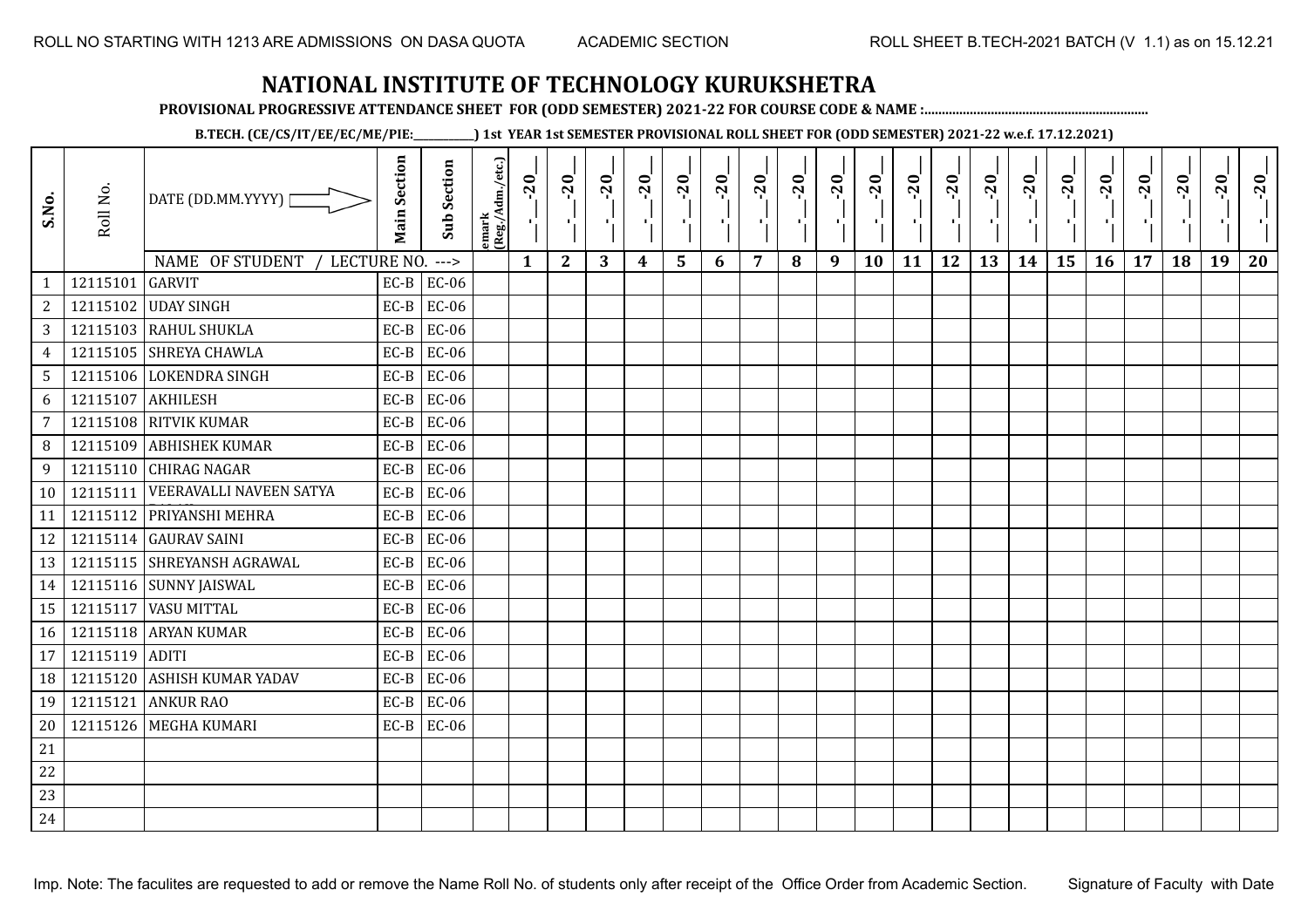**PROVISIONAL PROGRESSIVE ATTENDANCE SHEET FOR (ODD SEMESTER) 2021-22 FOR COURSE CODE & NAME :................................................................**

**B.TECH. (CE/CS/IT/EE/EC/ME/PIE:\_\_\_\_\_\_\_\_\_\_\_\_) 1st YEAR 1st SEMESTER PROVISIONAL ROLL SHEET FOR (ODD SEMESTER) 2021-22 w.e.f. 17.12.2021)**

| S.No.           | Roll No.        | DATE (DD.MM.YYYY)<br>NAME OF STUDENT /<br>LECTURE NO. | <b>Main Section</b> | <b>Sub Section</b><br>$---$ | emark<br>(Reg./Adm./etc.) | $-20$<br>$\mathbf{1}$ | $-20$<br>π÷<br>$\mathbf{2}$ | $-20$<br>л÷.<br>3 | $-20$<br>π÷ | $-20$<br>тj<br>5 | $-20$<br>×, | $-20$<br>$\overline{7}$ | $-20$<br>8 | $-20$<br>пļ<br>9 | $-20$<br>л,<br>10 | $-20$<br>πt<br>11 | $-20$<br>πt<br>12 | $-20$<br>로<br>13 | $-20$<br>$\blacksquare$<br>14 | $-20$<br>$\frac{1}{1}$<br>15 | $-20$<br>-96<br>16 | $-20$<br>17 | $-20$<br>18 | $-20$<br>×.<br>19 | $-20$<br>20 |
|-----------------|-----------------|-------------------------------------------------------|---------------------|-----------------------------|---------------------------|-----------------------|-----------------------------|-------------------|-------------|------------------|-------------|-------------------------|------------|------------------|-------------------|-------------------|-------------------|------------------|-------------------------------|------------------------------|--------------------|-------------|-------------|-------------------|-------------|
| $\mathbf{1}$    |                 | 12115122 SIMRANJIT SINGH                              | $EC-B$              | <b>EC-07</b>                |                           |                       |                             |                   | 4           |                  | 6           |                         |            |                  |                   |                   |                   |                  |                               |                              |                    |             |             |                   |             |
| $\mathbf{2}$    | 12115123 LAVISH |                                                       | $EC-B$              | EC-07                       |                           |                       |                             |                   |             |                  |             |                         |            |                  |                   |                   |                   |                  |                               |                              |                    |             |             |                   |             |
| 3               |                 | 12115124 R G ARVIND                                   | $EC-B$              | EC-07                       |                           |                       |                             |                   |             |                  |             |                         |            |                  |                   |                   |                   |                  |                               |                              |                    |             |             |                   |             |
| $\overline{4}$  | 12115125 ARYAN  |                                                       | $EC-B$              | EC-07                       |                           |                       |                             |                   |             |                  |             |                         |            |                  |                   |                   |                   |                  |                               |                              |                    |             |             |                   |             |
| $5\overline{)}$ | 12115127        | <b>ROHAN</b>                                          | $EC-B$              | <b>EC-07</b>                |                           |                       |                             |                   |             |                  |             |                         |            |                  |                   |                   |                   |                  |                               |                              |                    |             |             |                   |             |
| 6               | 12115128        | <b>KISHAN SINGH</b>                                   | $EC-B$              | <b>EC-07</b>                |                           |                       |                             |                   |             |                  |             |                         |            |                  |                   |                   |                   |                  |                               |                              |                    |             |             |                   |             |
| $\overline{7}$  | 12115129        | <b>DHAWALE SWARNIM VILAS</b>                          | $EC-B$              | EC-07                       |                           |                       |                             |                   |             |                  |             |                         |            |                  |                   |                   |                   |                  |                               |                              |                    |             |             |                   |             |
| 8               |                 | 12115130 ABHISHEK SAXENA                              | $EC-B$              | EC-07                       |                           |                       |                             |                   |             |                  |             |                         |            |                  |                   |                   |                   |                  |                               |                              |                    |             |             |                   |             |
| 9               | 12115131        | <b>DHANYASHREE R</b>                                  | $EC-B$              | EC-07                       |                           |                       |                             |                   |             |                  |             |                         |            |                  |                   |                   |                   |                  |                               |                              |                    |             |             |                   |             |
| 10              |                 | 12115132 DIBYANSHU RATAN DWIVEDI                      | $EC-B$              | EC-07                       |                           |                       |                             |                   |             |                  |             |                         |            |                  |                   |                   |                   |                  |                               |                              |                    |             |             |                   |             |
| 11              |                 | 12115133 PREETI BAI                                   | $EC-B$              | EC-07                       |                           |                       |                             |                   |             |                  |             |                         |            |                  |                   |                   |                   |                  |                               |                              |                    |             |             |                   |             |
| 12              | 12115134 KUSHAL |                                                       | $EC-B$              | EC-07                       |                           |                       |                             |                   |             |                  |             |                         |            |                  |                   |                   |                   |                  |                               |                              |                    |             |             |                   |             |
| 13              |                 | 12115135 ANSHUL AGAL                                  | $EC-B$              | EC-07                       |                           |                       |                             |                   |             |                  |             |                         |            |                  |                   |                   |                   |                  |                               |                              |                    |             |             |                   |             |
| 14              |                 | 12115136 VINAY KUMAR GARG                             | $EC-B$              | EC-07                       |                           |                       |                             |                   |             |                  |             |                         |            |                  |                   |                   |                   |                  |                               |                              |                    |             |             |                   |             |
| 15              | 12115137        | <b>JADHAV MANOJ</b>                                   | $EC-B$              | <b>EC-07</b>                |                           |                       |                             |                   |             |                  |             |                         |            |                  |                   |                   |                   |                  |                               |                              |                    |             |             |                   |             |
| 16              |                 | 12115138 RAGHAV KHANDELWAL                            | $EC-B$              | <b>EC-07</b>                |                           |                       |                             |                   |             |                  |             |                         |            |                  |                   |                   |                   |                  |                               |                              |                    |             |             |                   |             |
| 17              | 12115139        | <b>ARPIT AGRAWAL</b>                                  | $EC-B$              | EC-07                       |                           |                       |                             |                   |             |                  |             |                         |            |                  |                   |                   |                   |                  |                               |                              |                    |             |             |                   |             |
| 18              | 12115141 OJASVI |                                                       | $EC-B$              | EC-07                       |                           |                       |                             |                   |             |                  |             |                         |            |                  |                   |                   |                   |                  |                               |                              |                    |             |             |                   |             |
| 19              |                 | 12115144 ANCHAL DEVI                                  | $EC-B$              | <b>EC-07</b>                |                           |                       |                             |                   |             |                  |             |                         |            |                  |                   |                   |                   |                  |                               |                              |                    |             |             |                   |             |
| 20              | 12115146 ANSHU  |                                                       | $EC-B$              | <b>EC-07</b>                |                           |                       |                             |                   |             |                  |             |                         |            |                  |                   |                   |                   |                  |                               |                              |                    |             |             |                   |             |
| 21              |                 |                                                       |                     |                             |                           |                       |                             |                   |             |                  |             |                         |            |                  |                   |                   |                   |                  |                               |                              |                    |             |             |                   |             |
| 22              |                 |                                                       |                     |                             |                           |                       |                             |                   |             |                  |             |                         |            |                  |                   |                   |                   |                  |                               |                              |                    |             |             |                   |             |
| 23              |                 |                                                       |                     |                             |                           |                       |                             |                   |             |                  |             |                         |            |                  |                   |                   |                   |                  |                               |                              |                    |             |             |                   |             |
| 24              |                 |                                                       |                     |                             |                           |                       |                             |                   |             |                  |             |                         |            |                  |                   |                   |                   |                  |                               |                              |                    |             |             |                   |             |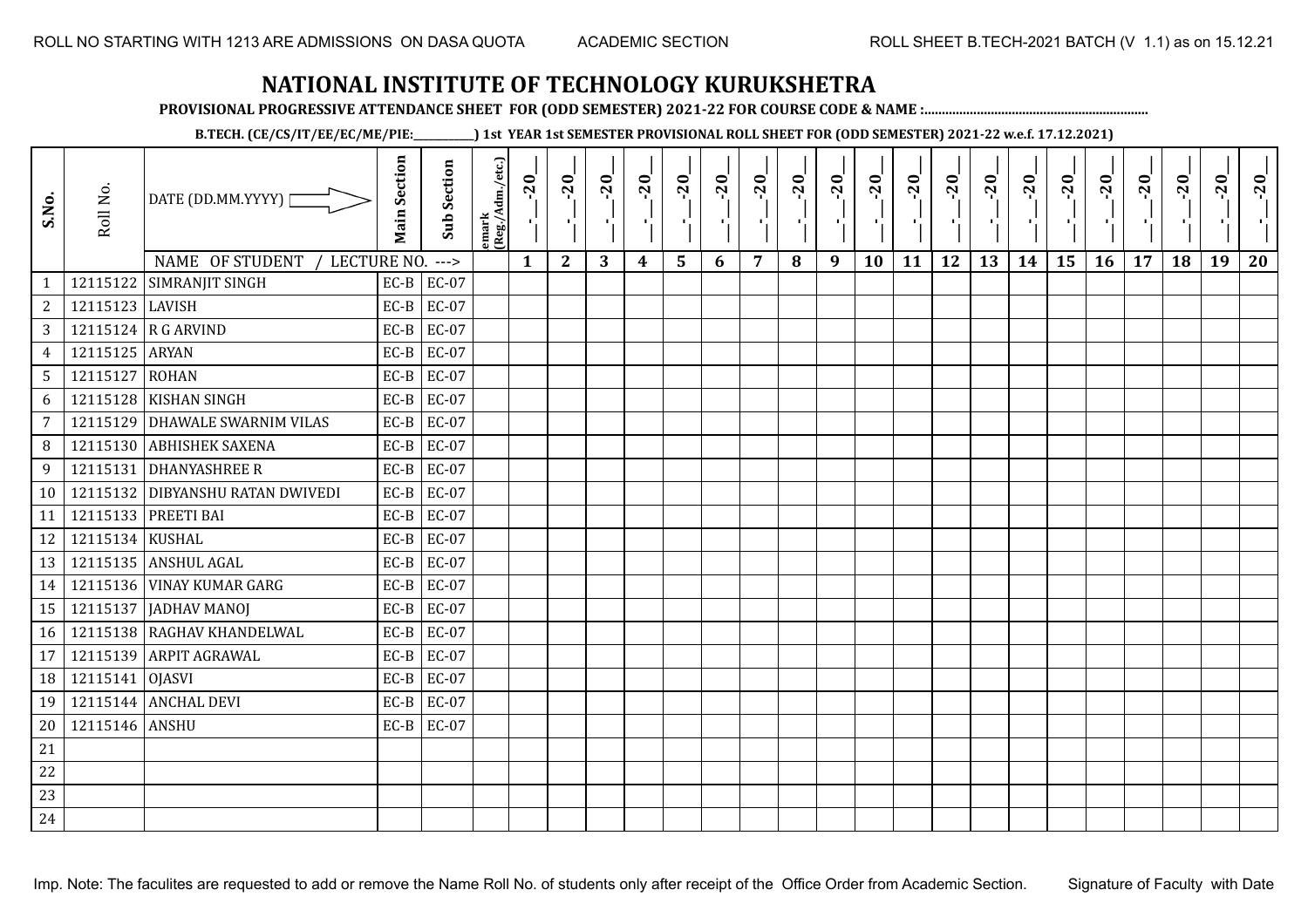**PROVISIONAL PROGRESSIVE ATTENDANCE SHEET FOR (ODD SEMESTER) 2021-22 FOR COURSE CODE & NAME :................................................................**

**B.TECH. (CE/CS/IT/EE/EC/ME/PIE:\_\_\_\_\_\_\_\_\_\_\_\_) 1st YEAR 1st SEMESTER PROVISIONAL ROLL SHEET FOR (ODD SEMESTER) 2021-22 w.e.f. 17.12.2021)**

| S.No.           | Roll No.         | DATE (DD.MM.YYYY) [            | <b>Main Section</b> | Sub Section  | emark<br> (Reg./Adm./etc.) | $-20$        | $-20$<br>×.  | $-20$<br>л. | $-20$ | $-20$<br>-90 | $-20$<br>тĪ. | $-20$ | $-20$ | $-20$<br>-10 | $-20$<br>$\mathbf{F}_{\mathbf{F}}$ | $-20$ | $-20$<br>пJ. | $-20$ | $-20$<br>$\blacksquare$ | $-20$<br>۱, | $-20$ | $-20$ | $-20$ | $-20$<br>$\mathcal{F}_{\mathcal{F}}$ | $-20$ |
|-----------------|------------------|--------------------------------|---------------------|--------------|----------------------------|--------------|--------------|-------------|-------|--------------|--------------|-------|-------|--------------|------------------------------------|-------|--------------|-------|-------------------------|-------------|-------|-------|-------|--------------------------------------|-------|
|                 |                  | NAME OF STUDENT<br>LECTURE NO. |                     | $---$        |                            | $\mathbf{1}$ | $\mathbf{2}$ | 3           | 4     | 5            | 6            | 7     | 8     | 9            | 10                                 | 11    | 12           | 13    | 14                      | 15          | 16    | 17    | 18    | 19                                   | 20    |
| $\mathbf{1}$    | 12115142         | PEDASANAGANTI SAI ROHIT        | $EC-B$              | <b>EC-08</b> |                            |              |              |             |       |              |              |       |       |              |                                    |       |              |       |                         |             |       |       |       |                                      |       |
| $\mathbf{2}$    |                  | 12115143 SPARSH DUSAD          | $EC-B$              | <b>EC-08</b> |                            |              |              |             |       |              |              |       |       |              |                                    |       |              |       |                         |             |       |       |       |                                      |       |
| 3               | 12115145 DEVANSH |                                | $EC-B$              | <b>EC-08</b> |                            |              |              |             |       |              |              |       |       |              |                                    |       |              |       |                         |             |       |       |       |                                      |       |
| $\overline{4}$  | 12115147         | <b>VIKASH KUMAR</b>            | $EC-B$              | <b>EC-08</b> |                            |              |              |             |       |              |              |       |       |              |                                    |       |              |       |                         |             |       |       |       |                                      |       |
| 5               |                  | 12115148 BANOTH KAVYA          | $EC-B$              | <b>EC-08</b> |                            |              |              |             |       |              |              |       |       |              |                                    |       |              |       |                         |             |       |       |       |                                      |       |
| 6               | 12115149 K VIKAS |                                | $EC-B$              | <b>EC-08</b> |                            |              |              |             |       |              |              |       |       |              |                                    |       |              |       |                         |             |       |       |       |                                      |       |
| $7\overline{ }$ |                  | 12115150 SAHIL KUMAR           | $EC-B$              | <b>EC-08</b> |                            |              |              |             |       |              |              |       |       |              |                                    |       |              |       |                         |             |       |       |       |                                      |       |
| 8               | 12115151         | <b>BHAGESH</b>                 | $EC-B$              | <b>EC-08</b> |                            |              |              |             |       |              |              |       |       |              |                                    |       |              |       |                         |             |       |       |       |                                      |       |
| 9               |                  | 12115152 MRITYUNJAY MISHRA     | $EC-B$              | <b>EC-08</b> |                            |              |              |             |       |              |              |       |       |              |                                    |       |              |       |                         |             |       |       |       |                                      |       |
| 10              |                  | 12115153 VANSH SATIJA          | $EC-B$              | <b>EC-08</b> |                            |              |              |             |       |              |              |       |       |              |                                    |       |              |       |                         |             |       |       |       |                                      |       |
| 11              |                  | 12115154 SABHAVAT ANILCHOWHAN  | $EC-B$              | <b>EC-08</b> |                            |              |              |             |       |              |              |       |       |              |                                    |       |              |       |                         |             |       |       |       |                                      |       |
| 12              |                  | 12115155 TUSHAR KUSHWAHA       | $EC-B$              | <b>EC-08</b> |                            |              |              |             |       |              |              |       |       |              |                                    |       |              |       |                         |             |       |       |       |                                      |       |
| 13              | 12115156 NAVESH  |                                | $EC-B$              | <b>EC-08</b> |                            |              |              |             |       |              |              |       |       |              |                                    |       |              |       |                         |             |       |       |       |                                      |       |
| 14              |                  | 12115157 VIDHISHA NAMA         | $EC-B$              | <b>EC-08</b> |                            |              |              |             |       |              |              |       |       |              |                                    |       |              |       |                         |             |       |       |       |                                      |       |
| 15              |                  | 12115159 ARYAN SAGAR           | $EC-B$              | <b>EC-08</b> |                            |              |              |             |       |              |              |       |       |              |                                    |       |              |       |                         |             |       |       |       |                                      |       |
| 16              |                  | 12115160 VISHNU KUMAR          | $EC-B$              | <b>EC-08</b> |                            |              |              |             |       |              |              |       |       |              |                                    |       |              |       |                         |             |       |       |       |                                      |       |
| 17              | 12115161         | MOHIT RAJPUT                   | $EC-B$              | <b>EC-08</b> |                            |              |              |             |       |              |              |       |       |              |                                    |       |              |       |                         |             |       |       |       |                                      |       |
| 18              | 12115162         | <b>DIKSHA</b>                  | $EC-B$              | <b>EC-08</b> |                            |              |              |             |       |              |              |       |       |              |                                    |       |              |       |                         |             |       |       |       |                                      |       |
| 19              | 12115163         | <b>SAHIL</b>                   | $EC-B$              | <b>EC-08</b> |                            |              |              |             |       |              |              |       |       |              |                                    |       |              |       |                         |             |       |       |       |                                      |       |
| 20              |                  | 12115164 PRADEEP SINGH         | $EC-B$              | <b>EC-08</b> |                            |              |              |             |       |              |              |       |       |              |                                    |       |              |       |                         |             |       |       |       |                                      |       |
| 21              | 12135001         | <b>SIMRAN BHATIA</b>           | $EC-B$              | <b>EC-08</b> |                            |              |              |             |       |              |              |       |       |              |                                    |       |              |       |                         |             |       |       |       |                                      |       |
| 22              |                  |                                |                     |              |                            |              |              |             |       |              |              |       |       |              |                                    |       |              |       |                         |             |       |       |       |                                      |       |
| 23              |                  |                                |                     |              |                            |              |              |             |       |              |              |       |       |              |                                    |       |              |       |                         |             |       |       |       |                                      |       |
| 24              |                  |                                |                     |              |                            |              |              |             |       |              |              |       |       |              |                                    |       |              |       |                         |             |       |       |       |                                      |       |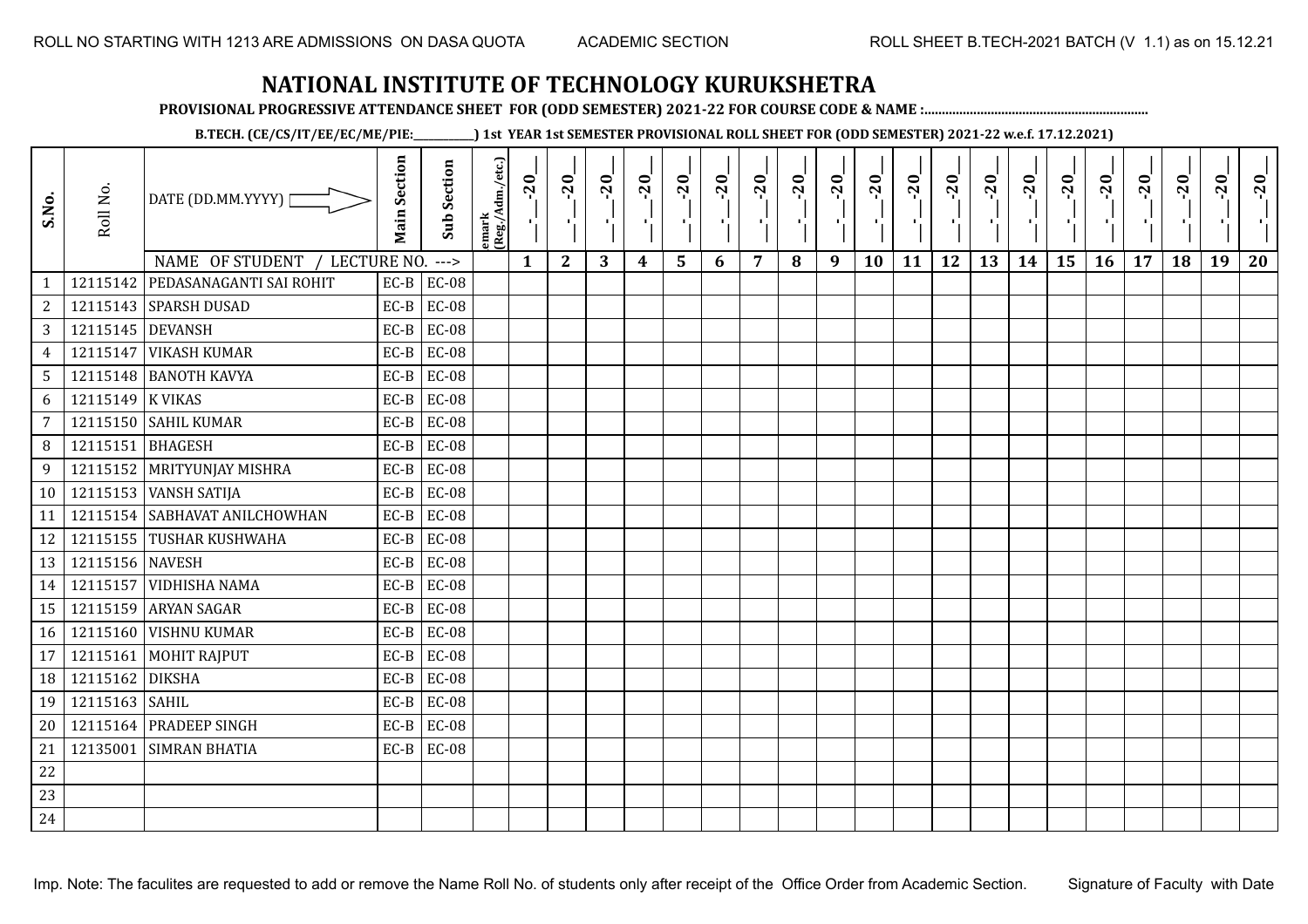**PROVISIONAL PROGRESSIVE ATTENDANCE SHEET FOR (ODD SEMESTER) 2021-22 FOR COURSE CODE & NAME :................................................................**

**B.TECH. (CE/CS/IT/EE/EC/ME/PIE:\_\_\_\_\_\_\_\_\_\_\_\_) 1st YEAR 1st SEMESTER PROVISIONAL ROLL SHEET FOR (ODD SEMESTER) 2021-22 w.e.f. 17.12.2021)**

| S.No.           | Roll No.       | DATE (DD.MM.YYYY) [<br>NAME OF STUDENT<br>LECTURE NO. | <b>Main Section</b> | <b>Sub Section</b><br>$---$ | emark<br> (Reg./Adm./etc.) | $-20$<br>Ч.<br>$\mathbf{1}$ | $-20$<br>×.<br>$\mathbf{2}$ | $-20$<br>-11<br>3 | $-20$<br>π÷<br>$\boldsymbol{4}$ | $-20$<br>r,<br>5 | $-20$<br>п,<br>6 | $-20$<br>7 | $-20$<br>8 | $-20$<br>лj<br>9 | $-20$<br>л,<br>10 | $-20$<br>лj<br>11 | $-20$<br>п.<br>12 | $-20$<br>Æ,<br>13 | $-20$<br>H)<br>14 | $-20$<br>÷,<br>15 | $-20$<br>л.,<br>16 | $-20$<br>17 | $-20$<br>18 | $-20$<br>л,<br>19 | $-20$<br>20 |
|-----------------|----------------|-------------------------------------------------------|---------------------|-----------------------------|----------------------------|-----------------------------|-----------------------------|-------------------|---------------------------------|------------------|------------------|------------|------------|------------------|-------------------|-------------------|-------------------|-------------------|-------------------|-------------------|--------------------|-------------|-------------|-------------------|-------------|
| $\mathbf{1}$    | 12116001       | <b>AMANDEEP</b>                                       |                     | $ME-A$ ME-01                |                            |                             |                             |                   |                                 |                  |                  |            |            |                  |                   |                   |                   |                   |                   |                   |                    |             |             |                   |             |
| $\sqrt{2}$      | 12116002       | <b>ROHIT KUMAR</b>                                    |                     | $ME-A$ ME-01                |                            |                             |                             |                   |                                 |                  |                  |            |            |                  |                   |                   |                   |                   |                   |                   |                    |             |             |                   |             |
| $\mathbf{3}$    |                | 12116003 SATYUNJAY KATIYAR                            |                     | $ME-A$ ME-01                |                            |                             |                             |                   |                                 |                  |                  |            |            |                  |                   |                   |                   |                   |                   |                   |                    |             |             |                   |             |
| $\overline{4}$  | 12116004       | <b>ASHISH BANSAL</b>                                  |                     | $ME-A$ ME-01                |                            |                             |                             |                   |                                 |                  |                  |            |            |                  |                   |                   |                   |                   |                   |                   |                    |             |             |                   |             |
| $5\phantom{.0}$ | 12116005 KETAN |                                                       |                     | $ME-A$ ME-01                |                            |                             |                             |                   |                                 |                  |                  |            |            |                  |                   |                   |                   |                   |                   |                   |                    |             |             |                   |             |
| 6               | 12116006       | <b>PARTH</b>                                          |                     | $ME-A$ ME-01                |                            |                             |                             |                   |                                 |                  |                  |            |            |                  |                   |                   |                   |                   |                   |                   |                    |             |             |                   |             |
| $\overline{7}$  | 12116007       | <b>SANDEEP</b>                                        |                     | $ME-A$ ME-01                |                            |                             |                             |                   |                                 |                  |                  |            |            |                  |                   |                   |                   |                   |                   |                   |                    |             |             |                   |             |
| 8               | 12116008       | <b>AKANSHA SHARMA</b>                                 |                     | $ME-A$ ME-01                |                            |                             |                             |                   |                                 |                  |                  |            |            |                  |                   |                   |                   |                   |                   |                   |                    |             |             |                   |             |
| 9               | 12116009       | <b>SIMRAN</b>                                         |                     | $ME-A$ ME-01                |                            |                             |                             |                   |                                 |                  |                  |            |            |                  |                   |                   |                   |                   |                   |                   |                    |             |             |                   |             |
| 10              |                | 12116010 PRAYATNA KISHAN URMALIYA                     |                     | $ME-A$ ME-01                |                            |                             |                             |                   |                                 |                  |                  |            |            |                  |                   |                   |                   |                   |                   |                   |                    |             |             |                   |             |
| 11              | 12116011       | ISHIKA SAHRAWAT                                       |                     | $ME-A$ ME-01                |                            |                             |                             |                   |                                 |                  |                  |            |            |                  |                   |                   |                   |                   |                   |                   |                    |             |             |                   |             |
| 12              |                | 12116012 SARTHAK MISHRA                               |                     | $ME-A$ ME-01                |                            |                             |                             |                   |                                 |                  |                  |            |            |                  |                   |                   |                   |                   |                   |                   |                    |             |             |                   |             |
| 13              | 12116013 DIVYA |                                                       |                     | $ME-A$ ME-01                |                            |                             |                             |                   |                                 |                  |                  |            |            |                  |                   |                   |                   |                   |                   |                   |                    |             |             |                   |             |
| 14              |                | 12116016 SIDDHARTH JAIN                               |                     | $ME-A$ ME-01                |                            |                             |                             |                   |                                 |                  |                  |            |            |                  |                   |                   |                   |                   |                   |                   |                    |             |             |                   |             |
| 15              | 12116017       | <b>INDRASEN CHAUHAN</b>                               |                     | $ME-A$ ME-01                |                            |                             |                             |                   |                                 |                  |                  |            |            |                  |                   |                   |                   |                   |                   |                   |                    |             |             |                   |             |
| 16              | 12116018 VIJAY |                                                       |                     | $ME-A$ ME-01                |                            |                             |                             |                   |                                 |                  |                  |            |            |                  |                   |                   |                   |                   |                   |                   |                    |             |             |                   |             |
| 17              |                | 12116019 SANKALP PANDEY                               |                     | $ME-A$ ME-01                |                            |                             |                             |                   |                                 |                  |                  |            |            |                  |                   |                   |                   |                   |                   |                   |                    |             |             |                   |             |
| 18              | 12116020       | <b>ABHISHEK SEHRAWAT</b>                              |                     | $ME-A$ ME-01                |                            |                             |                             |                   |                                 |                  |                  |            |            |                  |                   |                   |                   |                   |                   |                   |                    |             |             |                   |             |
| 19              | 12116021       | <b>DIPANSHU PANDEY</b>                                |                     | $ME-A$ ME-01                |                            |                             |                             |                   |                                 |                  |                  |            |            |                  |                   |                   |                   |                   |                   |                   |                    |             |             |                   |             |
| 20              | 12116049       | <b>VIVEK KUMAR</b>                                    |                     | $ME-A$ ME-01                |                            |                             |                             |                   |                                 |                  |                  |            |            |                  |                   |                   |                   |                   |                   |                   |                    |             |             |                   |             |
| 21              | 12116153       | SONUPAL                                               |                     | $ME-A$ ME-01                |                            |                             |                             |                   |                                 |                  |                  |            |            |                  |                   |                   |                   |                   |                   |                   |                    |             |             |                   |             |
| 22              |                |                                                       |                     |                             |                            |                             |                             |                   |                                 |                  |                  |            |            |                  |                   |                   |                   |                   |                   |                   |                    |             |             |                   |             |
| 23              |                |                                                       |                     |                             |                            |                             |                             |                   |                                 |                  |                  |            |            |                  |                   |                   |                   |                   |                   |                   |                    |             |             |                   |             |
| 24              |                |                                                       |                     |                             |                            |                             |                             |                   |                                 |                  |                  |            |            |                  |                   |                   |                   |                   |                   |                   |                    |             |             |                   |             |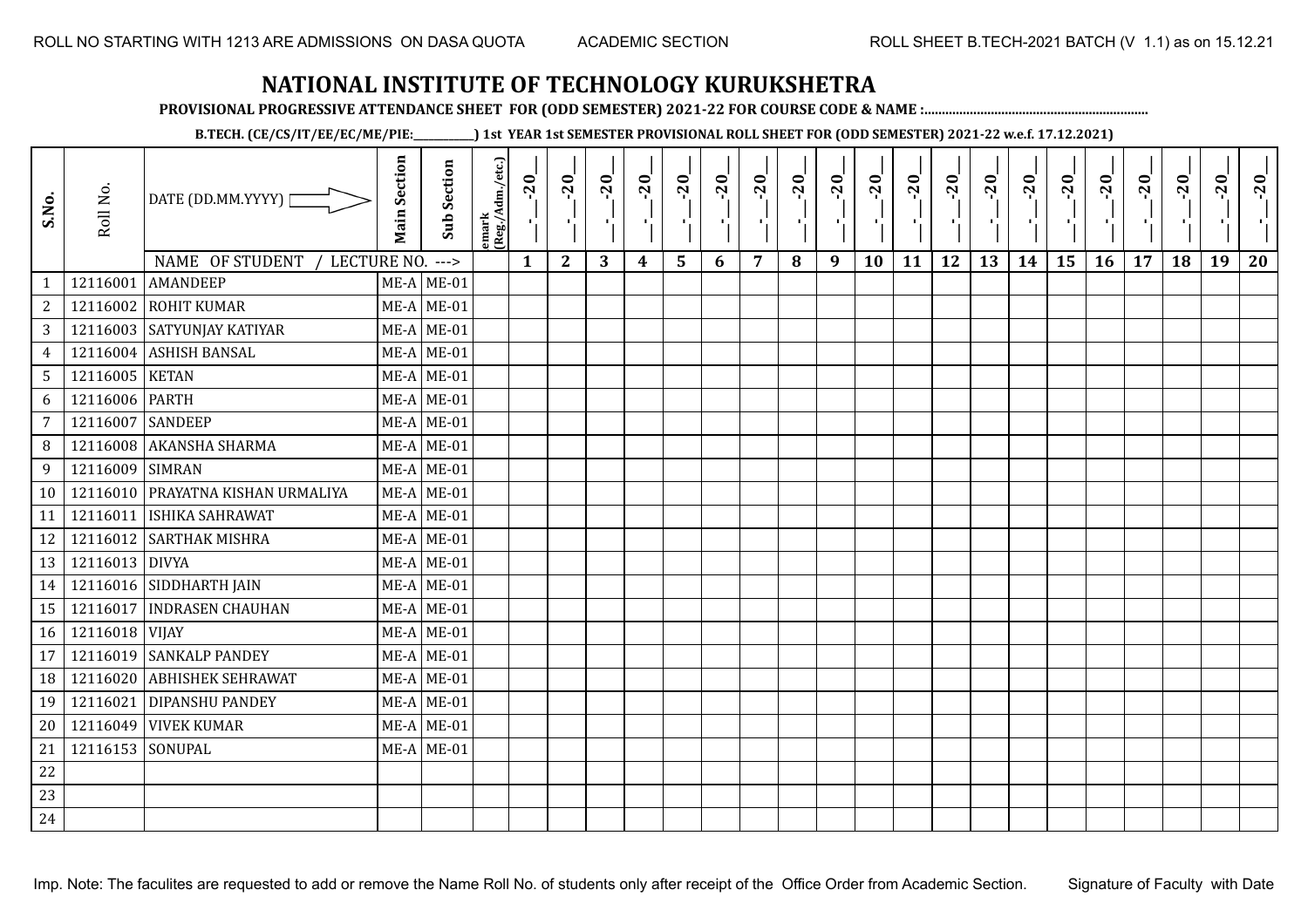**PROVISIONAL PROGRESSIVE ATTENDANCE SHEET FOR (ODD SEMESTER) 2021-22 FOR COURSE CODE & NAME :................................................................**

**B.TECH. (CE/CS/IT/EE/EC/ME/PIE:\_\_\_\_\_\_\_\_\_\_\_\_) 1st YEAR 1st SEMESTER PROVISIONAL ROLL SHEET FOR (ODD SEMESTER) 2021-22 w.e.f. 17.12.2021)**

| S.No.          | Roll No. | DATE (DD.MM.YYYY) [<br>NAME OF STUDENT<br>LECTURE NO. | <b>Main Section</b> | <b>Sub Section</b><br>$---$ | emark<br> (Reg./Adm./etc.) | $-20$<br>Ч.<br>$\mathbf{1}$ | $-20$<br>×.<br>$\mathbf{2}$ | $-20$<br>-91<br>3 | $-20$<br>×.<br>$\boldsymbol{4}$ | $-20$<br>٠,<br>5 | $-20$<br>п. | $-20$<br>$\overline{7}$ | $-20$<br>8 | $-20$<br>лj<br>9 | $-20$<br>л,<br>10 | $-20$<br>т. | $-20$<br>-10<br>12 | $-20$<br>로<br>13 | $-20$<br>шj<br>14 | $-20$<br>÷,<br>15 | $-20$<br>л÷.<br>16 | $-20$<br>17 | $-20$<br>18 | $-20$<br>×.<br>19 | $-20$<br>20 |
|----------------|----------|-------------------------------------------------------|---------------------|-----------------------------|----------------------------|-----------------------------|-----------------------------|-------------------|---------------------------------|------------------|-------------|-------------------------|------------|------------------|-------------------|-------------|--------------------|------------------|-------------------|-------------------|--------------------|-------------|-------------|-------------------|-------------|
| $\mathbf{1}$   |          | 12116014 SAMEEKSHA YADAV                              |                     | $ME-A$ ME-02                |                            |                             |                             |                   |                                 |                  | 6           |                         |            |                  |                   | 11          |                    |                  |                   |                   |                    |             |             |                   |             |
| 2              |          | 12116015 ANJU BALA                                    |                     | $ME-A$ ME-02                |                            |                             |                             |                   |                                 |                  |             |                         |            |                  |                   |             |                    |                  |                   |                   |                    |             |             |                   |             |
| 3              |          | 12116022 TANISHQ RAJESH JAIN                          |                     | $ME-A$ ME-02                |                            |                             |                             |                   |                                 |                  |             |                         |            |                  |                   |             |                    |                  |                   |                   |                    |             |             |                   |             |
| $\overline{4}$ | 12116023 | SUBHAM                                                |                     | $ME-A$ ME-02                |                            |                             |                             |                   |                                 |                  |             |                         |            |                  |                   |             |                    |                  |                   |                   |                    |             |             |                   |             |
| 5              |          | 12116024 UMESH KUMAR                                  |                     | $ME-A$ ME-02                |                            |                             |                             |                   |                                 |                  |             |                         |            |                  |                   |             |                    |                  |                   |                   |                    |             |             |                   |             |
| 6              | 12116025 | <b>SUMIT KUMAR</b>                                    |                     | $ME-A$ ME-02                |                            |                             |                             |                   |                                 |                  |             |                         |            |                  |                   |             |                    |                  |                   |                   |                    |             |             |                   |             |
| $\overline{7}$ | 12116026 | <b>AKHILESH CHAUHAN</b>                               |                     | $ME-A$ ME-02                |                            |                             |                             |                   |                                 |                  |             |                         |            |                  |                   |             |                    |                  |                   |                   |                    |             |             |                   |             |
| 8              | 12116027 | <b>ARYAN SHARMA</b>                                   |                     | $ME-A$ ME-02                |                            |                             |                             |                   |                                 |                  |             |                         |            |                  |                   |             |                    |                  |                   |                   |                    |             |             |                   |             |
| 9              |          | 12116028 RAJAT MEHTA                                  |                     | $ME-A$ ME-02                |                            |                             |                             |                   |                                 |                  |             |                         |            |                  |                   |             |                    |                  |                   |                   |                    |             |             |                   |             |
| 10             |          | 12116029   JAYANT SAINI                               |                     | $ME-A$ ME-02                |                            |                             |                             |                   |                                 |                  |             |                         |            |                  |                   |             |                    |                  |                   |                   |                    |             |             |                   |             |
| 11             |          | 12116030 KAUSTUBH NEERAJ                              |                     | $ME-A$ ME-02                |                            |                             |                             |                   |                                 |                  |             |                         |            |                  |                   |             |                    |                  |                   |                   |                    |             |             |                   |             |
| 12             |          | 12116031 SHIVAM BHATT                                 |                     | $ME-A$ ME-02                |                            |                             |                             |                   |                                 |                  |             |                         |            |                  |                   |             |                    |                  |                   |                   |                    |             |             |                   |             |
| 13             | 12116032 | <b>RAJNISH KAUSHAL</b>                                |                     | $ME-A$ ME-02                |                            |                             |                             |                   |                                 |                  |             |                         |            |                  |                   |             |                    |                  |                   |                   |                    |             |             |                   |             |
| 14             |          | 12116033 ABHIMANYU MITTAL                             |                     | $ME-A$ ME-02                |                            |                             |                             |                   |                                 |                  |             |                         |            |                  |                   |             |                    |                  |                   |                   |                    |             |             |                   |             |
| 15             |          | 12116034 PRASHANT                                     |                     | $ME-A$ ME-02                |                            |                             |                             |                   |                                 |                  |             |                         |            |                  |                   |             |                    |                  |                   |                   |                    |             |             |                   |             |
| 16             |          | 12116035 RAM FAGORIA                                  |                     | $ME-A$ ME-02                |                            |                             |                             |                   |                                 |                  |             |                         |            |                  |                   |             |                    |                  |                   |                   |                    |             |             |                   |             |
| 17             |          | 12116036 ADITYA TYAGI                                 |                     | $ME-A$ ME-02                |                            |                             |                             |                   |                                 |                  |             |                         |            |                  |                   |             |                    |                  |                   |                   |                    |             |             |                   |             |
| 18             | 12116037 | <b>TARUN KARWASRA</b>                                 |                     | $ME-A$ ME-02                |                            |                             |                             |                   |                                 |                  |             |                         |            |                  |                   |             |                    |                  |                   |                   |                    |             |             |                   |             |
| 19             |          | 12116048 LEENA DHANKHAR                               |                     | $ME-A$ ME-02                |                            |                             |                             |                   |                                 |                  |             |                         |            |                  |                   |             |                    |                  |                   |                   |                    |             |             |                   |             |
| 20             | 12116051 | <b>SIKHA RAWAT</b>                                    |                     | $ME-A$ ME-02                |                            |                             |                             |                   |                                 |                  |             |                         |            |                  |                   |             |                    |                  |                   |                   |                    |             |             |                   |             |
| 21             |          |                                                       |                     |                             |                            |                             |                             |                   |                                 |                  |             |                         |            |                  |                   |             |                    |                  |                   |                   |                    |             |             |                   |             |
| 22             |          |                                                       |                     |                             |                            |                             |                             |                   |                                 |                  |             |                         |            |                  |                   |             |                    |                  |                   |                   |                    |             |             |                   |             |
| 23             |          |                                                       |                     |                             |                            |                             |                             |                   |                                 |                  |             |                         |            |                  |                   |             |                    |                  |                   |                   |                    |             |             |                   |             |
| 24             |          |                                                       |                     |                             |                            |                             |                             |                   |                                 |                  |             |                         |            |                  |                   |             |                    |                  |                   |                   |                    |             |             |                   |             |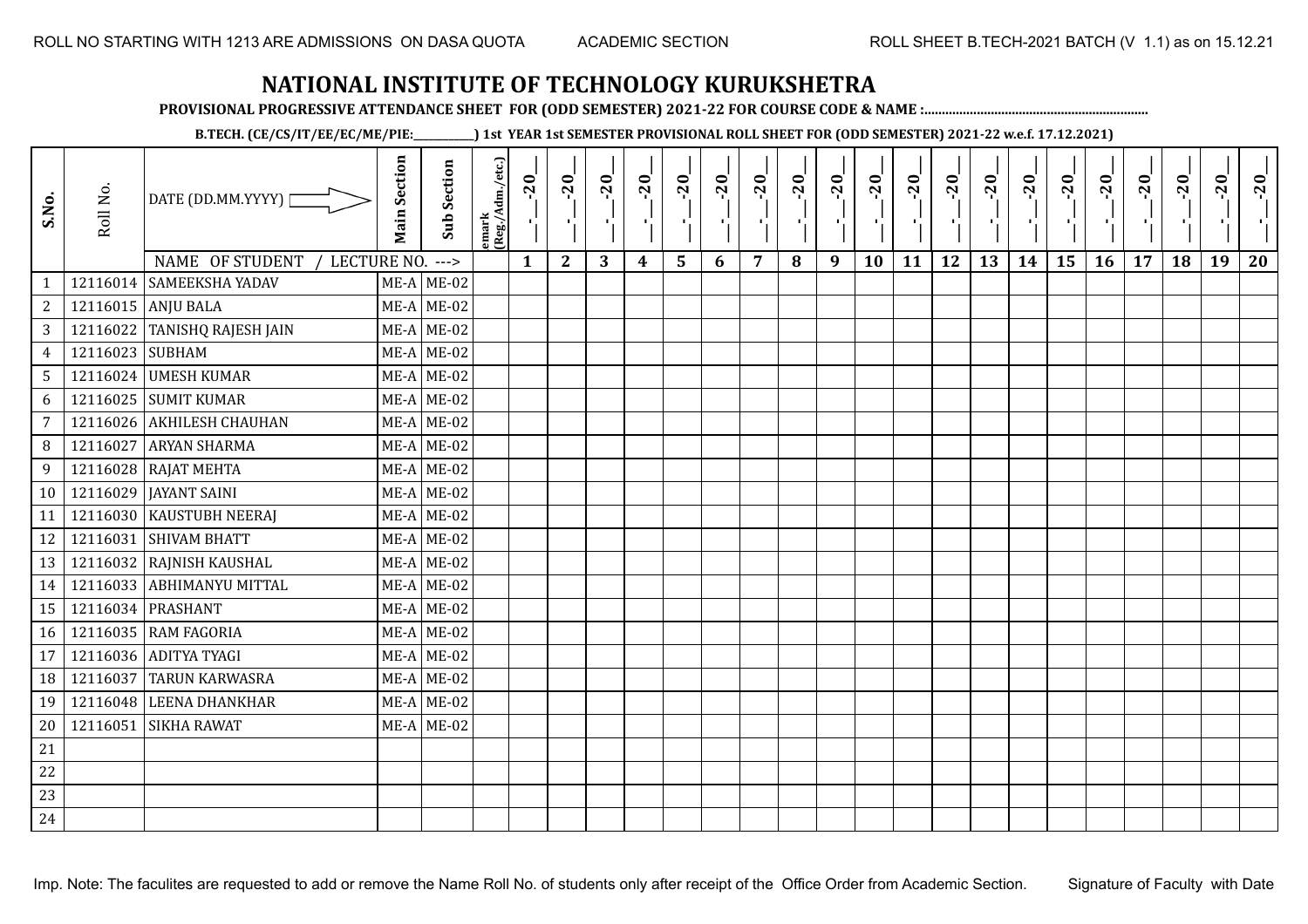**PROVISIONAL PROGRESSIVE ATTENDANCE SHEET FOR (ODD SEMESTER) 2021-22 FOR COURSE CODE & NAME :................................................................**

**B.TECH. (CE/CS/IT/EE/EC/ME/PIE:\_\_\_\_\_\_\_\_\_\_\_\_) 1st YEAR 1st SEMESTER PROVISIONAL ROLL SHEET FOR (ODD SEMESTER) 2021-22 w.e.f. 17.12.2021)**

| S.No.           | Roll No.         | DATE (DD.MM.YYYY)  <br>NAME OF STUDENT<br>LECTURE NO. ---> | <b>Main Section</b> | <b>Sub Section</b> | emark<br> (Reg./Adm./etc.) | $-20$<br>$\mathbf{1}$ | $-20$<br>ТÌ.<br>$\mathbf{2}$ | $-20$<br>л÷.<br>3 | $-20$<br>π÷<br>$\boldsymbol{4}$ | $-20$<br>J,<br>$5\phantom{1}$ | $-20$<br>×,<br>6 | $-20$<br>$\overline{7}$ | $-20$<br>8 | $-20$<br>пļ<br>9 | $-20$<br>л,<br>10 | $-20$<br>τj<br>11 | $-20$<br>п.<br>12 | $-20$<br>로<br>13 | $-20$<br>$\blacksquare$<br>14 | $-20$<br>ا.<br>ا<br>15 | $-20$<br>л.<br>16 | $-20$<br>17 | $-20$<br>18 | $-20$<br>×.<br>19 | $-20$<br>20 |
|-----------------|------------------|------------------------------------------------------------|---------------------|--------------------|----------------------------|-----------------------|------------------------------|-------------------|---------------------------------|-------------------------------|------------------|-------------------------|------------|------------------|-------------------|-------------------|-------------------|------------------|-------------------------------|------------------------|-------------------|-------------|-------------|-------------------|-------------|
| $\mathbf{1}$    |                  | 12116038 ANTRIKSH RAJ                                      |                     | $ME-A$ ME-03       |                            |                       |                              |                   |                                 |                               |                  |                         |            |                  |                   |                   |                   |                  |                               |                        |                   |             |             |                   |             |
| $\mathbf{2}$    |                  | 12116039 UJJWAL GUPTA                                      |                     | $ME-A$ ME-03       |                            |                       |                              |                   |                                 |                               |                  |                         |            |                  |                   |                   |                   |                  |                               |                        |                   |             |             |                   |             |
| 3               |                  | 12116040 LAKSHYA GOYAL                                     |                     | $ME-A$ ME-03       |                            |                       |                              |                   |                                 |                               |                  |                         |            |                  |                   |                   |                   |                  |                               |                        |                   |             |             |                   |             |
| $\overline{4}$  | 12116041         | <b>SAHIL YADAV</b>                                         |                     | $ME-A$ ME-03       |                            |                       |                              |                   |                                 |                               |                  |                         |            |                  |                   |                   |                   |                  |                               |                        |                   |             |             |                   |             |
| $5\overline{)}$ |                  | 12116042 PRANSHU TRIPATHI                                  |                     | $ME-A$ ME-03       |                            |                       |                              |                   |                                 |                               |                  |                         |            |                  |                   |                   |                   |                  |                               |                        |                   |             |             |                   |             |
| 6               | 12116043         | SOHIT                                                      |                     | $ME-A$ ME-03       |                            |                       |                              |                   |                                 |                               |                  |                         |            |                  |                   |                   |                   |                  |                               |                        |                   |             |             |                   |             |
| 7               | 12116044         | <b>SACHIN GEHLAUT</b>                                      |                     | $ME-A$ ME-03       |                            |                       |                              |                   |                                 |                               |                  |                         |            |                  |                   |                   |                   |                  |                               |                        |                   |             |             |                   |             |
| 8               |                  | 12116045 AYUSH GARG                                        |                     | $ME-A$ ME-03       |                            |                       |                              |                   |                                 |                               |                  |                         |            |                  |                   |                   |                   |                  |                               |                        |                   |             |             |                   |             |
| 9               |                  | 12116046 KUNJI LAL MEENA                                   |                     | $ME-A$ ME-03       |                            |                       |                              |                   |                                 |                               |                  |                         |            |                  |                   |                   |                   |                  |                               |                        |                   |             |             |                   |             |
| 10              |                  | 12116047 AMIT KUMAR                                        |                     | $ME-A$ ME-03       |                            |                       |                              |                   |                                 |                               |                  |                         |            |                  |                   |                   |                   |                  |                               |                        |                   |             |             |                   |             |
| 11              |                  | 12116050 GUGULOTH SAMPATH                                  |                     | $ME-A$ ME-03       |                            |                       |                              |                   |                                 |                               |                  |                         |            |                  |                   |                   |                   |                  |                               |                        |                   |             |             |                   |             |
| 12              |                  | 12116052 NIKHIL KUMAR RAGHAV                               |                     | $ME-A$ ME-03       |                            |                       |                              |                   |                                 |                               |                  |                         |            |                  |                   |                   |                   |                  |                               |                        |                   |             |             |                   |             |
| 13              | 12116053 CHARU   |                                                            |                     | $ME-A$ ME-03       |                            |                       |                              |                   |                                 |                               |                  |                         |            |                  |                   |                   |                   |                  |                               |                        |                   |             |             |                   |             |
| 14              |                  | 12116054 ROMEE RANJAN                                      |                     | $ME-A$ ME-03       |                            |                       |                              |                   |                                 |                               |                  |                         |            |                  |                   |                   |                   |                  |                               |                        |                   |             |             |                   |             |
| 15              | 12116055 TAMANNA |                                                            |                     | $ME-A$ ME-03       |                            |                       |                              |                   |                                 |                               |                  |                         |            |                  |                   |                   |                   |                  |                               |                        |                   |             |             |                   |             |
| 16              |                  | 12116056 AISHWARYA TIWARI                                  |                     | $ME-A$ ME-03       |                            |                       |                              |                   |                                 |                               |                  |                         |            |                  |                   |                   |                   |                  |                               |                        |                   |             |             |                   |             |
| 17              | 12116057         | JAGRITI SINGH                                              |                     | $ME-A$ ME-03       |                            |                       |                              |                   |                                 |                               |                  |                         |            |                  |                   |                   |                   |                  |                               |                        |                   |             |             |                   |             |
| 18              | 12116058 AASHISH |                                                            |                     | $ME-A$ ME-03       |                            |                       |                              |                   |                                 |                               |                  |                         |            |                  |                   |                   |                   |                  |                               |                        |                   |             |             |                   |             |
| 19              | 12116059         | NIKHIL SOLANKI                                             |                     | $ME-A$ ME-03       |                            |                       |                              |                   |                                 |                               |                  |                         |            |                  |                   |                   |                   |                  |                               |                        |                   |             |             |                   |             |
| 20              | 12116067         | SONAL                                                      |                     | $ME-A$ ME-03       |                            |                       |                              |                   |                                 |                               |                  |                         |            |                  |                   |                   |                   |                  |                               |                        |                   |             |             |                   |             |
| 21              |                  |                                                            |                     |                    |                            |                       |                              |                   |                                 |                               |                  |                         |            |                  |                   |                   |                   |                  |                               |                        |                   |             |             |                   |             |
| 22              |                  |                                                            |                     |                    |                            |                       |                              |                   |                                 |                               |                  |                         |            |                  |                   |                   |                   |                  |                               |                        |                   |             |             |                   |             |
| 23              |                  |                                                            |                     |                    |                            |                       |                              |                   |                                 |                               |                  |                         |            |                  |                   |                   |                   |                  |                               |                        |                   |             |             |                   |             |
| 24              |                  |                                                            |                     |                    |                            |                       |                              |                   |                                 |                               |                  |                         |            |                  |                   |                   |                   |                  |                               |                        |                   |             |             |                   |             |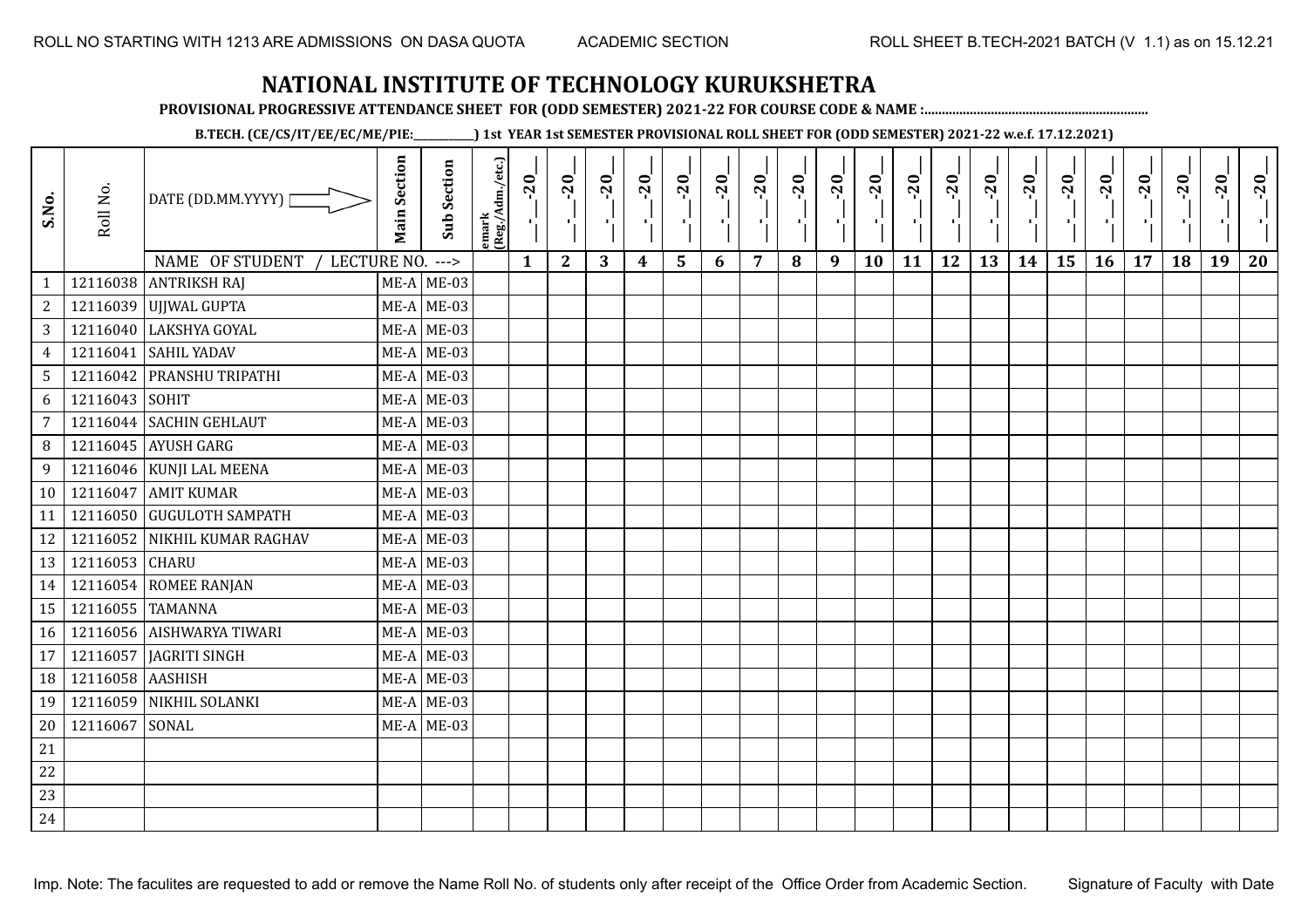**PROVISIONAL PROGRESSIVE ATTENDANCE SHEET FOR (ODD SEMESTER) 2021-22 FOR COURSE CODE & NAME :................................................................**

**B.TECH. (CE/CS/IT/EE/EC/ME/PIE:\_\_\_\_\_\_\_\_\_\_\_\_) 1st YEAR 1st SEMESTER PROVISIONAL ROLL SHEET FOR (ODD SEMESTER) 2021-22 w.e.f. 17.12.2021)**

| S.No.        | Roll No.        | DATE (DD.MM.YYYY) [<br>NAME OF STUDENT<br>LECTURE NO. | <b>Main Section</b> | <b>Sub Section</b><br>$---$ | emark<br> (Reg./Adm./etc.) | $-20$<br>$\mathcal{F}_{\mathbf{F}}$<br>$\mathbf{1}$ | $-20$<br>×.<br>$\mathbf{2}$ | $-20$<br>-91<br>3 | $-20$<br>π÷<br>$\boldsymbol{4}$ | $-20$<br>٠,<br>5 | $-20$<br>пf,<br>6 | $-20$<br>7 | $-20$<br>8 | $-20$<br>лj<br>9 | $-20$<br>÷,<br>10 | $-20$<br>тj<br>11 | $-20$<br>-10<br>12 | $-20$<br>로<br>13 | $-20$<br>шj<br>14 | $-20$<br>국<br>15 | $-20$<br>л÷.<br>16 | $-20$<br>17 | $-20$<br>18 | $-20$<br>×.<br>19 | $-20$<br>20 |
|--------------|-----------------|-------------------------------------------------------|---------------------|-----------------------------|----------------------------|-----------------------------------------------------|-----------------------------|-------------------|---------------------------------|------------------|-------------------|------------|------------|------------------|-------------------|-------------------|--------------------|------------------|-------------------|------------------|--------------------|-------------|-------------|-------------------|-------------|
| $\mathbf{1}$ | 12116060        | <b>AKSHAY KUMAR</b>                                   |                     | $ME-A$ ME-04                |                            |                                                     |                             |                   |                                 |                  |                   |            |            |                  |                   |                   |                    |                  |                   |                  |                    |             |             |                   |             |
| 2            | 12116061        | <b>RAKESH KUMAR</b>                                   |                     | $ME-A$ ME-04                |                            |                                                     |                             |                   |                                 |                  |                   |            |            |                  |                   |                   |                    |                  |                   |                  |                    |             |             |                   |             |
| 3            | 12116062        | <b>ARYAN BAJAJ</b>                                    |                     | $ME-A$ ME-04                |                            |                                                     |                             |                   |                                 |                  |                   |            |            |                  |                   |                   |                    |                  |                   |                  |                    |             |             |                   |             |
| 4            | 12116063        | <b>KRISH MITTAL</b>                                   |                     | $ME-A$ ME-04                |                            |                                                     |                             |                   |                                 |                  |                   |            |            |                  |                   |                   |                    |                  |                   |                  |                    |             |             |                   |             |
| 5            |                 | 12116064 RAJEEV KUSHWAHA                              |                     | $ME-A$ ME-04                |                            |                                                     |                             |                   |                                 |                  |                   |            |            |                  |                   |                   |                    |                  |                   |                  |                    |             |             |                   |             |
| 6            | 12116065        | <b>RAHUL KUMAR</b>                                    |                     | $ME-A$ ME-04                |                            |                                                     |                             |                   |                                 |                  |                   |            |            |                  |                   |                   |                    |                  |                   |                  |                    |             |             |                   |             |
| 7            | 12116066        | <b>ADARSH GOSWAMI</b>                                 |                     | $ME-A$ ME-04                |                            |                                                     |                             |                   |                                 |                  |                   |            |            |                  |                   |                   |                    |                  |                   |                  |                    |             |             |                   |             |
| 8            |                 | 12116068 GIDUTHURI SAI CHAITANYA                      |                     | $ME-A$ ME-04                |                            |                                                     |                             |                   |                                 |                  |                   |            |            |                  |                   |                   |                    |                  |                   |                  |                    |             |             |                   |             |
| 9            |                 | 12116069 MOHIT RATURI                                 |                     | $ME-A$ ME-04                |                            |                                                     |                             |                   |                                 |                  |                   |            |            |                  |                   |                   |                    |                  |                   |                  |                    |             |             |                   |             |
| 10           | 12116070 ADITYA |                                                       |                     | $ME-A$ ME-04                |                            |                                                     |                             |                   |                                 |                  |                   |            |            |                  |                   |                   |                    |                  |                   |                  |                    |             |             |                   |             |
| 11           | 12116071        | <b>MINTU</b>                                          |                     | $ME-A$ ME-04                |                            |                                                     |                             |                   |                                 |                  |                   |            |            |                  |                   |                   |                    |                  |                   |                  |                    |             |             |                   |             |
| 12           |                 | 12116072 ISHAAN LAKHERA                               |                     | $ME-A$ ME-04                |                            |                                                     |                             |                   |                                 |                  |                   |            |            |                  |                   |                   |                    |                  |                   |                  |                    |             |             |                   |             |
| 13           |                 | 12116073 AMAN YADAV                                   |                     | $ME-A$ ME-04                |                            |                                                     |                             |                   |                                 |                  |                   |            |            |                  |                   |                   |                    |                  |                   |                  |                    |             |             |                   |             |
| 14           |                 | 12116074 SNEHAL SINHA                                 |                     | $ME-A$ ME-04                |                            |                                                     |                             |                   |                                 |                  |                   |            |            |                  |                   |                   |                    |                  |                   |                  |                    |             |             |                   |             |
| 15           |                 | 12116075 SOUMYA SHARMA                                |                     | $ME-A$ ME-04                |                            |                                                     |                             |                   |                                 |                  |                   |            |            |                  |                   |                   |                    |                  |                   |                  |                    |             |             |                   |             |
| 16           |                 | 12116076 AMGOTH SRIHITHA                              |                     | $ME-A$ ME-04                |                            |                                                     |                             |                   |                                 |                  |                   |            |            |                  |                   |                   |                    |                  |                   |                  |                    |             |             |                   |             |
| 17           | 12116077        | <b>ARIJIT CHAKRABORTY</b>                             |                     | $ME-A$ ME-04                |                            |                                                     |                             |                   |                                 |                  |                   |            |            |                  |                   |                   |                    |                  |                   |                  |                    |             |             |                   |             |
| 18           | 12116078        | PRIYANSHI RATHI                                       |                     | $ME-A$ ME-04                |                            |                                                     |                             |                   |                                 |                  |                   |            |            |                  |                   |                   |                    |                  |                   |                  |                    |             |             |                   |             |
| 19           |                 | 12116079 SHREYANSH ORA                                |                     | $ME-A$ ME-04                |                            |                                                     |                             |                   |                                 |                  |                   |            |            |                  |                   |                   |                    |                  |                   |                  |                    |             |             |                   |             |
| 20           | 12116080 MANISH |                                                       |                     | $ME-A$ ME-04                |                            |                                                     |                             |                   |                                 |                  |                   |            |            |                  |                   |                   |                    |                  |                   |                  |                    |             |             |                   |             |
| 21           | 12116081        | <b>SANDHYA</b>                                        |                     | $ME-A$ ME-04                |                            |                                                     |                             |                   |                                 |                  |                   |            |            |                  |                   |                   |                    |                  |                   |                  |                    |             |             |                   |             |
| 22           |                 |                                                       |                     |                             |                            |                                                     |                             |                   |                                 |                  |                   |            |            |                  |                   |                   |                    |                  |                   |                  |                    |             |             |                   |             |
| 23           |                 |                                                       |                     |                             |                            |                                                     |                             |                   |                                 |                  |                   |            |            |                  |                   |                   |                    |                  |                   |                  |                    |             |             |                   |             |
| 24           |                 |                                                       |                     |                             |                            |                                                     |                             |                   |                                 |                  |                   |            |            |                  |                   |                   |                    |                  |                   |                  |                    |             |             |                   |             |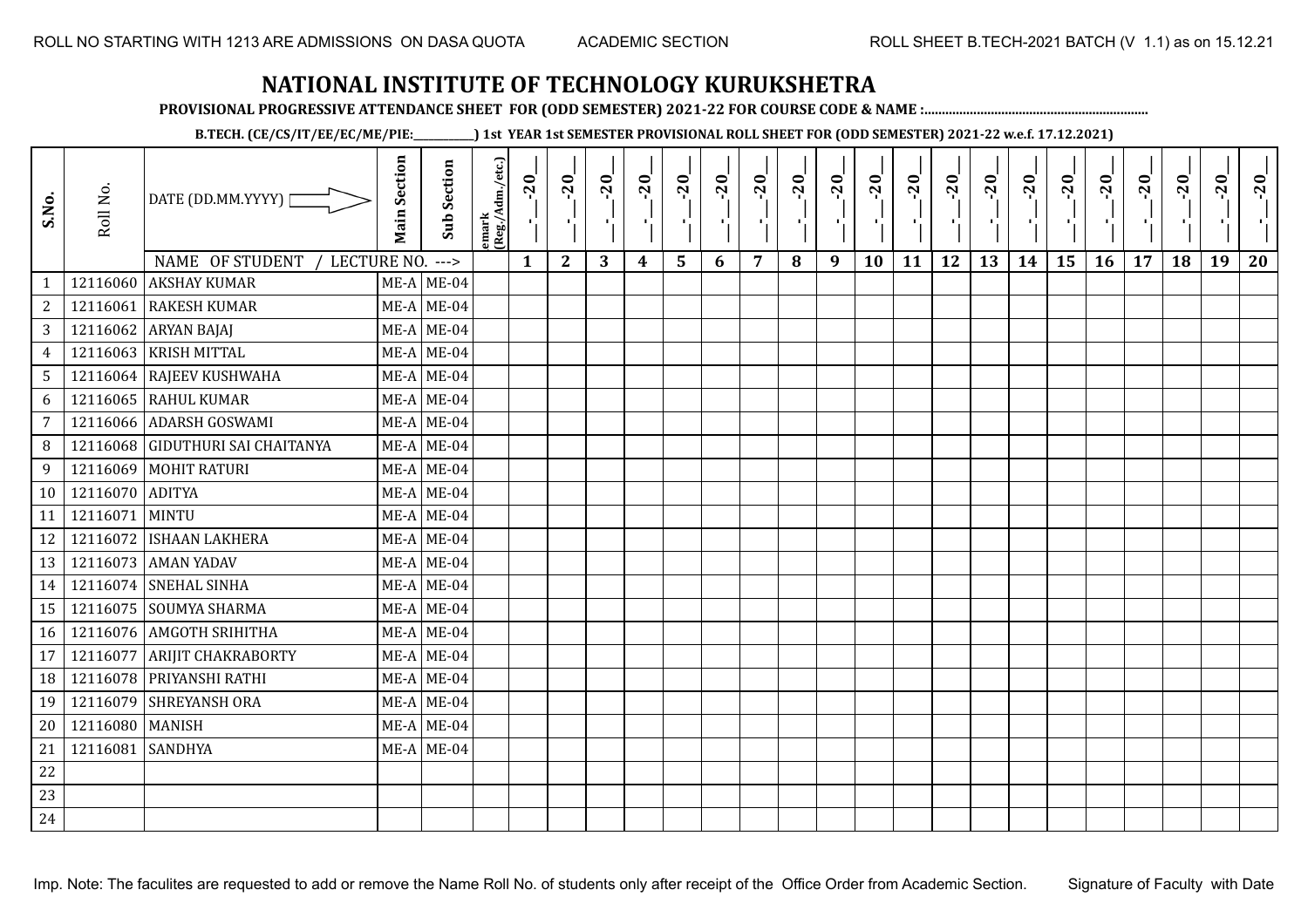**PROVISIONAL PROGRESSIVE ATTENDANCE SHEET FOR (ODD SEMESTER) 2021-22 FOR COURSE CODE & NAME :................................................................**

**B.TECH. (CE/CS/IT/EE/EC/ME/PIE:\_\_\_\_\_\_\_\_\_\_\_\_) 1st YEAR 1st SEMESTER PROVISIONAL ROLL SHEET FOR (ODD SEMESTER) 2021-22 w.e.f. 17.12.2021)**

| S.No.          | Roll No.          | DATE (DD.MM.YYYY) [<br>NAME OF STUDENT<br>LECTURE NO. | <b>Main Section</b> | <b>Sub Section</b><br>$--->$ | emark<br> (Reg./Adm./etc.) | $-20$<br>Ч.<br>$\mathbf{1}$ | $-20$<br>×.<br>$\mathbf{2}$ | $-20$<br>-91<br>3 | $-20$<br>π÷<br>$\boldsymbol{4}$ | $-20$<br>۱,<br>5 | $-20$<br>пf,<br>6 | $-20$<br>п,<br>7 | $-20$<br>8 | $-20$<br>лj<br>9 | $-20$<br>л,<br>10 | $-20$<br>п÷<br>11 | $-20$<br>-10<br>12 | $-20$<br>로<br>13 | $-20$<br>H)<br>14 | $-20$<br>국<br>15 | $-20$<br>л.,<br>16 | $-20$<br>17 | $-20$<br>18 | $-20$<br>×.<br>19 | $-20$<br>20 |
|----------------|-------------------|-------------------------------------------------------|---------------------|------------------------------|----------------------------|-----------------------------|-----------------------------|-------------------|---------------------------------|------------------|-------------------|------------------|------------|------------------|-------------------|-------------------|--------------------|------------------|-------------------|------------------|--------------------|-------------|-------------|-------------------|-------------|
| $\mathbf{1}$   | 12116082          | <b>AKHILESH MISHRA</b>                                |                     | $ME-B$ ME-05                 |                            |                             |                             |                   |                                 |                  |                   |                  |            |                  |                   |                   |                    |                  |                   |                  |                    |             |             |                   |             |
| 2              | 12116083 PIYUSH   |                                                       |                     | $ME-B$ ME-05                 |                            |                             |                             |                   |                                 |                  |                   |                  |            |                  |                   |                   |                    |                  |                   |                  |                    |             |             |                   |             |
| $\mathbf{3}$   | 12116084 MOHIT    |                                                       |                     | $ME-B$ ME-05                 |                            |                             |                             |                   |                                 |                  |                   |                  |            |                  |                   |                   |                    |                  |                   |                  |                    |             |             |                   |             |
| $\overline{4}$ | 12116085          | <b>HIMANSHU KUMAR SHARMA</b>                          |                     | $ME-B$ ME-05                 |                            |                             |                             |                   |                                 |                  |                   |                  |            |                  |                   |                   |                    |                  |                   |                  |                    |             |             |                   |             |
| 5              |                   | 12116086 GARVIT SINGH                                 |                     | $ME-B$ ME-05                 |                            |                             |                             |                   |                                 |                  |                   |                  |            |                  |                   |                   |                    |                  |                   |                  |                    |             |             |                   |             |
| 6              | 12116087          | <b>SURAJ BHARDWAJ</b>                                 |                     | $ME-B$ ME-05                 |                            |                             |                             |                   |                                 |                  |                   |                  |            |                  |                   |                   |                    |                  |                   |                  |                    |             |             |                   |             |
| $\overline{7}$ | 12116088          | NELLI JEEVANA                                         |                     | $ME-B$ ME-05                 |                            |                             |                             |                   |                                 |                  |                   |                  |            |                  |                   |                   |                    |                  |                   |                  |                    |             |             |                   |             |
| 8              | 12116089          | <b>MOHD HASSAN</b>                                    |                     | $ME-B$ ME-05                 |                            |                             |                             |                   |                                 |                  |                   |                  |            |                  |                   |                   |                    |                  |                   |                  |                    |             |             |                   |             |
| 9              |                   | 12116090 SHANI AKASH                                  |                     | $ME-B$ ME-05                 |                            |                             |                             |                   |                                 |                  |                   |                  |            |                  |                   |                   |                    |                  |                   |                  |                    |             |             |                   |             |
| 10             | 12116091          | <b>PRASHANT GUPTA</b>                                 |                     | $ME-B$ ME-05                 |                            |                             |                             |                   |                                 |                  |                   |                  |            |                  |                   |                   |                    |                  |                   |                  |                    |             |             |                   |             |
| 11             | 12116092 H THANOJ |                                                       |                     | $ME-B$ ME-05                 |                            |                             |                             |                   |                                 |                  |                   |                  |            |                  |                   |                   |                    |                  |                   |                  |                    |             |             |                   |             |
| 12             |                   | 12116093 TANMAY SOROUT                                |                     | $ME-B$ ME-05                 |                            |                             |                             |                   |                                 |                  |                   |                  |            |                  |                   |                   |                    |                  |                   |                  |                    |             |             |                   |             |
| 13             |                   | 12116094 SAMAR GUPTA                                  |                     | $ME-B$ ME-05                 |                            |                             |                             |                   |                                 |                  |                   |                  |            |                  |                   |                   |                    |                  |                   |                  |                    |             |             |                   |             |
| 14             | 12116095 VIVEK    |                                                       |                     | $ME-B$ ME-05                 |                            |                             |                             |                   |                                 |                  |                   |                  |            |                  |                   |                   |                    |                  |                   |                  |                    |             |             |                   |             |
| 15             |                   | 12116096 SHRUTI SONKER                                |                     | $ME-B$ ME-05                 |                            |                             |                             |                   |                                 |                  |                   |                  |            |                  |                   |                   |                    |                  |                   |                  |                    |             |             |                   |             |
| 16             | 12116097          | <b>VANSHIKA VERMA</b>                                 |                     | $ME-B$ ME-05                 |                            |                             |                             |                   |                                 |                  |                   |                  |            |                  |                   |                   |                    |                  |                   |                  |                    |             |             |                   |             |
| 17             | 12116098          | <b>ARYAN KUSHAN</b>                                   |                     | $ME-B$ ME-05                 |                            |                             |                             |                   |                                 |                  |                   |                  |            |                  |                   |                   |                    |                  |                   |                  |                    |             |             |                   |             |
| 18             | 12116099          | <b>HARSH TOMAR</b>                                    |                     | $ME-B$ ME-05                 |                            |                             |                             |                   |                                 |                  |                   |                  |            |                  |                   |                   |                    |                  |                   |                  |                    |             |             |                   |             |
| 19             |                   | 12116100 SANDESH KUMAR SINGH                          |                     | $ME-B$ ME-05                 |                            |                             |                             |                   |                                 |                  |                   |                  |            |                  |                   |                   |                    |                  |                   |                  |                    |             |             |                   |             |
| 20             |                   | 12116104 SHIKHA NAGAR                                 |                     | $ME-B$ ME-05                 |                            |                             |                             |                   |                                 |                  |                   |                  |            |                  |                   |                   |                    |                  |                   |                  |                    |             |             |                   |             |
| 21             |                   |                                                       |                     |                              |                            |                             |                             |                   |                                 |                  |                   |                  |            |                  |                   |                   |                    |                  |                   |                  |                    |             |             |                   |             |
| 22             |                   |                                                       |                     |                              |                            |                             |                             |                   |                                 |                  |                   |                  |            |                  |                   |                   |                    |                  |                   |                  |                    |             |             |                   |             |
| 23             |                   |                                                       |                     |                              |                            |                             |                             |                   |                                 |                  |                   |                  |            |                  |                   |                   |                    |                  |                   |                  |                    |             |             |                   |             |
| 24             |                   |                                                       |                     |                              |                            |                             |                             |                   |                                 |                  |                   |                  |            |                  |                   |                   |                    |                  |                   |                  |                    |             |             |                   |             |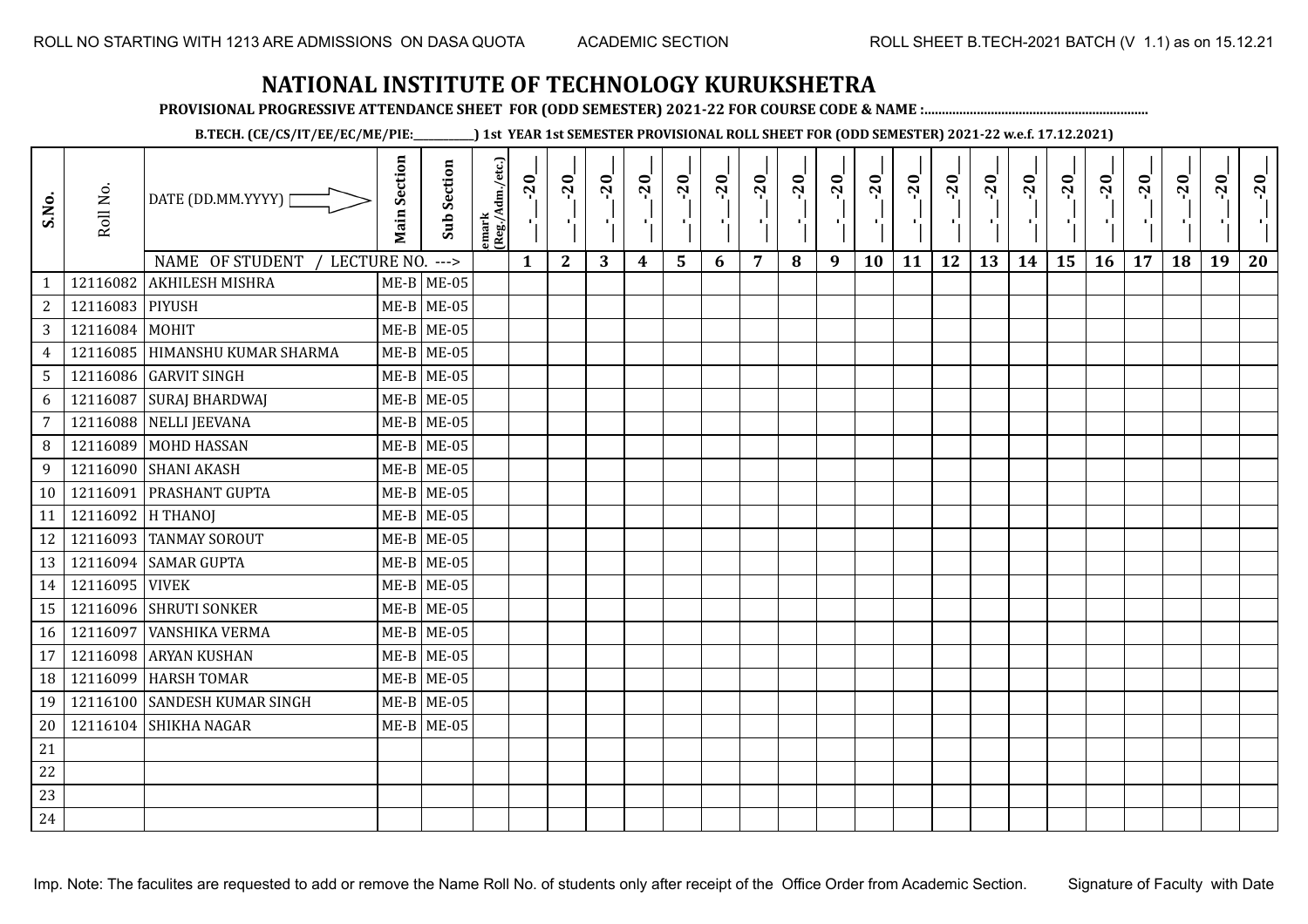**PROVISIONAL PROGRESSIVE ATTENDANCE SHEET FOR (ODD SEMESTER) 2021-22 FOR COURSE CODE & NAME :................................................................**

**B.TECH. (CE/CS/IT/EE/EC/ME/PIE:\_\_\_\_\_\_\_\_\_\_\_\_) 1st YEAR 1st SEMESTER PROVISIONAL ROLL SHEET FOR (ODD SEMESTER) 2021-22 w.e.f. 17.12.2021)**

| S.No.           | Roll No.        | DATE (DD.MM.YYYY)<br>NAME OF STUDENT<br>LECTURE NO. | <b>Main Section</b> | <b>Sub Section</b>     | emark<br>(Reg./Adm./etc.) | $-20$        | $-20$<br>π÷  | $-20$<br>л÷. | $-20$<br>π÷      | $-20$<br>чJ | $-20$<br>×, | $-20$ | $-20$ | $-20$<br>пļ | $-20$<br>л,<br>10 | $-20$<br>τj | $-20$<br>π÷<br>12 | $-20$<br>로 | $-20$<br>$\blacksquare$ | $-20$<br>۱,<br>15 | $-20$<br>к. | $-20$<br>17 | $-20$<br>18 | $-20$<br>×.<br>19 | $-20$ |
|-----------------|-----------------|-----------------------------------------------------|---------------------|------------------------|---------------------------|--------------|--------------|--------------|------------------|-------------|-------------|-------|-------|-------------|-------------------|-------------|-------------------|------------|-------------------------|-------------------|-------------|-------------|-------------|-------------------|-------|
| $\mathbf{1}$    | 12116101        | <b>HARSHIT DATA</b>                                 |                     | $--->$<br>$ME-B$ ME-06 |                           | $\mathbf{1}$ | $\mathbf{2}$ | 3            | $\boldsymbol{4}$ | 5           | 6           | 7     | 8     | 9           |                   | 11          |                   | 13         | 14                      |                   | 16          |             |             |                   | 20    |
| $\overline{c}$  | 12116102        | <b>RAHUL KUMAR</b>                                  |                     | $ME-B$ ME-06           |                           |              |              |              |                  |             |             |       |       |             |                   |             |                   |            |                         |                   |             |             |             |                   |       |
| 3               |                 | 12116103 HARISH KUMAR                               |                     | $ME-B$ ME-06           |                           |              |              |              |                  |             |             |       |       |             |                   |             |                   |            |                         |                   |             |             |             |                   |       |
| $\overline{4}$  | 12116105 GURMIT |                                                     |                     | $ME-B$ ME-06           |                           |              |              |              |                  |             |             |       |       |             |                   |             |                   |            |                         |                   |             |             |             |                   |       |
| $5\overline{)}$ | 12116106 KIRAN  |                                                     |                     | $ME-B$ ME-06           |                           |              |              |              |                  |             |             |       |       |             |                   |             |                   |            |                         |                   |             |             |             |                   |       |
| 6               | 12116107        | POOJA YADAV                                         |                     | $ME-B$ ME-06           |                           |              |              |              |                  |             |             |       |       |             |                   |             |                   |            |                         |                   |             |             |             |                   |       |
| 7               | 12116108        | PRATIBHA VERMA                                      |                     | $ME-B$ ME-06           |                           |              |              |              |                  |             |             |       |       |             |                   |             |                   |            |                         |                   |             |             |             |                   |       |
| 8               | 12116109        | MUSKAN SAINI                                        |                     | $ME-B$ ME-06           |                           |              |              |              |                  |             |             |       |       |             |                   |             |                   |            |                         |                   |             |             |             |                   |       |
| 9               |                 | 12116110 SAURABH SAROJ                              |                     | $ME-B$ ME-06           |                           |              |              |              |                  |             |             |       |       |             |                   |             |                   |            |                         |                   |             |             |             |                   |       |
| 10              | 12116111        | YASEEN ANSARI                                       |                     | $ME-B$ ME-06           |                           |              |              |              |                  |             |             |       |       |             |                   |             |                   |            |                         |                   |             |             |             |                   |       |
| 11              | 12116112        | <b>PARVEEN</b>                                      |                     | $ME-B$ ME-06           |                           |              |              |              |                  |             |             |       |       |             |                   |             |                   |            |                         |                   |             |             |             |                   |       |
| 12              |                 | 12116113 SUMIT KUMAR                                |                     | $ME-B$ ME-06           |                           |              |              |              |                  |             |             |       |       |             |                   |             |                   |            |                         |                   |             |             |             |                   |       |
| 13              |                 | 12116114 PURUSHOTTAM                                |                     | $ME-B$ ME-06           |                           |              |              |              |                  |             |             |       |       |             |                   |             |                   |            |                         |                   |             |             |             |                   |       |
| 14              |                 | 12116115 AYUSH KUMAR AGRAHARI                       |                     | $ME-B$ ME-06           |                           |              |              |              |                  |             |             |       |       |             |                   |             |                   |            |                         |                   |             |             |             |                   |       |
| 15              |                 | 12116116 SONU KUMAR                                 |                     | $ME-B$ ME-06           |                           |              |              |              |                  |             |             |       |       |             |                   |             |                   |            |                         |                   |             |             |             |                   |       |
| 16              |                 | 12116118 MANISH YADAV                               |                     | $ME-B$ ME-06           |                           |              |              |              |                  |             |             |       |       |             |                   |             |                   |            |                         |                   |             |             |             |                   |       |
| 17              | 12116119        | <b>RAWTA RAM BANA</b>                               |                     | $ME-B$ ME-06           |                           |              |              |              |                  |             |             |       |       |             |                   |             |                   |            |                         |                   |             |             |             |                   |       |
| 18              | 12116120        | <b>SACHIN KUMAR</b>                                 |                     | $ME-B$ ME-06           |                           |              |              |              |                  |             |             |       |       |             |                   |             |                   |            |                         |                   |             |             |             |                   |       |
| 19              | 12116121        | <b>ADITYA DABRAL</b>                                |                     | $ME-B$ ME-06           |                           |              |              |              |                  |             |             |       |       |             |                   |             |                   |            |                         |                   |             |             |             |                   |       |
| 20              | 12116123 SAHIL  |                                                     |                     | $ME-B$ ME-06           |                           |              |              |              |                  |             |             |       |       |             |                   |             |                   |            |                         |                   |             |             |             |                   |       |
| 21              |                 | 12116124 VIKASH GURJAR                              |                     | $ME-B$ ME-06           |                           |              |              |              |                  |             |             |       |       |             |                   |             |                   |            |                         |                   |             |             |             |                   |       |
| 22              |                 |                                                     |                     |                        |                           |              |              |              |                  |             |             |       |       |             |                   |             |                   |            |                         |                   |             |             |             |                   |       |
| 23              |                 |                                                     |                     |                        |                           |              |              |              |                  |             |             |       |       |             |                   |             |                   |            |                         |                   |             |             |             |                   |       |
| 24              |                 |                                                     |                     |                        |                           |              |              |              |                  |             |             |       |       |             |                   |             |                   |            |                         |                   |             |             |             |                   |       |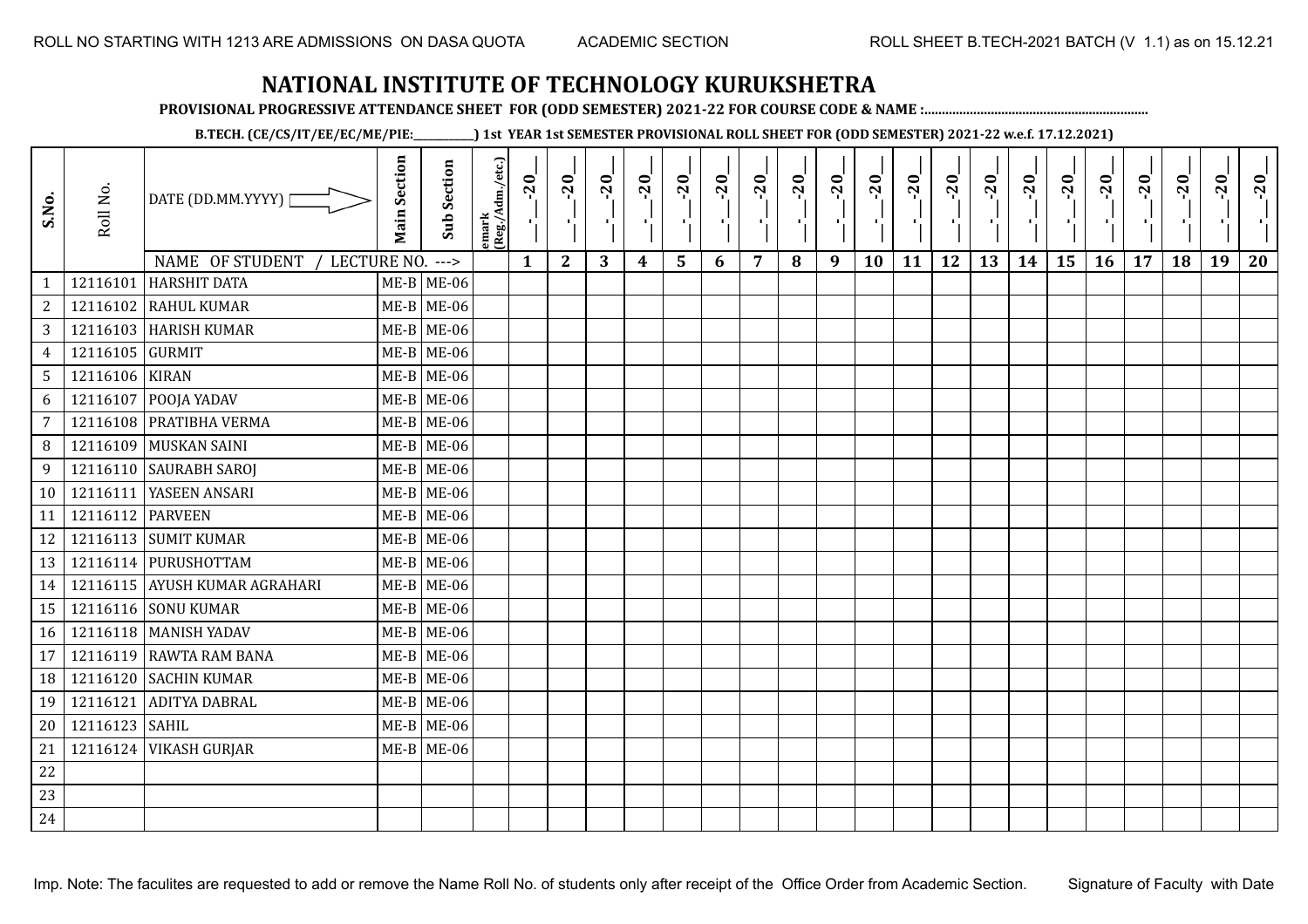**PROVISIONAL PROGRESSIVE ATTENDANCE SHEET FOR (ODD SEMESTER) 2021-22 FOR COURSE CODE & NAME :................................................................**

**B.TECH. (CE/CS/IT/EE/EC/ME/PIE:\_\_\_\_\_\_\_\_\_\_\_\_) 1st YEAR 1st SEMESTER PROVISIONAL ROLL SHEET FOR (ODD SEMESTER) 2021-22 w.e.f. 17.12.2021)**

| S.No.           | Roll No.        | DATE (DD.MM.YYYY) [<br>NAME OF STUDENT   | <b>Main Section</b> | <b>Sub Section</b>   | emark<br> (Reg./Adm./etc.) | $-20$        | $-20$<br>$\mathcal{F}_{\rm L}$ | $-20$<br>π÷ | $-20$<br>т.      | $-20$<br>۱, | $-20$<br>л., | $-20$<br>- 1 | $-20$ | $-20$<br>-9 | $-20$<br>л, | $-20$<br>тj | $-20$<br>π÷<br>12 | $-20$<br>로 | $-20$<br>$\blacksquare$ | $-20$<br>۱, | $-20$<br>$\mathcal{F}_1$ . | $-20$ | $-20$<br>18 | $-20$<br>$\mathcal{F}_1$ .<br>19 | $-20$ |
|-----------------|-----------------|------------------------------------------|---------------------|----------------------|----------------------------|--------------|--------------------------------|-------------|------------------|-------------|--------------|--------------|-------|-------------|-------------|-------------|-------------------|------------|-------------------------|-------------|----------------------------|-------|-------------|----------------------------------|-------|
|                 | 12116117        | LECTURE NO.<br><b>ASMITA SINGH VIMAL</b> |                     | $--->$<br>ME-B ME-07 |                            | $\mathbf{1}$ | $\mathbf{2}$                   | 3           | $\boldsymbol{4}$ | 5           | 6            | 7            | 8     | 9           | 10          | 11          |                   | 13         | 14                      | 15          | 16                         | 17    |             |                                  | 20    |
| $\overline{2}$  |                 | 12116122 TANYA KANT                      |                     | ME-B ME-07           |                            |              |                                |             |                  |             |              |              |       |             |             |             |                   |            |                         |             |                            |       |             |                                  |       |
| $\mathbf{3}$    |                 | 12116125   MADHAV RAHEJA                 |                     | $ME-B$ ME-07         |                            |              |                                |             |                  |             |              |              |       |             |             |             |                   |            |                         |             |                            |       |             |                                  |       |
| $\overline{4}$  |                 | 12116126 VIJAY KUMAR                     |                     | $ME-B$ ME-07         |                            |              |                                |             |                  |             |              |              |       |             |             |             |                   |            |                         |             |                            |       |             |                                  |       |
| 5 <sup>5</sup>  |                 | 12116127 CHINTA VARSHITH REDDY           |                     | $ME-B$ ME-07         |                            |              |                                |             |                  |             |              |              |       |             |             |             |                   |            |                         |             |                            |       |             |                                  |       |
| 6               |                 | 12116128 OM SHANKER SAHAY                |                     | $ME-B$ ME-07         |                            |              |                                |             |                  |             |              |              |       |             |             |             |                   |            |                         |             |                            |       |             |                                  |       |
| $\overline{7}$  |                 | 12116129   JAISWAL ADITYA SHREERAM       |                     | $ME-B$ ME-07         |                            |              |                                |             |                  |             |              |              |       |             |             |             |                   |            |                         |             |                            |       |             |                                  |       |
| 8               |                 | 12116130 MOHIT KUMAR                     |                     | $ME-B$ ME-07         |                            |              |                                |             |                  |             |              |              |       |             |             |             |                   |            |                         |             |                            |       |             |                                  |       |
| 9               |                 | 12116131 SIDDHARTH                       |                     | $ME-B$ ME-07         |                            |              |                                |             |                  |             |              |              |       |             |             |             |                   |            |                         |             |                            |       |             |                                  |       |
| 10 <sup>1</sup> | 12116132 SHIKHA |                                          |                     | $ME-B$ ME-07         |                            |              |                                |             |                  |             |              |              |       |             |             |             |                   |            |                         |             |                            |       |             |                                  |       |
| 11              |                 | 12116133 HARSHIT KUMAR SINGH             |                     | $ME-B$ ME-07         |                            |              |                                |             |                  |             |              |              |       |             |             |             |                   |            |                         |             |                            |       |             |                                  |       |
| 12              |                 | 12116134 SOURAV KUMAR                    |                     | $ME-B$ ME-07         |                            |              |                                |             |                  |             |              |              |       |             |             |             |                   |            |                         |             |                            |       |             |                                  |       |
| 13              |                 | 12116135 AVNEESH KUMAR                   |                     | $ME-B$ ME-07         |                            |              |                                |             |                  |             |              |              |       |             |             |             |                   |            |                         |             |                            |       |             |                                  |       |
| 14              |                 | 12116136   JATIN KUMAR                   |                     | $ME-B$ ME-07         |                            |              |                                |             |                  |             |              |              |       |             |             |             |                   |            |                         |             |                            |       |             |                                  |       |
| 15              |                 | 12116137 AJAY CHOUDHARY                  |                     | $ME-B$ ME-07         |                            |              |                                |             |                  |             |              |              |       |             |             |             |                   |            |                         |             |                            |       |             |                                  |       |
| 16              |                 | 12116138 VISLAVATH SANDEEP               |                     | $ME-B$ ME-07         |                            |              |                                |             |                  |             |              |              |       |             |             |             |                   |            |                         |             |                            |       |             |                                  |       |
| 17              | 12116139 SHIV   |                                          |                     | $ME-B$ ME-07         |                            |              |                                |             |                  |             |              |              |       |             |             |             |                   |            |                         |             |                            |       |             |                                  |       |
| 18              |                 | 12116140 RAHUL KUMAR MEENA               |                     | $ME-B$ ME-07         |                            |              |                                |             |                  |             |              |              |       |             |             |             |                   |            |                         |             |                            |       |             |                                  |       |
| 19              |                 | 12116141 SOURAV SINGH CHIB               |                     | $ME-B$ ME-07         |                            |              |                                |             |                  |             |              |              |       |             |             |             |                   |            |                         |             |                            |       |             |                                  |       |
| 20              | 12116144 ASHNA  |                                          |                     | $ME-B$ ME-07         |                            |              |                                |             |                  |             |              |              |       |             |             |             |                   |            |                         |             |                            |       |             |                                  |       |
| 21              |                 |                                          |                     |                      |                            |              |                                |             |                  |             |              |              |       |             |             |             |                   |            |                         |             |                            |       |             |                                  |       |
| 22              |                 |                                          |                     |                      |                            |              |                                |             |                  |             |              |              |       |             |             |             |                   |            |                         |             |                            |       |             |                                  |       |
| 23              |                 |                                          |                     |                      |                            |              |                                |             |                  |             |              |              |       |             |             |             |                   |            |                         |             |                            |       |             |                                  |       |
| 24              |                 |                                          |                     |                      |                            |              |                                |             |                  |             |              |              |       |             |             |             |                   |            |                         |             |                            |       |             |                                  |       |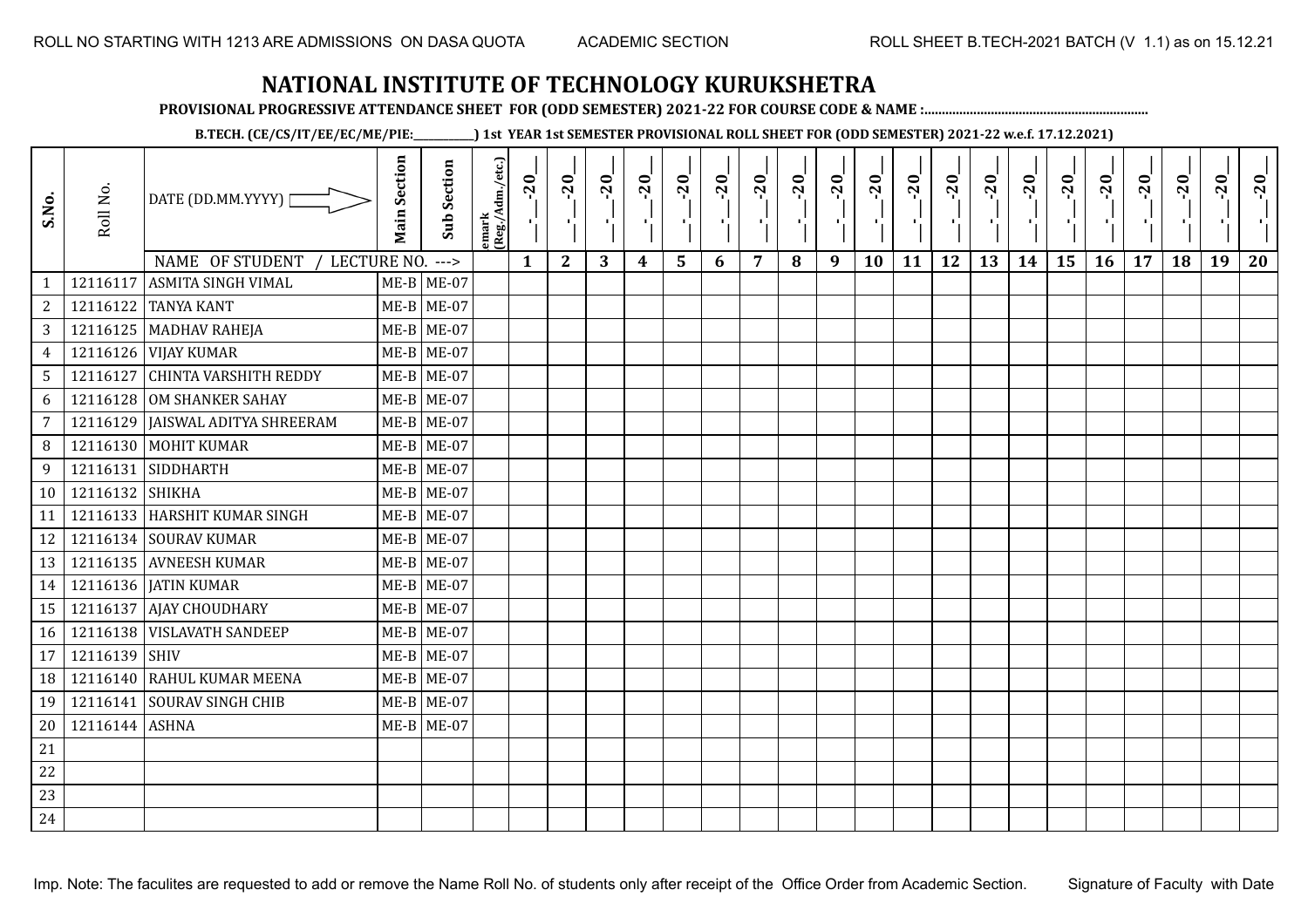**PROVISIONAL PROGRESSIVE ATTENDANCE SHEET FOR (ODD SEMESTER) 2021-22 FOR COURSE CODE & NAME :................................................................**

**B.TECH. (CE/CS/IT/EE/EC/ME/PIE:\_\_\_\_\_\_\_\_\_\_\_\_) 1st YEAR 1st SEMESTER PROVISIONAL ROLL SHEET FOR (ODD SEMESTER) 2021-22 w.e.f. 17.12.2021)**

| S.No.          | Roll No.          | DATE (DD.MM.YYYY)                             | <b>Main Section</b> | <b>Sub Section</b>     | emark<br> Reg./Adm./etc.) | $-20$<br>4   | $-20$<br>-10 | $-20$<br>Æ. | $-20$<br>$\mathbf{r}$ | $-20$<br>국 | $-20$<br>π÷ | $-20$<br>п÷    | $-20$ | $-20$<br>-10 | $-20$<br>۱, | $-20$ | $-20$<br>шĵ | $-20$<br>로 | $-20$<br>-10 | $-20$<br>۱, | $-20$ | $-20$ | $-20$<br>J. | $-20$<br>ч, | $-20$ |
|----------------|-------------------|-----------------------------------------------|---------------------|------------------------|---------------------------|--------------|--------------|-------------|-----------------------|------------|-------------|----------------|-------|--------------|-------------|-------|-------------|------------|--------------|-------------|-------|-------|-------------|-------------|-------|
| $\mathbf{1}$   | 12116142          | NAME OF STUDENT / LECTURE NO.<br><b>RITIK</b> |                     | $--->$<br>$ME-B$ ME-08 |                           | $\mathbf{1}$ | $\mathbf{2}$ | 3           | 4                     | 5          | 6           | $\overline{7}$ | 8     | 9            | <b>10</b>   | 11    | 12          | 13         | 14           | 15          | 16    | 17    | 18          | 19          | 20    |
| 2              |                   | 12116143 RUDRANSH                             |                     | $ME-B$ ME-08           |                           |              |              |             |                       |            |             |                |       |              |             |       |             |            |              |             |       |       |             |             |       |
| 3              | 12116145 RAJAT    |                                               |                     | $ME-B$ ME-08           |                           |              |              |             |                       |            |             |                |       |              |             |       |             |            |              |             |       |       |             |             |       |
| $\overline{4}$ | 12116146 GAURAV   |                                               |                     | $ME-B$ ME-08           |                           |              |              |             |                       |            |             |                |       |              |             |       |             |            |              |             |       |       |             |             |       |
| 5 <sup>1</sup> |                   | 12116147 SANDEEP KUMAR                        |                     | $ME-B$ ME-08           |                           |              |              |             |                       |            |             |                |       |              |             |       |             |            |              |             |       |       |             |             |       |
| 6              |                   | 12116148 KHUSHI YADAV                         |                     | $ME-B$ ME-08           |                           |              |              |             |                       |            |             |                |       |              |             |       |             |            |              |             |       |       |             |             |       |
| $\overline{7}$ |                   | 12116149 RATHOD DHANUSH                       |                     | $ME-B$ ME-08           |                           |              |              |             |                       |            |             |                |       |              |             |       |             |            |              |             |       |       |             |             |       |
| 8              |                   | 12116150 BANDARU ASHRITH                      |                     | $ME-B$ ME-08           |                           |              |              |             |                       |            |             |                |       |              |             |       |             |            |              |             |       |       |             |             |       |
| 9              |                   | 12116151 SHUBHAM JAISWAR                      |                     | $ME-B$ ME-08           |                           |              |              |             |                       |            |             |                |       |              |             |       |             |            |              |             |       |       |             |             |       |
| 10             |                   | 12116152 SRIKET SRIVASTAV                     |                     | $ME-B$ ME-08           |                           |              |              |             |                       |            |             |                |       |              |             |       |             |            |              |             |       |       |             |             |       |
| 11             |                   | 12116155 MUDAVATH ANU                         |                     | $ME-B$ ME-08           |                           |              |              |             |                       |            |             |                |       |              |             |       |             |            |              |             |       |       |             |             |       |
| 12             | 12116156 BHARTI   |                                               |                     | $ME-B$ ME-08           |                           |              |              |             |                       |            |             |                |       |              |             |       |             |            |              |             |       |       |             |             |       |
| 13             |                   | 12116157 YOHANNAN JEZANIAH                    |                     | $ME-B$ ME-08           |                           |              |              |             |                       |            |             |                |       |              |             |       |             |            |              |             |       |       |             |             |       |
| 14             | 12116158 DIVYANSH |                                               |                     | $ME-B$ ME-08           |                           |              |              |             |                       |            |             |                |       |              |             |       |             |            |              |             |       |       |             |             |       |
| 15             | 12116159 SACHIN   |                                               |                     | $ME-B$ ME-08           |                           |              |              |             |                       |            |             |                |       |              |             |       |             |            |              |             |       |       |             |             |       |
| 16             |                   | 12116160 NEHA TYAGI                           |                     | $ME-B$ ME-08           |                           |              |              |             |                       |            |             |                |       |              |             |       |             |            |              |             |       |       |             |             |       |
| 17             |                   | 12116162 ANSHU NEHRA                          |                     | $ME-B$ ME-08           |                           |              |              |             |                       |            |             |                |       |              |             |       |             |            |              |             |       |       |             |             |       |
| 18             |                   | 12116163 HARPREET SINGH                       |                     | $ME-B$ ME-08           |                           |              |              |             |                       |            |             |                |       |              |             |       |             |            |              |             |       |       |             |             |       |
| 19             |                   | 12116164 GOVIND KUMAR MAHAWAR                 |                     | $ME-B$ ME-08           |                           |              |              |             |                       |            |             |                |       |              |             |       |             |            |              |             |       |       |             |             |       |
| $20\,$         |                   |                                               |                     |                        |                           |              |              |             |                       |            |             |                |       |              |             |       |             |            |              |             |       |       |             |             |       |
| 21             |                   |                                               |                     |                        |                           |              |              |             |                       |            |             |                |       |              |             |       |             |            |              |             |       |       |             |             |       |
| 22             |                   |                                               |                     |                        |                           |              |              |             |                       |            |             |                |       |              |             |       |             |            |              |             |       |       |             |             |       |
| 23             |                   |                                               |                     |                        |                           |              |              |             |                       |            |             |                |       |              |             |       |             |            |              |             |       |       |             |             |       |
| 24             |                   |                                               |                     |                        |                           |              |              |             |                       |            |             |                |       |              |             |       |             |            |              |             |       |       |             |             |       |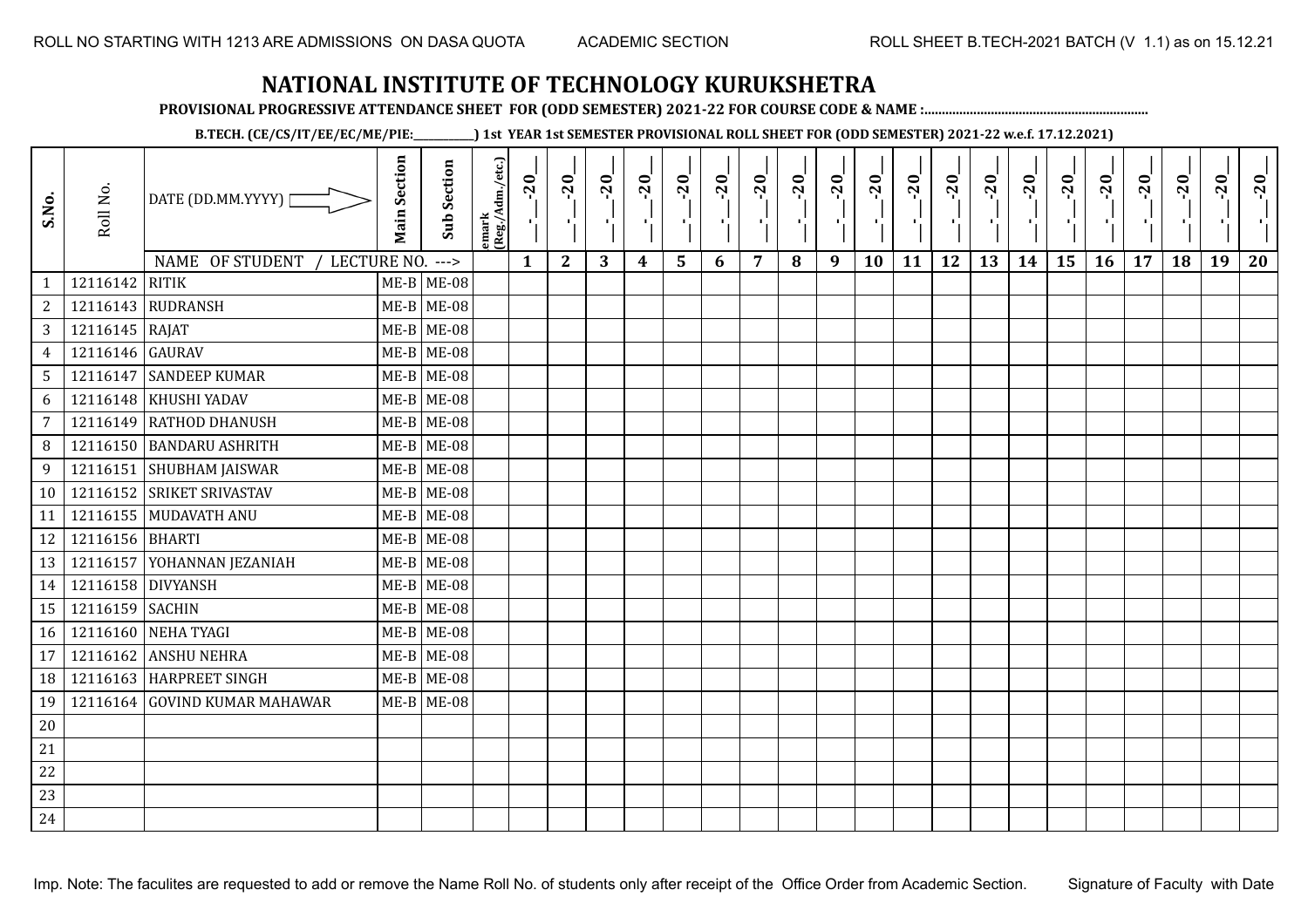**PROVISIONAL PROGRESSIVE ATTENDANCE SHEET FOR (ODD SEMESTER) 2021-22 FOR COURSE CODE & NAME :................................................................**

**B.TECH. (CE/CS/IT/EE/EC/ME/PIE:\_\_\_\_\_\_\_\_\_\_\_\_) 1st YEAR 1st SEMESTER PROVISIONAL ROLL SHEET FOR (ODD SEMESTER) 2021-22 w.e.f. 17.12.2021)**

| S.No.           | Roll No.       | DATE (DD.MM.YYYY) [<br>NAME OF STUDENT<br>LECTURE NO. | <b>Main Section</b> | <b>Sub Section</b><br>$---$ | emark<br>(Reg./Adm./etc.) | $\overline{20}$<br>Ч.<br>$\mathbf{1}$ | $-20$<br>л.,<br>$\mathbf{2}$ | $-20$<br>л,<br>3 | $-20$<br>л.<br>4 | $-20$<br>5 | $-20$<br>$\mathbf{L}$<br>6 | $-20$<br>л.<br>7 | $-20$<br>п÷<br>8 | $-20$<br>п.,<br>9 | $-20$<br>л.<br>10 | $-20$<br>×,<br>11 | $-20$<br>τj<br>12 | $-20$<br>п÷<br>13 | $-20$<br>τj<br>14 | $-20$<br>÷,<br>15 | $-20$<br>π÷<br>16 | $-20$<br>$\mathbf{I}$<br>17 | $-20$<br>18 | $-20$<br>$\blacksquare$<br>19 | $-20$<br>20 |
|-----------------|----------------|-------------------------------------------------------|---------------------|-----------------------------|---------------------------|---------------------------------------|------------------------------|------------------|------------------|------------|----------------------------|------------------|------------------|-------------------|-------------------|-------------------|-------------------|-------------------|-------------------|-------------------|-------------------|-----------------------------|-------------|-------------------------------|-------------|
| $\mathbf{1}$    | 12117001       | <b>SHAURYA SINGH</b>                                  | $PI-A$              | $PI-01$                     |                           |                                       |                              |                  |                  |            |                            |                  |                  |                   |                   |                   |                   |                   |                   |                   |                   |                             |             |                               |             |
| 2               | 12117002       | <b>GAVENDRA SINGH</b>                                 | PI-A                | $PI-01$                     |                           |                                       |                              |                  |                  |            |                            |                  |                  |                   |                   |                   |                   |                   |                   |                   |                   |                             |             |                               |             |
| 3               | 12117003       | <b>PARVEEN KUMAR</b>                                  | PI-A                | $PI-01$                     |                           |                                       |                              |                  |                  |            |                            |                  |                  |                   |                   |                   |                   |                   |                   |                   |                   |                             |             |                               |             |
| 4               | 12117004       | <b>AKSHAY KUMAR</b>                                   | $PI-A$              | $PI-01$                     |                           |                                       |                              |                  |                  |            |                            |                  |                  |                   |                   |                   |                   |                   |                   |                   |                   |                             |             |                               |             |
| $5\phantom{.0}$ | 12117005       | <b>RAGHAV BINDAL</b>                                  | PI-A                | $PI-01$                     |                           |                                       |                              |                  |                  |            |                            |                  |                  |                   |                   |                   |                   |                   |                   |                   |                   |                             |             |                               |             |
| 6               | 12117006       | <b>BODA VINOD KUMAR</b>                               | PI-A                | $PI-01$                     |                           |                                       |                              |                  |                  |            |                            |                  |                  |                   |                   |                   |                   |                   |                   |                   |                   |                             |             |                               |             |
| $\overline{7}$  | 12117007       | <b>RAMAN KUMAR</b>                                    | $PI-A$              | $PI-01$                     |                           |                                       |                              |                  |                  |            |                            |                  |                  |                   |                   |                   |                   |                   |                   |                   |                   |                             |             |                               |             |
| 8               | 12117008       | PRERANA BHARTI                                        | PI-A                | $PI-01$                     |                           |                                       |                              |                  |                  |            |                            |                  |                  |                   |                   |                   |                   |                   |                   |                   |                   |                             |             |                               |             |
| 9               | 12117009       | <b>KOMAL</b>                                          | $PI-A$              | $PI-01$                     |                           |                                       |                              |                  |                  |            |                            |                  |                  |                   |                   |                   |                   |                   |                   |                   |                   |                             |             |                               |             |
| 10              | 12117010       | <b>RISHABH PRASAD</b>                                 | $PI-A$              | $PI-01$                     |                           |                                       |                              |                  |                  |            |                            |                  |                  |                   |                   |                   |                   |                   |                   |                   |                   |                             |             |                               |             |
| 11              | 12117011       | <b>DUSHYANT KUMAR SAINI</b>                           | $PI-A$              | $PI-01$                     |                           |                                       |                              |                  |                  |            |                            |                  |                  |                   |                   |                   |                   |                   |                   |                   |                   |                             |             |                               |             |
| 12              |                | 12117012 KRISHN VEER SINGH                            | PI-A                | $PI-01$                     |                           |                                       |                              |                  |                  |            |                            |                  |                  |                   |                   |                   |                   |                   |                   |                   |                   |                             |             |                               |             |
| 13              |                | 12117013 DIVYEA NARANG                                | $PI-A$              | $PI-01$                     |                           |                                       |                              |                  |                  |            |                            |                  |                  |                   |                   |                   |                   |                   |                   |                   |                   |                             |             |                               |             |
| 14              |                | 12117014 LOVESH DUTTA                                 | PI-A                | $PI-01$                     |                           |                                       |                              |                  |                  |            |                            |                  |                  |                   |                   |                   |                   |                   |                   |                   |                   |                             |             |                               |             |
| 15              | 12117015 OMKAR |                                                       | PI-A                | $PI-01$                     |                           |                                       |                              |                  |                  |            |                            |                  |                  |                   |                   |                   |                   |                   |                   |                   |                   |                             |             |                               |             |
| 16              |                | 12117016 BODA THARUN KUMAR                            | $PI-A$              | $PI-01$                     |                           |                                       |                              |                  |                  |            |                            |                  |                  |                   |                   |                   |                   |                   |                   |                   |                   |                             |             |                               |             |
| 17              | 12117017       | KAMAKSHI SHARMA                                       | $PI-A$              | $PI-01$                     |                           |                                       |                              |                  |                  |            |                            |                  |                  |                   |                   |                   |                   |                   |                   |                   |                   |                             |             |                               |             |
| 18              | 12117018       | <b>RAJ GUPTA</b>                                      | PI-A                | $PI-01$                     |                           |                                       |                              |                  |                  |            |                            |                  |                  |                   |                   |                   |                   |                   |                   |                   |                   |                             |             |                               |             |
| 19              |                | 12117019 ANKITA CHOUDHARY                             | $PI-A$              | $PI-01$                     |                           |                                       |                              |                  |                  |            |                            |                  |                  |                   |                   |                   |                   |                   |                   |                   |                   |                             |             |                               |             |
| 20              | 12117020       | <b>KALPANA</b>                                        | $PI-A$              | $PI-01$                     |                           |                                       |                              |                  |                  |            |                            |                  |                  |                   |                   |                   |                   |                   |                   |                   |                   |                             |             |                               |             |
| 21              | 12117021       | <b>ABHISHEK</b>                                       | $PI-A$              | $PI-01$                     |                           |                                       |                              |                  |                  |            |                            |                  |                  |                   |                   |                   |                   |                   |                   |                   |                   |                             |             |                               |             |
| 22              |                |                                                       |                     |                             |                           |                                       |                              |                  |                  |            |                            |                  |                  |                   |                   |                   |                   |                   |                   |                   |                   |                             |             |                               |             |
| 23              |                |                                                       |                     |                             |                           |                                       |                              |                  |                  |            |                            |                  |                  |                   |                   |                   |                   |                   |                   |                   |                   |                             |             |                               |             |
| 24              |                |                                                       |                     |                             |                           |                                       |                              |                  |                  |            |                            |                  |                  |                   |                   |                   |                   |                   |                   |                   |                   |                             |             |                               |             |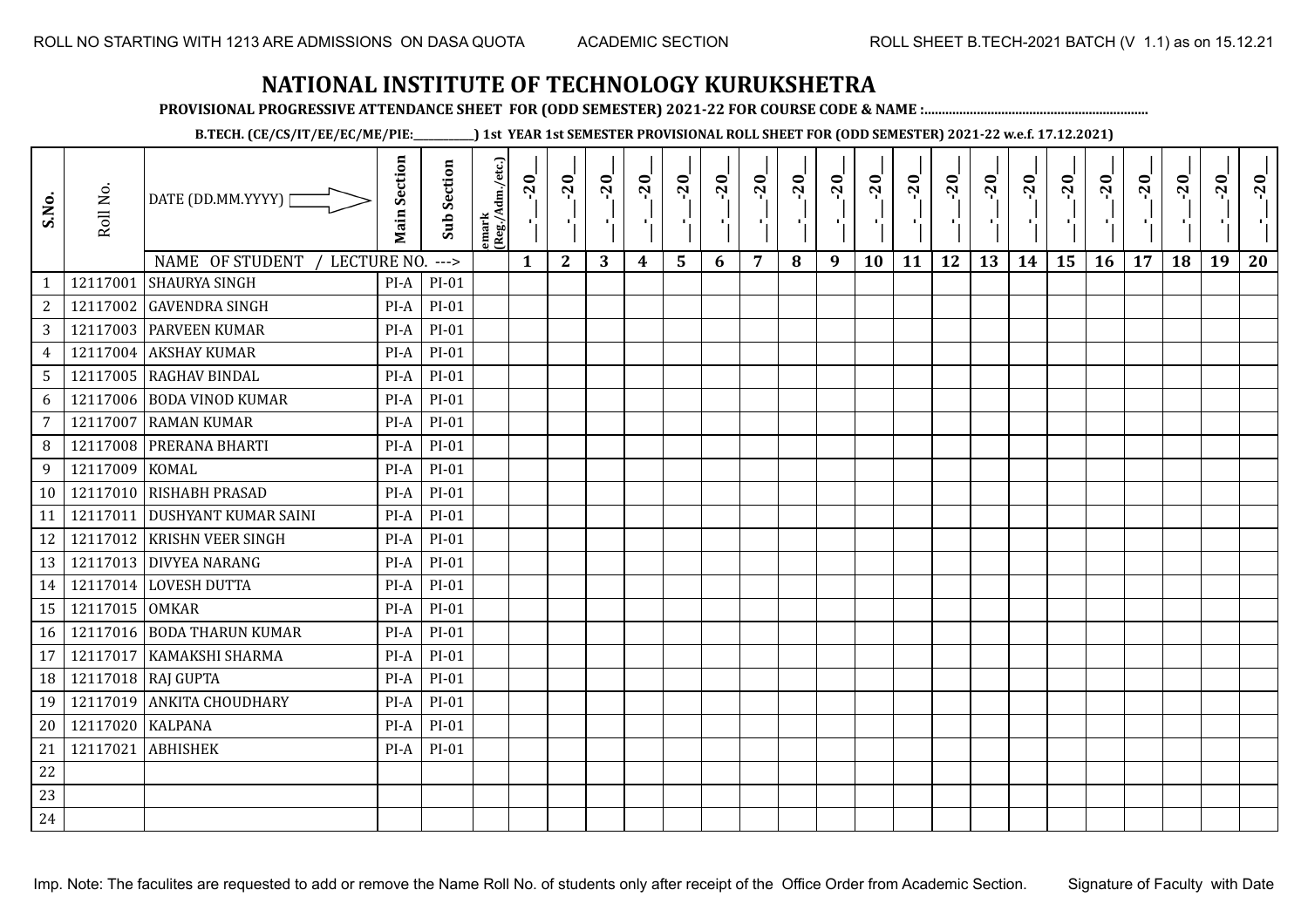**PROVISIONAL PROGRESSIVE ATTENDANCE SHEET FOR (ODD SEMESTER) 2021-22 FOR COURSE CODE & NAME :................................................................**

**B.TECH. (CE/CS/IT/EE/EC/ME/PIE:\_\_\_\_\_\_\_\_\_\_\_\_) 1st YEAR 1st SEMESTER PROVISIONAL ROLL SHEET FOR (ODD SEMESTER) 2021-22 w.e.f. 17.12.2021)**

| S.No.           | Roll No.         | DATE (DD.MM.YYYY) [<br>NAME OF STUDENT<br>LECTURE NO. | <b>Main Section</b> | <b>Sub Section</b><br>$---$ | emark<br> (Reg./Adm./etc.) | 20<br>Ч.<br>$\mathbf{1}$ | $-20$<br>π÷<br>$\overline{2}$ | $-20$<br>шJ.<br>3 | $-20$<br>π÷<br>$\boldsymbol{4}$ | $-20$<br>$\blacksquare$<br>5 | $-20$<br>$\mathbf{I}$<br>6 | $-20$<br>л.<br>7 | $-20$<br>8 | $-20$<br>л.<br>9 | $-20$<br>л,<br>10 | $-20$<br>пf,<br>11 | $-20$<br>п,<br>12 | $-20$<br>чļ.<br>13 | $-20$<br>$\blacksquare$<br>14 | $-20$<br>۱,<br>15 | $-20$<br>-9<br>16 | $-20$<br>17 | $-20$<br>18 | $-20$<br>×.<br>19 | $-20$<br>20 |
|-----------------|------------------|-------------------------------------------------------|---------------------|-----------------------------|----------------------------|--------------------------|-------------------------------|-------------------|---------------------------------|------------------------------|----------------------------|------------------|------------|------------------|-------------------|--------------------|-------------------|--------------------|-------------------------------|-------------------|-------------------|-------------|-------------|-------------------|-------------|
| $\mathbf{1}$    | 12117022         | <b>NEERAJ</b>                                         | PI-A                | PI-02                       |                            |                          |                               |                   |                                 |                              |                            |                  |            |                  |                   |                    |                   |                    |                               |                   |                   |             |             |                   |             |
| $\mathbf{2}$    | 12117023 NAVREET |                                                       | PI-A                | PI-02                       |                            |                          |                               |                   |                                 |                              |                            |                  |            |                  |                   |                    |                   |                    |                               |                   |                   |             |             |                   |             |
| 3               |                  | 12117024 SATYANWWESI SATYAPRAKASH                     | $PI-A$              | PI-02                       |                            |                          |                               |                   |                                 |                              |                            |                  |            |                  |                   |                    |                   |                    |                               |                   |                   |             |             |                   |             |
| $\overline{4}$  | 12117025         | <b>ABHISHEK</b>                                       | PI-A                | PI-02                       |                            |                          |                               |                   |                                 |                              |                            |                  |            |                  |                   |                    |                   |                    |                               |                   |                   |             |             |                   |             |
| $5\phantom{.0}$ |                  | 12117026 RAUSHAN KUMAR                                | PI-A                | PI-02                       |                            |                          |                               |                   |                                 |                              |                            |                  |            |                  |                   |                    |                   |                    |                               |                   |                   |             |             |                   |             |
| 6               | 12117027         | KETHAVATH SRINIVAS                                    | PI-A                | PI-02                       |                            |                          |                               |                   |                                 |                              |                            |                  |            |                  |                   |                    |                   |                    |                               |                   |                   |             |             |                   |             |
| $\overline{7}$  | 12117028         | SHIVAM AGRAHARI                                       | PI-A                | PI-02                       |                            |                          |                               |                   |                                 |                              |                            |                  |            |                  |                   |                    |                   |                    |                               |                   |                   |             |             |                   |             |
| 8               | 12117029         | <b>SATYAM SINGH</b>                                   | PI-A                | PI-02                       |                            |                          |                               |                   |                                 |                              |                            |                  |            |                  |                   |                    |                   |                    |                               |                   |                   |             |             |                   |             |
| 9               |                  | 12117030 PRANJAL MITTAL                               | PI-A                | $PI-02$                     |                            |                          |                               |                   |                                 |                              |                            |                  |            |                  |                   |                    |                   |                    |                               |                   |                   |             |             |                   |             |
| 10              | 12117031         | <b>ARYA NANDANI</b>                                   | PI-A                | $PI-02$                     |                            |                          |                               |                   |                                 |                              |                            |                  |            |                  |                   |                    |                   |                    |                               |                   |                   |             |             |                   |             |
| 11              |                  | 12117032 HIMANSHU JAIN                                | $PI-A$              | PI-02                       |                            |                          |                               |                   |                                 |                              |                            |                  |            |                  |                   |                    |                   |                    |                               |                   |                   |             |             |                   |             |
| 12              |                  | 12117033   PATIL RAJLAXMI PRAKASH                     | $PI-A$              | $PI-02$                     |                            |                          |                               |                   |                                 |                              |                            |                  |            |                  |                   |                    |                   |                    |                               |                   |                   |             |             |                   |             |
| 13              |                  | 12117034 DEEPANSHU                                    | PI-A                | PI-02                       |                            |                          |                               |                   |                                 |                              |                            |                  |            |                  |                   |                    |                   |                    |                               |                   |                   |             |             |                   |             |
| 14              |                  | 12117035 RAHUL SAINI                                  | PI-A                | PI-02                       |                            |                          |                               |                   |                                 |                              |                            |                  |            |                  |                   |                    |                   |                    |                               |                   |                   |             |             |                   |             |
| 15              |                  | 12117036 SUNNY KUMAR                                  | PI-A                | PI-02                       |                            |                          |                               |                   |                                 |                              |                            |                  |            |                  |                   |                    |                   |                    |                               |                   |                   |             |             |                   |             |
| 16              | 12117037         | <b>RAHUL</b>                                          | $PI-A$              | PI-02                       |                            |                          |                               |                   |                                 |                              |                            |                  |            |                  |                   |                    |                   |                    |                               |                   |                   |             |             |                   |             |
| 17              |                  | 12117038 AAKASH KHANNA                                | $PI-A$              | PI-02                       |                            |                          |                               |                   |                                 |                              |                            |                  |            |                  |                   |                    |                   |                    |                               |                   |                   |             |             |                   |             |
| 18              | 12117039 VIVEK   |                                                       | PI-A                | PI-02                       |                            |                          |                               |                   |                                 |                              |                            |                  |            |                  |                   |                    |                   |                    |                               |                   |                   |             |             |                   |             |
| 19              |                  | 12117040 B. SHRAVANI                                  | PI-A                | PI-02                       |                            |                          |                               |                   |                                 |                              |                            |                  |            |                  |                   |                    |                   |                    |                               |                   |                   |             |             |                   |             |
| 20              | 12117041         | <b>JAI KOTIYAN</b>                                    | $PI-A$              | PI-02                       |                            |                          |                               |                   |                                 |                              |                            |                  |            |                  |                   |                    |                   |                    |                               |                   |                   |             |             |                   |             |
| 21              | 12117045         | POOJA YADAV                                           | PI-A                | PI-02                       |                            |                          |                               |                   |                                 |                              |                            |                  |            |                  |                   |                    |                   |                    |                               |                   |                   |             |             |                   |             |
| 22              |                  |                                                       |                     |                             |                            |                          |                               |                   |                                 |                              |                            |                  |            |                  |                   |                    |                   |                    |                               |                   |                   |             |             |                   |             |
| 23              |                  |                                                       |                     |                             |                            |                          |                               |                   |                                 |                              |                            |                  |            |                  |                   |                    |                   |                    |                               |                   |                   |             |             |                   |             |
| 24              |                  |                                                       |                     |                             |                            |                          |                               |                   |                                 |                              |                            |                  |            |                  |                   |                    |                   |                    |                               |                   |                   |             |             |                   |             |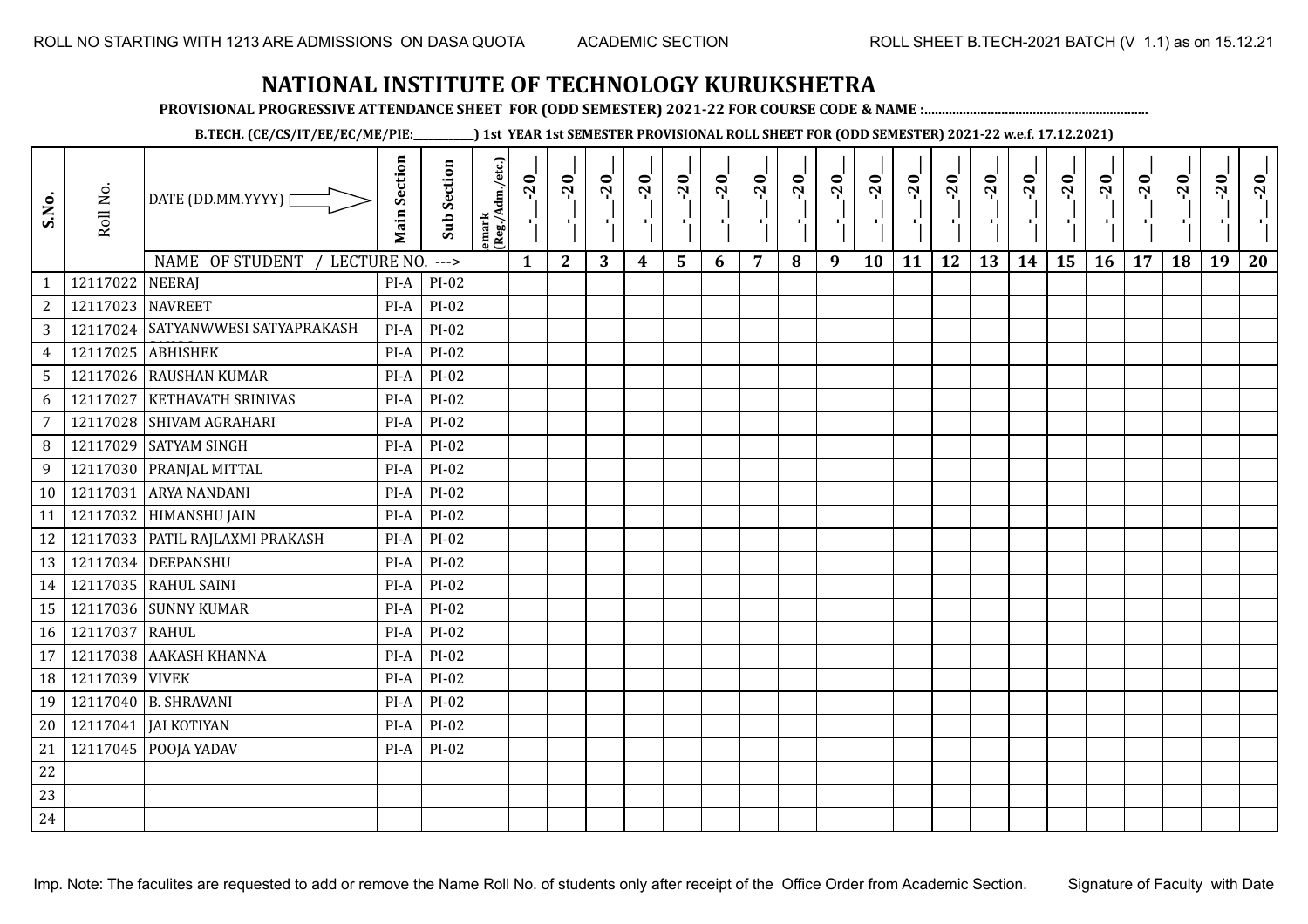**PROVISIONAL PROGRESSIVE ATTENDANCE SHEET FOR (ODD SEMESTER) 2021-22 FOR COURSE CODE & NAME :................................................................**

**B.TECH. (CE/CS/IT/EE/EC/ME/PIE:\_\_\_\_\_\_\_\_\_\_\_\_) 1st YEAR 1st SEMESTER PROVISIONAL ROLL SHEET FOR (ODD SEMESTER) 2021-22 w.e.f. 17.12.2021)**

| S.No.          | Roll No.      | DATE (DD.MM.YYYY) [            | <b>Main Section</b> | <b>Sub Section</b> | emark<br> (Reg./Adm./etc.) | $-20$<br>$\mathcal{A}_1$ . | $-20$<br>×,  | $-20$<br>л. | $-20$<br>л. | $-20$          | $-20$<br>-10 | $-20$ | $-20$<br>п. | $-20$<br>х÷ | $-20$<br>×, | $-20$<br>л. | $-20$<br>лj | $-20$ | $-20$<br>D. | $-20$<br>۱, | $-20$<br>π÷ | $-20$ | $-20$ | $-20$<br>×. | $-20$ |
|----------------|---------------|--------------------------------|---------------------|--------------------|----------------------------|----------------------------|--------------|-------------|-------------|----------------|--------------|-------|-------------|-------------|-------------|-------------|-------------|-------|-------------|-------------|-------------|-------|-------|-------------|-------|
|                | 12117042      | NAME OF STUDENT<br>LECTURE NO. |                     | $--->$             |                            | $\mathbf{1}$               | $\mathbf{2}$ | 3           | 4           | $5\phantom{1}$ | 6            | 7     | 8           | 9           | 10          | 11          | 12          | 13    | 14          | 15          | 16          | 17    | 18    | 19          | 20    |
| $\mathbf{1}$   |               | <b>ANKIT KUMAR</b>             | $PI-A$              | PI-03<br>PI-03     |                            |                            |              |             |             |                |              |       |             |             |             |             |             |       |             |             |             |       |       |             |       |
| $\sqrt{2}$     | 12117043      | <b>UMANG RAJ VERMA</b>         | $PI-A$              |                    |                            |                            |              |             |             |                |              |       |             |             |             |             |             |       |             |             |             |       |       |             |       |
| $\sqrt{3}$     | 12117044      | <b>ABHISHEK RANA</b>           | PI-A                | $PI-03$            |                            |                            |              |             |             |                |              |       |             |             |             |             |             |       |             |             |             |       |       |             |       |
| $\overline{4}$ | 12117046 ISHA |                                | $PI-A$              | $PI-03$            |                            |                            |              |             |             |                |              |       |             |             |             |             |             |       |             |             |             |       |       |             |       |
| 5              | 12117047      | <b>SUYASH RANJAN</b>           | PI-A                | PI-03              |                            |                            |              |             |             |                |              |       |             |             |             |             |             |       |             |             |             |       |       |             |       |
| 6              | 12117048      | <b>ABHISHEK</b>                | PI-A                | $PI-03$            |                            |                            |              |             |             |                |              |       |             |             |             |             |             |       |             |             |             |       |       |             |       |
| $\overline{7}$ | 12117049      | <b>SHREYA SENTHIL KUMAR</b>    | $PI-A$              | PI-03              |                            |                            |              |             |             |                |              |       |             |             |             |             |             |       |             |             |             |       |       |             |       |
| 8              | 12117050      | <b>ANIKET KUMAR</b>            | $PI-A$              | PI-03              |                            |                            |              |             |             |                |              |       |             |             |             |             |             |       |             |             |             |       |       |             |       |
| 9              | 12117051      | <b>MOHIT GUPTA</b>             | $PI-A$              | PI-03              |                            |                            |              |             |             |                |              |       |             |             |             |             |             |       |             |             |             |       |       |             |       |
| 10             | 12117052      | NITESH KUMAR                   | $PI-A$              | PI-03              |                            |                            |              |             |             |                |              |       |             |             |             |             |             |       |             |             |             |       |       |             |       |
| 11             |               | 12117053 TANMAY MATHUR         | PI-A                | $PI-03$            |                            |                            |              |             |             |                |              |       |             |             |             |             |             |       |             |             |             |       |       |             |       |
| 12             |               | 12117054 SETTI CHARAN TEJA     | $PI-A$              | PI-03              |                            |                            |              |             |             |                |              |       |             |             |             |             |             |       |             |             |             |       |       |             |       |
| 13             |               | 12117055 HEMANT CHAHAR         | PI-A                | $PI-03$            |                            |                            |              |             |             |                |              |       |             |             |             |             |             |       |             |             |             |       |       |             |       |
| 14             |               | 12117056 SATYAM UPADHYAY       | PI-A                | PI-03              |                            |                            |              |             |             |                |              |       |             |             |             |             |             |       |             |             |             |       |       |             |       |
| 15             | 12117057      | RAMAVATH MAMATHA               | $PI-A$              | PI-03              |                            |                            |              |             |             |                |              |       |             |             |             |             |             |       |             |             |             |       |       |             |       |
| 16             | 12117058      | <b>ARUN</b>                    | $PI-A$              | PI-03              |                            |                            |              |             |             |                |              |       |             |             |             |             |             |       |             |             |             |       |       |             |       |
| 17             | 12117059      | <b>SAHIL</b>                   | PI-A                | $PI-03$            |                            |                            |              |             |             |                |              |       |             |             |             |             |             |       |             |             |             |       |       |             |       |
| 18             | 12117060      | <b>VIKAS</b>                   | $PI-A$              | PI-03              |                            |                            |              |             |             |                |              |       |             |             |             |             |             |       |             |             |             |       |       |             |       |
| 19             | 12117061      | <b>KHUSHI</b>                  | $PI-A$              | PI-03              |                            |                            |              |             |             |                |              |       |             |             |             |             |             |       |             |             |             |       |       |             |       |
| 20             | 12117062      | <b>SANDEEP KUMAR MEENA</b>     | PI-A                | PI-03              |                            |                            |              |             |             |                |              |       |             |             |             |             |             |       |             |             |             |       |       |             |       |
| 21             | 12117063      | <b>AMARJEET SINGH</b>          | $PI-A$              | PI-03              |                            |                            |              |             |             |                |              |       |             |             |             |             |             |       |             |             |             |       |       |             |       |
| $22\,$         |               |                                |                     |                    |                            |                            |              |             |             |                |              |       |             |             |             |             |             |       |             |             |             |       |       |             |       |
| 23             |               |                                |                     |                    |                            |                            |              |             |             |                |              |       |             |             |             |             |             |       |             |             |             |       |       |             |       |
| 24             |               |                                |                     |                    |                            |                            |              |             |             |                |              |       |             |             |             |             |             |       |             |             |             |       |       |             |       |